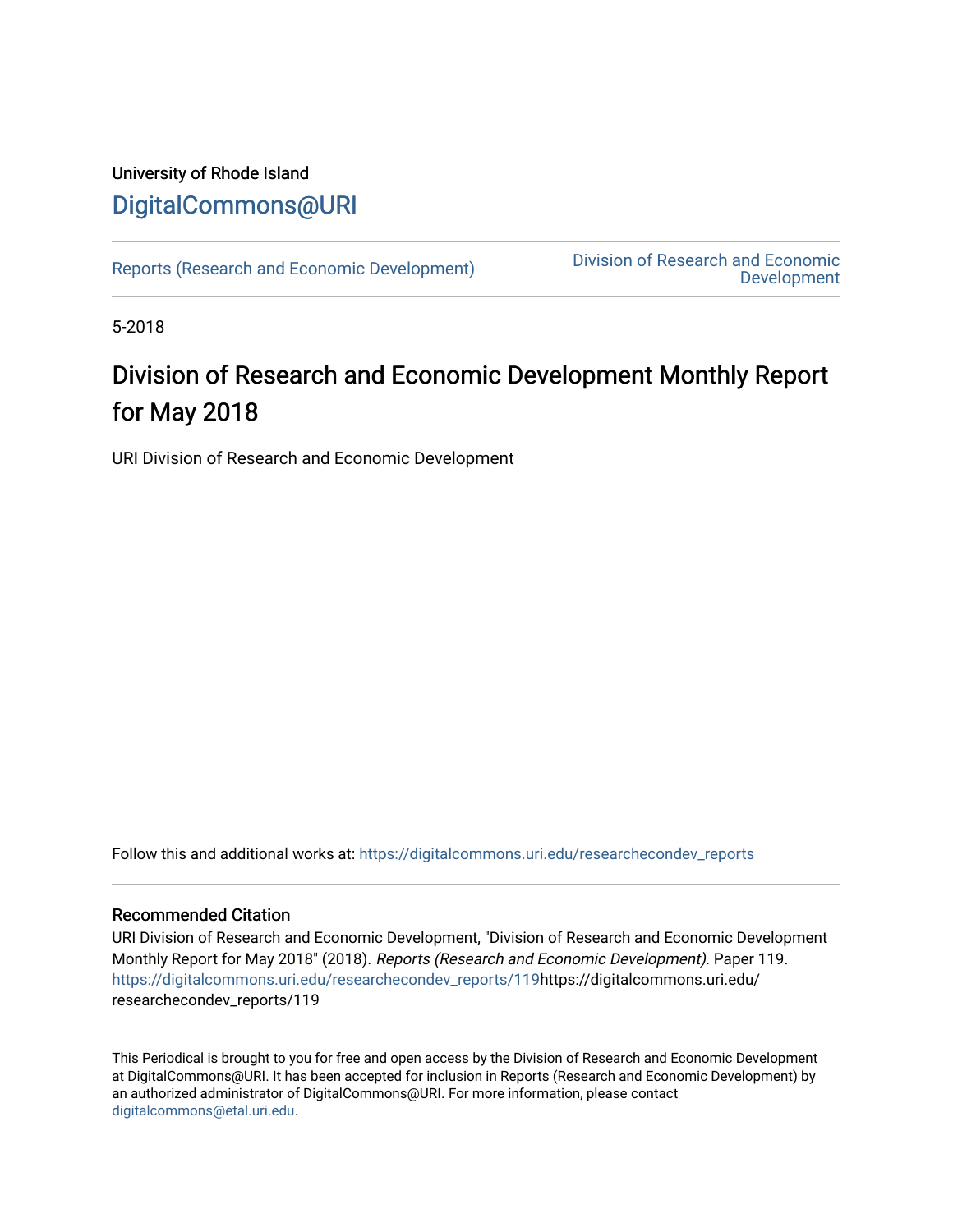## **THE UNIVERSITY** OF RHODE ISLAND

**Division of Research and Economic Development**

# **May FY18 Monthly Awards Report**

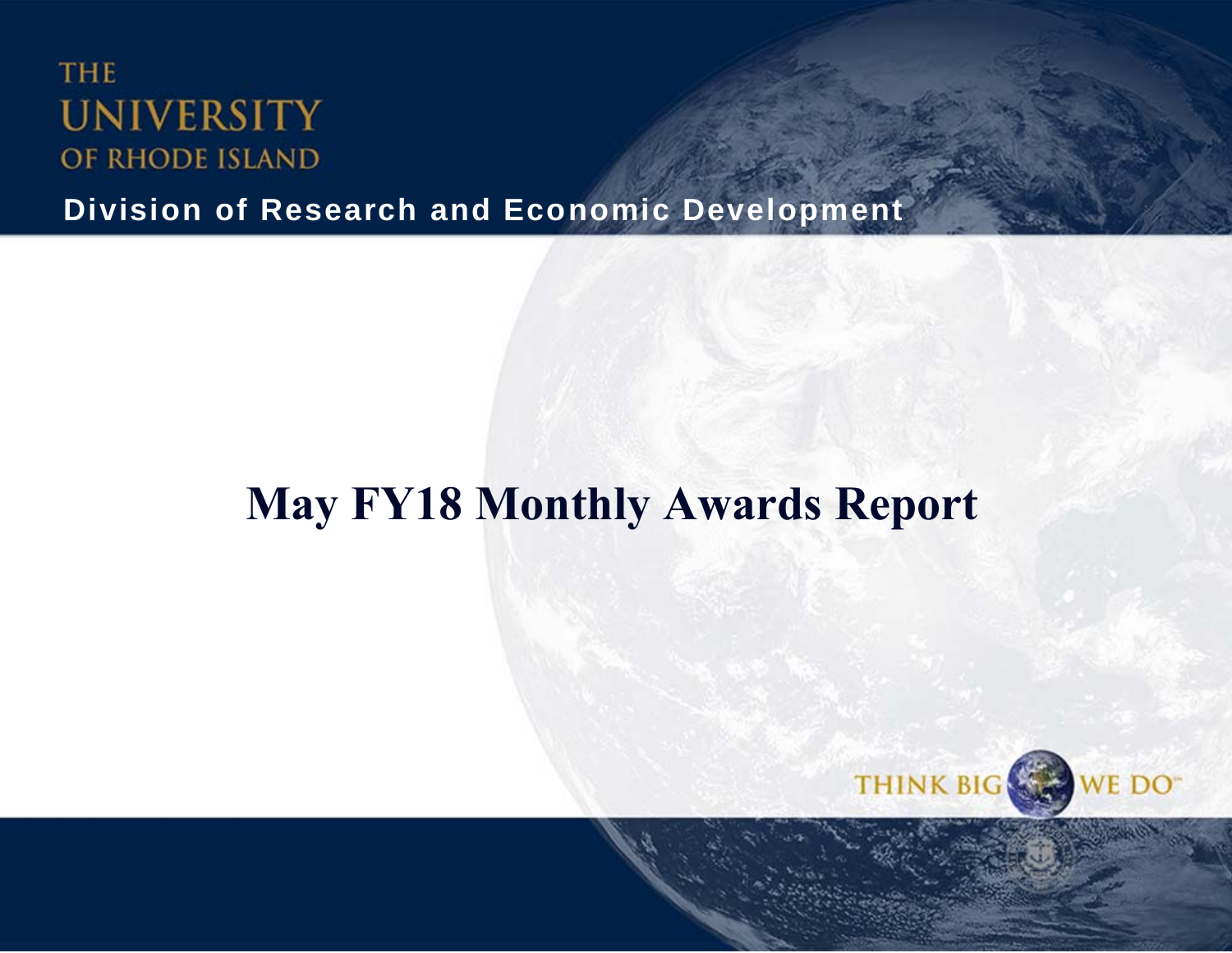|              |     |                | <b>FY14</b>     |                 |     |                | <b>FY15</b>           |                 |
|--------------|-----|----------------|-----------------|-----------------|-----|----------------|-----------------------|-----------------|
|              |     | <b>Number</b>  | Amount Awarded  |                 |     | <b>Number</b>  | <b>Amount Awarded</b> |                 |
| <b>Month</b> |     | Count Cum. Ct. | Amount          | Cum. Amt.       |     | Count Cum. Ct. | Amount                | Cum. Amt.       |
| July         | 39  | 39             | \$4,139,716.95  | \$4,139,716.95  | 56  | 56             | \$9,320,986.14        | \$9,320,986.14  |
| August       | 50  | 89             | \$10,961,168.50 | \$15,100,885.45 | 44  | 100            | \$12,358,916.05       | \$21,679,902.19 |
| September    | 44  | 133            | \$13,495,443.00 | \$28,596,328.45 | 54  | 154            | \$9,752,946.59        | \$31,432,848.78 |
| October      | 30  | 163            | \$4,306,251.98  | \$32,902,580.43 | 40  | 194            | \$10,524,688.48       | \$41,957,537.26 |
| November     | 16  | 179            | \$3,117,236.86  | \$36,019,817.29 | 33  | 227            | \$4,659,283.60        | \$46,616,820.86 |
| December     | 29  | 208            | \$2,366,159.91  | \$38,385,977.20 | 23  | 250            | \$4,928,269.75        | \$51,545,090.61 |
| January      | 30  | 238            | \$3,780,011.56  | \$42,165,988.76 | 22  | 272            | \$2,793,419.35        | \$54,338,509.96 |
| February     | 30  | 268            | \$2,076,599.68  | \$44,242,588.44 | 32  | 304            | \$3,760,154.75        | \$58,098,664.71 |
| March        | 29  | 297            | \$4,062,350.95  | \$48,304,939.39 | 26  | 330            | \$4,144,522.17        | \$62,243,186.88 |
| April        | 28  | 325            | \$4,427,811.05  | \$52,732,750.44 | 33  | 363            | \$10,761,617.18       | \$73,004,804.06 |
| May          | 37  | 362            | \$3,839,315.32  | \$56,572,065.76 | 33  | 396            | \$5,594,823.50        | \$78,599,627.56 |
| June         | 34  | 396            | \$12,209,552.37 | \$68,781,618.13 | 30  | 426            | \$5,826,873.64        | \$84,426,501.20 |
|              |     |                |                 |                 |     |                |                       |                 |
| Total        | 396 | 396            | \$68,781,618.13 | \$68,781,618.13 | 426 | 426            | \$84,426,501.20       | \$84,426,501.20 |

**Table 1. FY18 Awards through the Division of Research and Economic Development including awards through URIRF as of May FY18**

|           |     |                | <b>FY16</b>     |                 |     |                | <b>FY17</b>     |                       |     |                | <b>FY18</b>     |                       |
|-----------|-----|----------------|-----------------|-----------------|-----|----------------|-----------------|-----------------------|-----|----------------|-----------------|-----------------------|
|           |     | <b>Number</b>  |                 | Amount Awarded  |     | <b>Number</b>  |                 | <b>Amount Awarded</b> |     | <b>Number</b>  |                 | <b>Amount Awarded</b> |
| Month     |     | Count Cum. Ct. | Amount          | Cum. Amt.       |     | Count Cum. Ct. | Amount          | Cum. Amt.             |     | Count Cum. Ct. | Amount          | Cum. Amt.             |
| July      | 37  | 37             | \$8,259,292.12  | \$8,259,292.12  | 37  | 37             | \$4,339,118.27  | \$4,339,118.27        | 46  | 46             | \$8,177,016.53  | \$8,177,016.53        |
| August    | 50  | 87             | \$11,559,380.86 | \$19,818,672.98 | 57  | 94             | \$8,539,822.58  | \$12,878,940.85       | 52  | 98             | \$7,651,420.00  | \$15,828,436.53       |
| September | 47  | 134            | \$15,419,750.42 | \$35,238,423.40 | 32  | 126            | \$4,627,289.24  | \$17,506,230.09       | 43  | 141            | \$11,976,231.67 | \$27,804,668.20       |
| October   | 29  | 163            | \$5,505,924.11  | \$40,744,347.51 | 44  | 170            | \$10,495,024.28 | \$28,001,254.37       | 62  | 203            | \$9,245,698.84  | \$37,050,367.04       |
| November  | 20  | 183            | \$1,782,290.00  | \$42,526,637.51 | 29  | 199            | \$1,964,267.24  | \$29,965,521.61       | 19  | 222            | \$5,861,135.05  | \$42,911,502.09       |
| December  | 23  | 206            | \$5,157,323.68  | \$47,683,961.19 | 21  | 220            | \$2,559,332.00  | \$32,524,853.61       | 31  | 253            | \$4,528,216.61  | \$47,439,718.70       |
| January   | 18  | 224            | \$2,301,715.00  | \$49,985,676.19 | 28  | 248            | \$4,267,124.83  | \$36,791,978.44       | 35  | 288            | \$8,817,083.61  | \$56,256,802.31       |
| February  | 36  | 260            | \$7,503,614.82  | \$57,489,291.01 | 33  | 281            | \$5,870,893.25  | \$42,662,871.69       | 25  | 313            | \$3,433,279.00  | \$59,690,081.31       |
| March     | 28  | 288            | \$3,653,643.41  | \$61,142,934.42 | 37  | 318            | \$5,531,665.34  | \$48,194,537.03       | 31  | 344            | \$8,048,833.96  | \$67,738,915.27       |
| April     | 30  | 318            | \$7,850,054.40  | \$68,992,988.82 | 19  | 337            | \$7,231,667.00  | \$55,426,204.03       | 25  | 369            | \$7,287,709.38  | \$75,026,624.65       |
| May       | 38  | 356            | \$8,421,608.95  | \$77,414,597.77 | 33  | 370            | \$3,555,246.01  | \$58,981,450.04       | 59  | 428            | \$12,402,919.38 | \$87,429,544.03       |
| June      | 37  | 393            | \$8,166,192.24  | \$85,580,790.01 | 62  | 432            | \$13,550,894.81 | \$72,532,344.85       |     |                |                 |                       |
|           |     |                |                 |                 |     |                |                 |                       |     |                |                 |                       |
| Total     | 393 | 393            | \$85,580,790.01 | \$85,580,790.01 | 432 | 432            | \$72,532,344.85 | \$72,532,344.85       | 428 | 428            | \$87,429,544.03 | \$87,429,544.03       |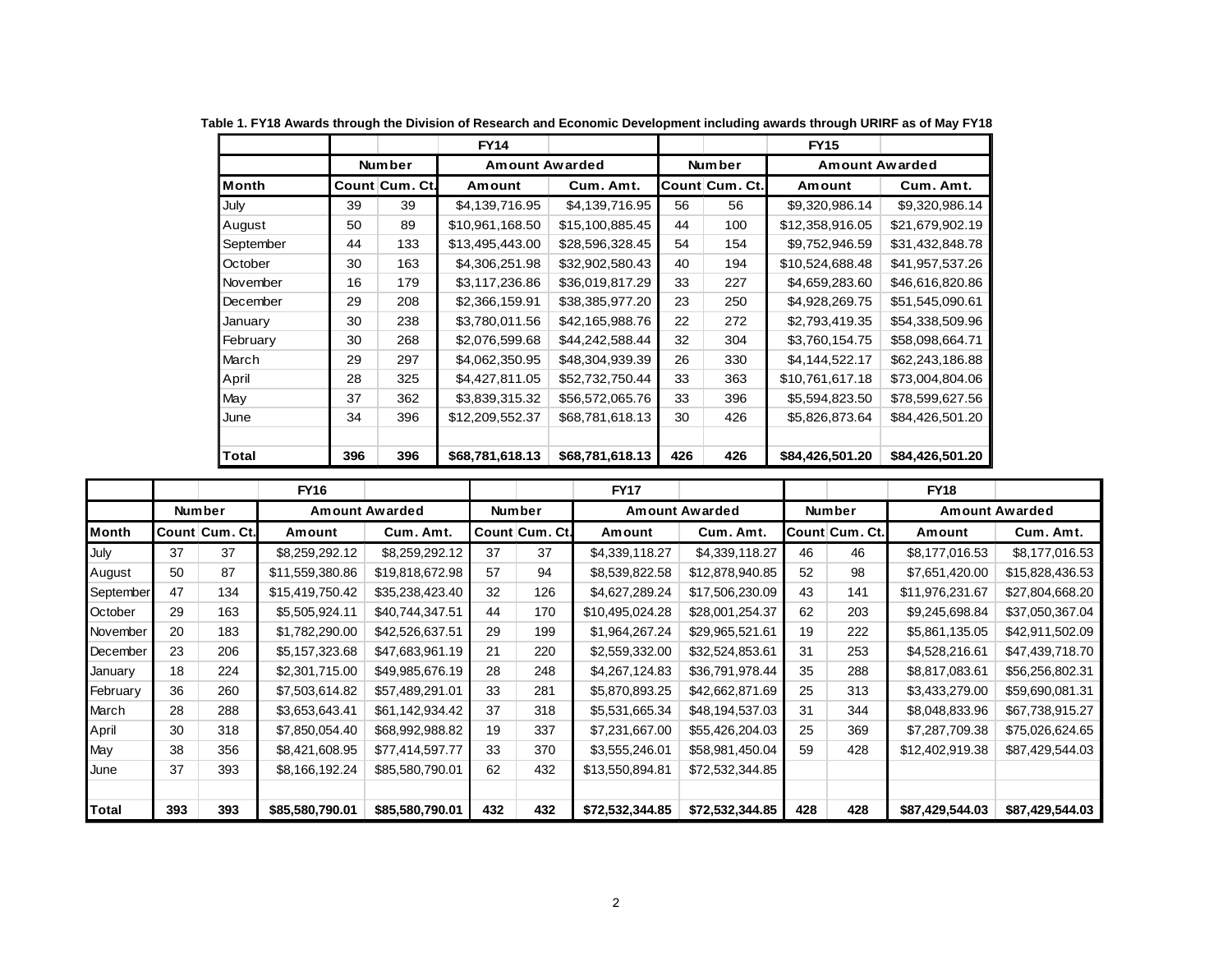

 **Fig 1a. FY18 Cumulative totals of numbers of awards through the Division of Research & Economic Development including awards through URIRF as of May FY18**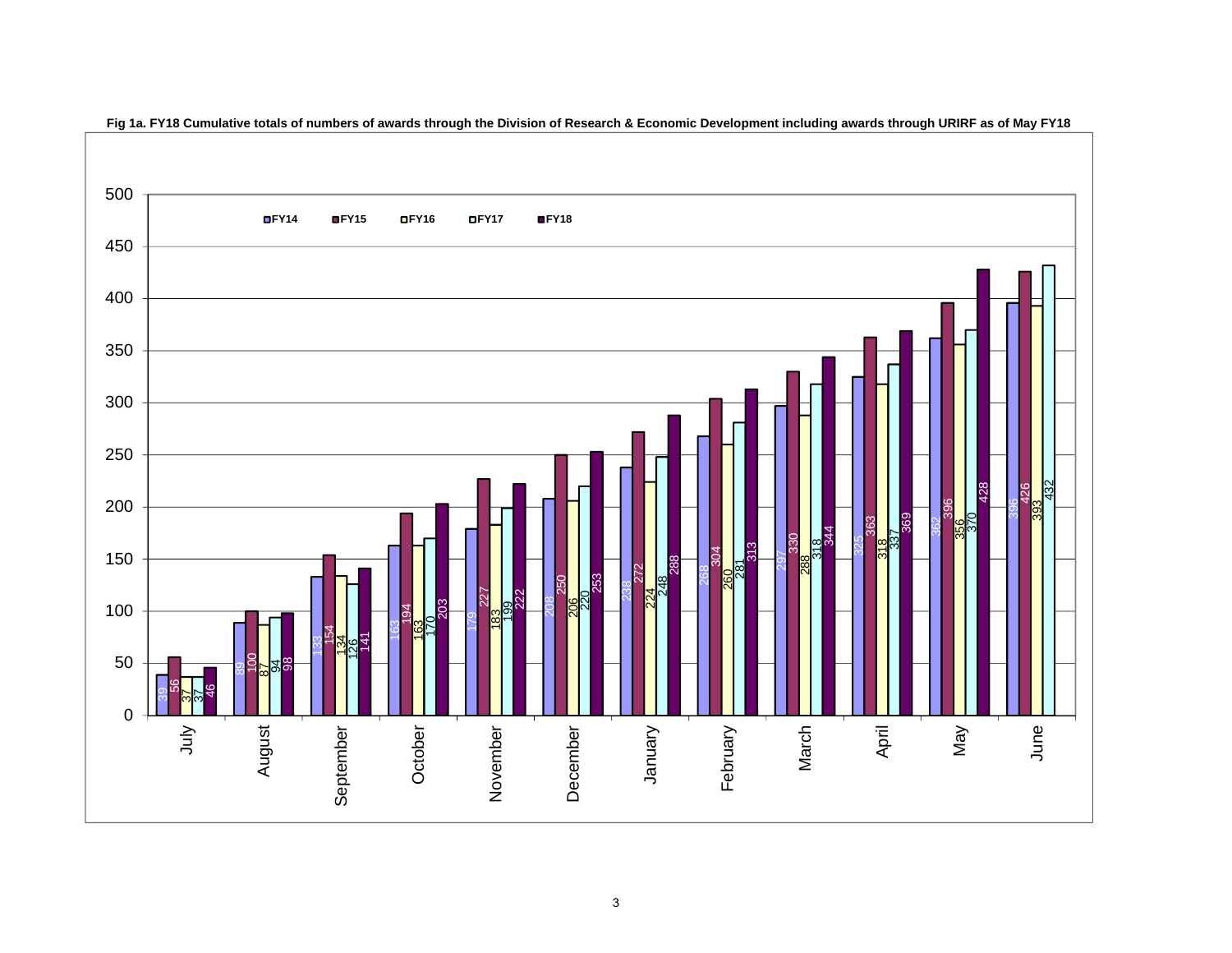

**Fig 1b. Cumulative totals of awards received through the Division of Research & Economic Development including awards through URIRF as of May FY18**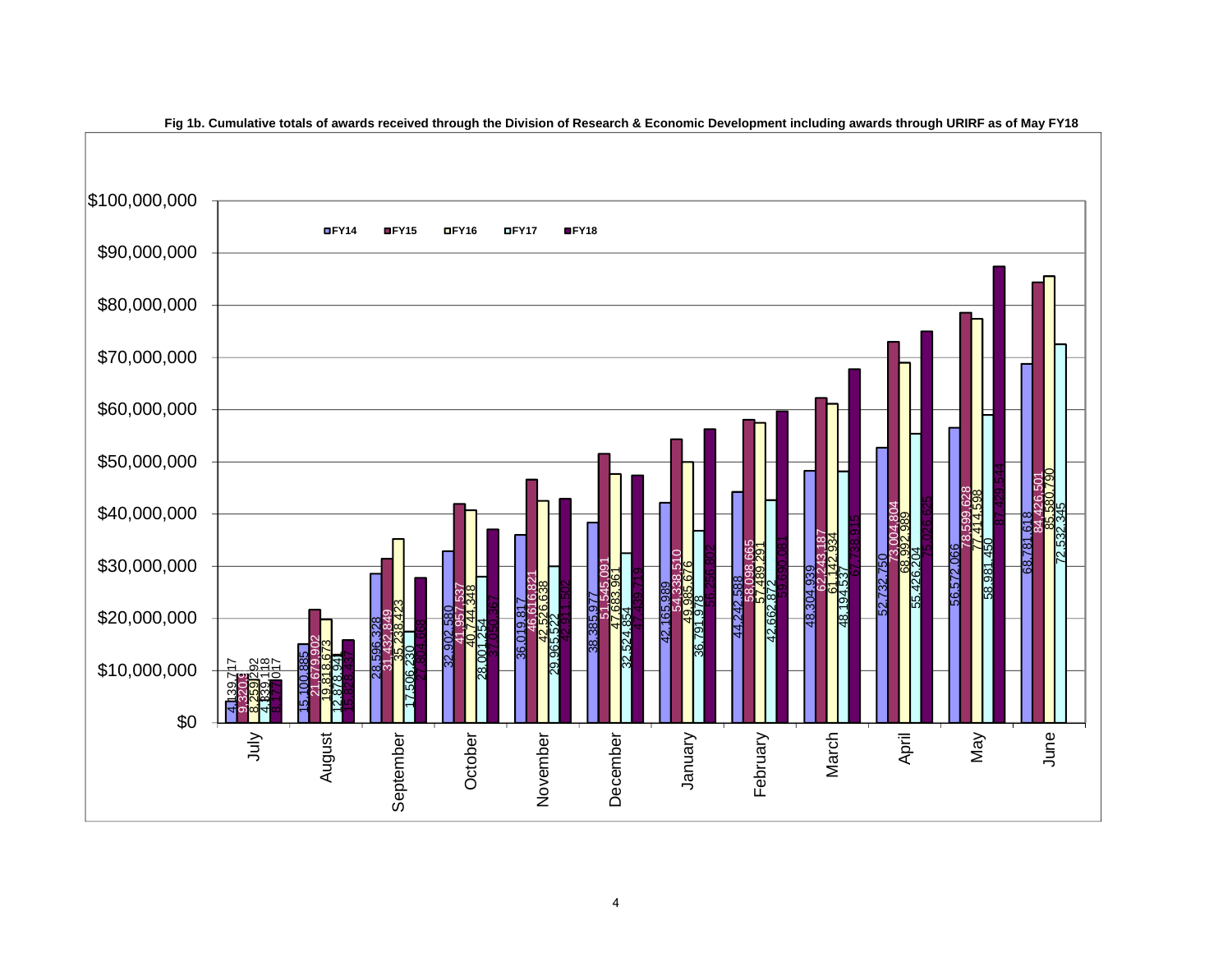|  | Table 2. Summary of awards received by administrative and academic units FY14 through May FY18 YTD |  |
|--|----------------------------------------------------------------------------------------------------|--|
|  |                                                                                                    |  |

| Administrative                           | <b>FY14</b>     | <b>FY15</b>     | <b>FY16</b>         | <b>FY17</b>     | <b>FY18</b>     | <u>Totals</u>                                                                                                                                                                                                                                                                                                       |
|------------------------------------------|-----------------|-----------------|---------------------|-----------------|-----------------|---------------------------------------------------------------------------------------------------------------------------------------------------------------------------------------------------------------------------------------------------------------------------------------------------------------------|
| PRESIDENT'S OFFICE                       | \$0.00          | \$0.00          | \$0.00              | \$0.00          | \$0.00          | \$0.00                                                                                                                                                                                                                                                                                                              |
| <b>PROVOST</b>                           | \$66,522.90     | \$333,665.52    | \$347,327.90        | \$0.00          | \$0.00          | \$747,516.32                                                                                                                                                                                                                                                                                                        |
| VP, ADMINISTRATION                       | \$934,258.37    | \$12,176.00     | \$0.00              | \$24,923.00     | \$0.00          | \$971,357.37                                                                                                                                                                                                                                                                                                        |
| VP, RESEARCH & ECON DEV                  | \$4,177,835.54  | \$5,781,973.31  | \$5,019,163.69      | \$4,130,075.00  | \$3,708,444.00  | \$22,817,491.54                                                                                                                                                                                                                                                                                                     |
| <b>VP, STUDENT AFFAIRS</b>               | \$261,091.70    | \$267,287.19    | \$124,215.60        | \$0.00          | \$0.00          | \$652,594.49                                                                                                                                                                                                                                                                                                        |
| <b>Academic</b>                          |                 |                 |                     |                 |                 |                                                                                                                                                                                                                                                                                                                     |
| ARTS & SCIENCES                          | \$4,245,460.88  | \$6,966,881.21  | \$5,807,093.79      | \$4,796,076.54  | \$3,798,943.52  | \$25,614,455.94                                                                                                                                                                                                                                                                                                     |
| <b>BUSINESS ADMINISTRATION</b>           | \$72,332.00     | \$255,549.40    | \$367,079.80        | \$0.00          | \$50,000.00     | \$744,961.20                                                                                                                                                                                                                                                                                                        |
| <b>COLLEGE OF EDU &amp; PROF STUDIES</b> | \$2,077,426.92  | \$1,832,419.00  | \$2,191,844.01      | \$415,936.50    | \$739,220.44    |                                                                                                                                                                                                                                                                                                                     |
| <b>CONTINUING EDUCATION</b>              | \$199,568.70    | \$148,136.04    | \$118,215.60        | <b>NA</b>       | \$0.00          | \$465,920.34                                                                                                                                                                                                                                                                                                        |
| <b>ENGINEERING</b>                       | \$3,487,206.08  | \$6,367,872.33  | \$8,940,566.89      | \$4,693,118.34  | \$13,631,992.97 | \$37,120,756.61                                                                                                                                                                                                                                                                                                     |
| <b>ENVIRONMENT &amp; LIFE SCIENCES</b>   | \$16,144,544.99 | \$19,928,754.89 | \$16,957,974.00     | \$12,246,360.67 | \$15,301,613.41 | \$80,579,247.96                                                                                                                                                                                                                                                                                                     |
| <b>GRADUATE SCHOOL</b>                   | \$0.00          | \$0.00          | \$0.00              | \$0.00          | \$0.00          | \$0.00                                                                                                                                                                                                                                                                                                              |
| <b>HUMAN SCIENCE &amp; SERVICES</b>      | \$899,862.05    | \$858,426.62    | \$1,147,091.45      | <b>NA</b>       | \$0.00          | \$2,905,380.12                                                                                                                                                                                                                                                                                                      |
| <b>HEALTH SCIENCES</b>                   | \$4,771,423.00  | \$4,989,606.93  | \$4,915,700.32      | \$4,961,859.39  | \$4,170,562.69  | \$23,809,152.33                                                                                                                                                                                                                                                                                                     |
| ACADEMIC HEALTH COLLABORATIVE            |                 |                 |                     | \$1,408,568.66  | \$3,686,788.17  | \$5,095,356.83                                                                                                                                                                                                                                                                                                      |
| <b>NURSING</b>                           | \$1,298,944.60  | \$682,403.25    | \$1,807,216.30      | \$1,512,030.27  | \$154,508.83    | \$5,455,103.25                                                                                                                                                                                                                                                                                                      |
| <b>OCEANOGRAPHY</b>                      | \$22,981,661.90 | \$25,356,628.31 | \$31,099,397.41     | \$30,870,365.04 | \$28,736,176.52 | \$139,044,229.18                                                                                                                                                                                                                                                                                                    |
| <b>PHARMACY</b>                          | \$6,963,909.80  | \$10,644,721.20 | \$6,549,687.65      | \$6,356,777.70  | \$10,924,125.48 | \$41,439,221.83                                                                                                                                                                                                                                                                                                     |
| UNIVERSITY COLLEGE                       | \$199,568.70    | \$0.00          | \$188,215.60        | \$0.00          | \$0.00          | \$387,784.30                                                                                                                                                                                                                                                                                                        |
| UNIVERSITY LIBRARY                       |                 |                 |                     | \$1,116,253.68  | \$2,527,168.00  | \$3,643,421.68                                                                                                                                                                                                                                                                                                      |
| -                                        |                 |                 | - ^^= =^^ =^^ ^ ^ ' |                 |                 | $\frac{1}{2}$ $\frac{1}{2}$ $\frac{1}{2}$ $\frac{1}{2}$ $\frac{1}{2}$ $\frac{1}{2}$ $\frac{1}{2}$ $\frac{1}{2}$ $\frac{1}{2}$ $\frac{1}{2}$ $\frac{1}{2}$ $\frac{1}{2}$ $\frac{1}{2}$ $\frac{1}{2}$ $\frac{1}{2}$ $\frac{1}{2}$ $\frac{1}{2}$ $\frac{1}{2}$ $\frac{1}{2}$ $\frac{1}{2}$ $\frac{1}{2}$ $\frac{1}{2}$ |

**Totals**

**\$68,781,618.13 \$84,426,501.20 \$85,580,790.01 \$72,532,344.79 \$87,429,544.03 \$391,493,951.29**

NA - NOT APPLICABLE (Unit does not exist)

CANCER PREV RESEARCH CTR - Prior to FY17 was reported in Arts and Sciences

CENTER FOR HUMAN SERVICES - Prior to FY17 was reported in Human Science and Services

EDUCATION - Prior to FY17 was reported in Human Science and Services

HUMAN DEV/COUNSEL/FAM STUDIES - Prior to FY17 was reported in Human Science and Services

NUTRITION AND FOOD SCIENCES - Prior to FY17 was reported in Environment and Life Sciences

PHYSICAL THERAPY - Prior to FY17 was reported in Human Science and Services

PSYCHOLOGY - Prior to FY17 was reported in Arts and Sciences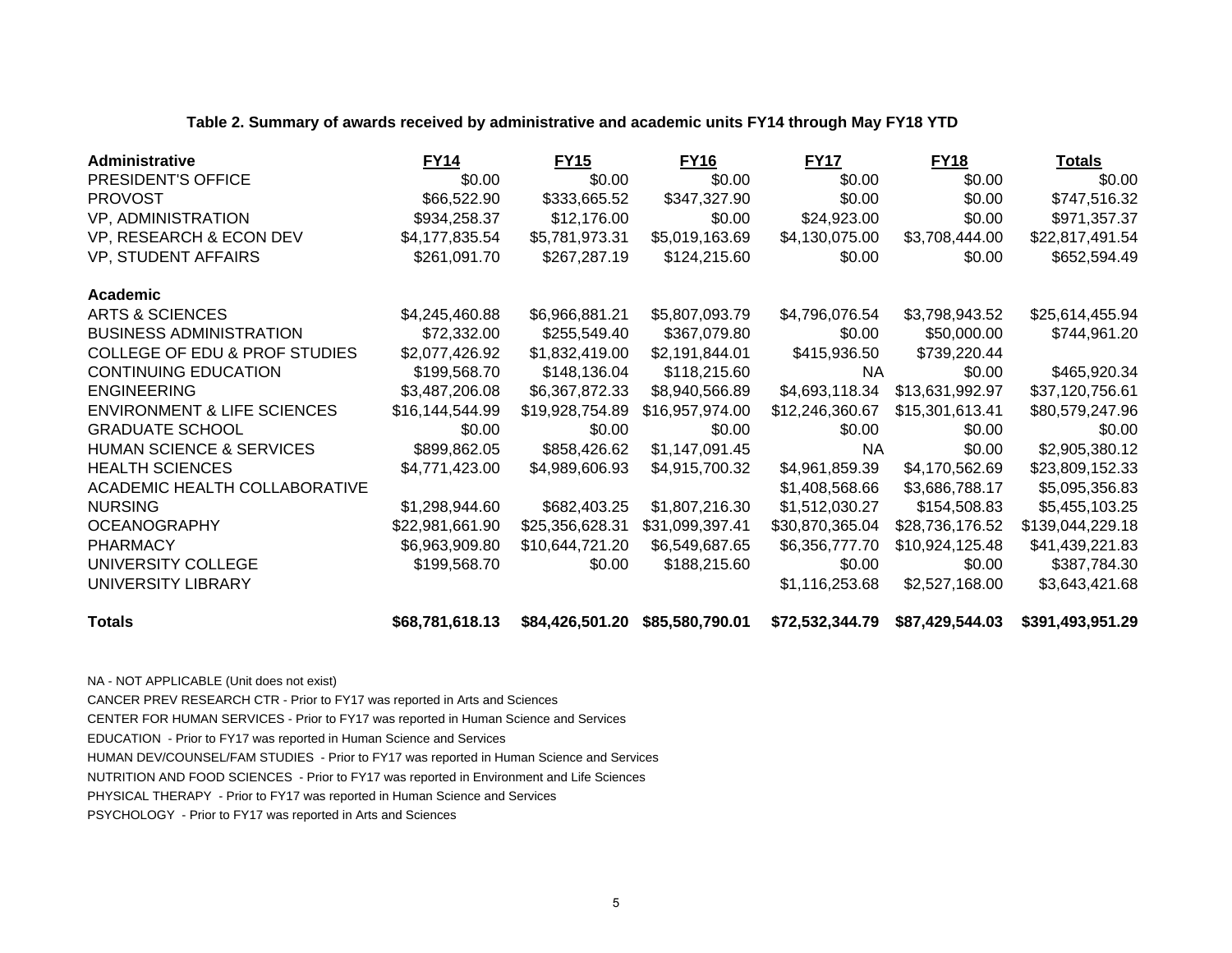#### **Table 2a. Awards received by departments within colleges FY14 through May FY18 YTD**

| <b>College</b>                         | <b>FY14</b>    | <b>FY15</b>    | <b>FY16</b>    | <b>FY17</b>    | FY18 YTD       | Totals          |
|----------------------------------------|----------------|----------------|----------------|----------------|----------------|-----------------|
| <b>Arts and Sciences</b>               | \$4,245,460.88 | \$6,966,881.21 | \$5,807,093.79 | \$4,796,076.54 | \$3,798,943.52 | \$25,614,455.94 |
| ARCHEOLOGY AND APPLIED HISTORY         | \$0.00         | \$4,898.00     | \$0.00         | \$0.00         | \$0.00         | \$4,898.00      |
| <b>ART</b>                             | \$0.00         | \$0.00         | \$0.00         | \$0.00         | \$0.00         | \$0.00          |
| <b>CHEMISTRY</b>                       | \$1,860,329.55 | \$4,959,626.45 | \$3,407,452.84 | \$2,369,873.50 | \$1,703,699.00 | \$14,300,981.34 |
| <b>COMMUNICATION STUDIES</b>           | \$0.00         | \$0.00         | \$0.00         | \$69,146.00    | \$0.00         | \$69,146.00     |
| <b>COMPUTER SCIENCE/STATISTICS</b>     | \$159,245.55   | \$50,250.00    | \$826,544.98   | \$491,657.00   | \$122,756.72   | \$1,650,454.25  |
| <b>DEAN'S OFFICE</b>                   | \$22,302.98    | \$23,478.36    | \$24,924.04    | \$0.00         | \$0.00         | \$70,705.38     |
| <b>ECONOMICS</b>                       | \$0.00         | \$6,250.00     | \$0.00         | \$0.00         | \$0.00         | \$6,250.00      |
| <b>ENGLISH</b>                         |                | \$475,980.00   | \$0.00         | \$25,000.00    | \$0.00         | \$500,980.00    |
| FEINSTEIN HUNGER CTR(DEAN'S OFFICE)    | \$797,488.00   | \$555,216.00   | \$570,233.00   | \$555,216.00   | \$453,136.00   | \$2,931,289.00  |
| <b>HISTORY</b>                         | \$248,515.00   | \$60,480.00    | \$1,982.00     | \$211,921.00   | \$0.00         | \$522,898.00    |
| <b>INTERNATIONAL ENGINEERING PROG</b>  | \$0.00         | \$0.00         | \$0.00         | \$0.00         | \$0.00         | \$0.00          |
| <b>LANGUAGES</b>                       | \$419,870.00   | \$377,995.80   | \$15,000.00    | \$761,273.04   | \$1,015,450.00 | \$2,589,588.84  |
| <b>LIBRARY AND INFORMATION STUDIES</b> | \$50,000.00    | \$0.00         | \$0.00         | \$0.00         | \$0.00         | \$50,000.00     |
| <b>MATHEMATICS</b>                     | \$108,832.55   | \$0.00         | \$0.00         | \$0.00         | \$32,648.20    | \$141,480.75    |
| PHILOSOPHY                             |                |                |                | \$2,000.00     | \$0.00         | \$2,000.00      |
| <b>PHYSICS</b>                         | \$504,034.50   | \$219,162.00   | \$237,748.00   | \$217,875.00   | \$21,788.00    | \$1,200,607.50  |
| POLITICAL SCIENCE                      |                | \$162,083.60   | \$517,787.30   | \$31,502.00    | \$305,983.30   | \$1,017,356.20  |
| SOCIOLOGY/ANTHROPOLOGY                 | \$30,118.75    | \$0.00         | \$110,426.00   | \$50,613.00    | \$143,482.30   | \$334,640.05    |
| <b>THEATRE</b>                         | \$0.00         | \$0.00         | \$0.00         | \$0.00         | \$0.00         | \$0.00          |
| <b>GENDER AND WOMEN'S STUDIES</b>      | \$0.00         | \$0.00         | \$0.00         | \$0.00         | \$0.00         | \$0.00          |
| <b>WRITING AND RHETORIC</b>            | \$44,724.00    | \$71,461.00    | \$94,995.63    | \$10,000.00    | \$0.00         | \$221,180.63    |
| <b>Business Administration</b>         | \$72,332.00    | \$255,549.40   | \$367,079.80   | \$0.00         | \$50,000.00    | \$744,961.20    |
| <b>ACCOUNTING</b>                      | \$0.00         | \$0.00         | \$0.00         | \$0.00         | \$0.00         | \$0.00          |
| <b>DEAN'S OFFICE</b>                   | \$0.00         | \$234,712.00   | \$331,719.40   | \$0.00         | \$50,000.00    | \$616,431.40    |
| <b>FACULTY - INSTRUCTION</b>           | \$72,332.00    | \$20,837.40    | \$35,360.40    | \$0.00         | \$0.00         | \$128,529.80    |
| <b>MANAGEMENT</b>                      | \$0.00         | \$0.00         | \$0.00         | \$0.00         | \$0.00         | \$0.00          |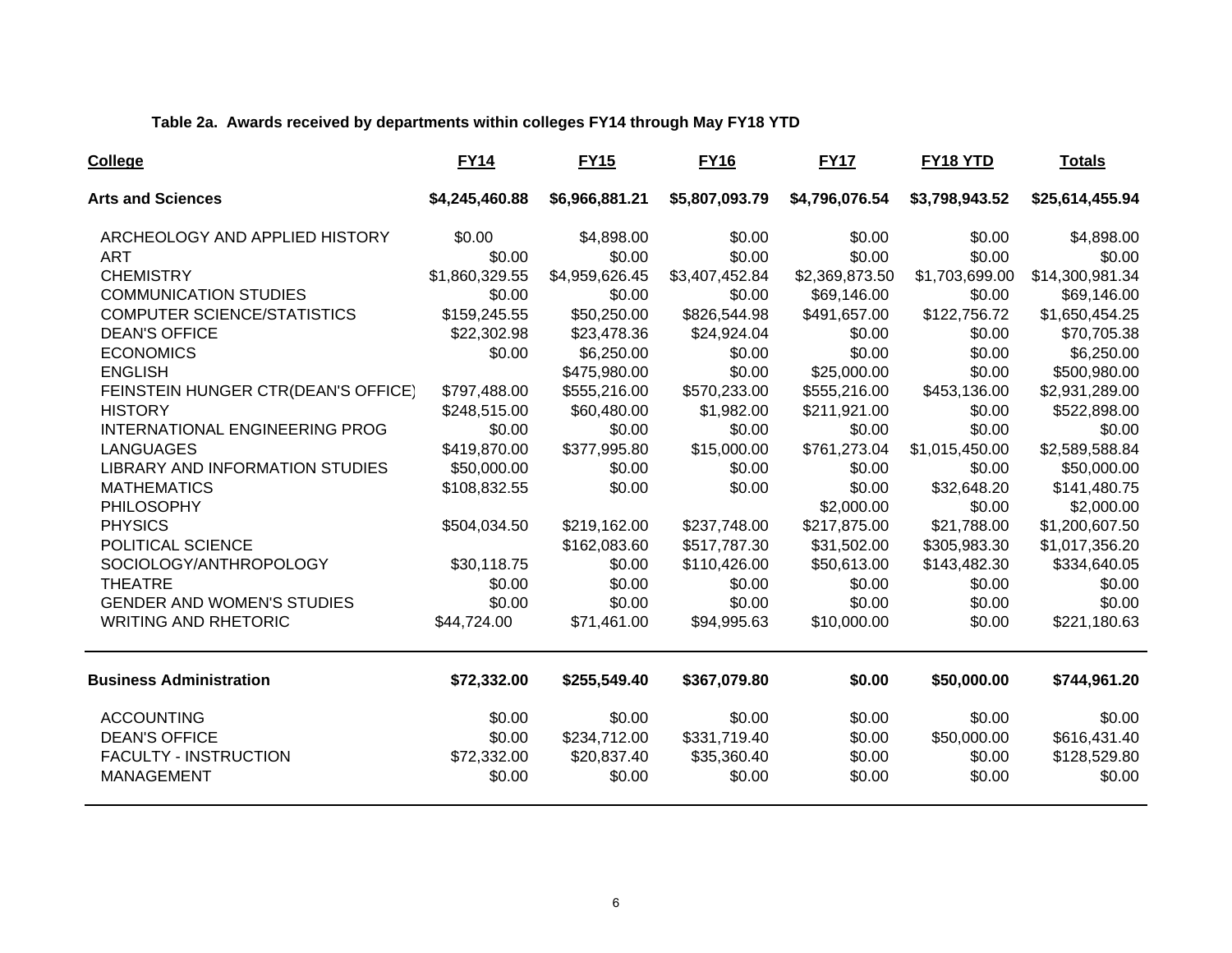| <b>College</b>                                        | <b>FY14</b>    | <b>FY15</b>    | <b>FY16</b>    | <b>FY17</b>                                                                                 | <b>FY18 YTD</b>                | <u>Totals</u>   |
|-------------------------------------------------------|----------------|----------------|----------------|---------------------------------------------------------------------------------------------|--------------------------------|-----------------|
| <b>College of Education &amp; Prof. Studies</b>       | \$2,077,426.92 | \$1,832,419.00 | \$2,191,844.01 | \$415,936.50                                                                                | \$739,220.44                   | \$7,256,846.87  |
| BIOTECH MANUFACTURING PVD COHORT                      |                |                |                |                                                                                             | \$74,384.00                    | \$74,384.00     |
| CENTER FOR HUMAN SERVICES                             | \$524,558.00   | \$237,256.00   | \$237,256.00   | \$237,256.00                                                                                | \$0.00                         | \$1,236,326.00  |
| <b>CEPS STRATEGIC INITIATIVES</b><br><b>EDUCATION</b> | \$1,552,868.92 | \$1,595,163.00 | \$1,954,588.01 | \$178,680.50                                                                                | \$237,256.00<br>\$427,580.44   | \$5,708,880.87  |
| <b>Engineering</b>                                    | \$3,487,206.08 | \$6,367,872.33 | \$8,940,566.89 |                                                                                             | \$4,693,118.34 \$13,631,992.97 | \$37,120,756.61 |
| <b>CHEMICAL ENGINEERING</b>                           | \$1,017,782.78 | \$1,147,777.99 | \$638,045.12   | \$532,058.37                                                                                | \$4,503,765.18                 | \$7,839,429.44  |
| CIVIL/ENVIRONMENTAL ENGINEERING                       | \$679,694.60   | \$358,795.80   | \$626,548.76   | \$612,973.05                                                                                | \$575,192.60                   | \$2,853,204.81  |
| <b>DEAN'S OFFICE</b>                                  | \$107,273.00   | \$65,999.00    | \$319,912.80   | \$64,876.00                                                                                 | \$836,064.00                   | \$1,394,124.80  |
| <b>ELECTRICAL ENGINEERING</b>                         | \$221,001.00   | \$2,903,823.72 | \$3,390,875.31 | \$737,022.59                                                                                | \$4,083,957.70                 | \$11,336,680.32 |
| <b>ENGINEERING COMPUTER CTR</b>                       | \$42,572.00    | \$0.00         | \$0.00         | \$0.00                                                                                      | \$0.00                         | \$42,572.00     |
| INTERNATIOANAL ENG PROGRAM                            |                | \$17,692.80    | \$15,000.00    | \$25,000.00                                                                                 | \$0.00                         | \$57,692.80     |
| MECHANICAL & INDUSTRIAL SYS EGR                       | \$350,143.00   | \$586,746.91   | \$1,993,862.41 | \$1,103,170.00                                                                              | \$1,283,052.21                 | \$5,316,974.53  |
| <b>OCEAN ENGINEERING</b>                              | \$1,068,739.70 | \$1,287,036.11 | \$1,956,322.49 | \$1,618,018.33                                                                              | \$2,349,961.28                 | \$8,280,077.91  |
| <b>Environment and Life Sciences</b>                  |                |                |                | \$16,144,544.99    \$19,928,754.89    \$16,957,974.00    \$12,246,360.67    \$15,301,613.41 |                                | \$80,579,247.96 |
| <b>BIOLOGICAL SCIENCES</b>                            | \$1,205,548.39 | \$409,221.00   | \$253,638.00   | \$330,500.00                                                                                | \$0.00                         | \$2,198,907.39  |
| CELL AND MOLECULAR BIOLOGY                            | \$7,148,772.86 | \$430,581.00   | \$0.00         | \$60,697.00                                                                                 | \$60,697.00                    | \$7,700,747.86  |
| <b>CELLS ACADEMIC UNIT 1</b>                          |                | \$2,817,060.20 | \$4,150,538.11 | \$2,509,767.82                                                                              | \$1,358,287.49                 | \$10,835,653.62 |
| <b>CELLS ACADEMIC UNIT 2</b>                          |                | \$3,661,919.60 | \$4,189,228.41 | \$2,933,492.89                                                                              | \$5,166,382.15                 | \$15,951,023.05 |
| <b>CELLS ACADEMIC UNIT 3</b>                          | \$8,000.00     | \$5,610,346.18 | \$5,712,508.68 | \$4,422,068.04                                                                              | \$5,268,563.80                 | \$21,021,486.70 |
| <b>CELLS DEAN / ADMINISTRATION</b>                    |                |                |                | \$28,112.00                                                                                 | \$2,028,284.00                 | \$2,056,396.00  |
| <b>COMMUNITY PLANNING/AREA DEVEL</b>                  | \$0.00         | \$0.00         | \$0.00         | \$0.00                                                                                      | \$0.00                         | \$0.00          |
| <b>COOPERATIVE EXTENSION</b>                          | \$303,615.00   | \$117,786.70   | \$8,250.00     | \$0.00                                                                                      | \$0.00                         | \$429,651.70    |
| <b>DEAN'S OFFICE</b>                                  | \$1,671,668.43 | \$802,988.20   | \$1,639,130.50 | \$1,785,936.00                                                                              | \$0.00                         | \$5,899,723.13  |
| ENV & NAT RESOURCE ECONOMICS                          | \$780,131.00   | \$570,754.00   | \$335,567.20   | \$0.00                                                                                      | \$340,632.40                   | \$2,027,084.60  |
| FISHERIES, ANIMAL & VET SCIENCE                       | \$958,878.97   | \$569,213.69   | \$176,211.10   | \$83,288.92                                                                                 | \$791,434.57                   | \$2,579,027.25  |
| <b>GEOSCIENCES</b>                                    | \$566,452.87   | \$1,116,544.24 | \$113,544.00   | \$88,898.00                                                                                 | \$0.00                         | \$1,885,439.11  |
| <b>MARINE AFFAIRS</b>                                 | \$3,837.00     | \$0.00         | \$0.00         | \$0.00                                                                                      | \$0.00                         | \$3,837.00      |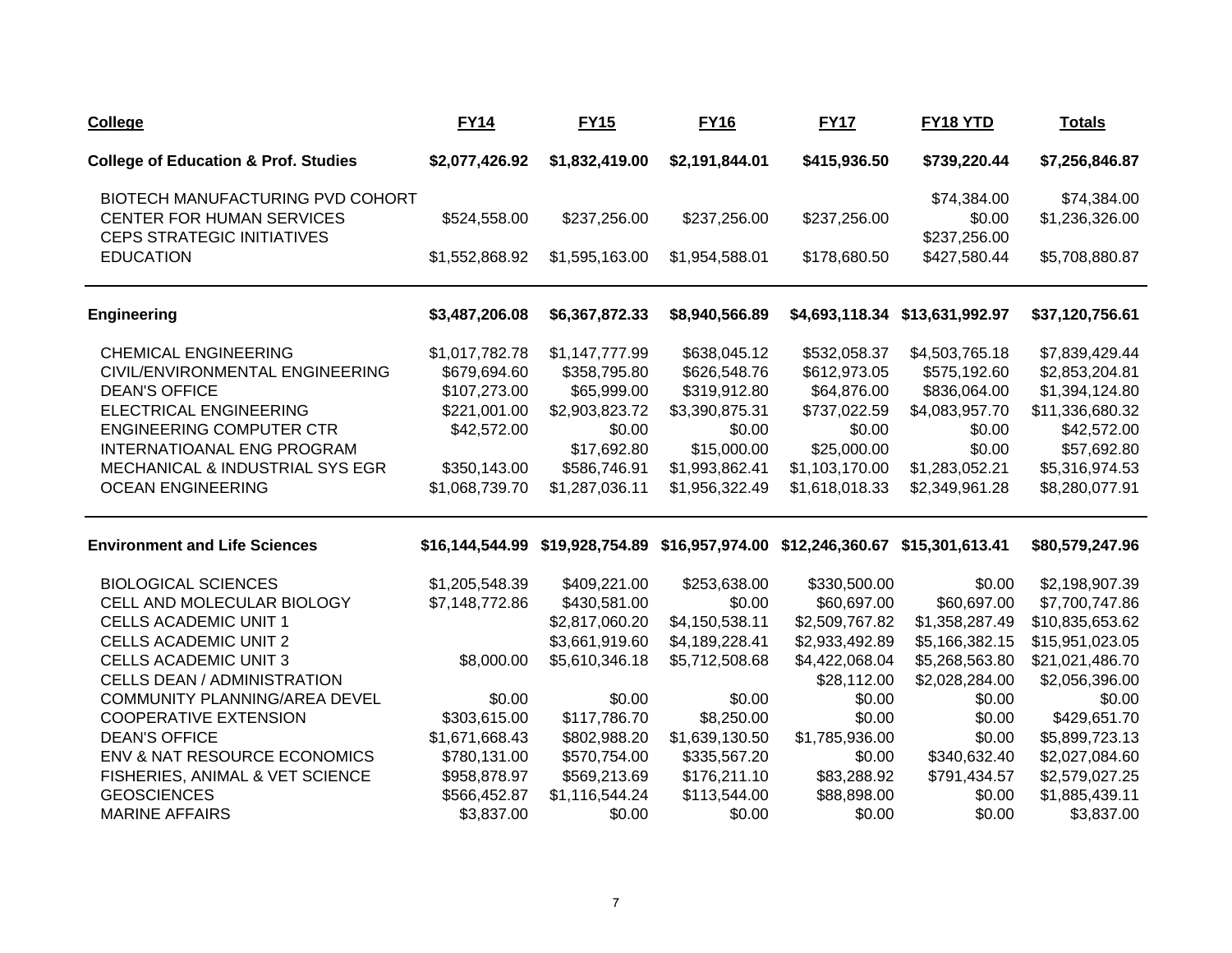| NATURAL RESOURCES SCIENCE<br><b>PLANT SCIENCE</b> | \$3,014,274.22<br>\$483,366.25 | \$3,753,730.08<br>\$68,610.00 | \$354,263.00<br>\$25,095.00 | \$3,600.00<br>\$0.00 | \$170,000.00<br>\$117,332.00 | \$7,295,867.30<br>\$694,403.25 |
|---------------------------------------------------|--------------------------------|-------------------------------|-----------------------------|----------------------|------------------------------|--------------------------------|
| College                                           | <b>FY14</b>                    | <b>FY15</b>                   | <b>FY16</b>                 | <b>FY17</b>          | FY18 YTD                     | <b>Totals</b>                  |
| <b>Graduate School</b>                            | \$0.00                         | \$0.00                        | \$0.00                      | \$0.00               | \$0.00                       | \$0.00                         |
| <b>Human Science and Services</b>                 | \$632,784.95                   | \$320,639.22                  | \$41,750.00                 | NA*                  | NA*                          | \$995,174.17                   |
| <b>COMMUNICATIVE DISORDERS</b>                    | \$0.00                         | \$0.00                        | \$24,250.00                 |                      |                              | \$24,250.00                    |
| <b>DEAN'S OFFICE</b>                              | \$588,623.00                   | \$319,709.00                  | \$0.00                      |                      |                              | \$908,332.00                   |
| KINGSTON CHILD DEVELOPMENT CTR                    | \$7,162.95                     | \$930.22                      | \$0.00                      |                      |                              | \$8,093.17                     |
| TEXTILES/FASHION MERCHAND/DESIGN                  | \$36,999.00                    | \$0.00                        | \$17,500.00                 |                      |                              | \$54,499.00                    |
| <b>College of Health Sciences</b>                 | \$5,038,500.10                 | \$5,527,394.33                | \$6,021,041.77              | \$4,961,859.39       | \$4,170,562.69               | \$25,719,358.28                |
| <b>CANCER PREV RESEARCH CTR</b>                   | \$1,236,062.50                 | \$2,284,271.90                | \$3,030,564.52              | \$1,668,136.64       | \$663,207.93                 | \$8,882,243.49                 |
| <b>GERONTOLOGY</b>                                | \$267,077.10                   | \$537,787.40                  | \$1,100,341.45              | \$550,451.85         | \$0.00                       | \$2,455,657.80                 |
| HUMAN DEV/COUNSEL/FAM STUDIES                     | \$116,886.00                   | \$109,355.00                  | \$226,093.95                | \$117,292.45         | \$98,362.30                  | \$667,989.70                   |
| <b>KINESIOLOGY</b>                                | \$0.00                         | \$0.00                        | \$5,000.00                  | \$3,000.00           | \$0.00                       | \$8,000.00                     |
| NUTRITION AND FOOD SCIENCES                       | \$2,847,405.50                 | \$2,132,969.00                | \$334,417.00                | \$1,663,532.00       | \$2,252,359.53               | \$9,230,683.03                 |
| PHYSICAL THERAPY                                  | \$341,442.00                   | \$87,892.00                   | \$840,254.65                | \$540,230.45         | \$716,118.00                 | \$2,525,937.10                 |
| <b>PSYCHOLOGY</b>                                 | \$229,627.00                   | \$375,119.03                  | \$484,370.20                | \$419,216.00         | \$440,514.93                 | \$1,948,847.16                 |
| <b>ACADEMIC HEALTH COLLABORATIVE</b>              |                                |                               |                             | \$1,408,568.66       | \$3,686,788.17               | \$5,095,356.83                 |
| <b>IIHI ADMINISTRATION</b>                        |                                |                               |                             | \$1,408,568.66       | \$3,686,788.17               | \$5,095,356.83                 |
| <b>Nursing</b>                                    | \$1,298,944.60                 | \$682,403.25                  | \$1,807,216.30              | \$1,512,030.27       | \$154,508.83                 | \$5,455,103.25                 |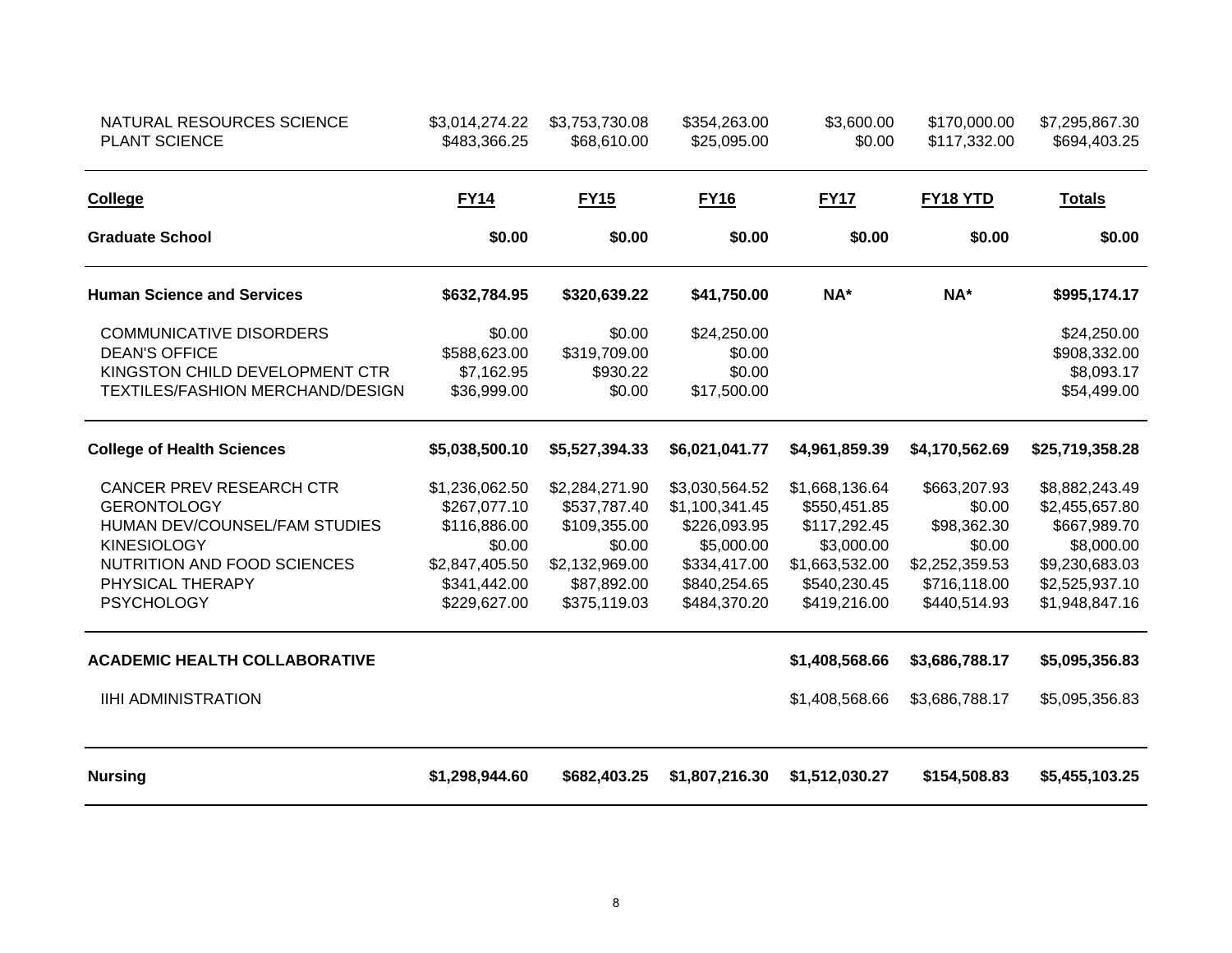**Oceanography \$22,981,661.90 \$25,356,628.31 \$31,099,397.41 \$30,870,365.04 \$28,736,176.52 \$139,044,229.18**

| <b>Pharmacy</b>                                                                                                                                                       | \$6,963,909.80                                                                    | \$10,644,721.20                                                                       | \$6,549,687.65                                                              |                                                           | \$6,356,777.70 \$10,924,125.48                                                              | \$41,239,221.83                                                                         |
|-----------------------------------------------------------------------------------------------------------------------------------------------------------------------|-----------------------------------------------------------------------------------|---------------------------------------------------------------------------------------|-----------------------------------------------------------------------------|-----------------------------------------------------------|---------------------------------------------------------------------------------------------|-----------------------------------------------------------------------------------------|
| <b>BIOMEDICAL &amp; PHARMACEUTICAL SCI</b><br><b>CRIME LAB</b><br><b>DEAN'S OFFICE</b><br><b>ELDERLY MEDICATION</b><br>LIVING RITE/HEALTH POLICY<br>PHARMACY PRACTICE | \$5,544,086.00<br>\$33,092.00<br>\$0.00<br>\$0.00<br>\$811,359.00<br>\$575,372.80 | \$6,272,151.75<br>\$30,770.75<br>\$0.00<br>\$0.00<br>\$2,988,425.40<br>\$1,353,373.30 | \$5,773,671.13<br>\$14,333.75<br>\$0.00<br>\$0.00<br>\$0.00<br>\$761,682.77 | \$31,094.25<br>\$0.00<br>\$0.00<br>\$0.00<br>\$596,715.35 | \$5,728,968.10 \$10,390,593.71<br>\$24,374.75<br>\$0.00<br>\$0.00<br>\$0.00<br>\$309,157.02 | \$33,709,470.69<br>\$133,665.50<br>\$0.00<br>\$0.00<br>\$3,799,784.40<br>\$3,596,301.24 |
| RYAN INSTITUTE NEUROSCIENCE                                                                                                                                           |                                                                                   |                                                                                       |                                                                             |                                                           | \$200,000.00                                                                                | \$200,000.00                                                                            |
|                                                                                                                                                                       |                                                                                   |                                                                                       |                                                                             |                                                           |                                                                                             |                                                                                         |
| <b>College</b>                                                                                                                                                        | <b>FY14</b>                                                                       | <b>FY15</b>                                                                           | <b>FY16</b>                                                                 | <b>FY17</b>                                               | FY18 YTD                                                                                    | <b>Totals</b>                                                                           |
| <b>University College</b>                                                                                                                                             | \$199,568.70                                                                      | \$0.00                                                                                | \$188,215.60                                                                | \$0.00                                                    | \$0.00                                                                                      | \$387,784.30                                                                            |
|                                                                                                                                                                       |                                                                                   |                                                                                       |                                                                             |                                                           |                                                                                             |                                                                                         |
| College                                                                                                                                                               | <b>FY14</b>                                                                       | <b>FY15</b>                                                                           | <b>FY16</b>                                                                 | <b>FY17</b>                                               | FY18 YTD                                                                                    | <b>Totals</b>                                                                           |
| <b>University Library</b>                                                                                                                                             | \$0.00                                                                            | \$0.00                                                                                | \$0.00                                                                      | \$1,116,253.68                                            | \$2,527,168.00                                                                              | \$3,643,421.68                                                                          |

NA - NOT APPLICABLE (Unit does not exist)

CANCER PREV RESEARCH CTR - Prior to FY17 was reported in Arts and Sciences

CENTER FOR HUMAN SERVICES - Prior to FY17 was reported in Human Science and Services

EDUCATION - Prior to FY17 was reported in Human Science and Services

GERONTOLOGY - Prior to FY17 was reported in Human Science and Services

HUMAN DEV/COUNSEL/FAM STUDIES - Prior to FY17 was reported in Human Science and Services

NUTRITION AND FOOD SCIENCES - Prior to FY17 was reported in Environment and Life Sciences

PHYSICAL THERAPY - Prior to FY17 was reported in Human Science and Services

PSYCHOLOGY - Prior to FY17 was reported in Arts and Sciences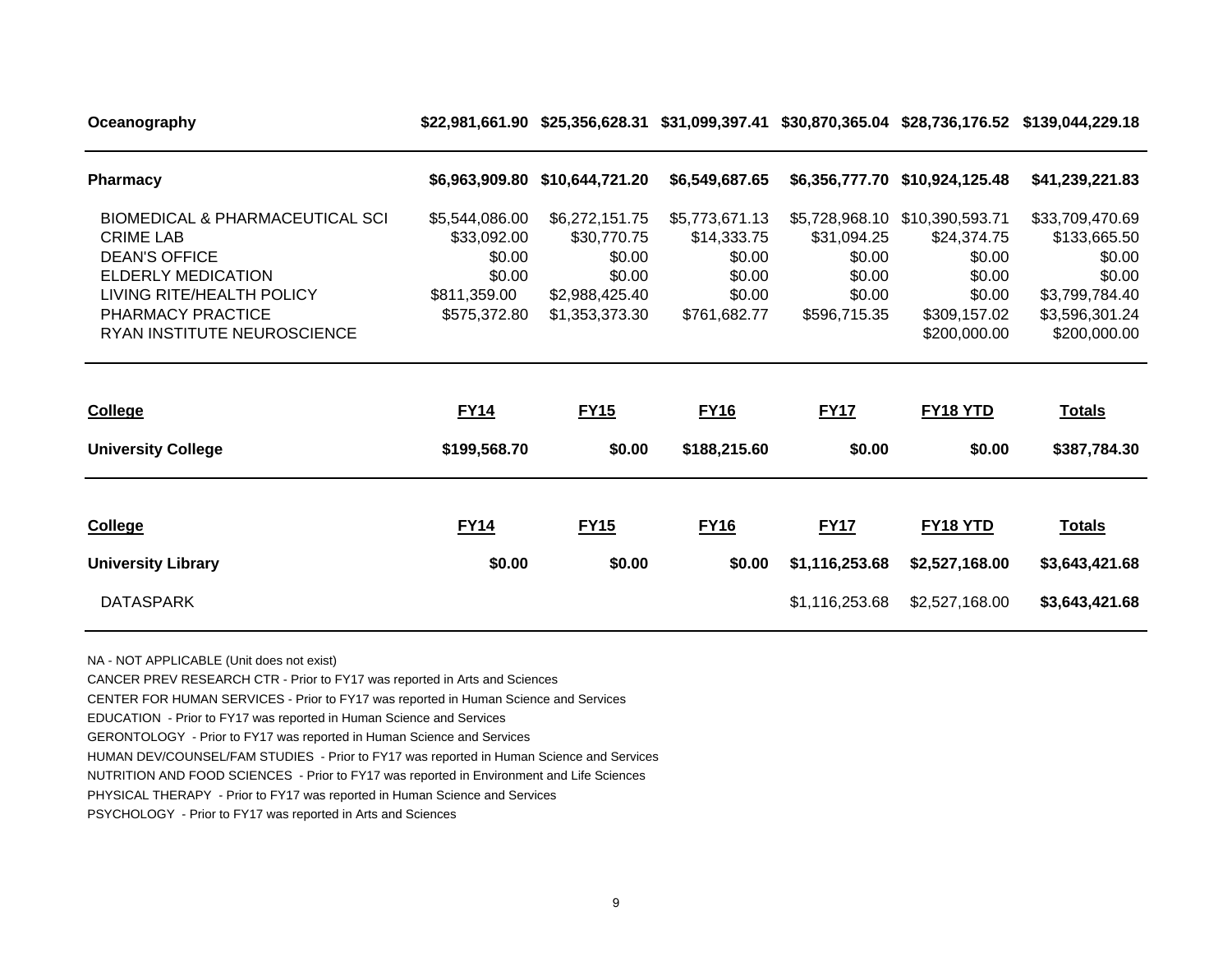#### **Table 2b. Awards received by units within administrative divisions FY14 through May FY18 YTD**

| <b>Administrative Unit</b>                                                                                   | <b>FY14</b>                               | <b>FY15</b>                                      | <b>FY16</b>                                                | <b>FY17</b>                                                | FY18 YTD                                                       | <b>Totals</b>                                                         |
|--------------------------------------------------------------------------------------------------------------|-------------------------------------------|--------------------------------------------------|------------------------------------------------------------|------------------------------------------------------------|----------------------------------------------------------------|-----------------------------------------------------------------------|
| <b>President's Office</b>                                                                                    | \$0.00                                    | \$0.00                                           | \$0.00                                                     | \$0.00                                                     | \$0.00                                                         | \$0.00                                                                |
| <b>Provost</b>                                                                                               | \$66,522.90                               | \$333,665.52                                     | \$347,327.90                                               | \$0.00                                                     | \$0.00                                                         | \$747,516.32                                                          |
| <b>ADVANCE OFFICE</b><br><b>LABOR RESEARCH CENTER</b><br>NETWORK AND TELECOM SERVICES<br><b>PROVOST</b>      | \$0.00<br>\$0.00<br>\$0.00<br>\$66,522.90 | \$0.00<br>\$143,874.60<br>\$0.00<br>\$189,790.92 | \$0.00<br>\$243,922.70<br>\$0.00<br>\$103,405.20           | \$0.00<br>\$0.00<br>\$0.00<br>\$0.00                       | \$0.00<br>\$0.00<br>\$0.00<br>\$0.00                           | \$0.00<br>\$387,797.30<br>\$0.00<br>\$359,719.02                      |
| <b>VP, Administration</b>                                                                                    | \$934,258.37                              | \$12,176.00                                      | \$0.00                                                     | \$24,923.00                                                | \$0.00                                                         | \$12,176.00                                                           |
| <b>POLICE</b><br><b>TRANSPORTATION CENTER</b><br><b>ADMINISTRATION</b>                                       | \$934,258.37<br>\$0.00                    | <b>NA</b><br>\$12,176.00                         | <b>NA</b><br>\$0.00                                        | \$24,923.00<br><b>NA</b><br>\$0.00                         | \$0.00<br><b>NA</b><br>\$0.00                                  | \$24,923.00<br>\$934,258.37<br>\$12,176.00                            |
| VP, Research & Economic Development                                                                          | \$4,177,835.54                            | \$5,781,973.31                                   | \$5,019,163.69                                             | \$4,130,075.00                                             | \$3,708,444.00                                                 | \$14,603,133.54                                                       |
| SMALL BUSINESS DEVELOPMENT CTR<br><b>RESEARCH</b><br><b>TRANSPORTATION CENTER</b><br>URI RESEARCH FOUNDATION | \$172,400.00<br>\$4,005,435.54            | \$1,090,101.00<br>\$4,011,596.00<br>\$680,276.31 | \$650,000.00<br>\$0.00<br>\$1,044,239.69<br>\$3,324,924.00 | \$0.00<br>\$1,650,626.00<br>\$192,007.00<br>\$2,287,442.00 | \$476,550.00<br>\$484,299.00<br>\$145,603.00<br>\$2,601,992.00 | \$2,389,051.00<br>\$10,151,956.54<br>\$2,062,126.00<br>\$8,214,358.00 |
| <b>VP, Student Affairs</b>                                                                                   | \$261,091.70                              | \$267,287.19                                     | \$124,215.60                                               | \$0.00                                                     | \$0.00                                                         | \$652,594.49                                                          |
| <b>STUDENT LIFE</b><br>TALENT DEVELOPMENT<br><b>VICE PRESIDENT STUDENT AFFAIRS</b><br><b>WOMENS CENTER</b>   | \$61,523.00<br>\$199,568.70               | \$0.00<br>\$142,343.19<br>\$124,944.00           | \$0.00<br>\$118,215.60<br>\$0.00<br>\$6,000.00             | \$0.00<br>\$0.00<br>\$0.00<br>\$0.00                       | \$0.00<br>\$0.00<br>\$0.00<br>\$0.00                           | \$61,523.00<br>\$460,127.49<br>\$124,944.00<br>\$6,000.00             |

NA - Not Applicable (unit did not exist or was in another division)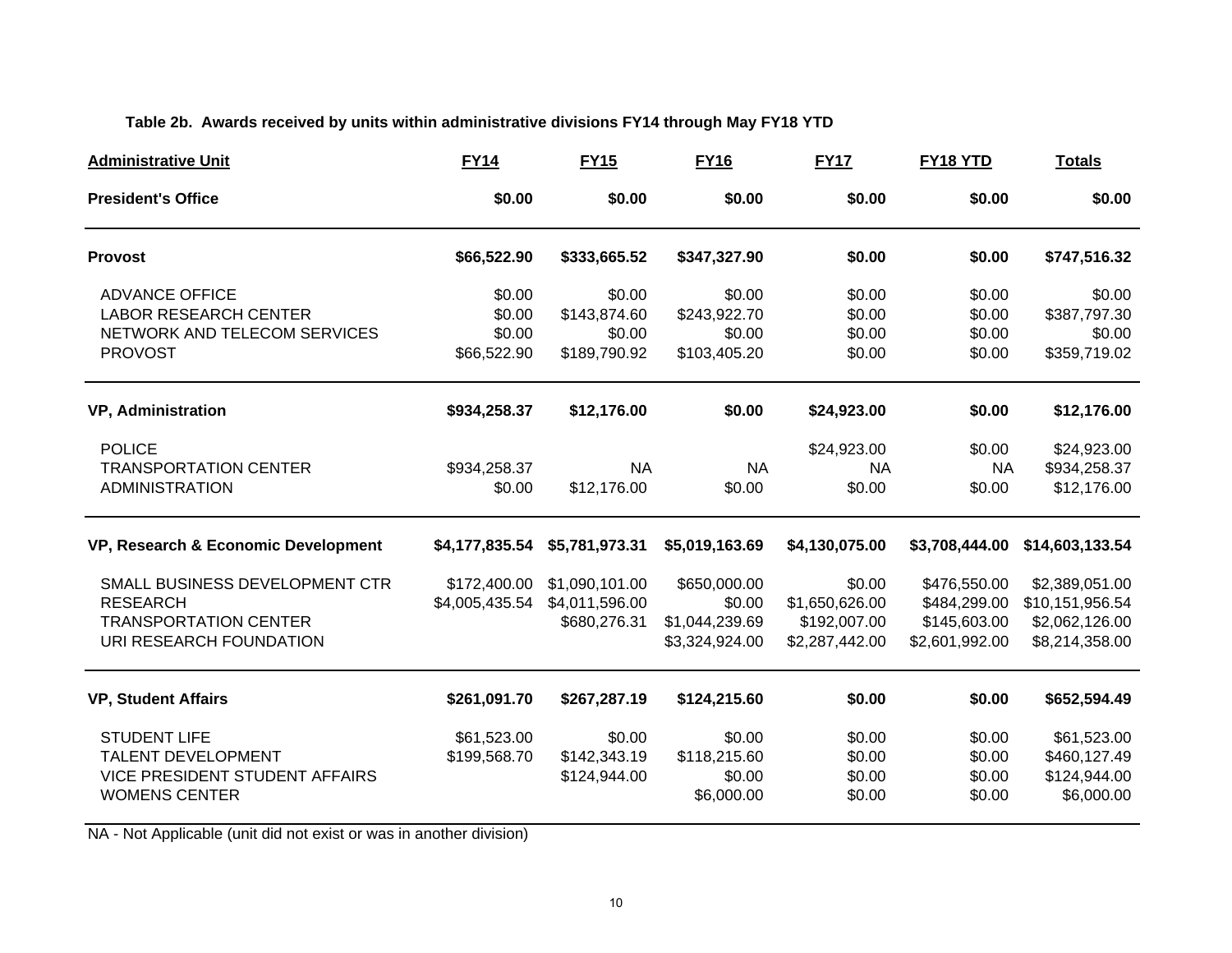### **Awards for College of Arts & Sciences**

#### **From: 7/1/2017 To: 5/31/2018**

#### **Investigator Award Total: \$3,798,943.52**

#### **Chemistry Total**: **\$1,703,699.00**

| <b>AWARD</b><br><b>DATE</b> | <b>AWARD ID</b> | <b>SPONSOR</b>                                                       | <b>INVESTIGATOR</b> | <b>ROLE</b> | <b>AWARD AMT</b> | <b>CREDIT</b> | <b>PORTION</b><br><b>AMT</b> | <b>TITLE</b>                                                                                                         | <b>BEGIN DATE</b> | <b>END DATE</b> |
|-----------------------------|-----------------|----------------------------------------------------------------------|---------------------|-------------|------------------|---------------|------------------------------|----------------------------------------------------------------------------------------------------------------------|-------------------|-----------------|
| 1/11/2018                   | AWD06372        | RI Commerce<br>Corporation                                           | Deboef.Brenton      | <b>AWPI</b> | 50000            | 100           | \$50,000.00                  | Synthesis of Chemical Probes for Alcinous<br>Pharmaceuticals                                                         | 1/10/2018         | 12/20/2018      |
| 10/23/2017                  | AWD06197        | Electro<br>Standards<br>Laboratories                                 | Lucht, Brett        | <b>AWPI</b> | 147202           | 50            | \$73,601.00                  | Tradeoff in Chemistry of Lithium Ion Battery<br>for Energy/Power with External Lithium Ion<br><b>Super Capacitor</b> | 9/8/2017          | 9/7/2018        |
| 7/19/2017                   | AWD04251        | <b>BASF</b><br>Chemical<br>Company                                   | Lucht.Brett L       | <b>AWPI</b> | 297849           | 100           | \$297,849.00                 | Development of Electrolytes for Lithium Ion<br><b>Batteries</b>                                                      | 1/1/2017          | 12/31/2018      |
| 12/22/2017                  | AWD04251        | <b>BASF</b><br>Chemical<br>Company                                   | Lucht.Brett L       | <b>AWPI</b> | 257021           | 100           | \$257,021.00                 | Development of Electrolytes for Lithium Ion<br><b>Batteries</b>                                                      | 1/1/2018          | 12/31/2018      |
| 10/4/2017                   | AWD06076        | <b>United States</b><br>Army                                         | Oxley, Jimmie       | <b>AWPI</b> | 202392           | 50            | \$101,196.00                 | Controlled Release of Additives for<br>Modification of Energetic Materials                                           | 9/1/2017          | 9/1/2018        |
| 8/21/2017                   | AWD03809        | Northeastern<br>University                                           | Oxley, Jimmie C     | <b>AWPI</b> | 172836           | 100           | \$172,836.00                 | AWARENESS AND LOCALIZATION OF<br>EXPLOSIVES-RELATED THREATS<br>(ALERT)                                               | 8/25/2013         | 6/30/2018       |
| 8/21/2017                   | AWD04284        | <b>DEFENSE</b><br><b>THREAT</b><br><b>REDUCTION</b><br><b>AGENCY</b> | Oxley, Jimmie C     | <b>AWPI</b> | 180000           | 50            | \$90,000.00                  | Unique Polymer Packaging and Delivery of<br><b>ADW</b>                                                               | 5/19/2014         | 10/1/2018       |
| 8/21/2017                   | AWD03809        | Northeastern<br>University                                           | Oxley, Jimmie C     | <b>AWPI</b> | 470000           | 100           | \$470,000.00                 | AWARENESS AND LOCALIZATION OF<br>EXPLOSIVES-RELATED THREATS<br>(ALERT)                                               | 8/25/2013         | 6/30/2018       |
| 10/4/2017                   | AWD06076        | <b>United States</b><br>Army                                         | Smith, James        | <b>WCPI</b> | 202392           | 50            | \$101,196.00                 | Controlled Release of Additives for<br>Modification of Energetic Materials                                           | 9/1/2017          | 9/1/2018        |
| 8/21/2017                   | AWD04284        | <b>DEFENSE</b><br><b>THREAT</b><br><b>REDUCTION</b><br><b>AGENCY</b> | Smith, James L      | <b>WCPI</b> | 180000           | 50            | \$90,000.00                  | Unique Polymer Packaging and Delivery of<br><b>ADW</b>                                                               | 5/19/2014         | 10/1/2018       |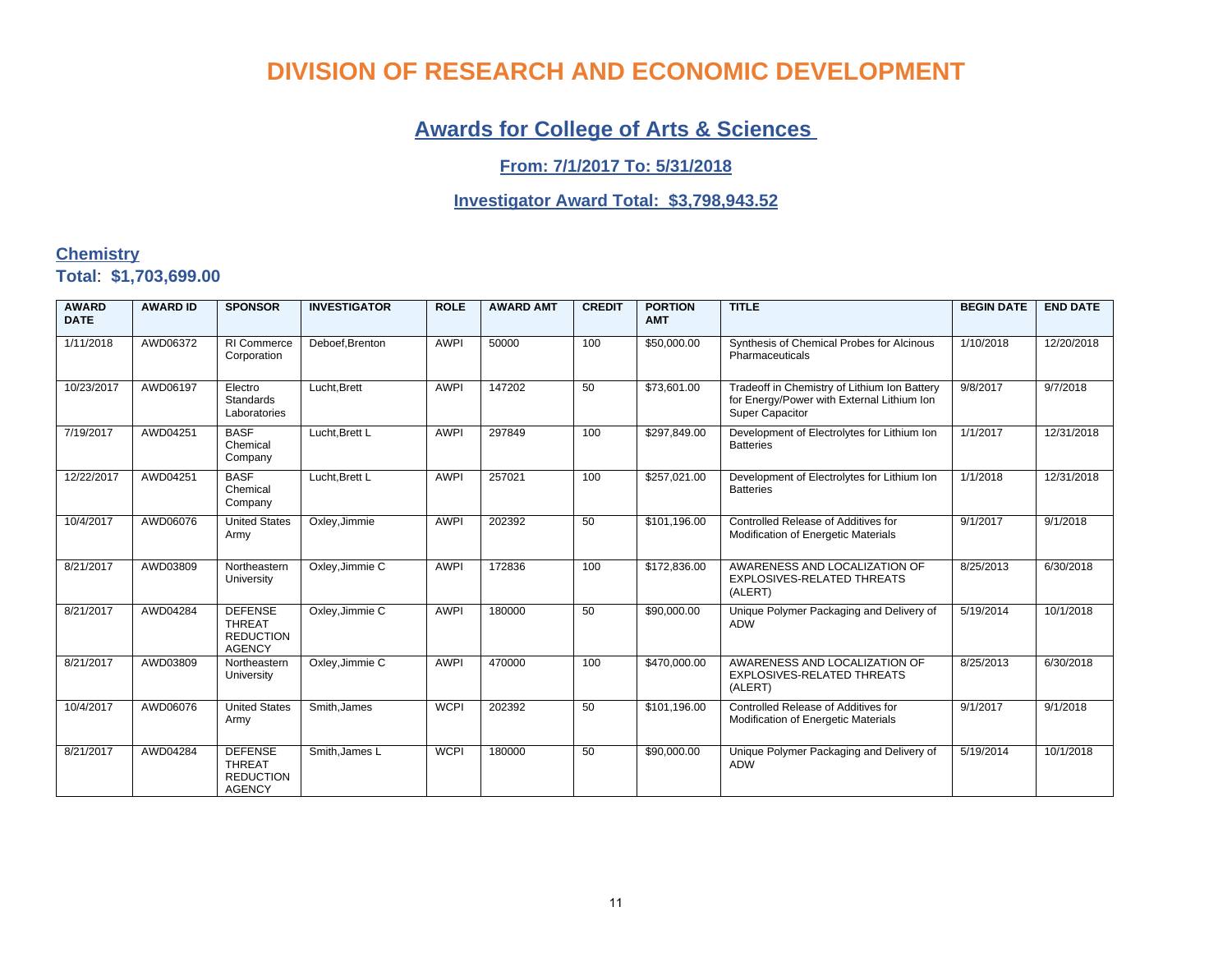#### **Computer Science**

#### **Total**: **\$122,756.72**

| <b>AWARD</b><br><b>DATE</b> | <b>AWARD ID</b> | <b>SPONSOR</b>                                | <b>INVESTIGATOR</b> | <b>ROLE</b> | <b>AWARD AMT</b> | <b>CREDIT</b> | <b>PORTION</b><br><b>AMT</b> | <b>TITLE</b>                                                                                                     | <b>BEGIN DATE</b> | <b>END DATE</b> |
|-----------------------------|-----------------|-----------------------------------------------|---------------------|-------------|------------------|---------------|------------------------------|------------------------------------------------------------------------------------------------------------------|-------------------|-----------------|
| 3/7/2018                    | AWD05906        | US<br>Department<br>of Agriculture            | Brown.David         | <b>WCPI</b> | 50000            | 25            | \$12,500.00                  | Testing and Promoting Automated Green<br>Laser Scarecrows to Reduce Bird Damage<br>to Peri-Urban Specialty Crops | 4/1/2018          | 3/31/2020       |
| 7/28/2017                   | AWD06051        | R <sub>1</sub><br>Commerce C<br>orporation    | Daniels, Noah       | <b>AWPI</b> | 50000            | 100           | \$50,000.00                  | Prediction of Network Equipment Failure                                                                          | 7/17/2017         | 12/31/2017      |
| 5/10/2018                   | AWD06489        | National Inst<br>of Standards<br>& Technology | Dipippo, Lisa       | <b>AWPI</b> | 8936             | 100           | \$8,936.00                   | NIST SURF - Gaithersburg                                                                                         | 5/1/2018          | 9/30/2018       |
| 7/31/2017                   | AWD04800        | National<br>Science<br>Foundation             | Fay-Wolfe, Victor   | <b>AWPI</b> | 45178            | 34            | \$15,360.52                  | STEM+C: Computing-Based Science<br>Investigations                                                                | 9/15/2015         | 8/31/2018       |
| 4/2/2018                    | AWD04800        | National<br>Science<br>Foundation             | Fay-Wolfe, Victor   | <b>AWPI</b> | 49530            | 34            | \$16,840.20                  | STEM+C: Computing-Based Science<br>Investigations                                                                | 9/15/2015         | 8/31/2018       |
| 9/26/2017                   | AWD06083        | Brown<br>University                           | Puggioni, Gavino    | <b>AWPI</b> | 19120            | 100           | \$19,120.00                  | <b>RI Center for Clinical and Translational</b><br>Research                                                      | 5/1/2017          | 4/30/2018       |

### **Feinstein Hunger Center**

**Total**: **\$453,136.00**

| <b>AWARD</b><br><b>DATE</b> | <b>AWARD ID</b> | <b>SPONSOR</b>                  | <b>INVESTIGATOR</b> | <b>ROLE</b> | <b>AWARD AMT</b> | <b>CREDIT</b> | <b>PORTION</b><br><b>AMT</b> | <b>TITLE</b>               | <b>BEGIN DATE</b> | <b>END DATE</b> |
|-----------------------------|-----------------|---------------------------------|---------------------|-------------|------------------|---------------|------------------------------|----------------------------|-------------------|-----------------|
| 5/21/2018                   | AWD06118        | RI Dept of<br>Human<br>Services | Gorman.Kathleen     | <b>AWPI</b> | 453136           | 100           | \$453.136.00                 | SNAP Outreach Project 2018 | 10/1/2017         | 9/30/2018       |

**Languages Total**: **\$1,015,450.00**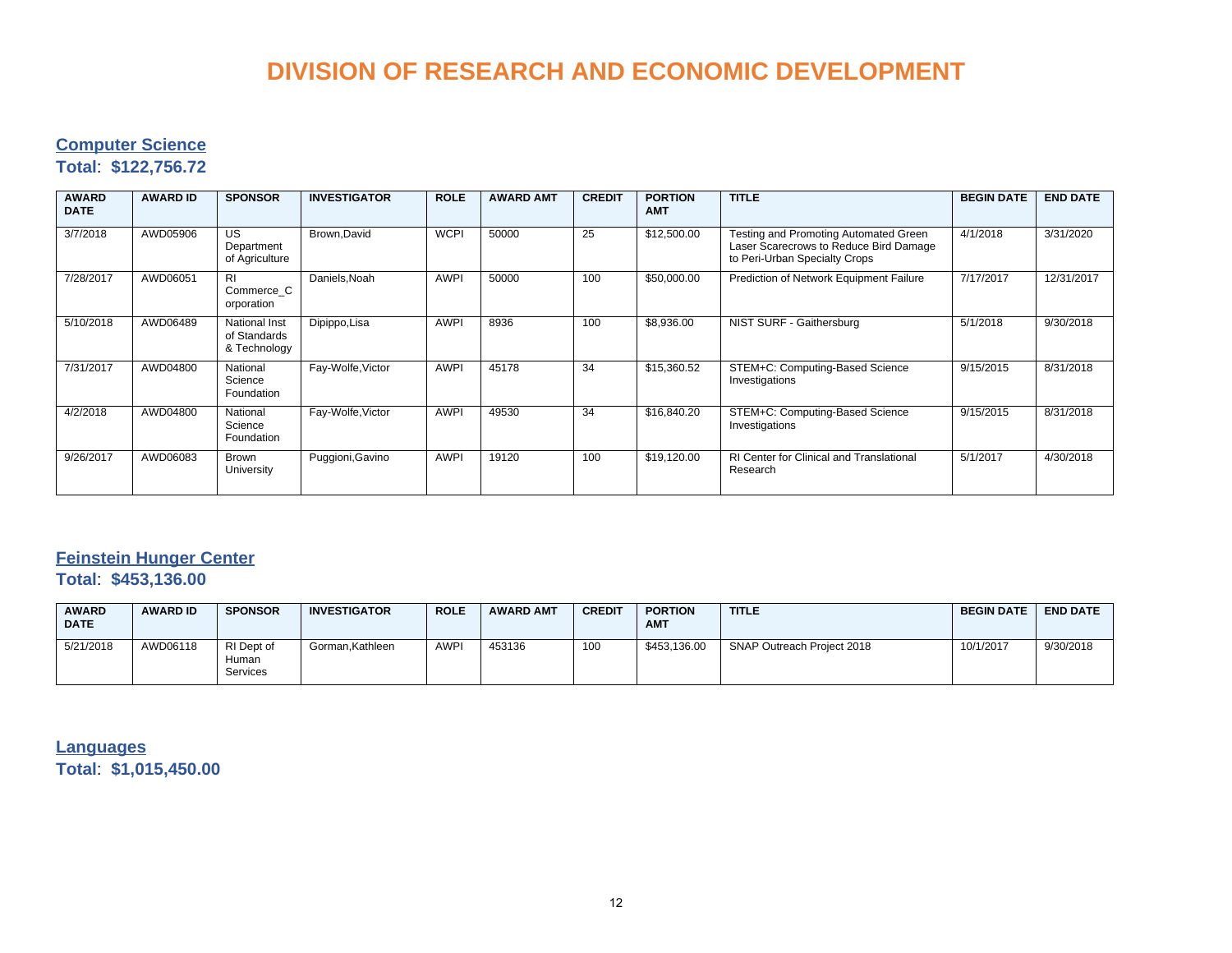| <b>AWARD</b><br><b>DATE</b> | <b>AWARD ID</b> | <b>SPONSOR</b>                                      | <b>INVESTIGATOR</b> | <b>ROLE</b> | <b>AWARD AMT</b> | <b>CREDIT</b> | <b>PORTION</b><br><b>AMT</b> | <b>TITLE</b>                                                                                       | <b>BEGIN DATE</b> | <b>END DATE</b> |
|-----------------------------|-----------------|-----------------------------------------------------|---------------------|-------------|------------------|---------------|------------------------------|----------------------------------------------------------------------------------------------------|-------------------|-----------------|
| 1/29/2018                   | AWD06010        | Embassy of<br>France in the<br><b>United States</b> | De Bruin, Karen     | <b>AWPI</b> | 10000            | 100           | \$10,000.00                  | French and Pharmaceutical Sciences J-<br>term: Transatlantic Friendship and Mobility<br>Initiative | 1/4/2018          | 1/21/2018       |
| 8/21/2017                   | AWD05196        | Institute for<br>International<br>Education         | He, Wayne Wenchao   | <b>AWPI</b> | 325860           | 100           | \$325,860.00                 | Chinese Flagship 2016-2020                                                                         | 6/1/2017          | 5/31/2018       |
| 12/21/2017                  | AWD05961        | Institute for<br>International<br>Education         | He, Wayne Wenchao   | <b>AWPI</b> | 19015            | 100           | \$19,015.00                  | Chinese Flagship-Student Support Program<br>2017-2018                                              | 4/1/2017          | 5/31/2018       |
| 1/16/2018                   | AWD05960        | Institute for<br>International<br>Education         | He, Wayne Wenchao   | <b>AWPI</b> | 325860           | 100           | \$325,860.00                 | Chinese Flagship Program 2017-2018                                                                 | 6/1/2017          | 5/31/2018       |
| 5/22/2018                   | AWD06634        | Institute for<br>International<br>Education         | He, Wayne Wenchao   | <b>AWPI</b> | 273100           | 100           | \$273,100.00                 | Chinese Flagship Program 2018-2018 -<br><b>Student Support</b>                                     | 4/1/2018          | 5/31/2019       |
| 7/28/2017                   | AWD05461        | US<br>Department<br>of Education                    | Magidow, Alexander  | <b>AWPI</b> | 61615            | 100           | \$61,615.00                  | Building Towards an International Business<br>Program in Arabic at URI                             | 10/1/2017         | 9/30/2018       |

#### **Mathematics Total**: **\$32,648.20**

| <b>AWARD</b><br><b>DATE</b> | <b>AWARD ID</b> | <b>SPONSOR</b>                              | <b>INVESTIGATOR</b> | <b>ROLE</b> | <b>AWARD AMT</b> | <b>CREDIT</b> | <b>PORTION</b><br><b>AMT</b> | <b>TITLE</b>                                                                  | <b>BEGIN DATE</b> | <b>END DATE</b> |
|-----------------------------|-----------------|---------------------------------------------|---------------------|-------------|------------------|---------------|------------------------------|-------------------------------------------------------------------------------|-------------------|-----------------|
| 10/23/2017                  | AWD06128        | RI Office of<br>Postsecondar<br>Commissione | Hersey, Nicole      | <b>WCPI</b> | 326482           | 10            | \$32,648.20                  | Program of Instructional Support for<br>Teachers of English Language Learners | 9/1/2017          | 12/1/2018       |

#### **Physics**

#### **Total**: **\$21,788.00**

| <b>AWARD</b><br><b>DATE</b> | <b>AWARD ID</b> | <b>SPONSOR</b>     | <b>INVESTIGATOR</b> | <b>ROLE</b> | <b>AWARD AMT</b> | <b>CREDIT</b> | <b>PORTION</b><br><b>AMT</b> | <b>TITLE</b>                                                               | <b>BEGIN DATE</b> | <b>END DATE</b> |
|-----------------------------|-----------------|--------------------|---------------------|-------------|------------------|---------------|------------------------------|----------------------------------------------------------------------------|-------------------|-----------------|
| 10/2/2017                   | AWD04732        | Yale<br>University | Andreev, Oleg       | <b>AWPI</b> | 21788            | 50            | \$10,894.00                  | Mechanism and Uses of Transmembrane<br>Helix Insertion by Soluble Peptides | 1/1/2017          | 12/31/2017      |
| 10/2/2017                   | AWD04732        | Yale<br>University | Reshetnyak, Yana    | <b>WCPI</b> | 21788            | 50            | \$10,894.00                  | Mechanism and Uses of Transmembrane<br>Helix Insertion by Soluble Peptides | 1/1/2017          | 12/31/2017      |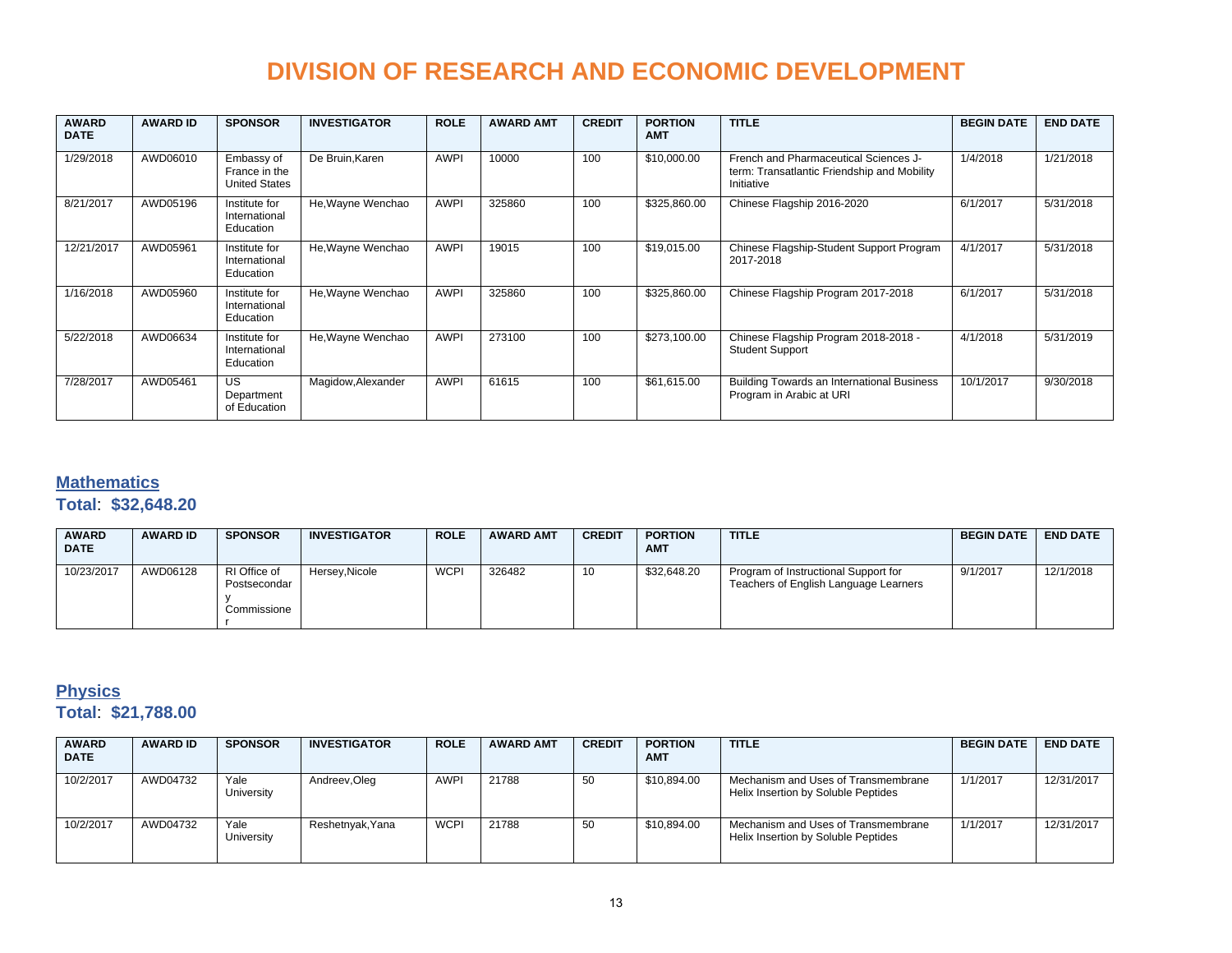#### **Political Science**

#### **Total**: **\$305,983.30**

| <b>AWARD</b><br><b>DATE</b> | <b>AWARD ID</b> | <b>SPONSOR</b>                     | <b>INVESTIGATOR</b>          | <b>ROLE</b> | <b>AWARD AMT</b> | <b>CREDIT</b> | <b>PORTION</b><br><b>AMT</b> | <b>TITLE</b>                                                                    | <b>BEGIN DATE</b> | <b>END DATE</b> |
|-----------------------------|-----------------|------------------------------------|------------------------------|-------------|------------------|---------------|------------------------------|---------------------------------------------------------------------------------|-------------------|-----------------|
| 8/16/2017                   | AWD05816        | National<br>Science<br>Foundation  | Krueger, Brian               | <b>WCPI</b> | 99439            | 15            | \$14,915.85                  | SCC-Planning: Smart and Connected<br><b>Residential Water Quality Community</b> | 8/15/2017         | 7/31/2018       |
| 2/28/2018                   | AWD06014        | US<br>Department<br>of Agriculture | Pearson-<br>Merkowitz.Shanna | <b>AWPI</b> | 499871           | 55            | \$274.929.05                 | CI - Municipal Finance and Land<br>Conservation                                 | 2/15/2018         | 2/14/2022       |
| 5/25/2018                   | AWD06650        | R <sub>l</sub><br>Foundation       | Pearson-<br>Merkowitz.Shanna | <b>AWPI</b> | 20173            | 80            | \$16.138.40                  | <b>Together RI Analysis</b>                                                     | 3/1/2018          | 7/1/2018        |

#### **Sociology & Anthropology**

#### **Total**: **\$143,482.30**

| <b>AWARD</b><br><b>DATE</b> | <b>AWARD ID</b> | <b>SPONSOR</b>                     | <b>INVESTIGATOR</b>    | <b>ROLE</b> | <b>AWARD AMT</b> | <b>CREDIT</b> | <b>PORTION</b><br><b>AMT</b> | <b>TITLE</b>                                                                                                              | <b>BEGIN DATE</b> | <b>END DATE</b> |
|-----------------------------|-----------------|------------------------------------|------------------------|-------------|------------------|---------------|------------------------------|---------------------------------------------------------------------------------------------------------------------------|-------------------|-----------------|
| 5/25/2018                   | AWD06650        | <b>RI</b><br>Foundation            | Brasher, Melanie       | <b>WCPI</b> | 20173            | 10            | \$2.017.30                   | <b>Together RI Analysis</b>                                                                                               | 3/1/2018          | 7/1/2018        |
| 1/24/2018                   | AWD05377        | University of<br>Puerto Rico       | Garcia-Quijano, Carlos | <b>AWPI</b> | 41465            | 70            | \$29,025.50                  | CI - Coastal Forest Fisheries: A Study of<br>Estuarine Forest Resource Dependency in<br>the Southern Coast of Puerto Rico | 2/1/2016          | 11/30/2018      |
| 4/17/2018                   | AWD06067        | US<br>Department<br>of Agriculture | Keller.Julie           | <b>WCPI</b> | 500000           | 20            | \$100,000.00                 | CI - Distributional Impacts of Farm and<br>Open Space Conservation                                                        | 4/15/2018         | 4/14/2021       |
| 1/24/2018                   | AWD05377        | University of<br>Puerto Rico       | Poggie, Jonathan       | <b>WCPI</b> | 41465            | 30            | \$12,439.50                  | CI - Coastal Forest Fisheries: A Study of<br>Estuarine Forest Resource Dependency in<br>the Southern Coast of Puerto Rico | 2/1/2016          | 11/30/2018      |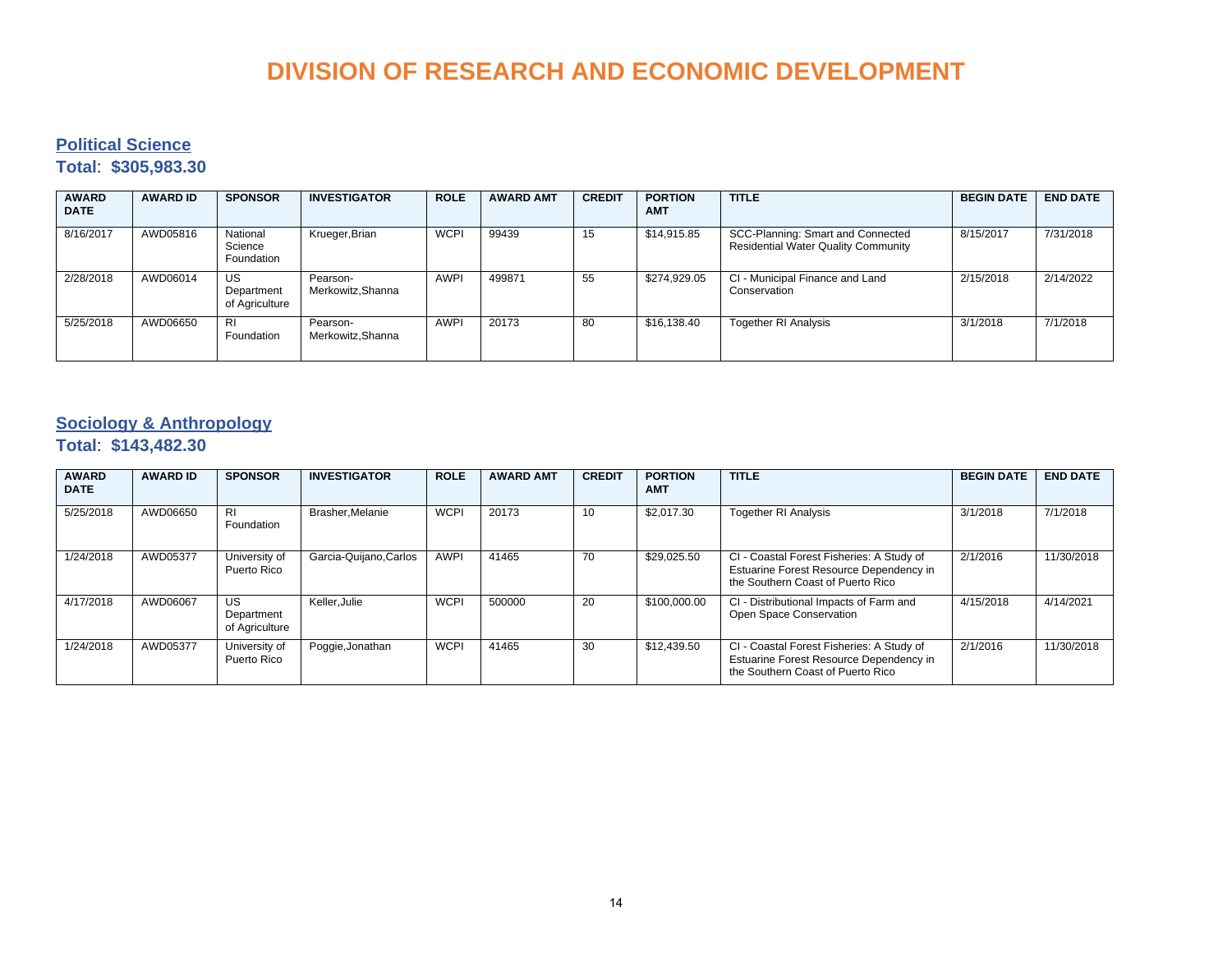### **Awards for College of Business Administration**

**From: 7/1/2017 To: 5/31/2018**

**Investigator Award Total: \$50,000.00**

#### **Dean-Coll-Bus Total**: **\$50,000.00**

| <b>AWARD</b><br><b>DATE</b> | <b>AWARD ID</b> | <b>SPONSOR</b>                                    | <b>INVESTIGATOR</b> | <b>ROLE</b> | <b>AWARD AMT</b> | <b>CREDIT</b> | <b>PORTION</b><br><b>AMT</b> | <b>TITLE</b>                                                      | <b>BEGIN DATE</b> | <b>END DATE</b> |
|-----------------------------|-----------------|---------------------------------------------------|---------------------|-------------|------------------|---------------|------------------------------|-------------------------------------------------------------------|-------------------|-----------------|
| 8/28/2017                   | AWD05956        | Foundation<br>for Food &<br>Aariculture<br>Resear | Atlas.Stephen       | <b>WCPI</b> | 100000           | -50           | \$50,000.00                  | IIHI - Targeted Incentives, Food Purchases<br>and Health Outcomes | 9/1/2017          | 8/31/2018       |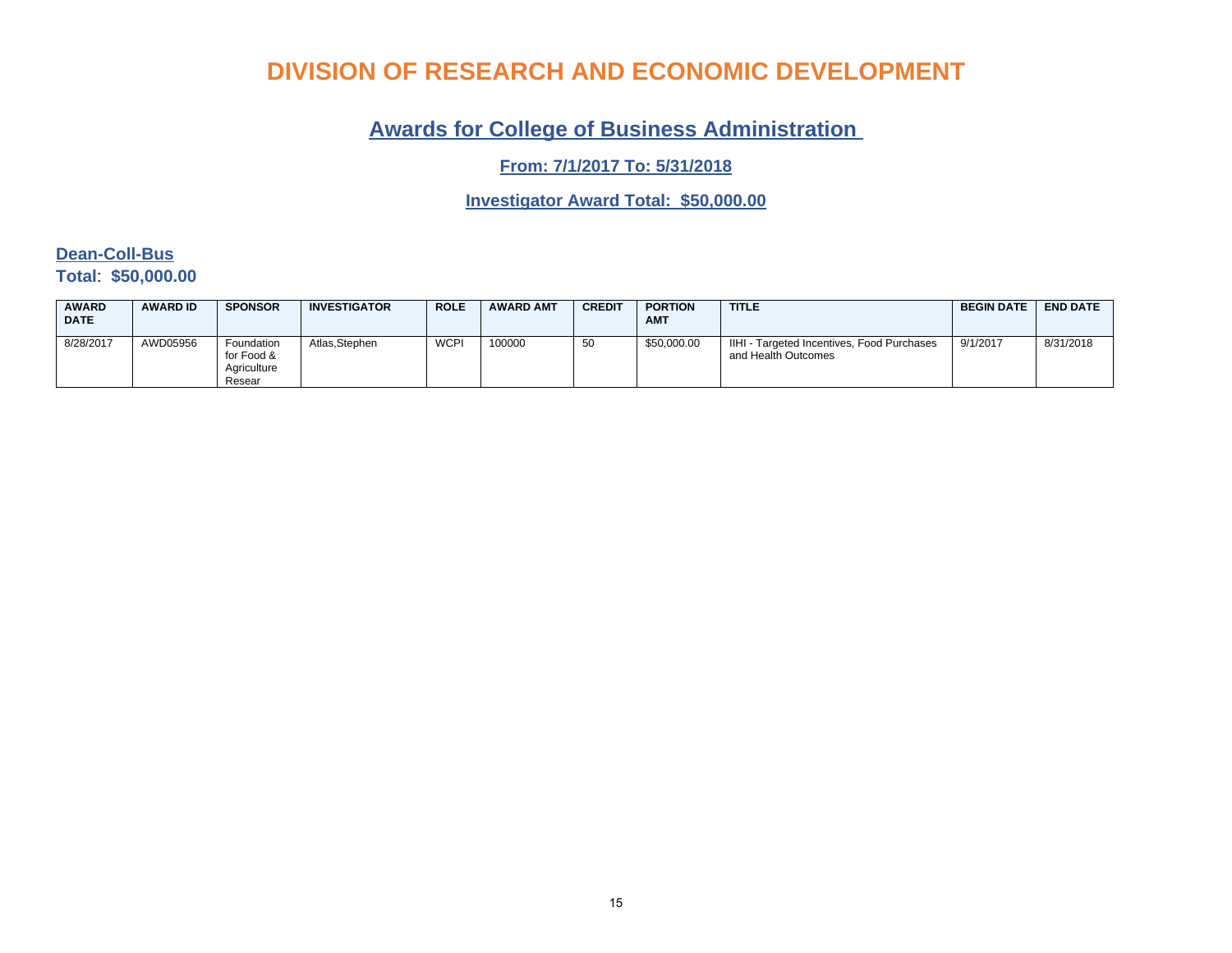### **Awards for College of Education and Professional Studies**

**From 7/1/2017 To: 5/31/2018**

**Investigator Award Total: \$739,220.44**

#### **Biotech Mfg Providence Cohort Total**: **\$74,384.00**

| <b>AWARD</b><br><b>DATE</b> | <b>AWARD ID</b> | <b>SPONSOR</b>                           | <b>INVESTIGATOR</b> | <b>ROLE</b> | <b>AWARD AMT</b> | <b>CREDIT</b> | <b>PORTION</b><br><b>AMT</b> | <b>TITLE</b>                      | <b>BEGIN DATE</b> | <b>END DATE</b> |
|-----------------------------|-----------------|------------------------------------------|---------------------|-------------|------------------|---------------|------------------------------|-----------------------------------|-------------------|-----------------|
| 8/7/2017                    | AWD05810        | Education<br>Development<br>Center, Inc. | Bozzi.Edward        | <b>AWPI</b> | 74384            | 100           | \$74.384.00                  | RI Amgen Biotechnology Experience | 7/1/2017          | 6/30/2018       |

#### **CEPS Strategic Initiatives**

**Total**: **\$237,256.00**

| <b>AWARD</b><br><b>DATE</b> | <b>AWARD ID</b> | <b>SPONSOR</b>                         | <b>INVESTIGATOR</b> | <b>ROLE</b> | <b>AWARD AMT</b> | <b>CREDIT</b> | <b>PORTION</b><br><b>AMT</b> | <b>TITLE</b>                                                                 | <b>BEGIN DATE</b> | <b>END DATE</b> |
|-----------------------------|-----------------|----------------------------------------|---------------------|-------------|------------------|---------------|------------------------------|------------------------------------------------------------------------------|-------------------|-----------------|
| 1/12/2018                   | AWD06354        | RI Dept of<br>Human<br>Services        | Mathews, Deborah    | <b>AWPI</b> | 38080            | 100           | \$38,080.00                  | DHS Training Grant 2018 MEDICAID<br>with AWDs 06341,06352,06353              | 10/1/2017         | 9/30/2018       |
| 1/12/2018                   | AWD06353        | RI Dept of<br>Human<br><b>Services</b> | Mathews.Deborah     | <b>AWPI</b> | 52956            | 100           | \$52,956.00                  | RIDHS Training Grant 2018 SNAP<br>with AWDs 06341.06352.06354                | 10/1/2017         | 9/30/2018       |
| 1/12/2018                   | AWD06352        | RI Dept of<br>Human<br><b>Services</b> | Mathews.Deborah     | <b>AWPI</b> | 14306            | 100           | \$14,306.00                  | DHS Training Grant TANF<br>Part of AWDs 06341.06353.06354                    | 10/1/2017         | 9/30/2018       |
| 1/12/2018                   | AWD06341        | RI Dept of<br>Human<br><b>Services</b> | Mathews.Deborah     | <b>AWPI</b> | 131914           | 100           | \$131,914.00                 | DHS Training and Consult Initiative FY18<br>Part of awds 06352, 06353, 06345 | 10/1/2017         | 9/30/2018       |

**School of Education Total**: **\$427,580.44**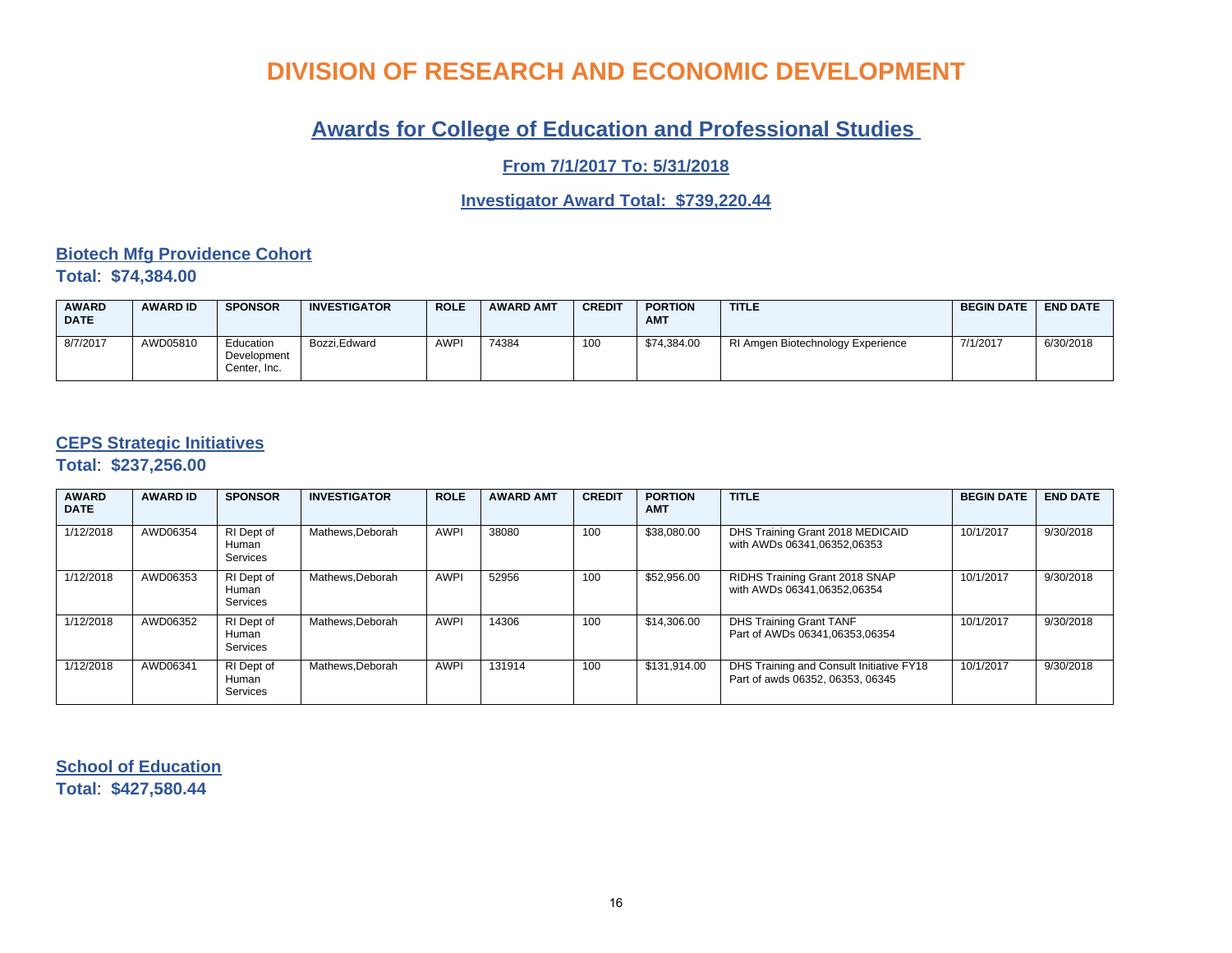| <b>AWARD</b><br><b>DATE</b> | <b>AWARD ID</b> | <b>SPONSOR</b>                                           | <b>INVESTIGATOR</b> | <b>ROLE</b> | <b>AWARD AMT</b> | <b>CREDIT</b>   | <b>PORTION</b><br><b>AMT</b> | <b>TITLE</b>                                                                  | <b>BEGIN DATE</b> | <b>END DATE</b> |
|-----------------------------|-----------------|----------------------------------------------------------|---------------------|-------------|------------------|-----------------|------------------------------|-------------------------------------------------------------------------------|-------------------|-----------------|
| 10/23/2017                  | AWD06128        | RI Office of<br>Postsecondar<br>Commissione              | Adamy, Peter        | <b>WCPI</b> | 326482           | $\overline{30}$ | \$97,944.60                  | Program of Instructional Support for<br>Teachers of English Language Learners | 9/1/2017          | 12/1/2018       |
| 10/23/2017                  | AWD06128        | $\overline{RI}$ Office of<br>Postsecondar<br>Commissione | Byrd, David         | <b>AWPI</b> | 326482           | 30              | \$97,944.60                  | Program of Instructional Support for<br>Teachers of English Language Learners | 9/1/2017          | 12/1/2018       |
| 11/29/2017                  | AWD06086        | Jumpstart for<br>Young<br>Children, Inc.                 | Byrd, David         | <b>AWPI</b> | 87493            | 100             | \$87,493.00                  | JUMPSTART 2018                                                                | 9/1/2017          | 8/31/2018       |
| 1/8/2018                    | AWD06369        | RI Innovation<br>Education<br>Innovation<br>Resea        | Coiro, Julie        | <b>AWPI</b> | 15000            | $\overline{34}$ | \$5,100.00                   | Personalized Learning                                                         | 8/1/2017          | 8/1/2018        |
| 10/23/2017                  | AWD06128        | RI Office of<br>Postsecondar<br>Commissione              | Correia, Amy        | <b>WCPI</b> | 326482           | $\overline{30}$ | \$97,944.60                  | Program of Instructional Support for<br>Teachers of English Language Learners | 9/1/2017          | 12/1/2018       |
| 1/8/2018                    | AWD06369        | <b>RI</b> Innovation<br>Education<br>Innovation<br>Resea | Deeney, Theresa     | <b>WCPI</b> | 15000            | 33              | \$4,950.00                   | Personalized Learning                                                         | 8/1/2017          | 8/1/2018        |
| 1/8/2018                    | AWD06369        | RI Innovation<br>Education<br>Innovation<br>Resea        | Fogleman Jr, Jay    | <b>WCPI</b> | 15000            | 33              | \$4,950.00                   | Personalized Learning                                                         | 8/1/2017          | 8/1/2018        |
| 7/31/2017                   | AWD04800        | National<br>Science<br>Foundation                        | Fogleman Jr, Jay A  | <b>WCPI</b> | 45178            | 33              | \$14,908.74                  | STEM+C: Computing-Based Science<br>Investigations                             | 9/15/2015         | 8/31/2018       |
| 4/2/2018                    | AWD04800        | National<br>Science<br>Foundation                        | Fogleman Jr, Jay A  | <b>WCPI</b> | 49530            | 33              | \$16,344.90                  | STEM+C: Computing-Based Science<br>Investigations                             | 9/15/2015         | 8/31/2018       |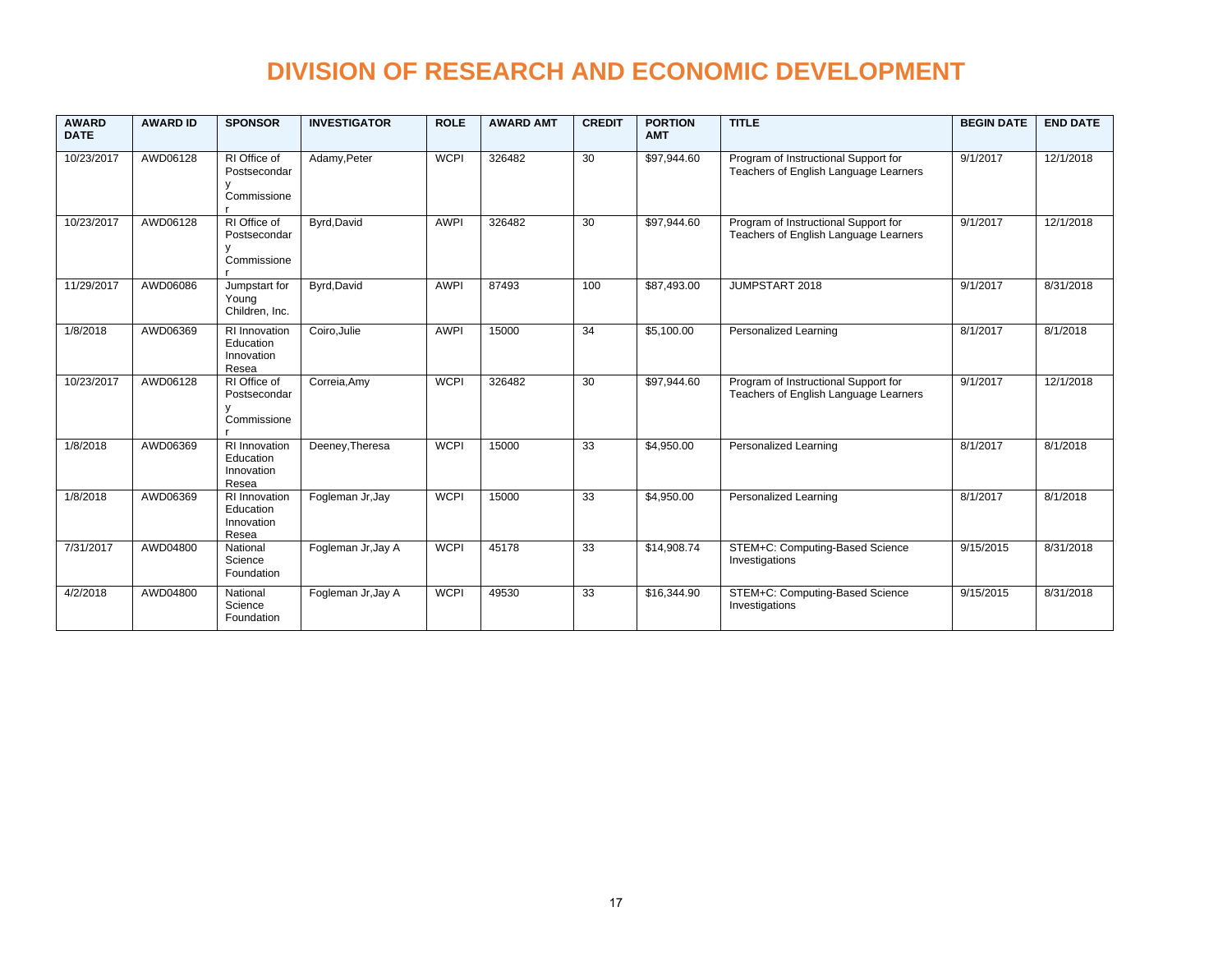### **Awards for College of Engineering**

#### **From: 7/1/2017 To: 5/31/2018**

#### **Investigator Award Total: \$13,631,992.97**

#### **Chemical Engineering Total**: **\$4,503,765.18**

| <b>AWARD</b><br><b>DATE</b> | <b>AWARD ID</b> | <b>SPONSOR</b>                                              | <b>INVESTIGATOR</b> | <b>ROLE</b> | <b>AWARD AMT</b> | <b>CREDIT</b>   | <b>PORTION</b><br><b>AMT</b> | <b>TITLE</b>                                                                                                                | <b>BEGIN DATE</b> | <b>END DATE</b> |
|-----------------------------|-----------------|-------------------------------------------------------------|---------------------|-------------|------------------|-----------------|------------------------------|-----------------------------------------------------------------------------------------------------------------------------|-------------------|-----------------|
| 5/3/2018                    | AWD06123        | <b>RI</b> Commerce<br>Corporation                           | Bose, Arijit        | <b>AWPI</b> | 50000            | 100             | \$50,000.00                  | A Rechargeable Battery for Sensors in<br>Wearable Technology                                                                | 5/21/2018         | 4/21/2019       |
| 5/9/2018                    | AWD06545        | <b>RI</b> Science<br>and<br>Technology<br>Advisory<br>Counc | Bose, Arijit        | <b>AWPI</b> | 80000            | 100             | \$80,000.00                  | The Response of Marine Bacteria in<br>Narragansett Bay to Microplastics - a Key<br>Anthropogenic Stressor                   | 5/1/2018          | 4/30/2019       |
| 8/11/2017                   | AWD04741        | University of<br>Maryland                                   | Bothun, Geoffrey    | <b>AWPI</b> | 28178            | 100             | \$28,178.00                  | Molecular Engineering of Food-Grade<br>Dispersants as Highly Efficient and Safe<br>Products for the Treatment of Oil Spills | 1/1/2016          | 12/31/2017      |
| 9/21/2017                   | AWD05500        | National<br>Science<br>Foundation                           | Bothun, Geoffrey    | <b>AWPI</b> | 4535519          | $\overline{75}$ | \$3,401,639.2                | RII Track-1: Enhancing Rhode Island's<br>Coastal Environment to Enable Growth in a<br><b>Blue Economy</b>                   | 8/1/2017          | 7/31/2022       |
| 9/22/2017                   | AWD05994        | RI Commerce<br>Corporation                                  | Bothun, Geoffrey    | <b>AWPI</b> | 50000            | 100             | \$50,000.00                  | Evaluation of a New Cleaning Process for<br><b>Medical Devices</b>                                                          | 5/21/2017         | 12/31/2017      |
| 10/4/2017                   | AWD05308        | National<br>Institute of<br>Health                          | Bothun, Geoffrey    | <b>WCPI</b> | 1669877          | 11.7            | \$195,375.60                 | CI - STEEP - Sources, Transport, Exposure<br>and Effects of Perfluoroalkyl Substances                                       | 7/1/2017          | 3/31/2018       |
| 3/7/2018                    | AWD06454        | RI Science<br>and<br>Technology<br>Advisory<br>Counc        | Bothun, Geoffrey    | <b>AWPI</b> | 380000           | 100             | \$380,000.00                 | EPSCoR: RII Track 1: STAC match                                                                                             | 9/1/2017          | 8/31/2022       |
| 3/8/2018                    | AWD04741        | University of<br>Maryland                                   | Bothun.Geoffrev     | <b>AWPI</b> | 29276            | 100             | \$29,276.00                  | Molecular Engineering of Food-Grade<br>Dispersants as Highly Efficient and Safe<br>Products for the Treatment of Oil Spills | 1/1/2016          | 12/31/2018      |
| 3/30/2018                   | AWD05308        | National<br>Institute of<br>Health                          | Bothun, Geoffrey    | <b>WCPI</b> | 1599436          | 11.7            | \$187,134.01                 | CI - STEEP - Sources, Transport, Exposure<br>and Effects of Perfluoroalkyl Substances                                       | 7/1/2017          | 3/31/2019       |
| 5/9/2018                    | AWD05308        | National<br>Institute of<br>Health                          | Bothun, Geoffrey    | <b>WCPI</b> | 10584            | 11.7            | \$1,238.32                   | CI - STEEP - Sources, Transport, Exposure<br>and Effects of Perfluoroalkyl Substances                                       | 7/1/2017          | 3/31/2018       |
| 3/9/2018                    | AWD04597        | North<br>Carolina<br>State                                  | Greenfield.Michael  | <b>AWPI</b> | 100924           | 100             | \$100,924.00                 | INSPIRE: An Evolutionary Paradigm in<br>Design and Engineering of Bio-Adhesives<br>from Bio-Mass                            | 9/1/2017          | 8/31/2019       |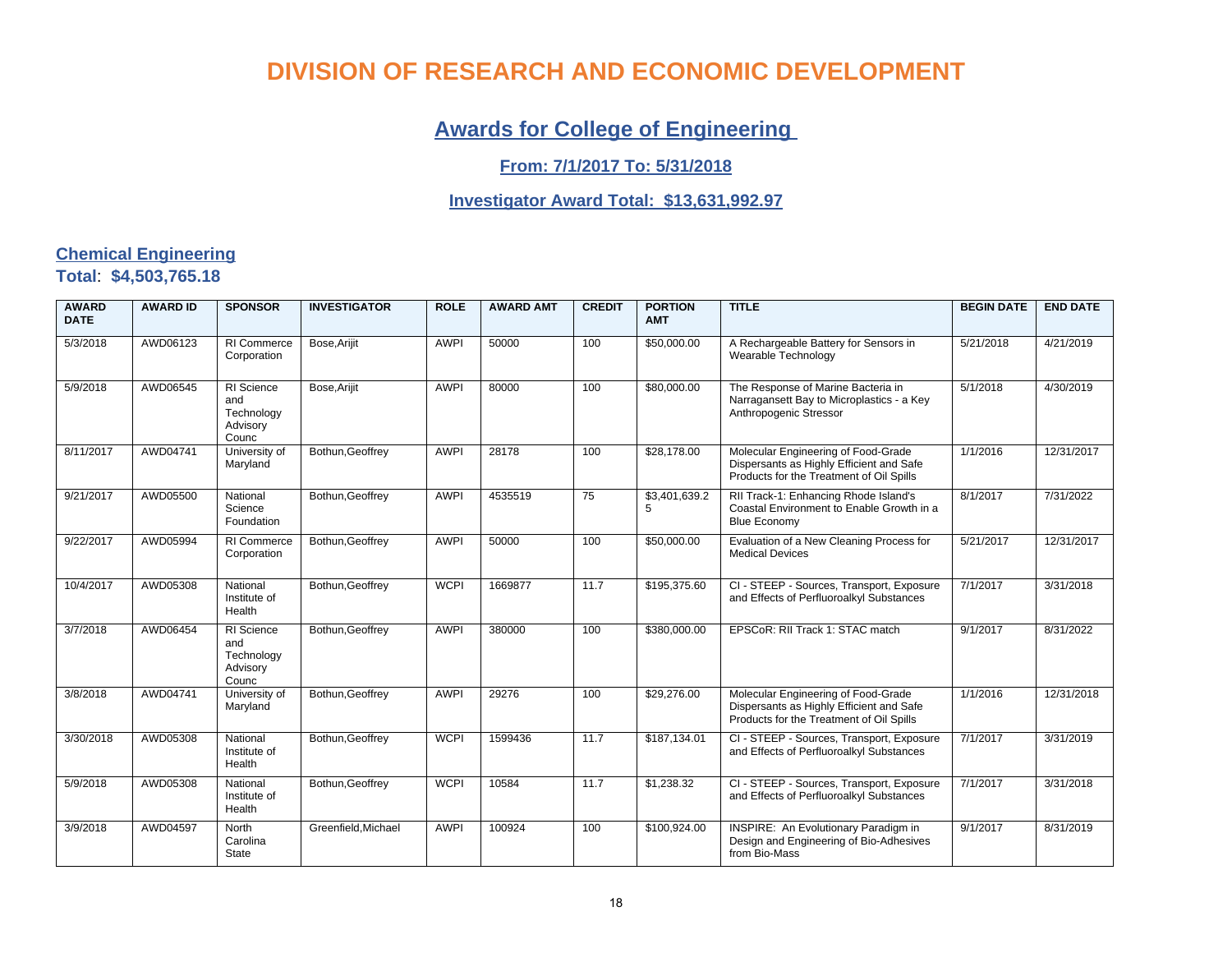| <b>AWARD</b><br><b>DATE</b> | <b>AWARD ID</b> | <b>SPONSOR</b> | <b>INVESTIGATOR</b> | <b>ROLE</b> | <b>AWARD AMT</b> | <b>CREDIT</b> | <b>PORTION</b><br><b>AMT</b> | <b>TITLE</b> | <b>BEGIN DATE</b> | <b>END DATE</b> |
|-----------------------------|-----------------|----------------|---------------------|-------------|------------------|---------------|------------------------------|--------------|-------------------|-----------------|
|                             |                 | University     |                     |             |                  |               |                              |              |                   |                 |

### **Civil and Environmental Engine**

**Total**: **\$575,192.60**

| <b>AWARD</b><br><b>DATE</b> | <b>AWARD ID</b> | <b>SPONSOR</b>                                     | <b>INVESTIGATOR</b> | <b>ROLE</b>    | <b>AWARD AMT</b> | <b>CREDIT</b> | <b>PORTION</b><br><b>AMT</b> | <b>TITLE</b>                                                                                                                                             | <b>BEGIN DATE</b> | <b>END DATE</b> |
|-----------------------------|-----------------|----------------------------------------------------|---------------------|----------------|------------------|---------------|------------------------------|----------------------------------------------------------------------------------------------------------------------------------------------------------|-------------------|-----------------|
| 2/13/2018                   | AWD05825        | The Woodard<br>& Curran<br>Foundation              | Akanda, Ali         | <b>WCPI</b>    | 33333            | 50            | \$16,666.50                  | Designing Sustainable Water Systems for<br>Climate Change: A Case Study in Rural<br>Dominican Republic                                                   | 11/1/2016         | 10/30/2019      |
| 12/21/2017                  | AWD06042        | RI Dept. of<br>Transportatio<br>n                  | Bradshaw, Aaron     | <b>AWPI</b>    | 249430           | 100           | \$249,430.00                 | Reticulated Micropiles for Preservation and<br>Rehabilitation of Transportation<br>Infrastructure                                                        | 10/10/2017        | 1/31/2018       |
| 7/14/2017                   | AWD05857        | National<br>Science<br>Foundation                  | Craver. Vinka       | <b>AWPI</b>    | 40025            | 100           | \$40,025.00                  | Collaborative Research: Pan American<br>Nanotechnology Conference: Shaping the<br>Future                                                                 | 8/1/2017          | 7/31/2018       |
| 8/8/2017                    | AWD05857        | National<br>Science<br>Foundation                  | Craver, Vinka       | <b>AWPI</b>    | 7000             | 100           | \$7,000.00                   | Collaborative Research: Pan American<br>Nanotechnology Conference: Shaping the<br>Future                                                                 | 8/1/2017          | 7/31/2018       |
| 8/16/2017                   | AWD05816        | National<br>Science<br>Foundation                  | Craver.Vinka        | <b>AWPI</b>    | 99439            | 40            | \$39,775.60                  | SCC-Planning: Smart and Connected<br><b>Residential Water Quality Community</b>                                                                          | 8/15/2017         | 7/31/2018       |
| 2/13/2018                   | AWD05825        | The Woodard<br>& Curran<br>Foundation              | Craver, Vinka       | <b>AWPI</b>    | 33333            | 50            | \$16,666.50                  | Designing Sustainable Water Systems for<br>Climate Change: A Case Study in Rural<br>Dominican Republic                                                   | 11/1/2016         | 10/30/2019      |
| 7/5/2017                    | AWD03893        | National<br>Science<br>Foundation                  | Craver, Vinka A     | $\overline{P}$ | 6631             | 100           | \$6,631.00                   | CAREER: BACTERIAL ADAPTATION<br>MECHANISM TO CHRONIC EXPOSURE<br>TO NANOPARTICLES AND ITS<br><b>IMPLICATIONS TO NANOMAFACTURING</b><br>AND PUBLIC HEALTH | 5/1/2014          | 4/30/2019       |
| 7/14/2017                   | AWD03893        | National<br>Science<br>Foundation                  | Craver. Vinka A     | PI             | 49966            | 100           | \$49,966.00                  | CAREER: BACTERIAL ADAPTATION<br>MECHANISM TO CHRONIC EXPOSURE<br>TO NANOPARTICLES AND ITS<br><b>IMPLICATIONS TO NANOMAFACTURING</b><br>AND PUBLIC HEALTH | 5/1/2014          | 4/30/2019       |
| 10/22/2017                  | AWD03893        | National<br>Science<br>Foundation                  | Craver. Vinka A     | PI             | 88732            | 100           | \$88,732.00                  | CAREER: BACTERIAL ADAPTATION<br>MECHANISM TO CHRONIC EXPOSURE<br>TO NANOPARTICLES AND ITS<br><b>IMPLICATIONS TO NANOMAFACTURING</b><br>AND PUBLIC HEALTH | 5/1/2014          | 4/30/2019       |
| 8/17/2017                   | AWD06138        | Rhode Island<br><b>Marine Trade</b><br>Association | Das.Sumanta         | <b>AWPI</b>    | 45000            | 34            | \$15,300.00                  | Phase 1: Composite Materials for Bridges in<br>Rhode Island                                                                                              | 8/29/2017         | 12/31/2017      |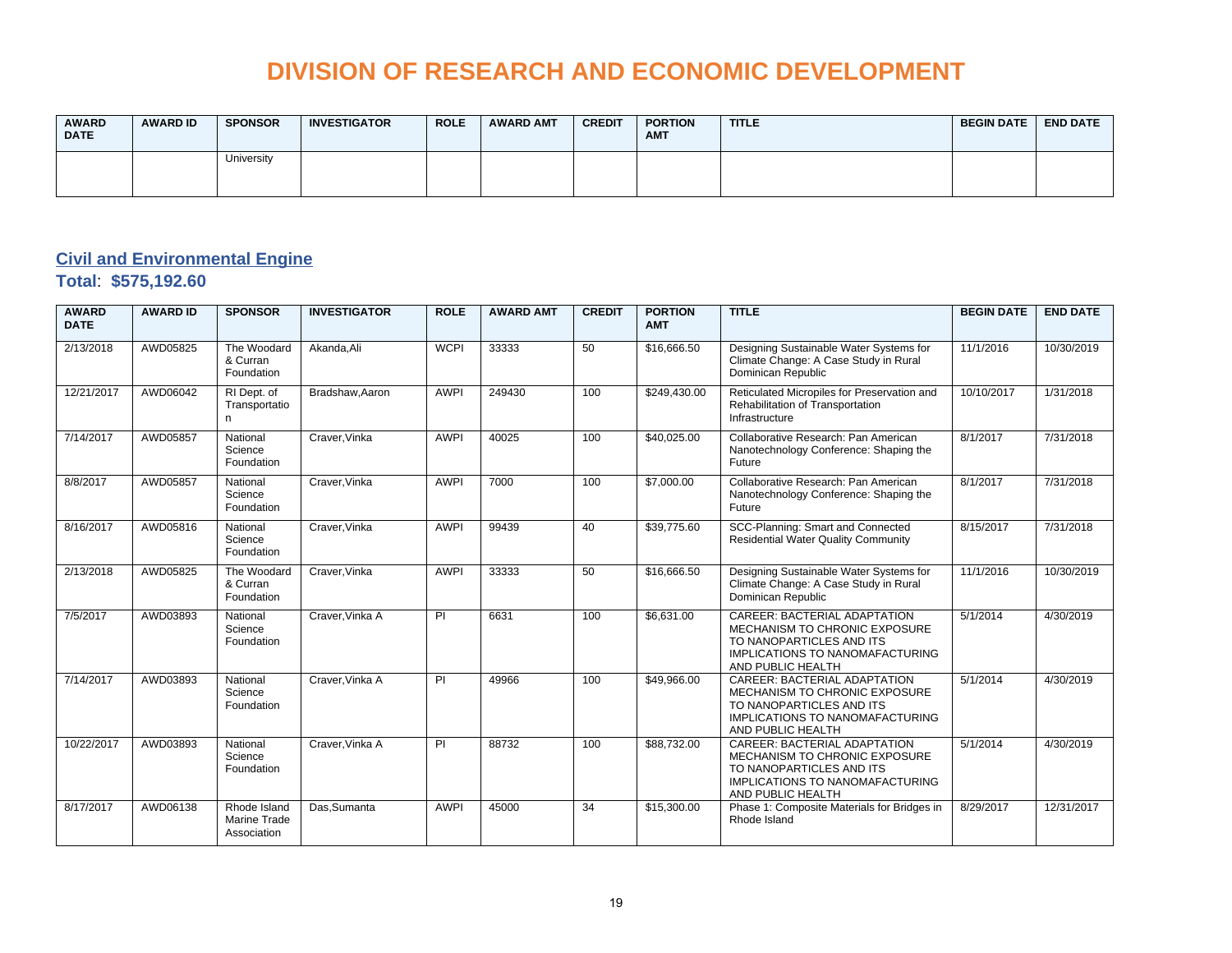| <b>AWARD</b><br><b>DATE</b> | <b>AWARD ID</b> | <b>SPONSOR</b>                              | <b>INVESTIGATOR</b> | <b>ROLE</b> | <b>AWARD AMT</b> | <b>CREDIT</b> | <b>PORTION</b><br><b>AMT</b> | <b>TITLE</b>                                                | <b>BEGIN DATE</b> | <b>END DATE</b> |
|-----------------------------|-----------------|---------------------------------------------|---------------------|-------------|------------------|---------------|------------------------------|-------------------------------------------------------------|-------------------|-----------------|
| 8/30/2017                   | AWD06175        | Rhode Island<br>Marine Trade<br>Association | Das, Sumanta        | <b>AWPI</b> | 45000            | 34            | \$15,300.00                  | Phase 1: Composite Materials for Bridges in<br>Rhode Island | 8/29/2017         | 12/31/2017      |
| 8/17/2017                   | AWD06138        | Rhode Island<br>Marine Trade<br>Association | Tsiatas, George     | <b>WCPI</b> | 45000            | 33            | \$14,850.00                  | Phase 1: Composite Materials for Bridges in<br>Rhode Island | 8/29/2017         | 12/31/2017      |
| 8/30/2017                   | AWD06175        | Rhode Island<br>Marine Trade<br>Association | Tsiatas, George     | <b>WCPI</b> | 45000            | 33            | \$14,850.00                  | Phase 1: Composite Materials for Bridges in<br>Rhode Island | 8/29/2017         | 12/31/2017      |

#### **Dean Engineering Total**: **\$836,064.00**

| <b>AWARD</b><br><b>DATE</b> | <b>AWARD ID</b> | <b>SPONSOR</b>                                | <b>INVESTIGATOR</b> | <b>ROLE</b> | <b>AWARD AMT</b> | <b>CREDIT</b> | <b>PORTION</b><br><b>AMT</b> | <b>TITLE</b>                                                                                                                          | <b>BEGIN DATE</b> | <b>END DATE</b> |
|-----------------------------|-----------------|-----------------------------------------------|---------------------|-------------|------------------|---------------|------------------------------|---------------------------------------------------------------------------------------------------------------------------------------|-------------------|-----------------|
| 8/7/2017                    | AWD05770        | National<br>Science<br>Foundation             | He.Haibo            | <b>AWPI</b> | 221188           | 100           | \$221,188.00                 | Collaborative Research: Enabling Dynamic<br>Spectrum Access for Future Broadband<br>Wireless Networks Using Neuromorphic<br>Computing | 8/15/2017         | 7/31/2020       |
| 5/2/2018                    | AWD06504        | US of Office<br>of Naval<br>Research          | He.Haibo            | <b>AWPI</b> | 550000           | 60            | \$330,000.00                 | Toward a Reliable and Resilient Smart Grid:<br>From Early Detection to Grid Behavior<br>Analysis                                      | 7/1/2018          | 6/30/2021       |
| 5/2/2018                    | AWD06504        | US of Office<br>of Naval<br>Research          | Sun.Yan             | <b>WCPI</b> | 550000           | 40            | \$220,000.00                 | Toward a Reliable and Resilient Smart Grid:<br>From Early Detection to Grid Behavior<br>Analysis                                      | 7/1/2018          | 6/30/2021       |
| 10/10/2017                  | AWD05137        | University of<br>Connecticut<br><b>STORRS</b> | Wright, Raymond     | <b>AWPI</b> | 64876            | 100           | \$64.876.00                  | Northeast LSAMP Senior Alliance: 2016-<br>2021                                                                                        | 9/1/2016          | 8/31/2018       |

### **Elec, Computer & Bio Engr**

**Total**: **\$4,083,957.70**

| <b>AWARD</b><br><b>DATE</b> | <b>AWARD ID</b> | <b>SPONSOR</b>                    | <b>INVESTIGATOR</b> | <b>ROLE</b> | <b>AWARD AMT</b> | <b>CREDIT</b> | <b>PORTION</b><br><b>AMT</b> | <b>TITLE</b>                                                                                             | <b>BEGIN DATE</b> | <b>END DATE</b> |
|-----------------------------|-----------------|-----------------------------------|---------------------|-------------|------------------|---------------|------------------------------|----------------------------------------------------------------------------------------------------------|-------------------|-----------------|
| 7/21/2017                   | AWD05595        | National<br>Science<br>Foundation | Besio.Walter        | <b>AWPI</b> | 199999           | 100           | \$199.999.00                 | FromLab to Market - Transcranial Focal<br>Electrical Stimulation (TFS) for Epilepsy                      | 7/15/2017         | 12/31/2018      |
| 9/20/2017                   | AWD04693        | National<br>Science<br>Foundation | Besio.Walter        | <b>AWPI</b> | 2999965          | 65            | \$1,949,977.2                | RII Track -2 FEC: Innovative, Broadly<br>Accessible Tools for Brain Imaging,<br>Decoding, and Modulation | 8/1/2015          | 7/31/2019       |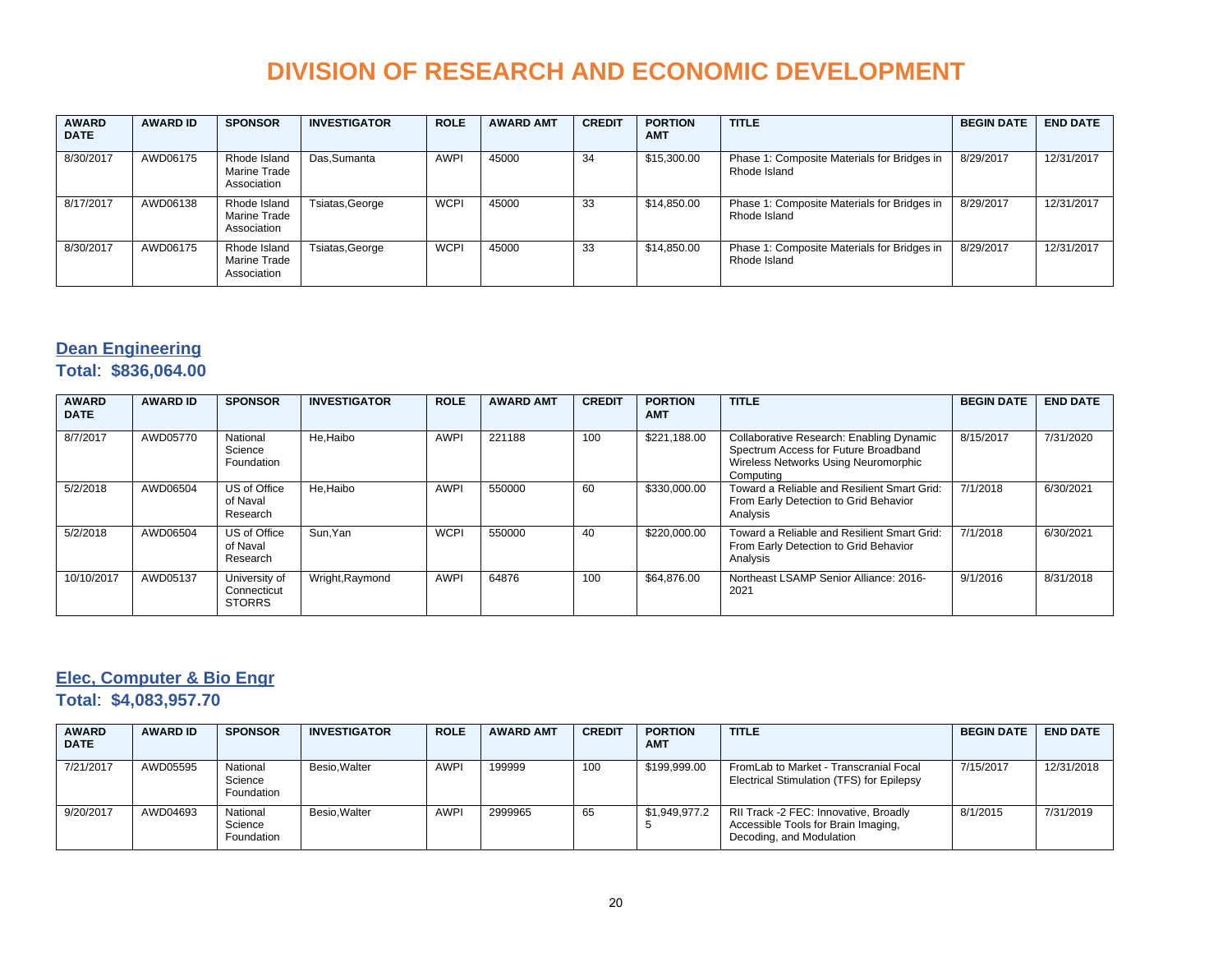| <b>AWARD</b><br><b>DATE</b> | <b>AWARD ID</b> | <b>SPONSOR</b>                       | <b>INVESTIGATOR</b> | <b>ROLE</b> | <b>AWARD AMT</b> | <b>CREDIT</b>   | <b>PORTION</b><br><b>AMT</b> | <b>TITLE</b>                                                                                                               | <b>BEGIN DATE</b> | <b>END DATE</b> |
|-----------------------------|-----------------|--------------------------------------|---------------------|-------------|------------------|-----------------|------------------------------|----------------------------------------------------------------------------------------------------------------------------|-------------------|-----------------|
| 9/20/2017                   | AWD04693        | National<br>Science<br>Foundation    | Kennedy, Stephen    | <b>WCPI</b> | 2999965          | 15              | \$449,994.75                 | RII Track -2 FEC: Innovative, Broadly<br>Accessible Tools for Brain Imaging,<br>Decoding, and Modulation                   | 8/1/2015          | 7/31/2019       |
| 7/18/2017                   | AWD05689        | National<br>Science<br>Foundation    | Li.Bin              | <b>AWPI</b> | 301430           | 100             | \$301,430.00                 | NETS: Small: Principles and Protocols for<br>traffic-insensitive performance in wireless<br>networks                       | 10/1/2017         | 9/30/2020       |
| 5/16/2018                   | AWD05689        | National<br>Science<br>Foundation    | Li.Bin              | <b>AWPI</b> | 15937            | 100             | \$15,937.00                  | NETS: Small: Principles and Protocols for<br>traffic-insensitive performance in wireless<br>networks                       | 10/1/2017         | 9/30/2020       |
| 7/7/2017                    | AWD05100        | Rhode Island<br>Hospital             | Mankodiya, Kunal    | <b>AWPI</b> | 14731            | 100             | \$14,731.00                  | Understanding the Interplay of Social<br>Context and Physiology on Psychological<br>Outcomes in Trauma-Exposed Adolescents | 4/1/2017          | 3/31/2018       |
| 7/11/2017                   | AWD05662        | Pet Tech                             | Mankodiya, Kunal    | <b>AWPI</b> | 50000            | 100             | \$50,000.00                  | PetRover - A Robootized Entertaining Pet<br>Toy Integrated with Internet-of-things<br>Technology                           | 5/1/2017          | 4/30/2018       |
| 8/7/2017                    | AWD05912        | RI Commerce<br>Corporation           | Mankodiya, Kunal    | <b>AWPI</b> | 50000            | 100             | \$50,000.00                  | Smart Billboards: An Internet of<br>Infrastructure for Smart Cities                                                        | 6/1/2017          | 4/30/2018       |
| 8/16/2017                   | AWD05816        | National<br>Science<br>Foundation    | Mankodiya, Kunal    | <b>WCPI</b> | 99439            | $\overline{30}$ | \$29,831.70                  | SCC-Planning: Smart and Connected<br><b>Residential Water Quality Community</b>                                            | 8/15/2017         | 7/31/2018       |
| 9/20/2017                   | AWD04693        | National<br>Science<br>Foundation    | Mankodiya, Kunal    | <b>WCPI</b> | 2999965          | $\overline{20}$ | \$599,993.00                 | RII Track -2 FEC: Innovative, Broadly<br>Accessible Tools for Brain Imaging,<br>Decoding, and Modulation                   | 8/1/2015          | 7/31/2019       |
| 5/10/2018                   | AWD05478        | National<br>Science<br>Foundation    | Mankodiya, Kunal    | <b>AWPI</b> | 105758           | 100             | \$105.758.00                 | CAREER: CPS Internet of Wearable E-<br><b>Textiles for Telemedicine</b>                                                    | 6/1/2017          | 5/31/2022       |
| 10/23/2017                  | AWD06197        | Electro<br>Standards<br>Laboratories | Vaccaro, Richard    | <b>WCPI</b> | 147202           | 50              | \$73,601.00                  | Tradeoff in Chemistry of Lithium Ion Battery<br>for Energy/Power with External Lithium Ion<br>Super Capacitor              | 9/8/2017          | 9/7/2018        |
| 7/31/2017                   | AWD05665        | US of Office<br>of Naval<br>Research | Wei, Tao            | <b>AWPI</b> | 170000           | 100             | \$170,000.00                 | ONR YIP: Sub-Terahertz-Range-<br>Interrogated Fiber-Optic Devices for High-<br>Speed Distributed Sensing Applications      | 6/1/2017          | 5/30/2020       |
| 9/12/2017                   | AWD05693        | <b>URI</b><br>Research<br>Foundation | Wei, Tao            | <b>AWPI</b> | 72705            | 100             | \$72,705.00                  | Joint Research Project Between Dapu Tech<br>and URI                                                                        | 8/25/2016         | 8/25/2018       |

**Mech., Ind., Sys. Engineering Total**: **\$1,283,052.21**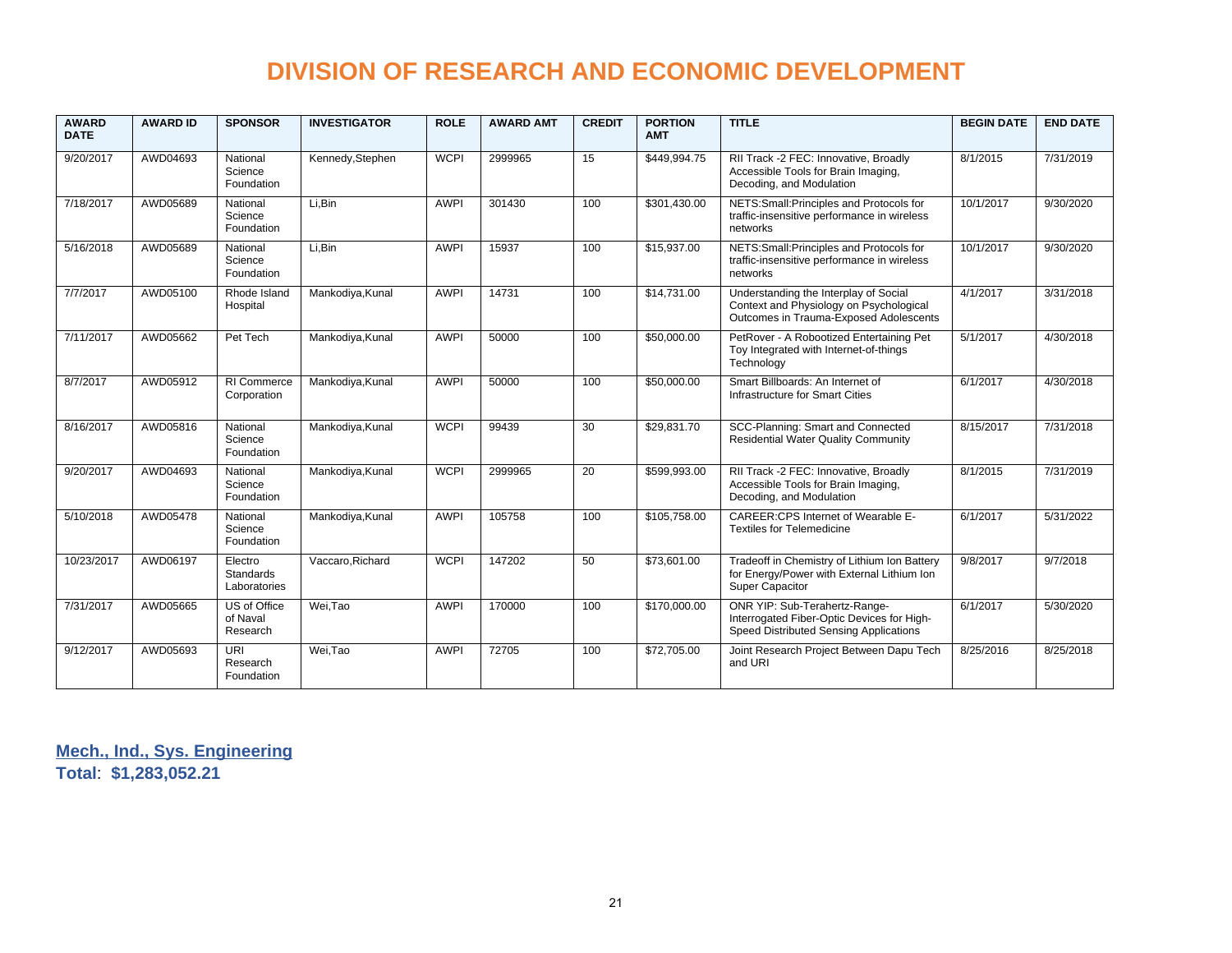| <b>AWARD</b><br><b>DATE</b> | <b>AWARD ID</b> | <b>SPONSOR</b>                                | <b>INVESTIGATOR</b>  | <b>ROLE</b> | <b>AWARD AMT</b> | <b>CREDIT</b>   | <b>PORTION</b><br><b>AMT</b> | <b>TITLE</b>                                                                                                                                | <b>BEGIN DATE</b> | <b>END DATE</b> |
|-----------------------------|-----------------|-----------------------------------------------|----------------------|-------------|------------------|-----------------|------------------------------|---------------------------------------------------------------------------------------------------------------------------------------------|-------------------|-----------------|
| 7/5/2017                    | AWD05612        | U.S. Nuclear<br>Regulatory<br>Commission      | Nassersharif, Bahram | <b>AWPI</b> | 126880           | 100             | \$126,880.00                 | NEEPRI-NRC Scholarships                                                                                                                     | 6/30/2017         | 6/29/2019       |
| 7/12/2017                   | AWD05891        | RI Commerce<br>Corporation                    | Nassersharif, Bahram | <b>AWPI</b> | 49895            | 100             | \$49,895.00                  | Design Investigation of Body Armor                                                                                                          | 6/12/2017         | 12/12/2018      |
| 2/23/2018                   | AWD06087        | RI Commerce<br>Corporation                    | Rousseau, Carl-Ernst | <b>AWPI</b> | 48106            | 50              | \$24,053.00                  | Innovation Voucher: CBC 160KW Turbine                                                                                                       | 1/1/2018          | 12/31/2018      |
| 7/21/2017                   | AWD05621        | US of Office<br>of Naval<br>Research          | Shukla, Arun         | <b>AWPI</b> | 5000             | 100             | \$5,000.00                   | Implosion of Advanced Composite<br>Structures Within Complex Underwater<br>Environments                                                     | 1/1/2017          | 12/31/2019      |
| 8/17/2017                   | AWD06138        | Rhode Island<br>Marine Trade<br>Association   | Shukla, Arun         | <b>WCPI</b> | 45000            | 33              | \$14,850.00                  | Phase 1: Composite Materials for Bridges in<br>Rhode Island                                                                                 | 8/29/2017         | 12/31/2017      |
| 8/30/2017                   | AWD06175        | Rhode Island<br>Marine Trade<br>Association   | Shukla, Arun         | <b>WCPI</b> | 45000            | 33              | \$14,850.00                  | Phase 1: Composite Materials for Bridges in<br>Rhode Island                                                                                 | 8/29/2017         | 12/31/2017      |
| 9/7/2017                    | AWD05915        | University of<br>Connecticut<br><b>STORRS</b> | Shukla.Arun          | <b>WCPI</b> | 204114           | 33              | \$67,357.62                  | Southeast New England Naval STEM<br>Coalition: Advancing the Navy's STEM<br><b>Education and Workforce Capabilities</b>                     | 9/1/2017          | 8/30/2018       |
| 12/13/2017                  | AWD05621        | US of Office<br>of Naval<br>Research          | Shukla, Arun         | <b>AWPI</b> | 30000            | 100             | \$30,000.00                  | Implosion of Advanced Composite<br><b>Structures Within Complex Underwater</b><br>Environments                                              | 1/1/2017          | 12/31/2017      |
| 2/14/2018                   | AWD04897        | Naval<br>Undersea<br>Warfare<br>Center        | Shukla, Arun         | <b>AWPI</b> | 108723           | 100             | \$108,723.00                 | Shock Response of Composite Materials<br>Subjected to Aggressive Marine<br>Environments: An Experimental and<br>Computational Investigation | 2/10/2016         | 7/1/2018        |
| 5/10/2018                   | AWD05915        | University of<br>Connecticut<br><b>STORRS</b> | Shukla, Arun         | <b>WCPI</b> | 224709           | 33              | \$74,153.97                  | Southeast New England Naval STEM<br>Coalition: Advancing the Navy's STEM<br><b>Education and Workforce Capabilities</b>                     | 9/1/2017          | 8/31/2019       |
| 5/14/2018                   | AWD05621        | US of Office<br>of Naval<br>Research          | Shukla, Arun         | <b>AWPI</b> | 80000            | 100             | \$80,000.00                  | Implosion of Advanced Composite<br>Structures Within Complex Underwater<br>Environments                                                     | 1/1/2017          | 12/31/2019      |
| 5/14/2018                   | AWD06538        | <b>TRITON</b><br>Systems, Inc.                | Shukla, Arun         | <b>AWPI</b> | 45000            | 100             | \$45,000.00                  | Underwater Blast Injury Monitoring                                                                                                          | 5/7/2018          | 11/20/2018      |
| 8/1/2017                    | AWD05916        | RI Commerce<br>Corporation                    | Taggart, David       | <b>AWPI</b> | 50000            | 50              | \$25,000.00                  | Simulation Models for Inflatable Drop Stitch<br><b>Structures</b>                                                                           | 7/1/2017          | 6/30/2018       |
| 9/7/2017                    | AWD05915        | University of<br>Connecticut<br><b>STORRS</b> | Taggart, David       | <b>AWPI</b> | 204114           | 34              | \$69,398.76                  | Southeast New England Naval STEM<br>Coalition: Advancing the Navy's STEM<br><b>Education and Workforce Capabilities</b>                     | 9/1/2017          | 8/30/2018       |
| 5/10/2018                   | AWD05915        | University of<br>Connecticut<br><b>STORRS</b> | Taggart, David       | <b>AWPI</b> | 224709           | $\overline{34}$ | \$76,401.06                  | Southeast New England Naval STEM<br>Coalition: Advancing the Navy's STEM<br><b>Education and Workforce Capabilities</b>                     | 9/1/2017          | 8/31/2019       |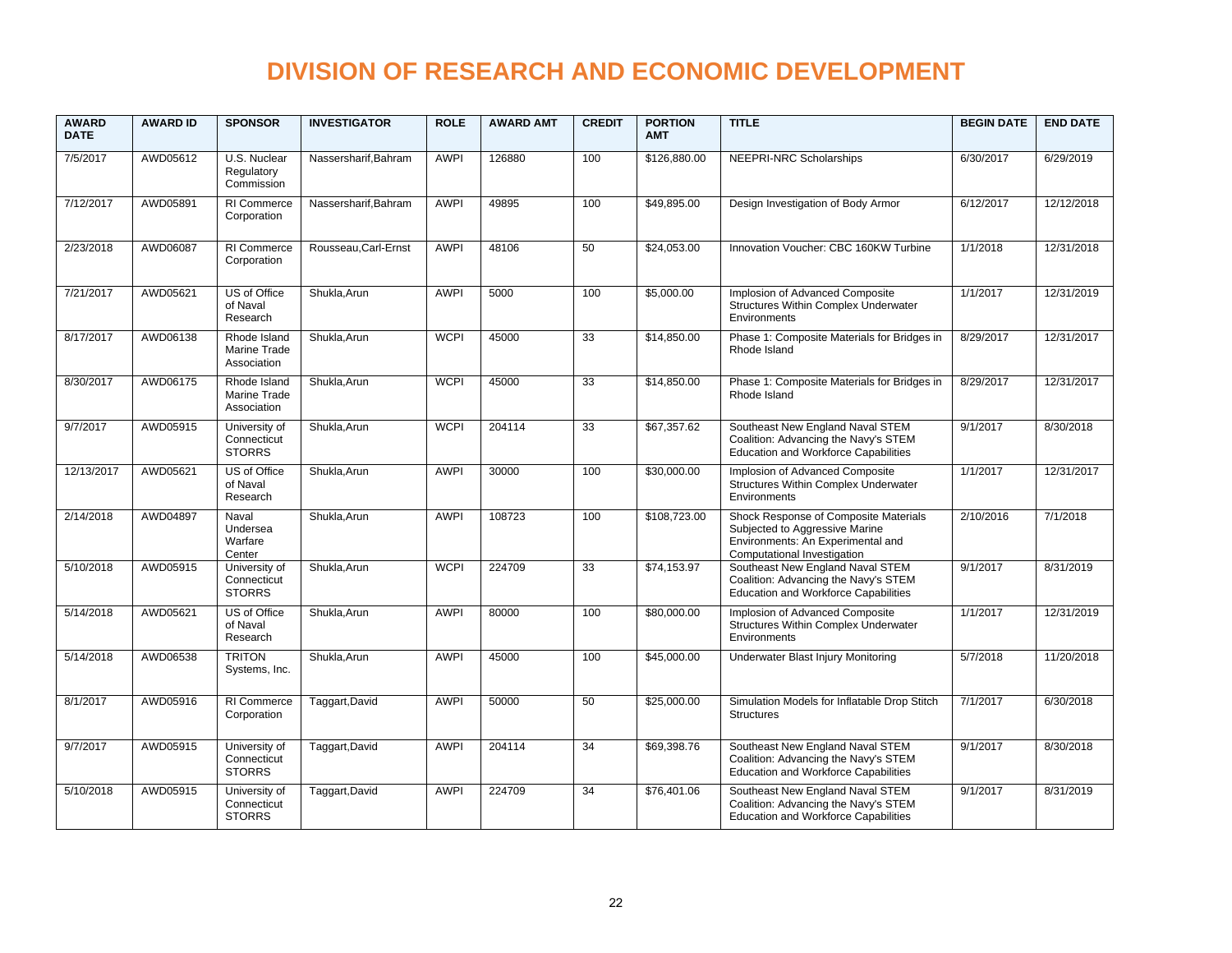| <b>AWARD</b><br><b>DATE</b> | <b>AWARD ID</b> | <b>SPONSOR</b>                                               | <b>INVESTIGATOR</b> | <b>ROLE</b> | <b>AWARD AMT</b> | <b>CREDIT</b> | <b>PORTION</b><br><b>AMT</b> | <b>TITLE</b>                                                      | <b>BEGIN DATE</b> | <b>END DATE</b> |
|-----------------------------|-----------------|--------------------------------------------------------------|---------------------|-------------|------------------|---------------|------------------------------|-------------------------------------------------------------------|-------------------|-----------------|
| 5/24/2018                   | AWD05025        | GENERAL<br><b>DYNAMICS</b><br><b>ELECTRIC</b><br><b>BOAT</b> | Taggart, David      | <b>AWPI</b> | 422436.8         | 100           | \$422,436.80                 | Engineering Internship Program                                    | 10/1/2015         | 12/22/2018      |
| 2/23/2018                   | AWD06087        | <b>RI Commerce</b><br>Corporation                            | Taggart, David G    | <b>WCPI</b> | 48106            | 50            | \$24,053.00                  | Innovation Voucher: CBC 160KW Turbine                             | 1/1/2018          | 12/31/2018      |
| 8/1/2017                    | AWD05916        | RI Commerce<br>Corporation                                   | Tsiatas, George     | <b>WCPI</b> | 50000            | 50            | \$25,000.00                  | Simulation Models for Inflatable Drop Stitch<br><b>Structures</b> | 7/1/2017          | 6/30/2018       |

### **Ocean Engineering**

#### **Total**: **\$2,349,961.28**

| <b>AWARD</b><br><b>DATE</b> | <b>AWARD ID</b> | <b>SPONSOR</b>                                 | <b>INVESTIGATOR</b> | <b>ROLE</b> | <b>AWARD AMT</b> | <b>CREDIT</b> | <b>PORTION</b><br><b>AMT</b> | <b>TITLE</b>                                                                                                                                                                                 | <b>BEGIN DATE</b> | <b>END DATE</b> |
|-----------------------------|-----------------|------------------------------------------------|---------------------|-------------|------------------|---------------|------------------------------|----------------------------------------------------------------------------------------------------------------------------------------------------------------------------------------------|-------------------|-----------------|
| 7/20/2017                   | AWD05503        | US of Office<br>of Naval<br>Research           | Dahl, Jason         | <b>WCPI</b> | 50000            | 50            | \$25,000.00                  | Further Development and Validation of an<br>Efficient Hybrid-BEM-LBM Model for Fluid-<br><b>Structure Interaction Problems</b>                                                               | 9/1/2016          | 8/31/2021       |
| 10/26/2017                  | AWD05370        | US of Office<br>of Naval<br>Research           | Dahl, Jason         | <b>AWPI</b> | 100000           | 100           | \$100,000.00                 | Integrated Experiments and Simulation for<br>Hydrodynamic Control and Detection                                                                                                              | 9/1/2016          | 8/31/2020       |
| 3/15/2018                   | AWD06049        | Creare LLC                                     | Dahl.Jason          | <b>AWPI</b> | 37650            | 34            | \$12,801.00                  | Estimation of Sea State Based on<br>Measured ship Response                                                                                                                                   | 1/11/2018         | 6/29/2018       |
| 3/16/2018                   | AWD05503        | US of Office<br>of Naval<br>Research           | Dahl, Jason         | <b>WCPI</b> | 130000           | 50            | \$65,000.00                  | Further Development and Validation of an<br>Efficient Hybrid-BEM-LBM Model for Fluid-<br><b>Structure Interaction Problems</b>                                                               | 9/1/2016          | 8/31/2021       |
| 3/16/2018                   | AWD05370        | US of Office<br>of Naval<br>Research           | Dahl, Jason         | <b>AWPI</b> | 50000            | 100           | \$50,000.00                  | Integrated Experiments and Simulation for<br>Hydrodynamic Control and Detection                                                                                                              | 9/1/2016          | 8/31/2020       |
| 10/4/2017                   | AWD06212        | <b>RI</b> Coastal<br><b>Res</b><br>Mgt.Council | Grilli, Annette     | <b>AWPI</b> | 266823           | 100           | \$266,823.00                 | HUD VI Design Elevation Maps                                                                                                                                                                 | 10/1/2017         | 1/31/2019       |
| 10/10/2017                  | AWD06217        | <b>RI</b> Coastal<br><b>Res</b><br>Mgt.Council | Grilli, Annette     | <b>WCPI</b> | 50000            | 50            | \$25,000.00                  | A Hydrodynamic Model Study to Assess the<br>Impact of Dredging the Channels<br>Connecting Ninigret and Green Hill Pont on<br>Circulation and Flushing of Green Hill Pont,<br>Charlestown, RI | 10/4/2017         | 4/15/2018       |
| 10/12/2017                  | AWD05983        | University of<br>Delaware                      | Grilli, Annette     | <b>WCPI</b> | 49953            | 50            | \$24,976.50                  | Modeling Tsunami Inundation and Hazard<br>for the US East Coast (Phase 6)                                                                                                                    | 9/1/2017          | 8/31/2019       |
| 12/22/2017                  | AWD05699        | <b>RI</b> Coastal<br>Res<br>Mgt.Council        | Grilli.Annette      | <b>WCPI</b> | 137467           | 68            | \$93,477.56                  | CI - Developing the Rhode Island Coastal<br>Environmental Risk Index to Inform State<br>and Local Planning and Decision Making                                                               | 10/1/2017         | 12/31/2018      |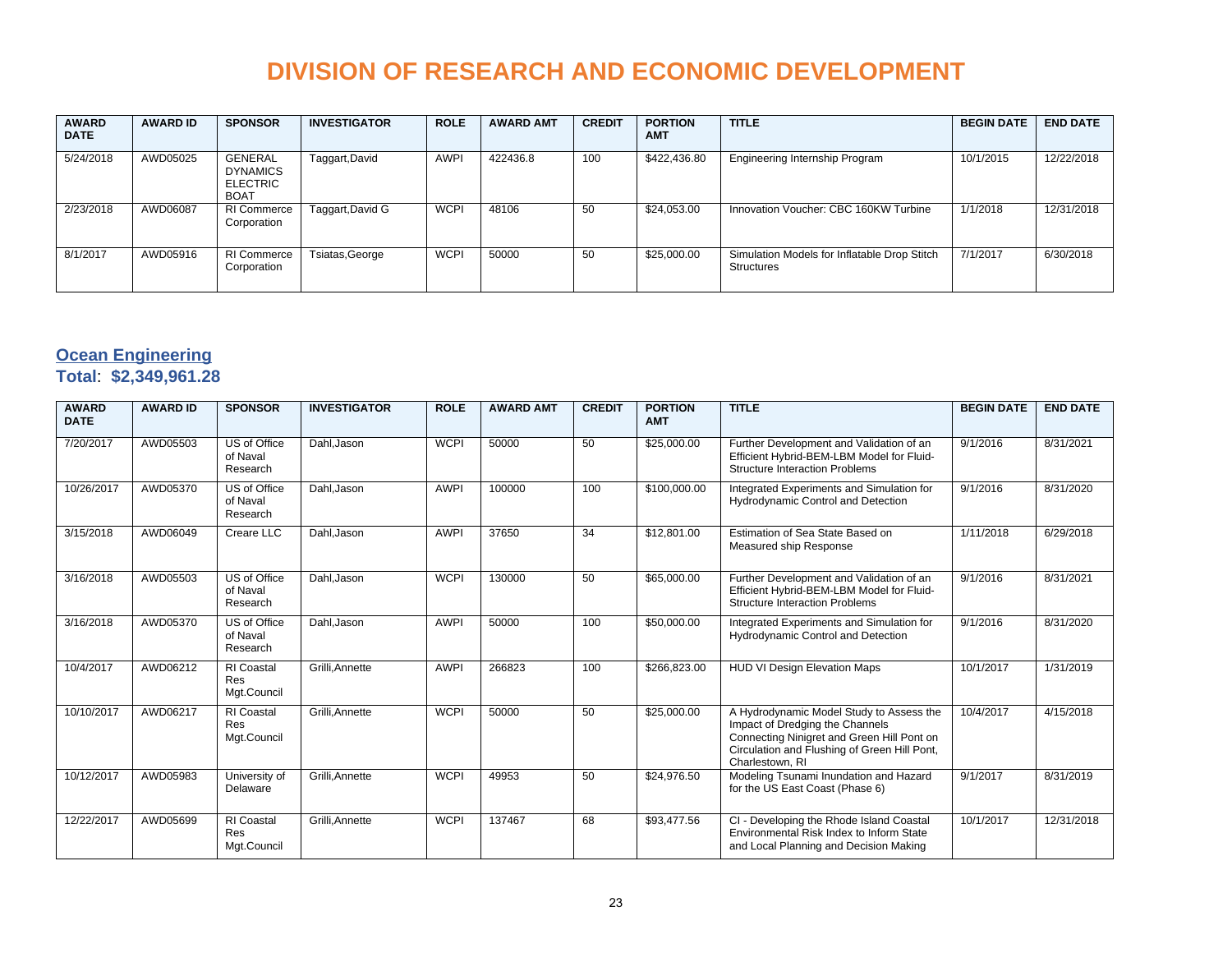| <b>AWARD</b><br><b>DATE</b> | <b>AWARD ID</b> | <b>SPONSOR</b>                                 | <b>INVESTIGATOR</b> | <b>ROLE</b> | <b>AWARD AMT</b> | <b>CREDIT</b>   | <b>PORTION</b><br><b>AMT</b> | <b>TITLE</b>                                                                                                                                                                                 | <b>BEGIN DATE</b> | <b>END DATE</b> |
|-----------------------------|-----------------|------------------------------------------------|---------------------|-------------|------------------|-----------------|------------------------------|----------------------------------------------------------------------------------------------------------------------------------------------------------------------------------------------|-------------------|-----------------|
| 2/22/2018                   | AWD06170        | National<br>Science<br>Foundation              | Grilli, Annette     | <b>WCPI</b> | 488653           | 50              | \$244,326.50                 | NSFGEO-NERC Caldera-Forming Eruption-<br><b>Generated Tsunamis</b>                                                                                                                           | 3/1/2018          | 2/28/2021       |
| 3/15/2018                   | AWD06049        | Creare LLC                                     | Grilli, Annette     | <b>WCPI</b> | 37650            | $\overline{33}$ | \$12,424.50                  | Estimation of Sea State Based on<br>Measured ship Response                                                                                                                                   | 1/11/2018         | 6/29/2018       |
| 7/20/2017                   | AWD05503        | US of Office<br>of Naval<br>Research           | Grilli, Stephan     | <b>AWPI</b> | 50000            | 50              | \$25,000.00                  | Further Development and Validation of an<br>Efficient Hybrid-BEM-LBM Model for Fluid-<br><b>Structure Interaction Problems</b>                                                               | 9/1/2016          | 8/31/2021       |
| 10/12/2017                  | AWD05983        | University of<br>Delaware                      | Grilli, Stephan     | <b>AWPI</b> | 49953            | 50              | \$24,976.50                  | Modeling Tsunami Inundation and Hazard<br>for the US East Coast (Phase 6)                                                                                                                    | 9/1/2017          | 8/31/2019       |
| 2/22/2018                   | AWD06170        | National<br>Science<br>Foundation              | Grilli, Stephan     | <b>AWPI</b> | 488653           | 25              | \$122,163.25                 | NSFGEO-NERC Caldera-Forming Eruption-<br><b>Generated Tsunamis</b>                                                                                                                           | 3/1/2018          | 2/28/2021       |
| 3/15/2018                   | AWD06049        | Creare LLC                                     | Grilli, Stephan     | <b>WCPI</b> | 37650            | $\overline{33}$ | \$12,424.50                  | Estimation of Sea State Based on<br>Measured ship Response                                                                                                                                   | 1/11/2018         | 6/29/2018       |
| 3/16/2018                   | AWD05503        | US of Office<br>of Naval<br>Research           | Grilli, Stephan     | <b>AWPI</b> | 130000           | 50              | \$65,000.00                  | Further Development and Validation of an<br>Efficient Hybrid-BEM-LBM Model for Fluid-<br><b>Structure Interaction Problems</b>                                                               | 9/1/2016          | 8/31/2021       |
| 10/3/2017                   | AWD06155        | RI Coastal<br><b>Res</b><br>Mgt.Council        | Hashemi, S. M. Reza | <b>WCPI</b> | 189900           | 50              | \$94,950.00                  | CI - HUD V BEACH SAMP                                                                                                                                                                        | 10/1/2017         | 1/28/2019       |
| 10/10/2017                  | AWD06217        | <b>RI</b> Coastal<br><b>Res</b><br>Mgt.Council | Hashemi.S. M. Reza  | <b>AWPI</b> | 50000            | 50              | \$25,000.00                  | A Hydrodynamic Model Study to Assess the<br>Impact of Dredging the Channels<br>Connecting Ninigret and Green Hill Pont on<br>Circulation and Flushing of Green Hill Pont,<br>Charlestown, RI | 10/4/2017         | 4/15/2018       |
| 10/12/2017                  | AWD04881        | Naval<br>Undersea<br>Warfare<br>Center         | Licht, Stephen      | <b>AWPI</b> | 104258.82        | 100             | \$104,258.82                 | NEEC: Modeling and Control of Agile<br><b>Biologically Inspired Unmanned Underwater</b><br>Vehicles                                                                                          | 9/30/2016         | 9/29/2018       |
| 7/7/2017                    | AWD06012        | Deepwater<br>Wind LLC                          | Miller, James       | <b>AWPI</b> | 40000            | 34              | \$13,600.00                  | Technology Demonstration for Real Time<br>Passive Whale Tracking Near Offshore<br><b>Wind Energy Facilities</b>                                                                              | 6/15/2017         | 8/31/2018       |
| 7/14/2017                   | AWD05336        | US of Office<br>of Naval<br>Research           | Miller, James       | <b>AWPI</b> | 80000            | 50              | \$40,000.00                  | Low Frequency Acoustic Propagation: The<br><b>Effects of Sediment Properties</b>                                                                                                             | 4/1/2016          | 9/30/2019       |
| 9/7/2017                    | AWD05915        | University of<br>Connecticut<br><b>STORRS</b>  | Miller, James       | <b>WCPI</b> | 204114           | 33              | \$67,357.62                  | Southeast New England Naval STEM<br>Coalition: Advancing the Navy's STEM<br><b>Education and Workforce Capabilities</b>                                                                      | 9/1/2017          | 8/30/2018       |
| 9/22/2017                   | AWD06011        | US Dept of<br>Interior                         | Miller, James       | <b>WCPI</b> | 166551           | 20              | \$33,310.20                  | CI - Assessing Movements of Nanotagged<br>Birds Near the Block Island Wind Farm: A<br>Validation Study                                                                                       | 9/22/2017         | 1/22/2020       |
| 10/11/2017                  | AWD06078        | HDR / e2M                                      | Miller, James       | <b>AWPI</b> | 51550            | 50              | \$25,775.00                  | Summer 2017 BIWF Program and<br>Quicklook Data Analyses                                                                                                                                      | 8/22/2017         | 2/28/2018       |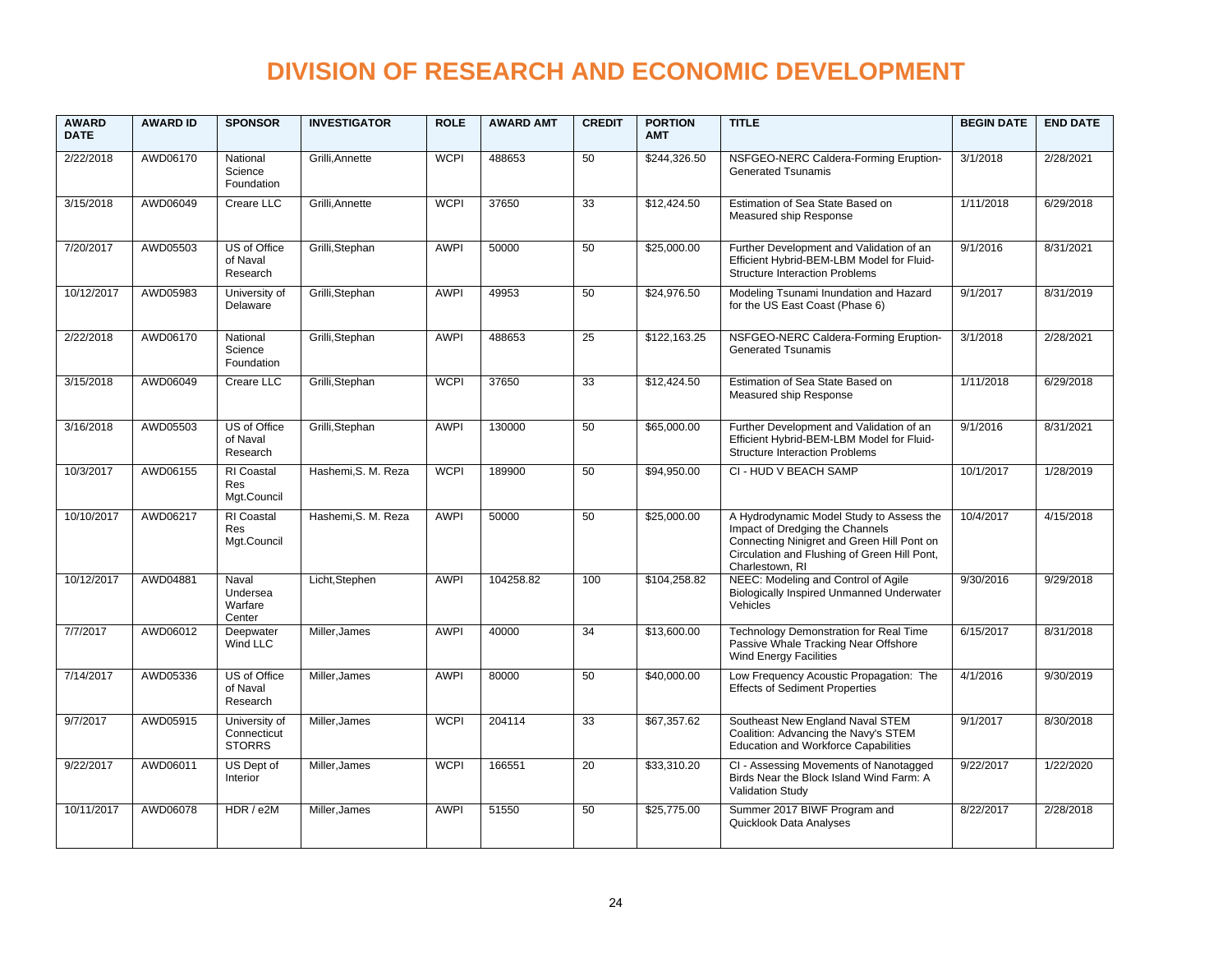| <b>AWARD</b><br><b>DATE</b> | <b>AWARD ID</b> | <b>SPONSOR</b>                                | <b>INVESTIGATOR</b> | <b>ROLE</b> | <b>AWARD AMT</b> | <b>CREDIT</b>   | <b>PORTION</b><br><b>AMT</b> | <b>TITLE</b>                                                                                                                               | <b>BEGIN DATE</b> | <b>END DATE</b> |
|-----------------------------|-----------------|-----------------------------------------------|---------------------|-------------|------------------|-----------------|------------------------------|--------------------------------------------------------------------------------------------------------------------------------------------|-------------------|-----------------|
| 12/6/2017                   | AWD04743        | <b>Brown</b><br>University                    | Miller, James       | <b>AWPI</b> | 50000            | 50              | \$25,000.00                  | Remote Sensing of Sub-Surface Structure<br>of Extreterrestrial Bodies Using Laser<br>Doppler Velocimetry Measurements of<br>Rayleigh Waves | 5/6/2015          | 5/5/2018        |
| 1/29/2018                   | AWD06238        | HDR / e2M                                     | Miller, James       | <b>AWPI</b> | 3462.62          | 5               | \$173.13                     | Supplement 2 : Underwater Acoustic Data<br>Analysis and Measurements for the Block<br>Island Wind Farm Construction and<br>Operation       | 7/21/2017         | 12/31/2017      |
| 5/4/2018                    | AWD06397        | HDR / e2M                                     | Miller, James       | <b>AWPI</b> | 97691.91         | 50              | \$48.845.95                  | Acoustic Monitoring of the Maryland and<br>Virginia Offshore Wind Farms                                                                    | 3/15/2018         | 12/31/2018      |
| 5/10/2018                   | AWD05915        | University of<br>Connecticut<br><b>STORRS</b> | Miller, James       | <b>WCPI</b> | 224709           | 33              | \$74,153.97                  | Southeast New England Naval STEM<br>Coalition: Advancing the Navy's STEM<br><b>Education and Workforce Capabilities</b>                    | 9/1/2017          | 8/31/2019       |
| 5/17/2018                   | AWD05336        | US of Office<br>of Naval<br>Research          | Miller, James       | <b>AWPI</b> | 140759           | 50              | \$70,379.50                  | Low Frequency Acoustic Propagation: The<br><b>Effects of Sediment Properties</b>                                                           | 4/1/2016          | 9/30/2019       |
| 5/30/2018                   | AWD05493        | HDR / e2M                                     | Miller, James       | <b>AWPI</b> | 49938            | 34              | \$16,978.92                  | Passive Acoustic Monitoring in the Gulf of<br>Mexico                                                                                       | 4/17/2017         | 4/22/2020       |
| 7/7/2017                    | AWD06012        | Deepwater<br>Wind LLC                         | Potty, Gopu         | <b>WCPI</b> | 40000            | $\overline{33}$ | \$13,200.00                  | Technology Demonstration for Real Time<br>Passive Whale Tracking Near Offshore<br>Wind Energy Facilities                                   | 6/15/2017         | 8/31/2018       |
| 7/14/2017                   | AWD05336        | US of Office<br>of Naval<br>Research          | Potty, Gopu         | <b>WCPI</b> | 80000            | 50              | \$40,000.00                  | Low Frequency Acoustic Propagation: The<br><b>Effects of Sediment Properties</b>                                                           | 4/1/2016          | 9/30/2019       |
| 9/22/2017                   | AWD06011        | US Dept of<br>Interior                        | Potty, Gopu         | <b>WCPI</b> | 166551           | 20              | \$33,310.20                  | CI - Assessing Movements of Nanotagged<br>Birds Near the Block Island Wind Farm: A<br><b>Validation Study</b>                              | 9/22/2017         | 1/22/2020       |
| 10/11/2017                  | AWD06078        | HDR / e2M                                     | Potty, Gopu         | <b>WCPI</b> | 51550            | 50              | \$25,775.00                  | Summer 2017 BIWF Program and<br>Quicklook Data Analyses                                                                                    | 8/22/2017         | 2/28/2018       |
| 12/6/2017                   | AWD04743        | <b>Brown</b><br>University                    | Potty, Gopu         | <b>WCPI</b> | 50000            | 50              | \$25,000.00                  | Remote Sensing of Sub-Surface Structure<br>of Extreterrestrial Bodies Using Laser<br>Doppler Velocimetry Measurements of<br>Rayleigh Waves | 5/6/2015          | 5/5/2018        |
| 1/29/2018                   | AWD06238        | HDR / e2M                                     | Potty, Gopu         | <b>WCPI</b> | 3462.62          | 5               | \$173.13                     | Supplement 2 : Underwater Acoustic Data<br>Analysis and Measurements for the Block<br>Island Wind Farm Construction and<br>Operation       | 7/21/2017         | 12/31/2017      |
| 5/4/2018                    | AWD06397        | HDR / e2M                                     | Potty, Gopu         | <b>WCPI</b> | 97691.91         | 50              | \$48,845.95                  | Acoustic Monitoring of the Maryland and<br>Virginia Offshore Wind Farms                                                                    | 3/15/2018         | 12/31/2018      |
| 5/17/2018                   | AWD05336        | US of Office<br>of Naval<br>Research          | Potty, Gopu         | <b>WCPI</b> | 140759           | 50              | \$70,379.50                  | Low Frequency Acoustic Propagation: The<br><b>Effects of Sediment Properties</b>                                                           | 4/1/2016          | 9/30/2019       |
| 5/30/2018                   | AWD05493        | HDR / e2M                                     | Potty, Gopu         | <b>WCPI</b> | 49938            | 33              | \$16,479.54                  | Passive Acoustic Monitoring in the Gulf of<br>Mexico                                                                                       | 4/17/2017         | 4/22/2020       |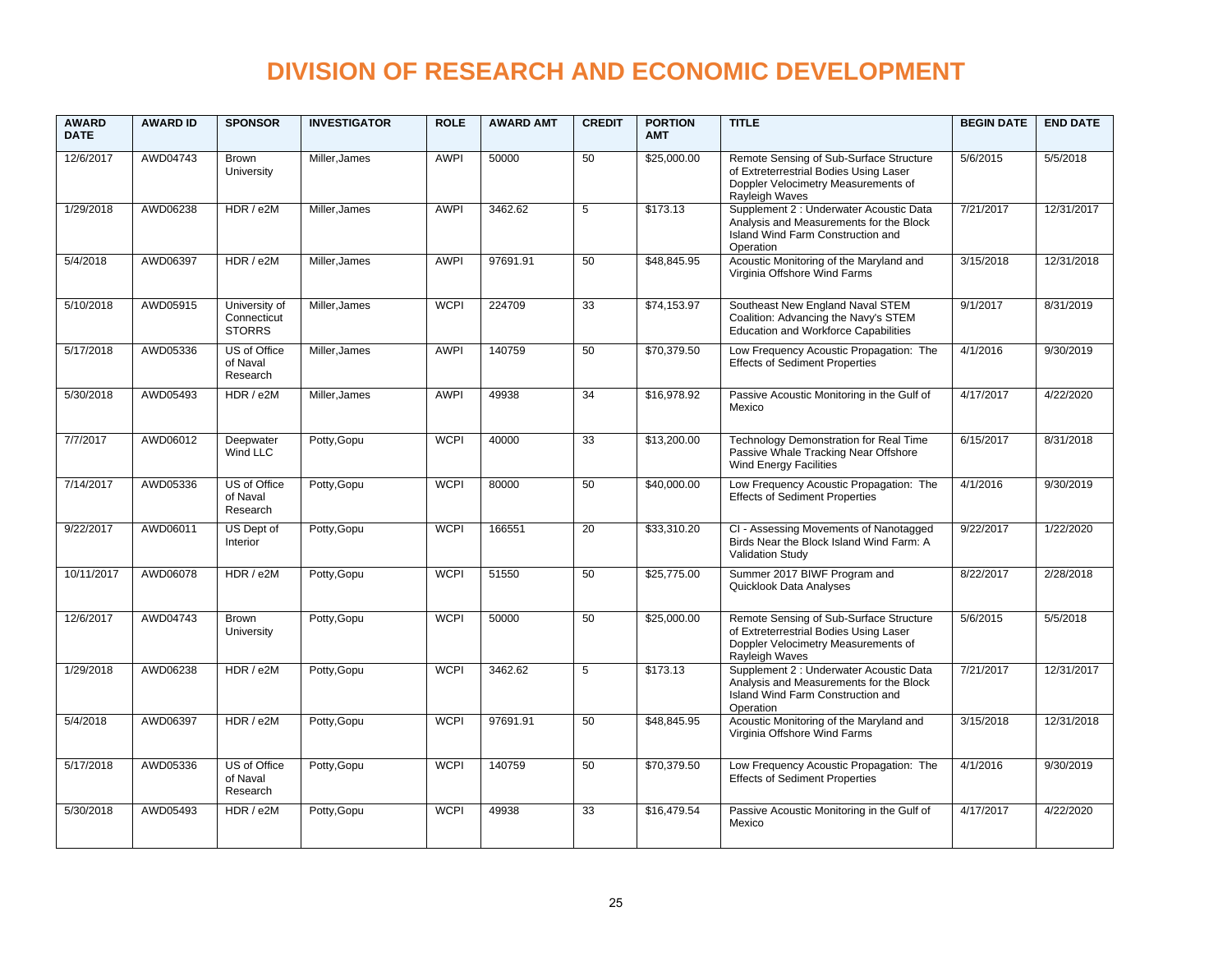| <b>AWARD</b><br><b>DATE</b> | <b>AWARD ID</b> | <b>SPONSOR</b>                       | <b>INVESTIGATOR</b> | <b>ROLE</b> | <b>AWARD AMT</b> | <b>CREDIT</b> | <b>PORTION</b><br><b>AMT</b> | <b>TITLE</b>                                                                                                                             | <b>BEGIN DATE</b> | <b>END DATE</b> |
|-----------------------------|-----------------|--------------------------------------|---------------------|-------------|------------------|---------------|------------------------------|------------------------------------------------------------------------------------------------------------------------------------------|-------------------|-----------------|
| 7/7/2017                    | AWD06012        | Deepwater<br>Wind LLC                | Van Uffelen.Lora    | <b>WCPI</b> | 40000            | 33            | \$13,200.00                  | Technology Demonstration for Real Time<br>Passive Whale Tracking Near Offshore<br><b>Wind Energy Facilities</b>                          | 6/15/2017         | 8/31/2018       |
| 12/7/2017                   | AWD05506        | US of Office<br>of Naval<br>Research | Van Uffelen.Lora    | <b>AWPI</b> | 87942            | 100           | \$87.942.00                  | Glider-Based Measurements of Acoustic<br>Tomography Signals: Modeling and<br>Experiment in the Canada Basin and<br><b>Philippine Sea</b> | 3/15/2017         | 12/31/2019      |
| 5/26/2018                   | AWD05506        | US of Office<br>of Naval<br>Research | Van Uffelen.Lora    | <b>AWPI</b> | 150000           | 100           | \$150,000.00                 | Glider-Based Measurements of Acoustic<br>Tomography Signals: Modeling and<br>Experiment in the Canada Basin and<br>Philippine Sea        | 3/15/2017         | 12/31/2019      |
| 5/30/2018                   | AWD05493        | HDR / e2M                            | Van Uffelen.Lora J  | <b>WCPI</b> | 49938            | 33            | \$16,479.54                  | Passive Acoustic Monitoring in the Gulf of<br>Mexico                                                                                     | 4/17/2017         | 4/22/2020       |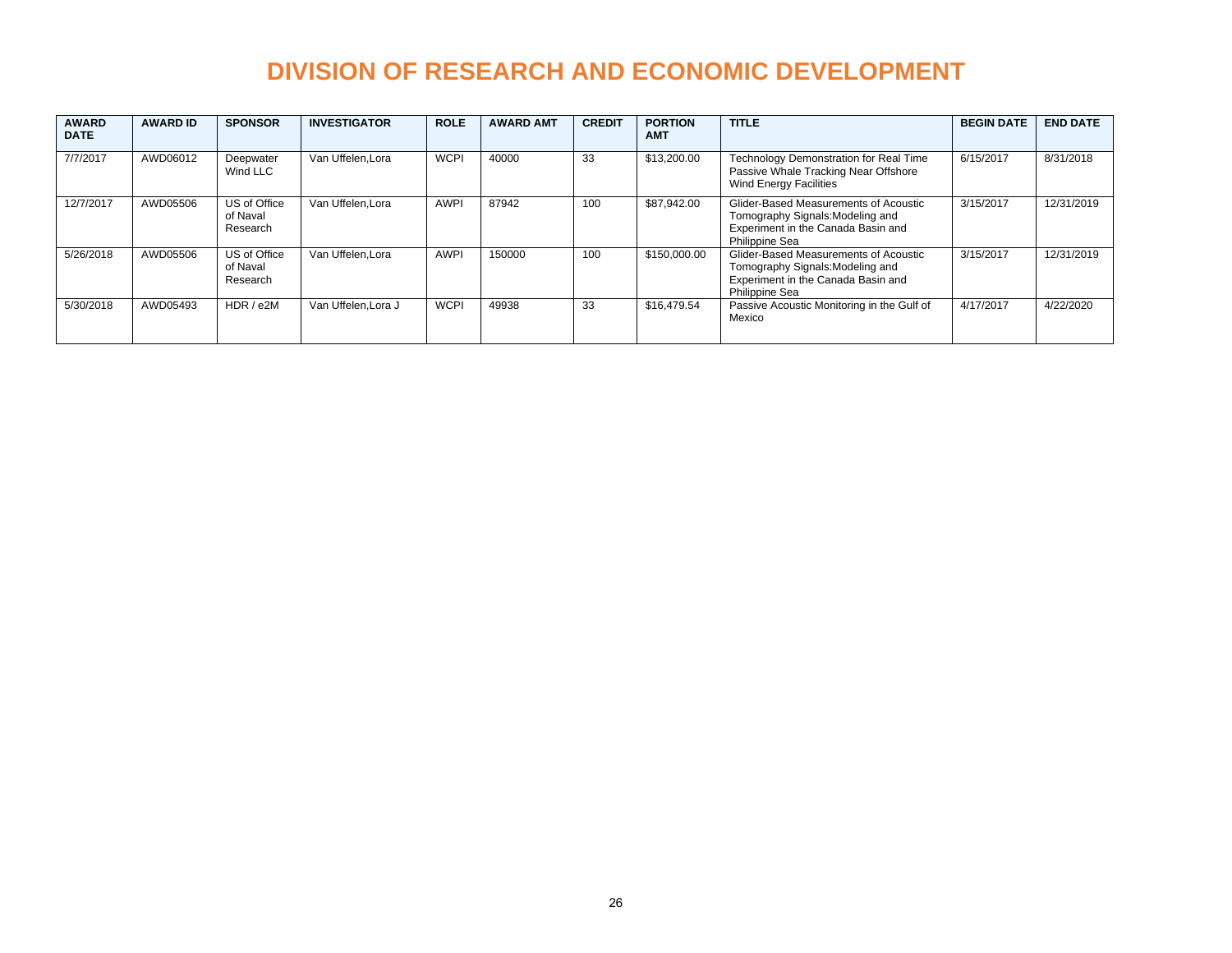### **Awards for College of the Environment and Life Sciences**

**From: 7/1/2017 To: 5/31/2018**

**Investigator Award Total: \$15,301,613.41**

#### **Biochem-Microb-Molecular Gen. Total**: **\$60,697.00**

| <b>AWARD</b><br><b>DATE</b> | <b>AWARD ID</b> | <b>SPONSOR</b>                          | <b>INVESTIGATOR</b> | <b>ROLE</b> | <b>AWARD AMT</b> | <b>CREDIT</b> | <b>PORTION</b><br><b>AM1</b> | <b>TITLE</b>                                                         | <b>BEGIN DATE</b> | <b>END DATE</b> |
|-----------------------------|-----------------|-----------------------------------------|---------------------|-------------|------------------|---------------|------------------------------|----------------------------------------------------------------------|-------------------|-----------------|
| 8/7/2017                    | AWD04282        | University of<br>California at<br>Davis | Rothman.Alan        | <b>AWPI</b> | 60697            | 100           | \$60,697.00                  | Quantifying Heterogeneities in Dengue<br>Virus Transmission Dynamics | 5/1/2015          | 4/30/2017       |

#### **CELS Academic Unit 1**

**Total**: **\$1,358,287.49**

| <b>AWARD</b><br><b>DATE</b> | <b>AWARD ID</b> | <b>SPONSOR</b>                                       | <b>INVESTIGATOR</b> | <b>ROLE</b> | <b>AWARD AMT</b> | <b>CREDIT</b> | <b>PORTION</b><br><b>AMT</b> | <b>TITLE</b>                                                                                                                   | <b>BEGIN DATE</b> | <b>END DATE</b> |
|-----------------------------|-----------------|------------------------------------------------------|---------------------|-------------|------------------|---------------|------------------------------|--------------------------------------------------------------------------------------------------------------------------------|-------------------|-----------------|
| 11/22/2017                  | AWD06037        | <b>National Crop</b><br>Insurance<br><b>Services</b> | Alm, Steven         | <b>AWPI</b> | 122395           | 100           | \$122,395.00                 | Risk Management and Crop Insurance<br>Education for Rhode Island Growers 2017-<br>18                                           | 10/1/2017         | 9/30/2018       |
| 1/16/2018                   | AWD06324        | eXtension<br>Foundation                              | Alm, Steven         | <b>AWPI</b> | 22575            | 100           | \$22,575.00                  | Rhode Island Pesticide Safety Education<br>Program 2018                                                                        | 1/1/2018          | 12/31/2018      |
| 3/23/2018                   | AWD06046        | US Golf<br>Association<br>Foundation                 | Alm, Steven         | <b>AWPI</b> | 10000            | 100           | \$10,000.00                  | Biorational Control of Annual Bluegrass<br>Weevil Adults and Larvae with Petroleum-<br>Derived Spray Oils and Soil Surfactants | 1/1/2018          | 12/31/2018      |
| 1/19/2018                   | AWD05923        | <b>US</b><br>Department<br>of Agriculture            | Brown, Rebecca      | <b>AWPI</b> | 74952            | 100           | \$74,952.00                  | Innovative Cover Cropping Strategies for<br>Management of Soil Carbon, Nitrogen, and<br>Phosphorus on Peri-urban Farms         | 12/20/2017        | 9/30/2020       |
| 3/7/2018                    | AWD05906        | <b>US</b><br>Department<br>of Agriculture            | Brown, Rebecca      | <b>AWPI</b> | 50000            | 75            | \$37,500.00                  | Testing and Promoting Automated Green<br>Laser Scarecrows to Reduce Bird Damage<br>to Peri-Urban Specialty Crops               | 4/1/2018          | 3/31/2020       |
| 4/4/2018                    | AWD06569        | RI Dept of<br><b>Environ Magt</b>                    | Brown, Rebecca      | <b>AWPI</b> | 50000            | 100           | \$50,000.00                  | Testing and Promoting Automated Green<br>Laser Scarecrows to Reduce Bird Damage<br>to Peri-urban Specialty Crops               | 4/1/2018          | 3/31/2020       |
| 10/6/2017                   | AWD05979        | University of<br>Vermont                             | Faubert, Heather    | <b>AWPI</b> | 20500            | 100           | \$20,500.00                  | Season Extension with Caterpillar Tunnels<br>on Rhode Island Farms                                                             | 10/1/2017         | 10/31/2018      |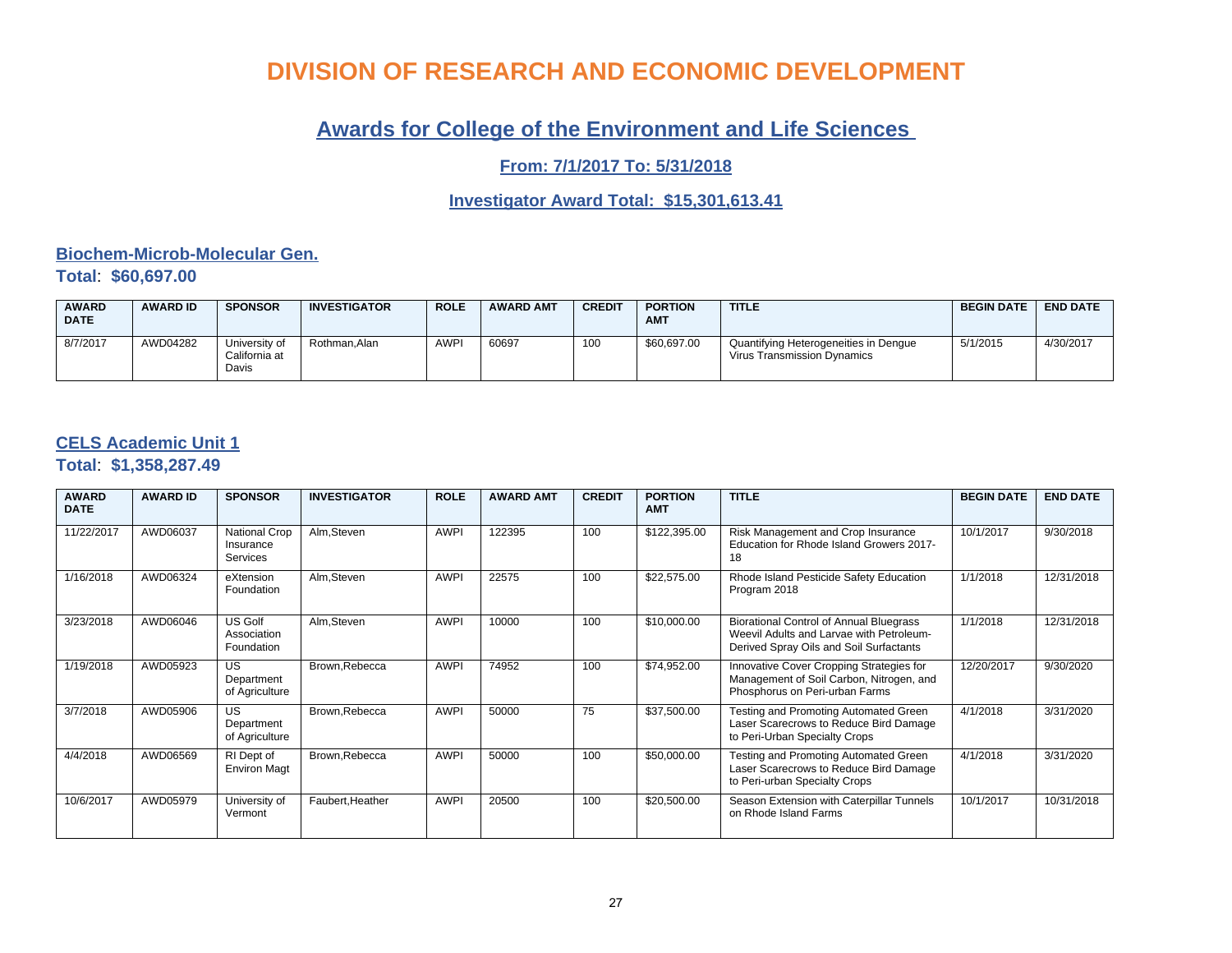| <b>AWARD</b><br><b>DATE</b> | <b>AWARD ID</b> | <b>SPONSOR</b>                                  | <b>INVESTIGATOR</b>  | <b>ROLE</b> | <b>AWARD AMT</b> | <b>CREDIT</b> | <b>PORTION</b><br><b>AMT</b> | <b>TITLE</b>                                                                                                                                                                      | <b>BEGIN DATE</b> | <b>END DATE</b> |
|-----------------------------|-----------------|-------------------------------------------------|----------------------|-------------|------------------|---------------|------------------------------|-----------------------------------------------------------------------------------------------------------------------------------------------------------------------------------|-------------------|-----------------|
| 12/4/2017                   | AWD05412        | Cornell<br>University                           | Faubert, Heather     | <b>AWPI</b> | 20060            | 100           | \$20,060.00                  | Northeast Plant Diagnostic Network FY<br>2016/2018                                                                                                                                | 9/1/2016          | 8/31/2018       |
| 9/12/2017                   | AWD05028        | US<br>Department<br>of Agriculture              | Gomez-Chiarri, Marta | <b>AWPI</b> | 47481            | 100           | \$47,481.00                  | Defining Disease Resistant and Tolerant<br>Phenotypes Among Selectively Bred Oyster<br>Families                                                                                   | 9/1/2015          | 8/30/2020       |
| 9/26/2017                   | AWD06153        | Auburn<br>University                            | Gomez-Chiarri, Marta | <b>AWPI</b> | 10000            | 100           | \$10,000.00                  | CELS: NRSP8 Auburn - Evaluating the<br>Genetic Potential for Environmental<br>Adaptation in Eastern Oysters Through<br>Resequencing<br>E                                          | 8/1/2017          | 7/31/2018       |
| 10/3/2017                   | AWD04240        | $\overline{US}$<br>Department<br>of Agriculture | Gomez-Chiarri, Marta | <b>AWPI</b> | 41850            | 100           | \$41,850.00                  | CI - Sequencing the Genome of the<br>Eastern Oyster                                                                                                                               | 2/1/2015          | 1/31/2018       |
| 10/13/2017                  | AWD06054        | <b>RI</b><br>Commerce C<br>orporation           | Gomez-Chiarri, Marta | <b>AWPI</b> | 50000            | 100           | \$50,000.00                  | <b>RI Innovation Voucher: The Matunuck</b><br>Hatchery: Product Diversification and<br>Vertical Integration in a Sustainable<br>Seafood Business                                  | 9/5/2017          | 7/31/2018       |
| 11/22/2017                  | AWD06040        | <b>US</b><br>Department<br>of Agriculture       | Gomez-Chiarri.Marta  | <b>AWPI</b> | 403.48           | 100           | \$403.48                     | <b>USDA RESEARCH SERVICES</b><br>AGREEMENT 2017/2018                                                                                                                              | 7/1/2017          | 6/30/2018       |
| 5/23/2018                   | AWD05981        | The Nature<br>Conservancy                       | Gomez-Chiarri.Marta  | <b>AWPI</b> | 12000            | 50            | \$6,000.00                   | Effects of Estuarine Acidification on Adult<br>Eastern Oyster Microbiomes and Health in<br>Narragansett Bay                                                                       | 3/1/2017          | 12/31/2018      |
| 12/1/2017                   | AWD06250        | Kansas State<br>University                      | Horan, Kristina      | <b>WCPI</b> | 22496            | 5             | \$1.124.80                   | RI 2018 4-H Military Partnership Grant                                                                                                                                            | 10/1/2017         | 9/30/2018       |
| 8/24/2017                   | AWD05393        | US Dept of<br>Commerce<br><b>NOAA</b>           | Humphries, Austin    | <b>AWPI</b> | 299434           | 60            | \$179,660.40                 | Optimizing Kelp and Oyster Integrated<br>Multi-Trophic Aquaculture: Developing a<br>Spatially Explicit Ecosystem Model                                                            | 9/1/2017          | 8/31/2019       |
| 1/18/2018                   | AWD05702        | Institut<br>Pertanian<br>Bogor                  | Humphries, Austin    | <b>AWPI</b> | 12600            | 20            | \$2,520.00                   | <b>USAID SHERA: Interdisciplinary Research</b><br>Towards an Integrated Ecosystem<br>Approach to Management of Coral Reef<br>Fisheries and Tourism in Indonesia                   | 12/10/2017        | 2/28/2018       |
| 4/19/2018                   | AWD06593        | The Nature<br>Conservancv                       | Humphries, Austin    | <b>AWPI</b> | 12000            | 100           | \$12,000.00                  | The Ecological Potential for Gear Solutions<br>in Coral Reef Fisheries Conservation and<br>Management                                                                             | 3/1/2018          | 12/31/2018      |
| 3/14/2018                   | AWD05779        | University of<br>Maine                          | Lee, Chong           | <b>AWPI</b> | 5000             | 100           | \$5,000.00                   | A Novel Approach To Prevent Super Chill In<br><b>Atlantic Salmon</b>                                                                                                              | 10/1/2016         | 9/30/2018       |
| 11/21/2017                  | AWD06295        | Western<br>Connecticut<br>State<br>University   | Mather, Thomas       | <b>AWPI</b> | 188565           | 100           | \$188,565.00                 | Spatially Scalable Integrated Tick<br>Vector/Rodent Reservoir Management<br>Reduce Human Risk of Exposure to Ixodes<br>Scapularis Ticks Infected with Lyme<br>Disease Spirochetes | 9/1/2017          | 8/31/2018       |
| 12/1/2017                   | AWD06250        | Kansas State<br>University                      | Morreira.Marcia      | <b>WCPI</b> | 22496            | 5             | \$1.124.80                   | RI 2018 4-H Military Partnership Grant                                                                                                                                            | 10/1/2017         | 9/30/2018       |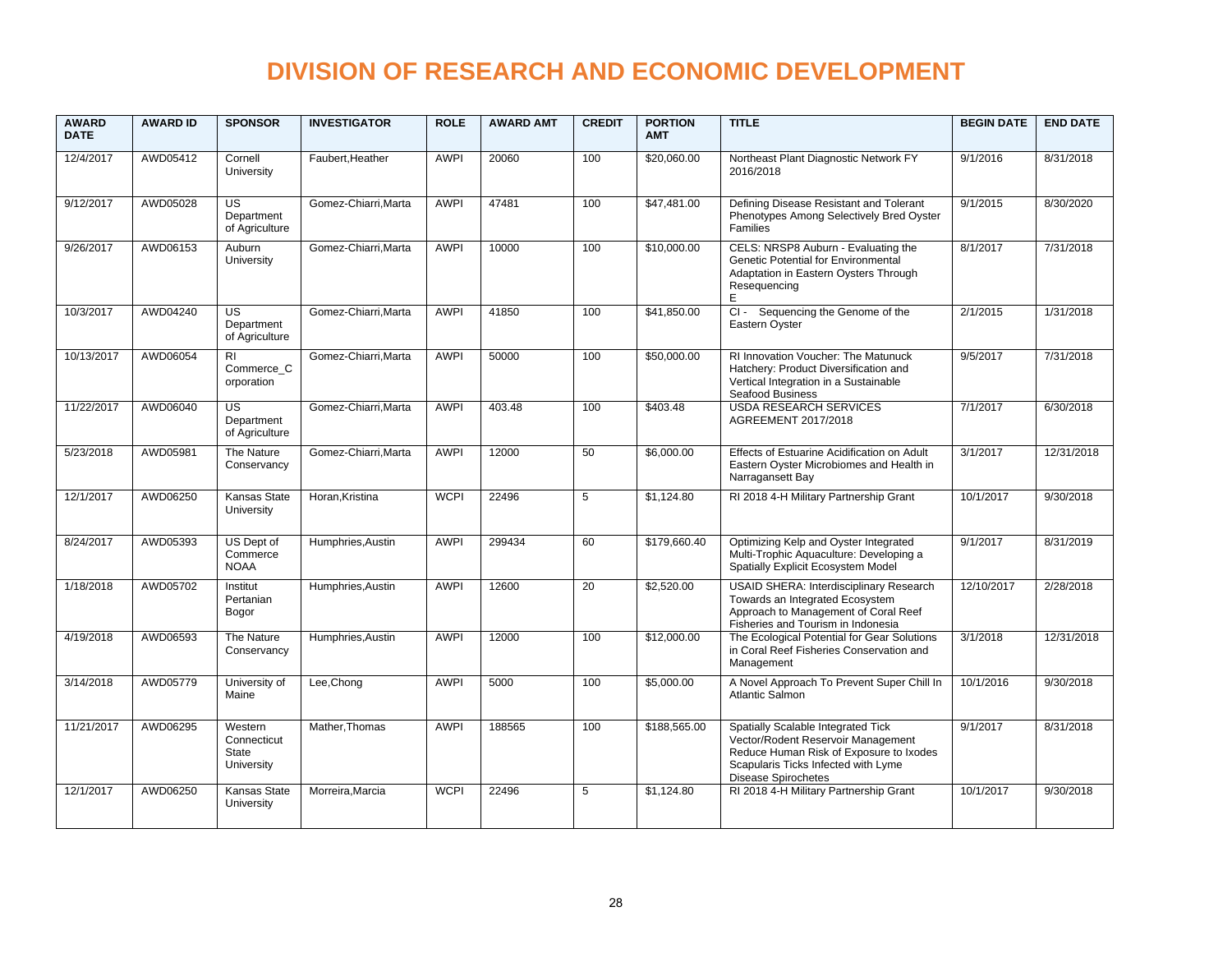| <b>AWARD</b><br><b>DATE</b> | <b>AWARD ID</b> | <b>SPONSOR</b>                                  | <b>INVESTIGATOR</b>  | <b>ROLE</b> | <b>AWARD AMT</b> | <b>CREDIT</b> | <b>PORTION</b><br><b>AMT</b> | <b>TITLE</b>                                                                                                                                                    | <b>BEGIN DATE</b> | <b>END DATE</b> |
|-----------------------------|-----------------|-------------------------------------------------|----------------------|-------------|------------------|---------------|------------------------------|-----------------------------------------------------------------------------------------------------------------------------------------------------------------|-------------------|-----------------|
| 9/6/2017                    | AWD04651        | University of<br>Vermont                        | Petersson, Katherine | <b>AWPI</b> | 18545            | 100           | \$18,545.00                  | New Approaches for Improving Integrated<br>Parasite Control Strategies in the Northeast                                                                         | 9/1/2015          | 12/31/2018      |
| 9/22/2017                   | AWD06079        | University of<br>Vermont                        | Petersson, Katherine | <b>AWPI</b> | 14640            | 100           | \$14,640.00                  | The Effect of Season Upon the Life Cycle<br>and Development of Haemonchus<br>Contortus in Experimentally Infected Lambs                                         | 7/24/2017         | 5/31/2019       |
| 8/21/2017                   | AWD05374        | R <sub>l</sub><br>Department<br>of Health       | Pivarnik, Lori       | <b>AWPI</b> | 40975            | 100           | \$40,975.00                  | RI Plan to Enhance produce Safety by<br>Implementing the DFA FSMA produce<br>Safety Rule                                                                        | 7/1/2017          | 6/30/2018       |
| 12/8/2017                   | AWD06085        | University of<br>Massachusett<br>s. Amherst     | Pivarnik, Lori       | <b>WCPI</b> | 109580           | 30            | \$32,874.00                  | Food Safety Management Training for Small<br>and Emerging Food Businesses: Integrating<br>a Food Safety Culture from Concept to<br>Commercialization            | 9/1/2017          | 8/31/2020       |
| 12/21/2017                  | AWD05678        | University of<br>Maryland                       | Rice, Michael        | <b>AWPI</b> | 8000             | 100           | \$8,000.00                   | Inventory of Barriers in the Northeast that<br>Limit the Aquaculture Industry                                                                                   | 10/1/2017         | 9/30/2018       |
| 1/18/2018                   | AWD05702        | Institut<br>Pertanian<br>Bogor                  | Rice, Michael        | <b>WCPI</b> | 12600            | 10            | \$1,260.00                   | <b>USAID SHERA: Interdisciplinary Research</b><br>Towards an Integrated Ecosystem<br>Approach to Management of Coral Reef<br>Fisheries and Tourism in Indonesia | 12/10/2017        | 2/28/2018       |
| 12/8/2017                   | AWD06085        | University of<br>Massachusett<br>s, Amherst     | Richard.Nicole       | <b>AWPI</b> | 109580           | 70            | \$76,706.00                  | Food Safety Management Training for Small<br>and Emerging Food Businesses: Integrating<br>a Food Safety Culture from Concept to<br>Commercialization            | 9/1/2017          | 8/31/2020       |
| 9/5/2017                    | AWD03778        | <b>US</b><br>Department<br>of Agriculture       | Sebelia, Linda       | <b>AWPI</b> | 140000           | 100           | \$140,000.00                 | <b>CELS: INTEGRATING NUTRITION</b><br>EDUCATION INTO PROVIDENCE FULL<br>SERVICE SCHOOLS IN PROVIDENCE RI                                                        | 9/1/2013          | 8/31/2018       |
| 2/27/2018                   | AWD06428        | RI Dept of<br><b>Environ Magt</b>               | Somers, Barbara      | <b>AWPI</b> | 52000            | 100           | \$52,000.00                  | Research Vessel Cap'n Bert Engine<br>Repower                                                                                                                    | 12/15/2017        | 8/31/2018       |
| 10/2/2017                   | AWD05789        | University of<br>Connecticut<br><b>STORRS</b>   | Tewksbury, Elizabeth | <b>AWPI</b> | 4000             | 100           | \$4.000.00                   | Biological Control of the Lily Leaf Beetle                                                                                                                      | 4/1/2017          | 3/31/2018       |
| 3/19/2018                   | AWD06417        | $\overline{US}$<br>Department<br>of Agriculture | Tewksbury, Elizabeth | <b>AWPI</b> | 6451             | 100           | \$6.451.00                   | Biological Control of Mile-a-Minute Weed                                                                                                                        | 3/1/2017          | 6/1/2018        |
| 3/27/2018                   | AWD06418        | <b>US</b><br>Department<br>of Agriculture       | Tewksbury, Elizabeth | <b>AWPI</b> | 14301            | 100           | \$14,301.00                  | Rearing, Release and Monitoring of Hypena<br>opulenta                                                                                                           | 3/1/2018          | 2/28/2019       |
| 5/18/2018                   | AWD06646        | <b>US</b><br>Department<br>of Agriculture       | Tewksbury, Elizabeth | <b>AWPI</b> | 4000             | 100           | \$4,000.00                   | <b>Grape Commodity Survey</b>                                                                                                                                   | 5/1/2018          | 4/30/2019       |
| 5/18/2018                   | AWD06645        | <b>US</b><br>Department<br>of Agriculture       | Tewksbury, Elizabeth | <b>AWPI</b> | 6517             | 100           | \$6,517.00                   | <b>Stone Fruit Commodity Survey</b>                                                                                                                             | 5/1/2018          | 4/30/2019       |
| 7/28/2017                   | AWD05799        | Providence<br>Parks and<br>Recreation           | Venturini.Kate       | <b>AWPI</b> | 6800             | 100           | \$6,800.00                   | Learning Landscape Field Trips at Roger<br><b>Williams Park Botanical Center</b>                                                                                | 1/1/2016          | 12/31/2017      |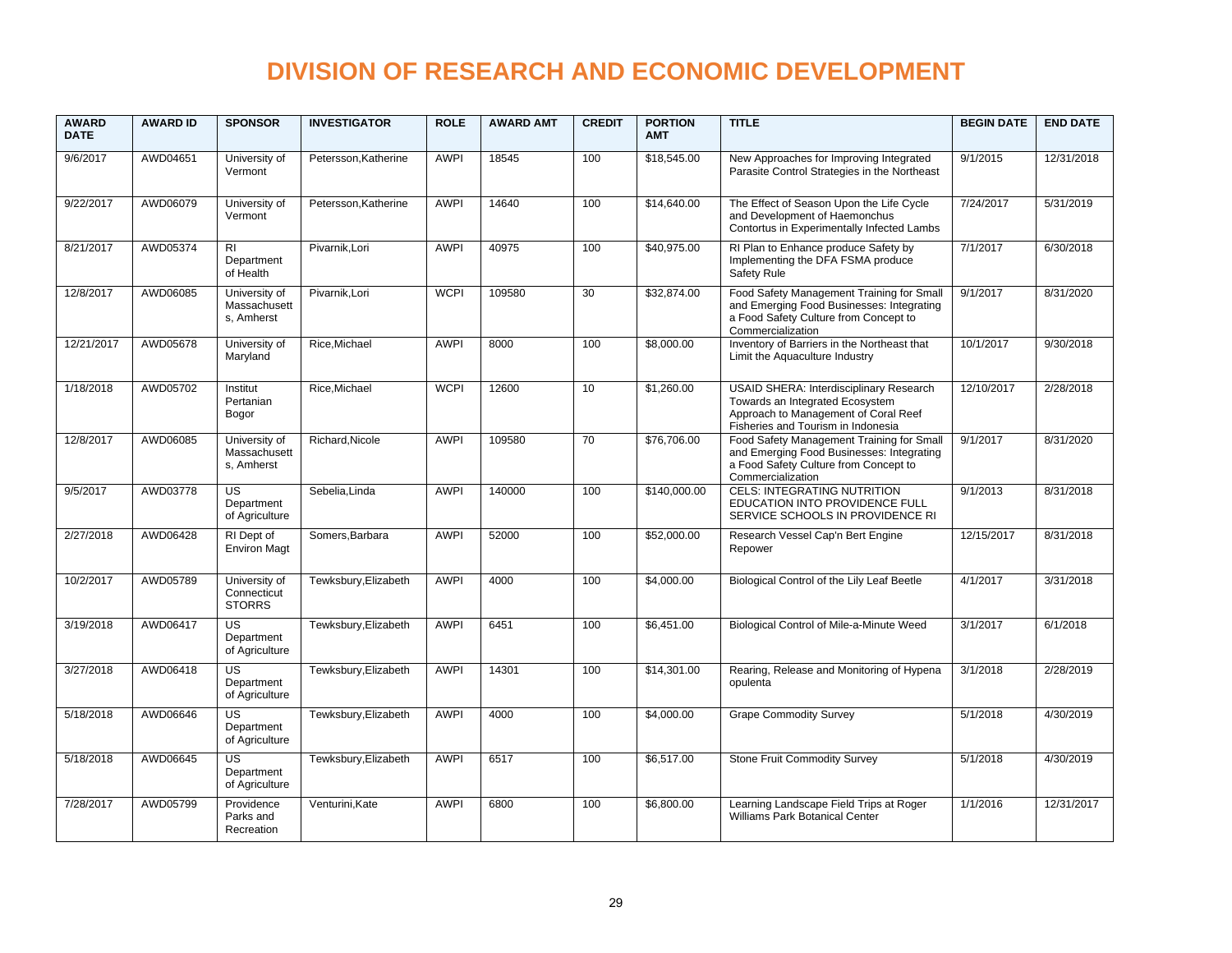| <b>AWARD</b><br><b>DATE</b> | <b>AWARD ID</b> | <b>SPONSOR</b>                      | <b>INVESTIGATOR</b> | <b>ROLE</b> | <b>AWARD AMT</b> | <b>CREDIT</b> | <b>PORTION</b><br><b>AMT</b> | <b>TITLE</b>                                             | <b>BEGIN DATE</b> | <b>END DATE</b> |
|-----------------------------|-----------------|-------------------------------------|---------------------|-------------|------------------|---------------|------------------------------|----------------------------------------------------------|-------------------|-----------------|
| 4/19/2018                   | AWD06540        | RI Office of<br>Energy<br>Resources | Venturini.Kate      | <b>AWPI</b> | 7260.61          | 100           | \$7,260.61                   | RI Office of Energy Resources 2018 Policy<br>Fellowships | 2/1/2018          | 12/31/2018      |
| 12/1/2017                   | AWD06250        | Kansas State<br>University          | Wright, Heidi       | <b>AWPI</b> | 22496            | 90            | \$20,246.40                  | RI 2018 4-H Military Partnership Grant                   | 10/1/2017         | 9/30/2018       |

#### **CELS Academic Unit 2**

**Total**: **\$5,166,382.15**

| <b>AWARD</b><br><b>DATE</b> | <b>AWARD ID</b> | <b>SPONSOR</b>                                 | <b>INVESTIGATOR</b> | <b>ROLE</b> | <b>AWARD AMT</b> | <b>CREDIT</b> | <b>PORTION</b><br><b>AMT</b> | <b>TITLE</b>                                                                                                                                | <b>BEGIN DATE</b> | <b>END DATE</b> |
|-----------------------------|-----------------|------------------------------------------------|---------------------|-------------|------------------|---------------|------------------------------|---------------------------------------------------------------------------------------------------------------------------------------------|-------------------|-----------------|
| 7/18/2017                   | AWD05905        | US Fish and<br>Wildlife<br>Service             | August, Peter       | <b>AWPI</b> | 45203            | 100           | \$45,203.00                  | CI - Long Island Sound Eelgrass Mapping<br>and Trends Analysis                                                                              | 7/11/2017         | 6/30/2018       |
| 7/20/2017                   | AWD05894        | Rhode Island<br>Division of<br>Planning        | August, Peter       | <b>AWPI</b> | 56000            | 100           | \$56,000.00                  | CI - FY18 Sustaining and Enhancing<br>Access to the Rhode Island Geographic<br>Information System (RIGIS)                                   | 7/1/2017          | 6/30/2018       |
| 7/31/2017                   | AWD05695        | RI Dept of<br><b>Environ Magt</b>              | August, Peter       | <b>AWPI</b> | 12620            | 100           | \$12,620.00                  | CI - GPS Elevation Analysis for Tier 3 of<br>Salt Marsh Monitoring and Assessment<br>Plan for the State of Rhode Island                     | 7/14/2017         | 5/31/2018       |
| 8/29/2017                   | AWD04871        | US Dept of<br>Interior                         | August, Peter       | <b>AWPI</b> | 92070            | 25            | \$23,017.50                  | CI - Resource Based Geospatial and<br>Enterprise GIS Supplort to the NER of the<br>NPS FY15                                                 | 8/24/2017         | 9/15/2018       |
| 9/20/2017                   | AWD05886        | US Dept of<br>Interior                         | August, Peter       | <b>AWPI</b> | 35000            | 100           | \$35,000.00                  | CI - Development of a Web-Based System<br>to Geoenable NER Parks and Programs                                                               | 9/15/2017         | 3/1/2018        |
| 10/10/2017                  | AWD06219        | McLaughlin<br>Research<br>Corporation          | August, Peter       | <b>AWPI</b> | 10626            | 100           | \$10,626.00                  | CI - GIS Support Services for the Naval<br>Undersea Warfare (NUWCDIVNPT)<br>Center's Marine Environmental Planning<br>Laboratory (MEP) FY18 | 9/21/2017         | 12/31/2017      |
| 12/5/2017                   | AWD06260        | <b>RI</b> Coastal<br><b>Res</b><br>Mgt.Council | August, Peter       | <b>AWPI</b> | 568807           | 100           | \$568,807.00                 | CI - Technical Support for Salt Marsh<br>Restoration                                                                                        | 11/22/2017        | 10/31/2018      |
| 2/22/2018                   | AWD06510        | McLaughlin<br>Research<br>Corporation          | August, Peter       | <b>AWPI</b> | 9945             | 100           | \$9,945.00                   | CI - GIS Support Services for the Naval<br>Undersea Warfare (NUWCDIVNPT)<br>Center's Marine Environmental Planning<br>Laboratory (MEP)      | 1/19/2018         | 9/30/2018       |
| 7/13/2017                   | AWD04872        | US Army<br>Corps of<br>Engineers               | Becker, Austin H    | <b>AWPI</b> | 39700            | 100           | \$39,700.00                  | CI - Measuring Risk to Inform Resilience:<br>Pilot Study for North Atlantic Medium and<br>High Use Maritime Freight Nodes                   | 6/20/2016         | 12/19/2017      |
| 8/24/2017                   | AWD04872        | <b>US Armv</b><br>Corps of<br>Engineers        | Becker, Austin H    | <b>AWPI</b> | 94555            | 100           | \$94,555.00                  | CI - Measuring Risk to Inform Resilience:<br>Pilot Study for North Atlantic Medium and<br>High Use Maritime Freight Nodes                   | 6/20/2016         | 12/19/2018      |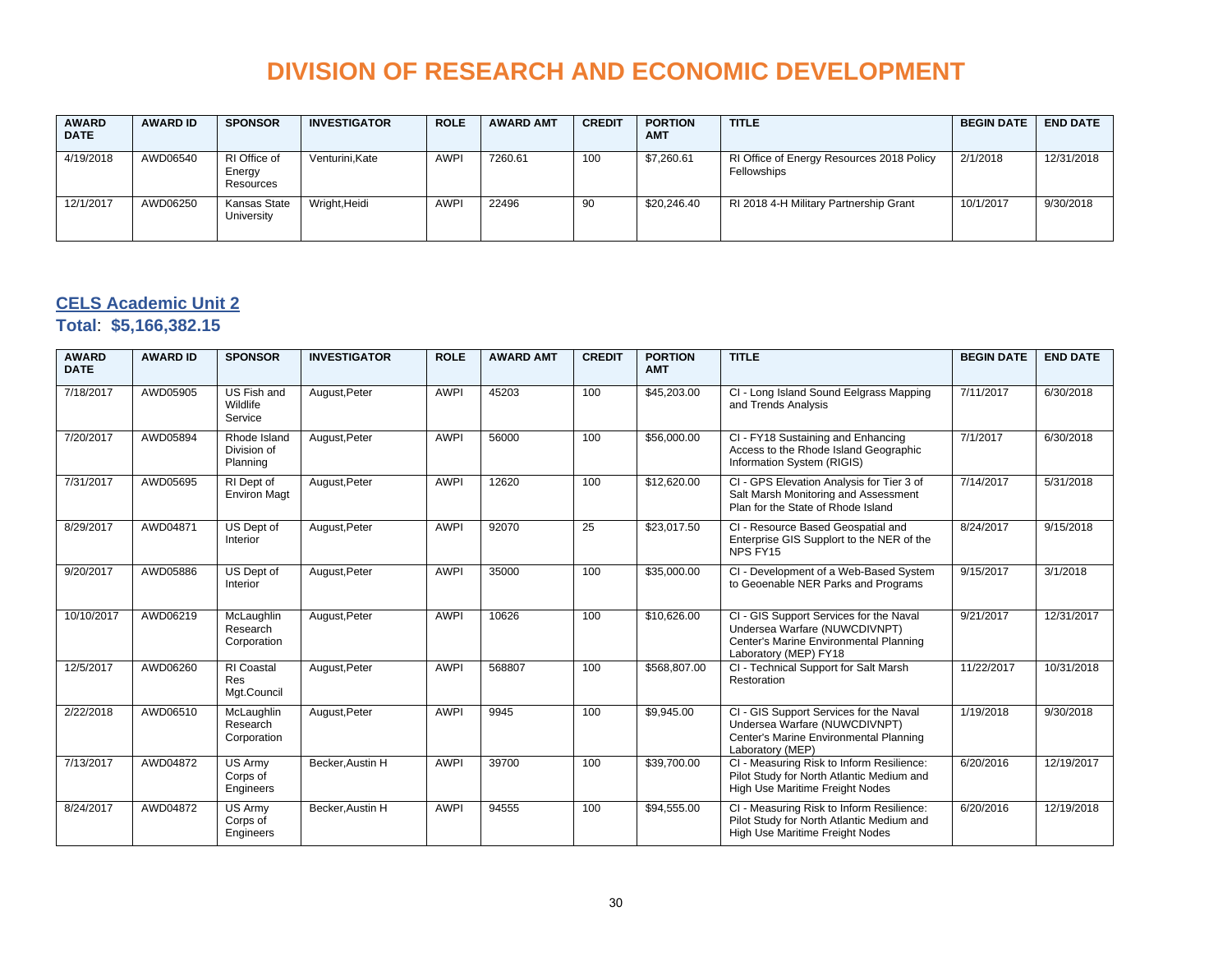| <b>AWARD</b><br><b>DATE</b> | <b>AWARD ID</b> | <b>SPONSOR</b>                                              | <b>INVESTIGATOR</b>        | <b>ROLE</b> | <b>AWARD AMT</b> | <b>CREDIT</b>   | <b>PORTION</b><br><b>AMT</b> | <b>TITLE</b>                                                                                                                                                                              | <b>BEGIN DATE</b> | <b>END DATE</b> |
|-----------------------------|-----------------|-------------------------------------------------------------|----------------------------|-------------|------------------|-----------------|------------------------------|-------------------------------------------------------------------------------------------------------------------------------------------------------------------------------------------|-------------------|-----------------|
| 4/18/2018                   | AWD04872        | US Army<br>Corps of<br>Engineers                            | Becker, Austin H           | <b>AWPI</b> | 40552            | 100             | \$40,552.00                  | CI - Measuring Risk to Inform Resilience:<br>Pilot Study for North Atlantic Medium and<br>High Use Maritime Freight Nodes                                                                 | 6/20/2016         | 12/19/2018      |
| 5/11/2018                   | AWD06437        | Narragansett<br>Bay Estuary<br>Program                      | Bonynge, Gregory           | <b>AWPI</b> | 35000            | 50              | \$17,500.00                  | CI - High Resolution Salt Marsh Mapping<br>Using Unmanned Aerial Systems (UAS) in<br>Rhode Island                                                                                         | 7/1/2018          | 6/30/2019       |
| 4/30/2018                   | AWD05485        | Craig H.<br>Neilsen<br>Foundation                           | Bourbonniere, Annette<br>M | <b>WCPI</b> | 99404            | 30              | \$29,821.20                  | Using Stated Preferences to Examine<br>Disincentives to Employment for Persons<br>with Spinal Cord Injuries                                                                               | 4/30/2017         | 4/30/2019       |
| 9/15/2017                   | AWD05913        | RI Office of<br>Housing &<br>Comm<br>Development            | Boving, Thomas             | <b>WCPI</b> | 582913           | 50              | \$291.456.50                 | Assessment and Modeling of Saltwater<br>Intrusion into Coastal Aquifers of Rhode<br>Island                                                                                                | 8/25/2017         | 8/30/2019       |
| 9/12/2017                   | AWD06148        | <b>RI</b> Resource<br>Conservation<br>&<br>Development<br>C | Buffum, William            | <b>AWPI</b> | 40000            | 100             | \$40,000.00                  | Forestry Assistance to NRCS                                                                                                                                                               | 10/1/2017         | 9/30/2018       |
| 7/18/2017                   | AWD06047        | <b>Brown</b><br>University                                  | Cardace, Dawn              | <b>AWPI</b> | 8925             | 100             | \$8.925.00                   | Microbial Attachment Processes in Rock-<br>Powered Ecosystems                                                                                                                             | 6/1/2017          | 8/31/2017       |
| 7/18/2017                   | AWD06048        | Brown<br>University                                         | Cardace, Dawn              | <b>AWPI</b> | 33453            | 100             | \$33,453.00                  | Mapping Carbonaceous Matter in<br>Serpentinites: Occurrence and Importance<br>to Astrobiology                                                                                             | 9/1/2017          | 5/31/2018       |
| 9/7/2017                    | AWD04224        | University of<br>Colorado<br><b>Boulder</b>                 | Cardace, Dawn              | <b>AWPI</b> | 111895           | 100             | \$111,895.00                 | Rock Powered Life: Revealing Mechanisms<br>of Energy Transfer from the Lithosphere to<br>the Biosphere                                                                                    | 4/29/2015         | 12/31/2019      |
| 8/29/2017                   | AWD04871        | US Dept of<br>Interior                                      | Cressman, Jessica A.       | <b>WCPI</b> | 92070            | $\overline{25}$ | \$23,017.50                  | CI - Resource Based Geospatial and<br>Enterprise GIS Supplort to the NER of the<br>NPS FY15                                                                                               | 8/24/2017         | 9/15/2018       |
| 1/5/2018                    | AWD06193        | RI Dept of<br><b>Environ Magt</b>                           | Dalton, Tracey             | <b>AWPI</b> | 22722            | 100             | \$22,722.00                  | Collecting Fishers' Knowledge to Inform<br>Jonah Crab Research and Management in<br>Southern New England                                                                                  | 1/1/2018          | 12/31/2018      |
| 7/24/2017                   | AWD05405        | US Dept of<br>Interior                                      | Druschke.Caroline          | <b>AWPI</b> | 69994            | 100             | \$69,994.00                  | CI - Science Communication Outreach for<br>the Northeast Coastal and Barrier Network                                                                                                      | 6/15/2016         | 9/30/2018       |
| 10/6/2017                   | AWD04699        | University of<br><b>New</b><br>Hampshire                    | Druschke, Caroline         | <b>WCPI</b> | 851581           | 20              | \$170,316.20                 | CI - RII Track-2 FEC: Strengthening the<br>Scientific Basis for Decision-Making About<br>Dams: Multi-Scale, Coupled-Systems<br>Research on Ecological, Social, and<br>Economic Trade-Offs | 8/1/2015          | 7/31/2019       |
| 8/29/2017                   | AWD04871        | US Dept of<br>Interior                                      | Duhaime.Roland             | <b>WCPI</b> | 92070            | 25              | \$23,017.50                  | CI - Resource Based Geospatial and<br>Enterprise GIS Supplort to the NER of the<br>NPS FY15                                                                                               | 8/24/2017         | 9/15/2018       |
| 3/20/2018                   | AWD05814        | Earthwatch<br>Institute, Inc.                               | Engelhart, Simon           | <b>AWPI</b> | 14450            | 100             | \$14,450.00                  | Reconstructing Sea-Level Rise in New<br><b>England Salt Marshes</b>                                                                                                                       | 2/13/2017         | 4/1/2018        |
| 4/27/2018                   | AWD06032        | <b>INQUA</b>                                                | Engelhart, Simon           | <b>AWPI</b> | 6100             | 100             | \$6,100.00                   | Late Quaternary Records of Coastal<br>Inundation Due to Earth Surface<br>Deformation, Tsunami, and Storms                                                                                 | 1/1/2017          | 12/31/2018      |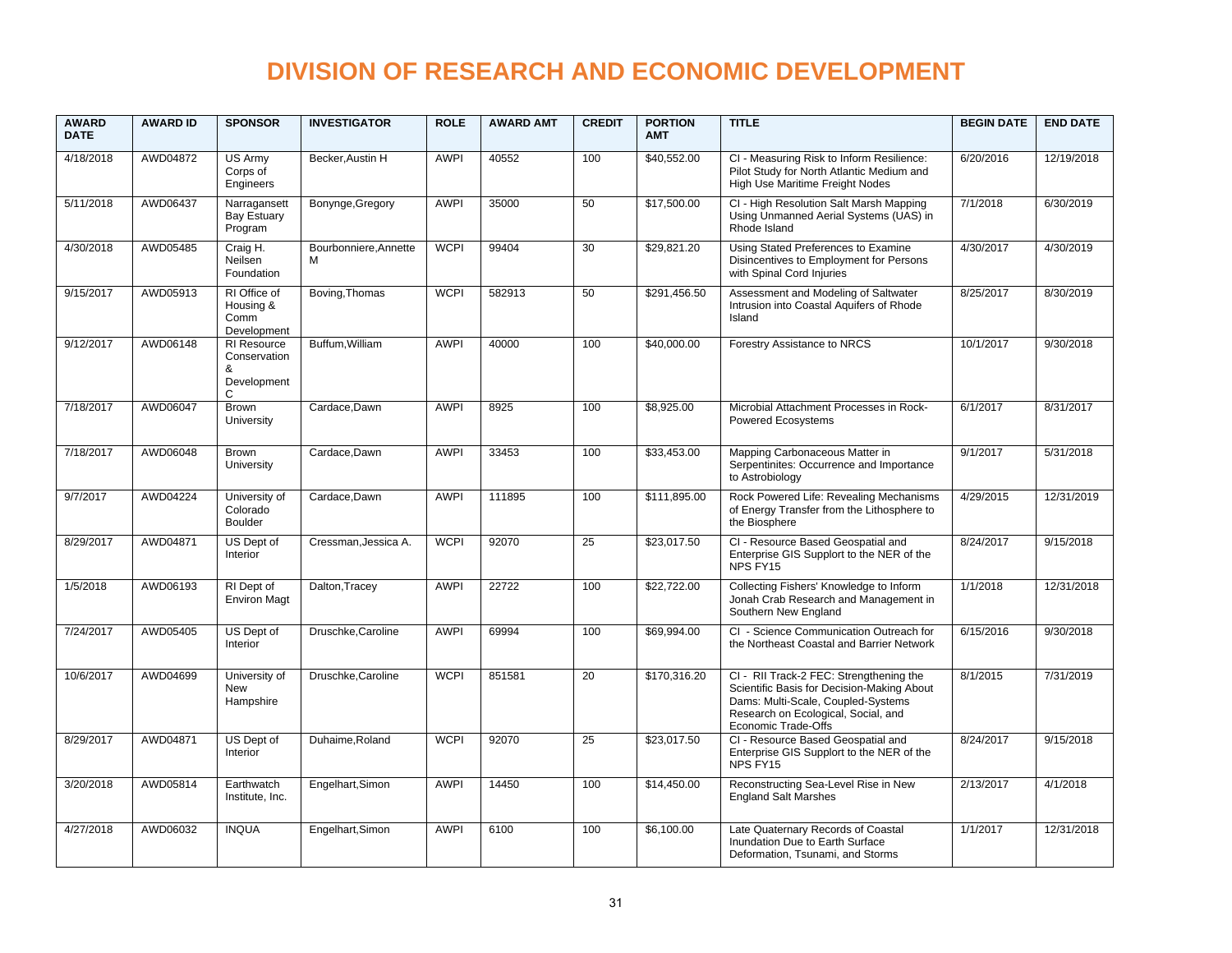| <b>AWARD</b><br><b>DATE</b> | <b>AWARD ID</b> | <b>SPONSOR</b>                                         | <b>INVESTIGATOR</b> | <b>ROLE</b> | <b>AWARD AMT</b> | <b>CREDIT</b>   | <b>PORTION</b><br><b>AMT</b> | <b>TITLE</b>                                                                                                                                                                              | <b>BEGIN DATE</b> | <b>END DATE</b> |
|-----------------------------|-----------------|--------------------------------------------------------|---------------------|-------------|------------------|-----------------|------------------------------|-------------------------------------------------------------------------------------------------------------------------------------------------------------------------------------------|-------------------|-----------------|
| 4/30/2018                   | AWD06627        | United<br><b>Nations</b><br>Educational,<br>Scientific | Engelhart, Simon    | <b>AWPI</b> | 8000             | 100             | \$8,000.00                   | Sea-Level Changes from Minutes to<br>Millennia                                                                                                                                            | 4/30/2016         | 12/31/2018      |
| 8/3/2017                    | AWD06004        | R <sub>l</sub><br>Department<br>of Health              | Gold.Arthur         | <b>WCPI</b> | 525000           | 33              | \$173.250.00                 | CI - Municipal Capacity Training and Public<br>Outreach Source Water Protection Project                                                                                                   | 7/1/2017          | 6/30/2020       |
| 10/6/2017                   | AWD04699        | University of<br><b>New</b><br>Hampshire               | Gold.Arthur         | <b>AWPI</b> | 851581           | 20              | \$170,316.20                 | CI - RII Track-2 FEC: Strengthening the<br>Scientific Basis for Decision-Making About<br>Dams: Multi-Scale, Coupled-Systems<br>Research on Ecological, Social, and<br>Economic Trade-Offs | 8/1/2015          | 7/31/2019       |
| 10/24/2017                  | AWD06072        | RI Dept of<br><b>Environ Magt</b>                      | Gold.Arthur         | <b>WCPI</b> | 20000            | 10              | \$2,000.00                   | CI - RI Lake and Stream Volunteer-Based<br>Monitoring                                                                                                                                     | 9/18/2017         | 6/30/2019       |
| 11/15/2017                  | AWD06110        | US Fish and<br>Wildlife<br>Service                     | Gold, Arthur        | <b>WCPI</b> | 99000            | 10              | \$9,900.00                   | CI - Coastal Resilience Monitoring                                                                                                                                                        | 10/23/2017        | 9/30/2022       |
| 2/13/2018                   | AWD06072        | RI Dept of<br><b>Environ Magt</b>                      | Gold, Arthur        | <b>WCPI</b> | 50000            | 10              | \$5,000.00                   | CI - RI Lake and Stream Volunteer-Based<br>Monitoring                                                                                                                                     | 9/18/2017         | 6/30/2019       |
| 4/16/2018                   | AWD06572        | US Fish and<br>Wildlife<br>Service                     | Gold, Arthur        | <b>AWPI</b> | 30275            | 10              | \$3,027.50                   | CI - Telemetry Data to Evaluate Passage of<br>Migratory Fish in the Pawcatuck River                                                                                                       | 3/29/2018         | 4/30/2020       |
| 10/24/2017                  | AWD06072        | RI Dept of<br><b>Environ Magt</b>                      | Green, Linda        | <b>AWPI</b> | 20000            | 45              | \$9,000.00                   | CI - RI Lake and Stream Volunteer-Based<br>Monitoring                                                                                                                                     | 9/18/2017         | 6/30/2019       |
| 2/13/2018                   | AWD06072        | RI Dept of<br><b>Environ Magt</b>                      | Green, Linda        | <b>AWPI</b> | 50000            | 45              | \$22,500.00                  | CI - RI Lake and Stream Volunteer-Based<br>Monitorina                                                                                                                                     | 9/18/2017         | 6/30/2019       |
| 10/24/2017                  | AWD06072        | RI Dept of<br><b>Environ Magt</b>                      | Herron.Elizabeth    | <b>WCPI</b> | 20000            | 45              | \$9.000.00                   | CI - RI Lake and Stream Volunteer-Based<br>Monitoring                                                                                                                                     | 9/18/2017         | 6/30/2019       |
| 2/13/2018                   | AWD06072        | RI Dept of<br><b>Environ Magt</b>                      | Herron, Elizabeth   | <b>WCPI</b> | 50000            | 45              | \$22,500.00                  | CI - RI Lake and Stream Volunteer-Based<br>Monitoring                                                                                                                                     | 9/18/2017         | 6/30/2019       |
| 8/3/2017                    | AWD06004        | $\overline{R}$<br>Department<br>of Health              | Joubert, Lorraine   | <b>AWPI</b> | 525000           | $\overline{34}$ | \$178,500.00                 | CI - Municipal Capacity Training and Public<br>Outreach Source Water Protection Project                                                                                                   | 7/1/2017          | 6/30/2020       |
| 1/18/2018                   | AWD05702        | Institut<br>Pertanian<br>Bogor                         | Karraker, Nancy     | <b>WCPI</b> | 12600            | 10              | \$1,260.00                   | <b>USAID SHERA: Interdisciplinary Research</b><br>Towards an Integrated Ecosystem<br>Approach to Management of Coral Reef<br>Fisheries and Tourism in Indonesia                           | 12/10/2017        | 2/28/2018       |
| 5/15/2018                   | AWD06061        | New Mexico<br>Dept of<br>Game & Fish                   | Karraker, Nancy     | <b>AWPI</b> | 23700            | 100             | \$23,700.00                  | Establishing Long-Term Monitoring Methods<br>for Pleth                                                                                                                                    | 5/11/2018         | 6/30/2018       |
| 10/12/2017                  | AWD06237        | US<br>Department<br>of Agriculture                     | Kirby, John         | <b>AWPI</b> | 46448            | 100             | \$46,448.00                  | Renewable Resources "Extension Act FY<br>18 (RREA)                                                                                                                                        | 10/1/2017         | 9/30/2019       |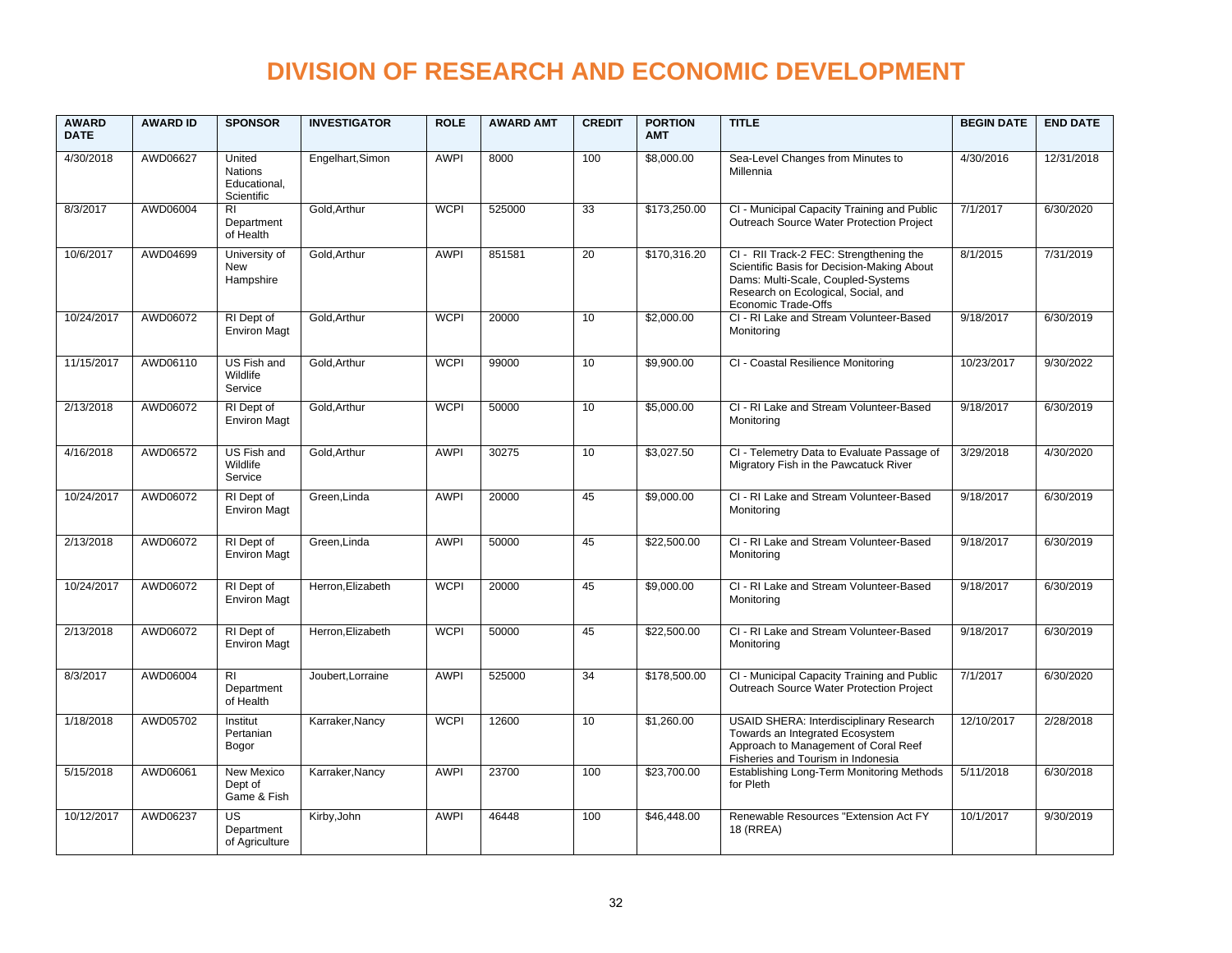| <b>AWARD</b><br><b>DATE</b> | <b>AWARD ID</b> | <b>SPONSOR</b>                                  | <b>INVESTIGATOR</b> | <b>ROLE</b> | <b>AWARD AMT</b> | <b>CREDIT</b> | <b>PORTION</b><br><b>AMT</b> | <b>TITLE</b>                                                                                                                                                                              | <b>BEGIN DATE</b> | <b>END DATE</b> |
|-----------------------------|-----------------|-------------------------------------------------|---------------------|-------------|------------------|---------------|------------------------------|-------------------------------------------------------------------------------------------------------------------------------------------------------------------------------------------|-------------------|-----------------|
| 8/29/2017                   | AWD04871        | US Dept of<br>Interior                          | Labash, Charles     | <b>WCPI</b> | 92070            | 25            | \$23,017.50                  | CI - Resource Based Geospatial and<br>Enterprise GIS Supplort to the NER of the<br>NPS FY15                                                                                               | 8/24/2017         | 9/15/2018       |
| 5/11/2018                   | AWD06437        | Narragansett<br>Bay Estuary<br>Program          | Labash.Charles      | <b>WCPI</b> | 35000            | 50            | \$17,500.00                  | CI - High Resolution Salt Marsh Mapping<br>Using Unmanned Aerial Systems (UAS) in<br>Rhode Island                                                                                         | 7/1/2018          | 6/30/2019       |
| 2/1/2018                    | AWD06178        | University of<br>California at<br>Davis         | Lang, Corey         | <b>AWPI</b> | 31244            | 100           | \$31,244.00                  | The Effect of Electricity Rate Structures on<br><b>Energy Efficiency Investments</b>                                                                                                      | 1/1/2018          | 12/31/2019      |
| 2/28/2018                   | AWD06014        | US<br>Department<br>of Agriculture              | Lang, Corey         | <b>WCPI</b> | 499871           | 45            | \$224.941.95                 | CI - Municipal Finance and Land<br>Conservation                                                                                                                                           | 2/15/2018         | 2/14/2022       |
| 4/17/2018                   | AWD06067        | US <sup>-</sup><br>Department<br>of Agriculture | Lang, Corey         | <b>AWPI</b> | 500000           | 80            | \$400,000.00                 | CI - Distributional Impacts of Farm and<br>Open Space Conservation                                                                                                                        | 4/15/2018         | 4/14/2021       |
| 10/6/2017                   | AWD04699        | University of<br>New<br>Hampshire               | Lowder, Kelly Addy  | <b>WCPI</b> | 851581           | 20            | \$170,316.20                 | CI - RII Track-2 FEC: Strengthening the<br>Scientific Basis for Decision-Making About<br>Dams: Multi-Scale, Coupled-Systems<br>Research on Ecological, Social, and<br>Economic Trade-Offs | 8/1/2015          | 7/31/2019       |
| 3/14/2018                   | AWD06496        | RI Dept of<br><b>Environ Magt</b>               | McGreevy Jr, Thomas | <b>AWPI</b> | 25000            | 100           | \$25,000.00                  | <b>Brook Trout Conservation Genetics</b>                                                                                                                                                  | 3/1/2018          | 6/30/2018       |
| 8/3/2017                    | AWD06004        | <b>RI</b><br>Department<br>of Health            | Mccann, Alyson      | <b>WCPI</b> | 525000           | 33            | \$173,250.00                 | CI - Municipal Capacity Training and Public<br>Outreach Source Water Protection Project                                                                                                   | 7/1/2017          | 6/30/2020       |
| 10/4/2017                   | AWD05308        | National<br>Institute of<br>Health              | Mccann, Alyson      | <b>WCPI</b> | 1669877          | 8.8           | \$146,949.17                 | CI - STEEP - Sources, Transport, Exposure<br>and Effects of Perfluoroalkyl Substances                                                                                                     | 7/1/2017          | 3/31/2018       |
| 3/30/2018                   | AWD05308        | National<br>Institute of<br>Health              | Mccann, Alyson      | <b>WCPI</b> | 1599436          | 8.8           | \$140,750.36                 | CI - STEEP - Sources, Transport, Exposure<br>and Effects of Perfluoroalkyl Substances                                                                                                     | 7/1/2017          | 3/31/2019       |
| 5/9/2018                    | AWD05308        | National<br>Institute of<br>Health              | Mccann, Alyson      | <b>WCPI</b> | 10584            | 8.8           | \$931.39                     | CI - STEEP - Sources, Transport, Exposure<br>and Effects of Perfluoroalkyl Substances                                                                                                     | 7/1/2017          | 3/31/2018       |
| 10/26/2017                  | AWD06189        | Rutgers<br>University                           | Menezes, Sunshine   | <b>AWPI</b> | 14956            | 100           | \$14,956.00                  | Building Leadership in Science<br>Communication: SEARCH Professional<br>Development Workshop                                                                                              | 9/1/2017          | 12/31/2017      |
| 5/23/2018                   | AWD06452        | <b>RI</b> Coastal<br><b>Res</b><br>Mgt.Council  | Meyerson, Laura A.  | <b>AWPI</b> | 21405            | 100           | \$21,405.00                  | Restoration of Diamondback Terrapin<br>(Malaclemys terrapin) nesting habitat on the<br>Potowomut River                                                                                    | 3/15/2018         | 3/14/2019       |
| 1/18/2018                   | AWD05702        | Institut<br>Pertanian<br>Bogor                  | Moore, Amelia       | <b>WCPI</b> | 12600            | 20            | \$2,520.00                   | USAID SHERA: Interdisciplinary Research<br>Towards an Integrated Ecosystem<br>Approach to Management of Coral Reef<br>Fisheries and Tourism in Indonesia                                  | 12/10/2017        | 2/28/2018       |
| 9/12/2017                   | AWD04989        | University of<br><b>North</b><br>Carolina - CH  | Opaluch, James      | <b>WCPI</b> | 238992           | 24            | \$57,358.08                  | CI - Dept. of Homeland Security Coastal<br>Resilience Center of Excellence Projects                                                                                                       | 1/1/2016          | 6/30/2018       |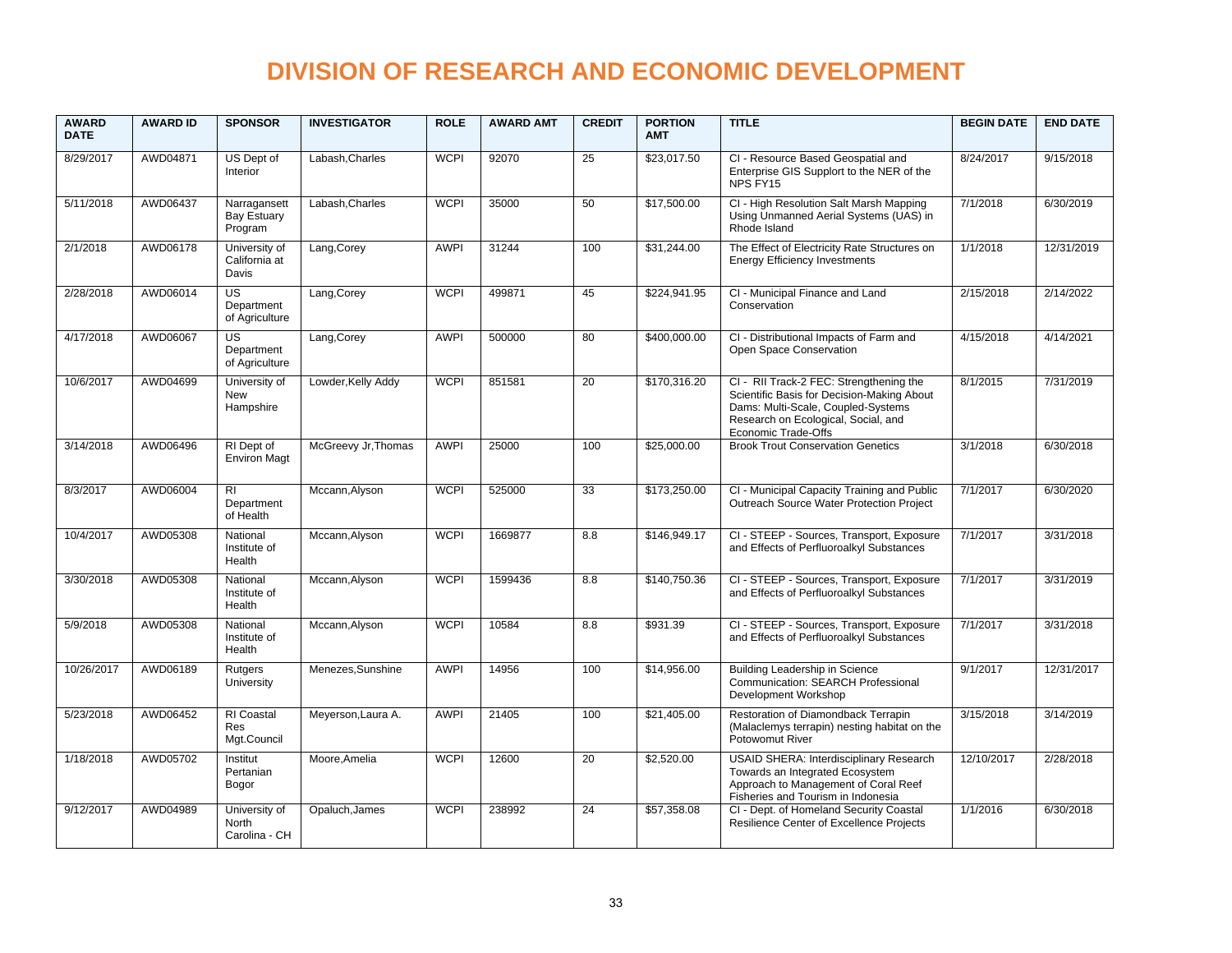| <b>AWARD</b><br><b>DATE</b> | <b>AWARD ID</b> | <b>SPONSOR</b>                                   | <b>INVESTIGATOR</b> | <b>ROLE</b> | <b>AWARD AMT</b> | <b>CREDIT</b> | <b>PORTION</b><br><b>AMT</b> | <b>TITLE</b>                                                                                                                                             | <b>BEGIN DATE</b> | <b>END DATE</b> |
|-----------------------------|-----------------|--------------------------------------------------|---------------------|-------------|------------------|---------------|------------------------------|----------------------------------------------------------------------------------------------------------------------------------------------------------|-------------------|-----------------|
| 12/11/2017                  | AWD06277        | Cape Cod<br>Commission                           | Opaluch, James      | <b>AWPI</b> | 75000            | 100           | \$75,000.00                  | CI - Value of Cape Cod Ecosystem Services                                                                                                                | 12/1/2017         | 6/30/2018       |
| 4/30/2018                   | AWD05485        | Craig H.<br>Neilsen<br>Foundation                | Opaluch, James      | <b>AWPI</b> | 99404            | 40            | \$39,761.60                  | Using Stated Preferences to Examine<br>Disincentives to Employment for Persons<br>with Spinal Cord Injuries                                              | 4/30/2017         | 4/30/2019       |
| 8/14/2017                   | AWD06141        | US Fish and<br>Wildlife<br>Service               | Paton.Peter         | <b>AWPI</b> | 60000            | 100           | \$60,000.00                  | Technical Assistance for Digital VHF<br>Telemetry projects in the Northeast                                                                              | 8/31/2017         | 1/31/2019       |
| 9/22/2017                   | AWD06011        | US Dept of<br>Interior                           | Paton, Peter        | <b>AWPI</b> | 166551           | 60            | \$99,930.60                  | CI - Assessing Movements of Nanotagged<br>Birds Near the Block Island Wind Farm: A<br><b>Validation Study</b>                                            | 9/22/2017         | 1/22/2020       |
| 1/10/2018                   | AWD04360        | RI Dept of<br><b>Environ Magt</b>                | Paton, Peter        | <b>AWPI</b> | 198977           | 100           | \$198,977.00                 | CI - Rhode Island breeding Bird Atlas                                                                                                                    | 4/1/2014          | 3/31/2019       |
| 9/15/2017                   | AWD05913        | RI Office of<br>Housing &<br>Comm<br>Development | Pradhanang, Soni    | <b>AWPI</b> | 582913           | 50            | \$291,456.50                 | Assessment and Modeling of Saltwater<br>Intrusion into Coastal Aquifers of Rhode<br>Island                                                               | 8/25/2017         | 8/30/2019       |
| 4/30/2018                   | AWD05485        | Craig H.<br>Neilsen<br>Foundation                | Roush.Susan         | <b>WCPI</b> | 99404            | 30            | \$29,821.20                  | Using Stated Preferences to Examine<br>Disincentives to Employment for Persons<br>with Spinal Cord Injuries                                              | 4/30/2017         | 4/30/2019       |
| 11/15/2017                  | AWD06110        | US Fish and<br>Wildlife<br>Service               | Still.Brett         | <b>AWPI</b> | 99000            | 90            | \$89.100.00                  | CI - Coastal Resilience Monitoring                                                                                                                       | 10/23/2017        | 9/30/2022       |
| 4/16/2018                   | AWD06572        | US Fish and<br>Wildlife<br>Service               | Still, Brett        | <b>WCPI</b> | 30275            | 90            | \$27,247.50                  | CI - Telemetry Data to Evaluate Passage of<br>Migratory Fish in the Pawcatuck River                                                                      | 3/29/2018         | 4/30/2020       |
| 7/24/2017                   | AWD06092        | The Nature<br>Conservancy                        | Stolt, Mark         | <b>AWPI</b> | 12000            | 100           | \$12,000.00                  | Using Thin-Layer Deposition to Manage<br>Sea-Level Rise in Tidal Marshes                                                                                 | 3/1/2017          | 12/31/2017      |
| 9/28/2017                   | AWD06136        | US<br>Department<br>of Agriculture               | Stolt, Mark         | <b>AWPI</b> | 100000           | 100           | \$100,000.00                 | Soil Carbon Stocks, Hydrology, and Hydric<br>Soils of Northeastern Vernal Pools                                                                          | 9/6/2017          | 9/30/2019       |
| 5/11/2018                   | AWD06092        | The Nature<br>Conservancy                        | Stolt, Mark         | <b>AWPI</b> | 12000            | 100           | \$12,000.00                  | Using Thin-Layer Deposition to Manage<br>Sea-Level Rise in Tidal Marshes                                                                                 | 3/1/2017          | 12/31/2017      |
| 1/18/2018                   | AWD05702        | Institut<br>Pertanian<br>Bogor                   | Thompson, Robert    | <b>WCPI</b> | 12600            | 20            | \$2,520.00                   | USAID SHERA: Interdisciplinary Research<br>Towards an Integrated Ecosystem<br>Approach to Management of Coral Reef<br>Fisheries and Tourism in Indonesia | 12/10/2017        | 2/28/2018       |
| 7/20/2017                   | AWD06126        | National<br>Science<br>Foundation                | Zawia, Nasser       | <b>AWPI</b> | 195333           | 100           | \$195,333.00                 | GRFP 2017 - 2022 Felicia Woods, Danielle<br>Perry                                                                                                        | 8/1/2017          | 7/31/2022       |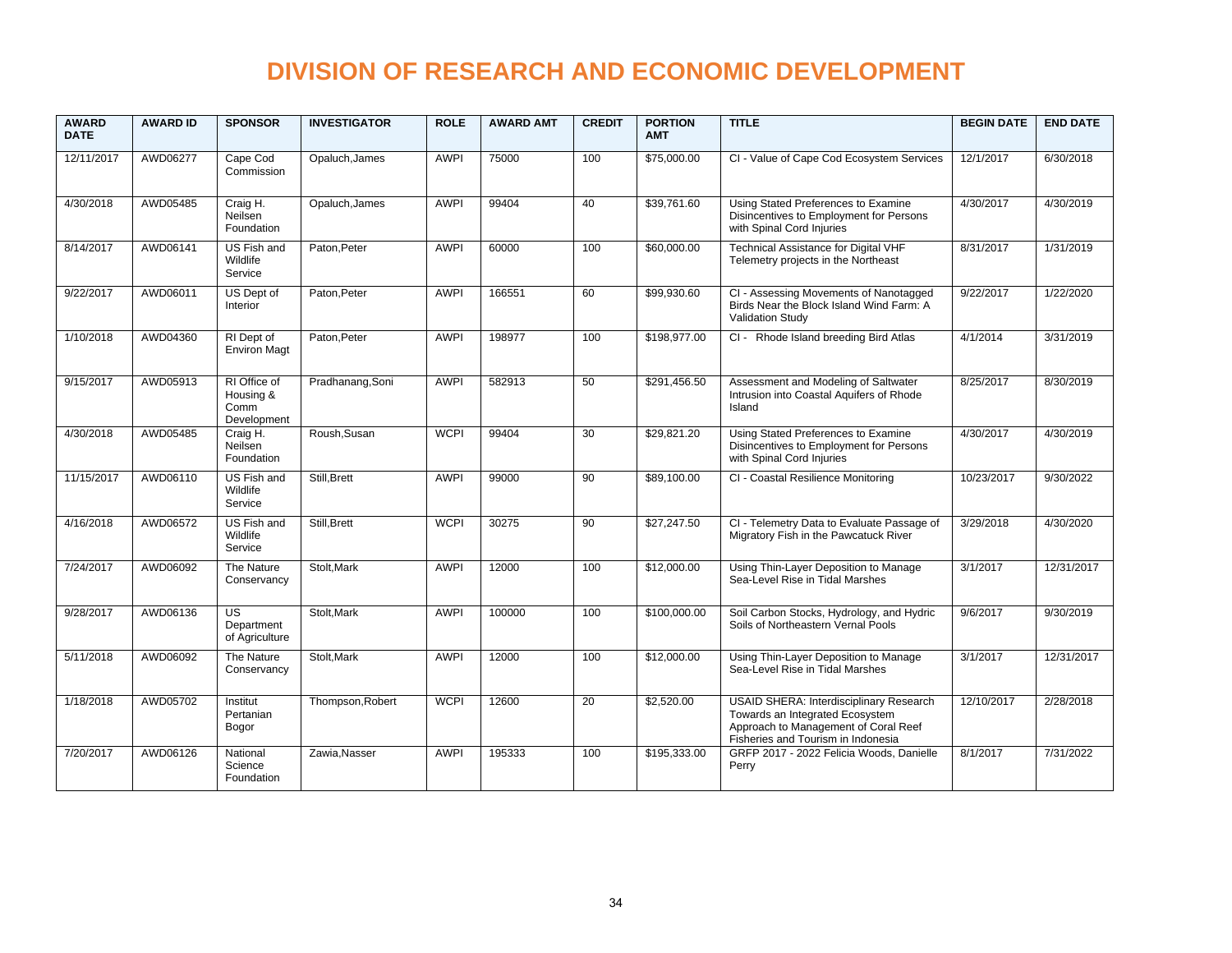#### **CELS Academic Unit 3**

**Total**: **\$5,268,563.80**

| <b>AWARD</b><br><b>DATE</b> | <b>AWARD ID</b> | <b>SPONSOR</b>                                       | <b>INVESTIGATOR</b>           | <b>ROLE</b> | <b>AWARD AMT</b> | <b>CREDIT</b> | <b>PORTION</b><br><b>AMT</b> | <b>TITLE</b>                                                                                                                                                        | <b>BEGIN DATE</b> | <b>END DATE</b> |
|-----------------------------|-----------------|------------------------------------------------------|-------------------------------|-------------|------------------|---------------|------------------------------|---------------------------------------------------------------------------------------------------------------------------------------------------------------------|-------------------|-----------------|
| 2/27/2018                   | AWD06516        | National<br>Science<br>Foundation                    | Camberg, Jodi                 | <b>AWPI</b> | 256309           | 100           | \$256,309.00                 | Mechanism of Cell Division in Prokaryotes                                                                                                                           | 3/1/2018          | 2/28/2019       |
| 5/16/2018                   | AWD06516        | National<br>Science<br>Foundation                    | Camberg, Jodi                 | <b>AWPI</b> | 28479            | 100           | \$28,479.00                  | Mechanism of Cell Division in Prokaryotes                                                                                                                           | 3/1/2018          | 2/28/2019       |
| 5/18/2018                   | AWD05748        | Brown<br>University                                  | Gregory, Steven               | <b>AWPI</b> | 149627           | 100           | \$149,627.00                 | Structural Robustness of Ribosome<br><b>Functional Centers</b>                                                                                                      | 1/1/2017          | 4/30/2019       |
| 3/5/2018                    | AWD06174        | National<br>Science<br>Foundation                    | Jenkins, Bethany              | <b>AWPI</b> | 724796           | 100           | \$724,796.00                 | Collaborative Research: Diatoms, Food<br>Webs and Carbon Export - Leveraging<br>NASA Exports to Test the Role of Diatom<br>Physiology in the Biological Carbon Pump | 3/1/2018          | 2/28/2022       |
| 7/21/2017                   | AWD04237        | National<br>Science<br>Foundation                    | Kausch.Albert                 | <b>AWPI</b> | 535399           | 100           | \$535,399.00                 | Transforming Cereal Genomics: Tooling up<br>for Empowered Cereal Crop Phenotyping<br><b>Platforms</b>                                                               | 8/1/2015          | 7/31/2019       |
| 10/7/2017                   | AWD05839        | Donald<br>Danforth<br><b>Plant Science</b><br>Center | Kausch, Albert                | <b>AWPI</b> | 327483           | 100           | \$327,483.00                 | Biosystems Design to Enable Next-<br>Generation Biofuels and Bioproducts                                                                                            | 9/15/2017         | 9/14/2018       |
| 12/22/2017                  | AWD06317        | National<br>Science<br>Foundation                    | Kolbe, Jason                  | <b>AWPI</b> | 75691            | 100           | \$75,691.00                  | Hurricane-Induced Natural Selection<br>Reverses the Direction of Morphological<br>Adaptation in Anolis Lizards                                                      | 12/15/2017        | 11/30/2018      |
| 8/4/2017                    | AWD04773        | National<br>Science<br>Foundation                    | Lane, Christopher             | <b>AWPI</b> | 134469           | 100           | \$134,469.00                 | GoLife: Bringing the Diverse Microbial<br>Clade Stramenopila + Alveolata + Rhizaria<br>(SAR) into a Modern Genomic Content                                          | 9/1/2015          | 8/31/2020       |
| 2/13/2018                   | AWD04773        | National<br>Science<br>Foundation                    | Lane, Christopher             | <b>AWPI</b> | 9612             | 100           | \$9,612.00                   | GoLife: Bringing the Diverse Microbial<br>Clade Stramenopila + Alveolata + Rhizaria<br>(SAR) into a Modern Genomic Content                                          | 9/1/2015          | 8/31/2020       |
| 1/18/2018                   | AWD05702        | Institut<br>Pertanian<br>Bogor                       | Lane, Christopher J           | <b>WCPI</b> | 12600            | 20            | \$2,520.00                   | USAID SHERA: Interdisciplinary Research<br>Towards an Integrated Ecosystem<br>Approach to Management of Coral Reef<br>Fisheries and Tourism in Indonesia            | 12/10/2017        | 2/28/2018       |
| 9/15/2017                   | AWD04885        | Restore<br>America's<br>Estuaries                    | Moseman-<br>Valtierra, Serena | <b>AWPI</b> | 3707             | 100           | \$3,707.00                   | Expanding Blue Carbon Implementation:<br>Increasing GHG Model Application in Tidally<br>Restricted and Restored New England Salt<br><b>Marshes</b>                  | 1/1/2016          | 8/31/2018       |
| 10/3/2017                   | AWD06080        | Colcom<br>Foundation                                 | Preisser, Evan                | AWPI        | 112000           | 100           | \$112,000.00                 | A Natural Approach to Hemlock Forest<br>Restoration in Southwestern, PA                                                                                             | 9/1/2017          | 8/31/2019       |
| 9/22/2017                   | AWD06206        | US-Israel<br>Binational<br>Foundation                | Putnam, Hollie                | <b>AWPI</b> | 30000            | 100           | \$30,000.00                  | Function of Acid-Rich Proteins in Coral<br><b>Biomineralization Across Diverse Climates</b>                                                                         | 9/1/2017          | 8/31/2018       |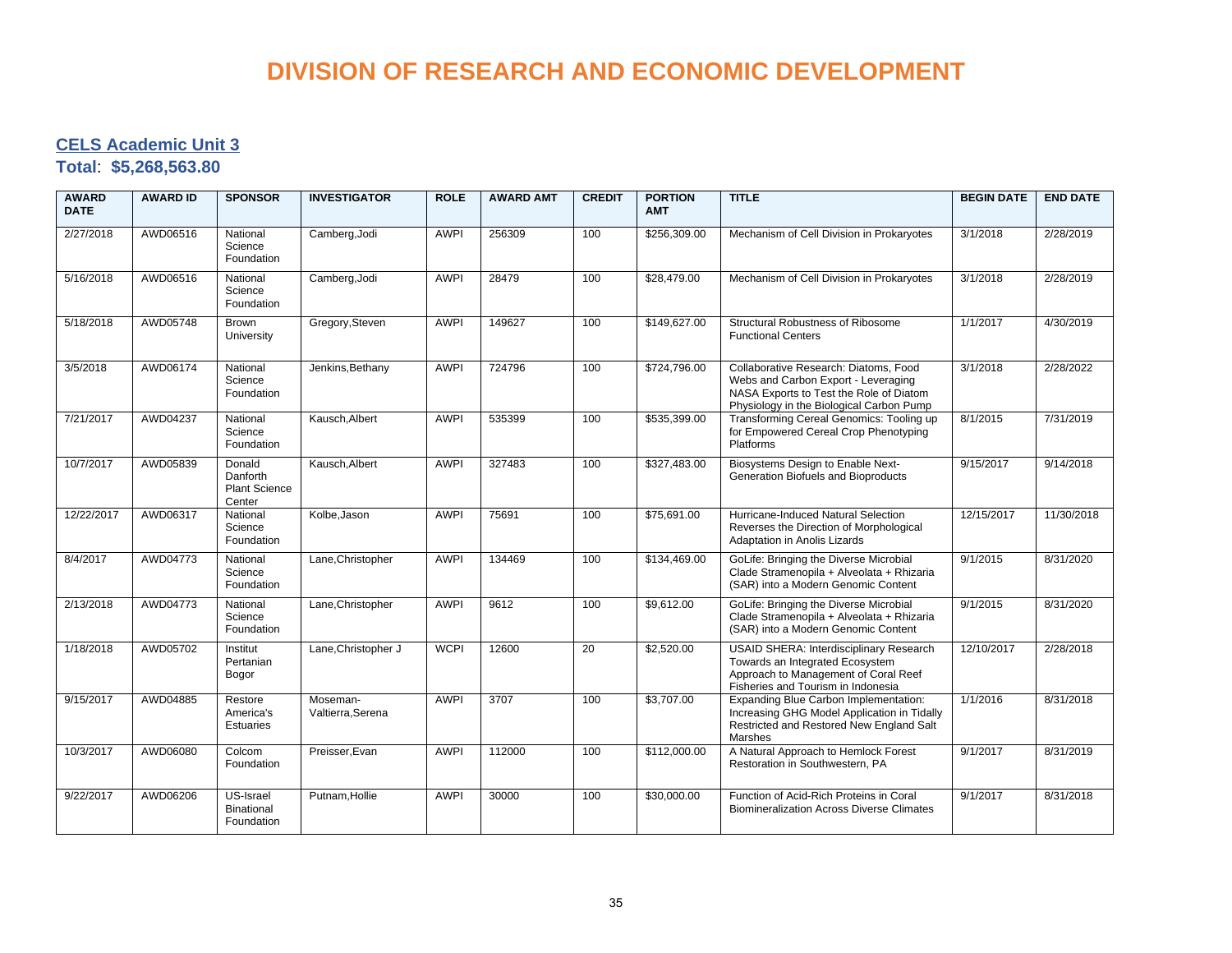| <b>AWARD</b><br><b>DATE</b> | <b>AWARD ID</b> | <b>SPONSOR</b>                                                                | <b>INVESTIGATOR</b> | <b>ROLE</b> | <b>AWARD AMT</b> | <b>CREDIT</b> | <b>PORTION</b><br><b>AMT</b> | <b>TITLE</b>                                                                                                             | <b>BEGIN DATE</b> | <b>END DATE</b> |
|-----------------------------|-----------------|-------------------------------------------------------------------------------|---------------------|-------------|------------------|---------------|------------------------------|--------------------------------------------------------------------------------------------------------------------------|-------------------|-----------------|
| 3/5/2018                    | AWD06264        | University of<br>Washington                                                   | Putnam.Hollie M     | <b>AWPI</b> | 93380            | 100           | \$93,380.00                  | Development of Environmental Conditioning<br>Practices to Decrease Impacts of Climate<br>Change on Shellfish Aquaculture | 1/1/2018          | 12/31/2018      |
| 3/15/2018                   | AWD06434        | Bermuda<br>Institute of<br>Ocean<br><b>Sciences</b>                           | Putnam.Hollie M     | <b>AWPI</b> | 73357            | 100           | \$73,357.00                  | How Resilient are Coral Reefs to Global<br>Climate Change?                                                               | 12/1/2017         | 11/30/2018      |
| 9/25/2017                   | AWD03994        | Pennsylvania<br>State<br>University                                           | Roberts.Alison      | <b>AWPI</b> | 108917           | 100           | \$108,917.00                 | CENTER FOR LIGNOCELLULOSE<br>STRUCTURE AND FORMATION (CLSF)                                                              | 8/1/2014          | 7/31/2018       |
| 7/17/2017                   | AWD05988        | National<br>Institute of<br>Health                                            | Rothman.Alan        | <b>AWPI</b> | 2249648          | 100           | \$2,249,648.0<br>$\Omega$    | <b>FLAVIVIRUS INFECTIONS:</b><br>PATHOGENESIS AND PREVENTION                                                             | 7/1/2017          | 6/30/2018       |
| 9/14/2017                   | AWD04971        | <b>CHEROKEE</b><br><b>NATION</b><br><b>TECHNOLO</b><br>GY<br><b>SOLUTIONS</b> | Rothman, Alan       | <b>AWPI</b> | 29594            | 100           | \$29,594.00                  | Development of Immunology Research<br>Agenda To Support the WRAIR                                                        | 8/1/2015          | 3/31/2018       |
| 5/10/2018                   | AWD06654        | <b>CHEROKEE</b><br><b>NATION</b><br><b>TECHNOLO</b><br>GY<br><b>SOLUTIONS</b> | Rothman.Alan        | <b>AWPI</b> | 46973            | 100           | \$46,973.00                  | CNTS IDIQ for Clinical Research                                                                                          | 4/1/2018          | 3/31/2019       |
| 8/24/2017                   | AWD05393        | US Dept of<br>Commerce<br><b>NOAA</b>                                         | Thornber, Carol     | <b>WCPI</b> | 299434           | 20            | \$59,886.80                  | Optimizing Kelp and Oyster Integrated<br>Multi-Trophic Aquaculture: Developing a<br>Spatially Explicit Ecosystem Model   | 9/1/2017          | 8/31/2019       |
| 3/5/2018                    | AWD04929        | National<br>Science<br>Foundation                                             | Zhang, Ying         | <b>AWPI</b> | 216716           | 100           | \$216,716.00                 | CAREER: Integrated Annotation and<br><b>Comparative Analysis of Metabolic Models</b>                                     | 4/1/2016          | 3/31/2021       |

#### **Dean Environment Life Science**

**Total**: **\$2,028,284.00**

| <b>AWARD</b><br><b>DATE</b> | <b>AWARD ID</b> | <b>SPONSOR</b>                     | <b>INVESTIGATOR</b> | <b>ROLE</b> | <b>AWARD AMT</b> | <b>CREDIT</b> | <b>PORTION</b><br><b>AMT</b> | <b>TITLE</b>                         | <b>BEGIN DATE</b> | <b>END DATE</b> |
|-----------------------------|-----------------|------------------------------------|---------------------|-------------|------------------|---------------|------------------------------|--------------------------------------|-------------------|-----------------|
| 10/1/2017                   | AWD05614        | US<br>Department<br>of Agriculture | Kirby, John         | <b>AWPI</b> | 4351             | 100           | \$4,351.00                   | FY 17 Coop Extension 3(b)3(c)        | 10/1/2016         | 9/30/2021       |
| 10/1/2017                   | AWD05583        | US<br>Department<br>of Agriculture | Kirby, John         | <b>AWPI</b> | 367959           | 100           | \$367,959.00                 | Hatch Regional FY 17                 | 5/1/2017          | 9/30/2018       |
| 11/9/2017                   | AWD06292        | US<br>Department<br>of Agriculture | Kirby, John         | <b>AWPI</b> | 1137893          | 100           | \$1,137,893.0                | FY 18 Cooperative Extension 3(b)3(c) | 10/1/2017         | 6/30/2022       |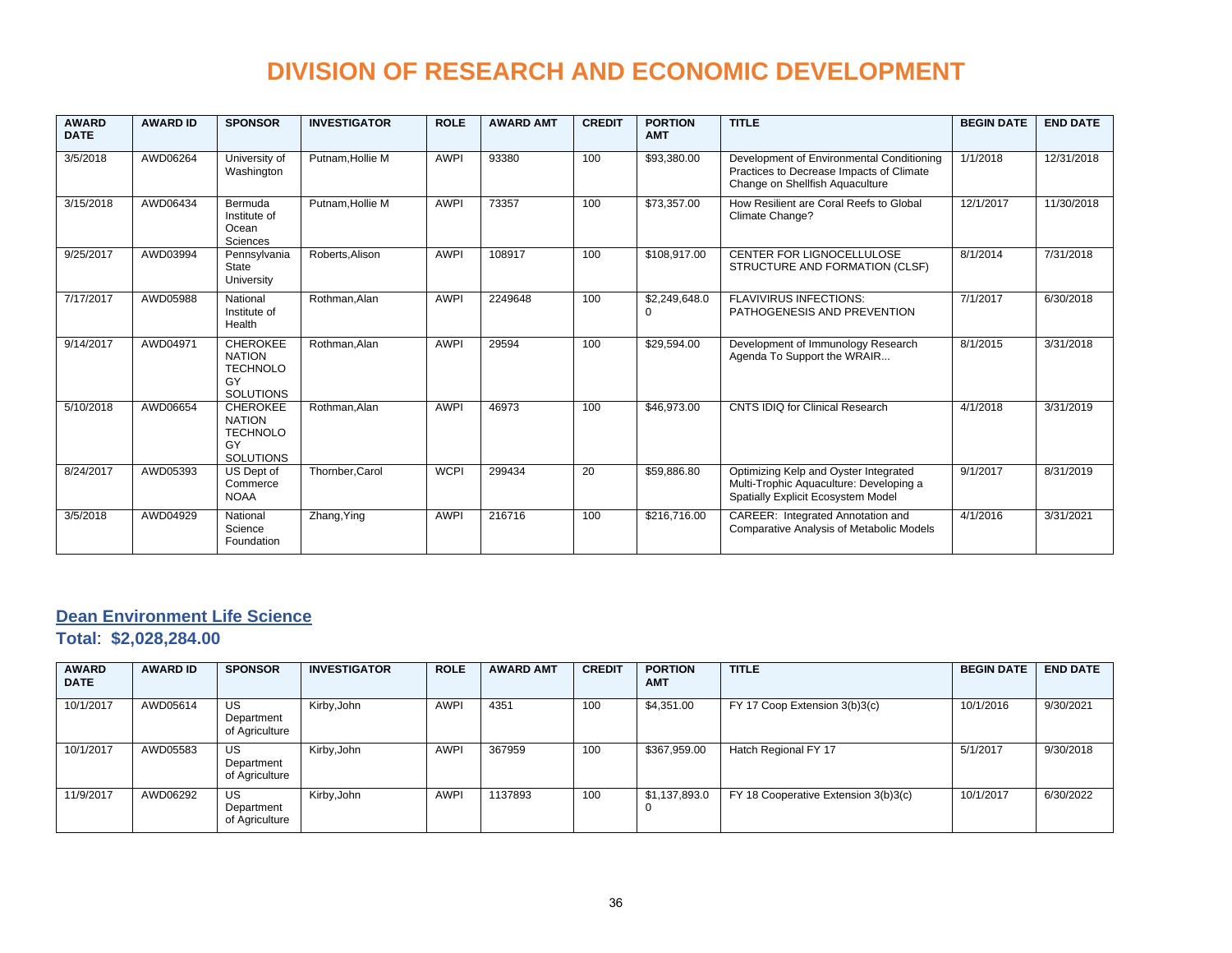| <b>AWARD</b><br><b>DATE</b> | <b>AWARD ID</b> | <b>SPONSOR</b>                     | <b>INVESTIGATOR</b> | <b>ROLE</b> | <b>AWARD AMT</b> | <b>CREDIT</b> | <b>PORTION</b><br><b>AMT</b> | <b>TITLE</b>        | <b>BEGIN DATE</b> | <b>END DATE</b> |
|-----------------------------|-----------------|------------------------------------|---------------------|-------------|------------------|---------------|------------------------------|---------------------|-------------------|-----------------|
| 11/25/2017                  | AWD06297        | US<br>Department<br>of Agriculture | Kirby, John         | <b>AWPI</b> | 518081           | 100           | \$518,081.00                 | Hatch Regional FY18 | 10/1/2017         | 9/30/2018       |

### **Env. and Nat. Res. Economics**

**Total**: **\$340,632.40**

| <b>AWARD</b><br><b>DATE</b> | <b>AWARD ID</b> | <b>SPONSOR</b>                    | <b>INVESTIGATOR</b> | <b>ROLE</b> | <b>AWARD AMT</b> | <b>CREDIT</b> | <b>PORTION</b><br><b>AMT</b> | <b>TITLE</b>                                                                                                                                                                              | <b>BEGIN DATE</b> | <b>END DATE</b> |
|-----------------------------|-----------------|-----------------------------------|---------------------|-------------|------------------|---------------|------------------------------|-------------------------------------------------------------------------------------------------------------------------------------------------------------------------------------------|-------------------|-----------------|
| 10/6/2017                   | AWD04699        | University of<br>New<br>Hampshire | Guilfoos.Todd       | <b>WCPI</b> | 851581           | 20            | \$170,316.20                 | CI - RII Track-2 FEC: Strengthening the<br>Scientific Basis for Decision-Making About<br>Dams: Multi-Scale, Coupled-Systems<br>Research on Ecological, Social, and<br>Economic Trade-Offs | 8/1/2015          | 7/31/2019       |
| 10/6/2017                   | AWD04699        | University of<br>New<br>Hampshire | Uchida.Emi          | <b>WCPI</b> | 851581           | 20            | \$170,316.20                 | CI - RII Track-2 FEC: Strengthening the<br>Scientific Basis for Decision-Making About<br>Dams: Multi-Scale, Coupled-Systems<br>Research on Ecological, Social, and<br>Economic Trade-Offs | 8/1/2015          | 7/31/2019       |

#### **Fish-Animal-Vet-Science**

#### **Total**: **\$791,434.57**

| <b>AWARD</b><br><b>DATE</b> | <b>AWARD ID</b> | <b>SPONSOR</b>                                      | <b>INVESTIGATOR</b>   | <b>ROLE</b> | <b>AWARD AMT</b> | <b>CREDIT</b> | <b>PORTION</b><br><b>AMT</b> | <b>TITLE</b>                                                         | <b>BEGIN DATE</b> | <b>END DATE</b> |
|-----------------------------|-----------------|-----------------------------------------------------|-----------------------|-------------|------------------|---------------|------------------------------|----------------------------------------------------------------------|-------------------|-----------------|
| 10/12/2017                  | AWD03911        | University of<br>Connecticutt<br><b>Avery Point</b> | Bengtson, David A     | <b>AWPI</b> | 24997            | 100           | \$24.997.00                  | ALTERNATIVE FEEDS AND<br>PROCESSING FOR FRESHWATER FISH              | 10/1/2013         | 2/28/2018       |
| 10/26/2017                  | AWD03136        | GreenFins.LL<br>◡                                   | Bradley, Terence      | <b>AWPI</b> | 735025           | 100           | \$735,025.00                 | Investigation of methods for culture of<br>bluefin tuna              | 9/1/2010          | 9/29/2020       |
| 11/28/2017                  | AWD04129        | US<br>Department<br>of Agriculture                  | Rhodes III. Richard C | <b>WCPI</b> | 314125.75        | 10            | \$31.412.57                  | CI-WEST AFRICA ANALYTICAL<br>SUPPORT SERVICES AND<br>EVALUATIONS FOR | 3/1/2014          | 3/19/2019       |

**Natural Res. Science Total**: **\$170,000.00**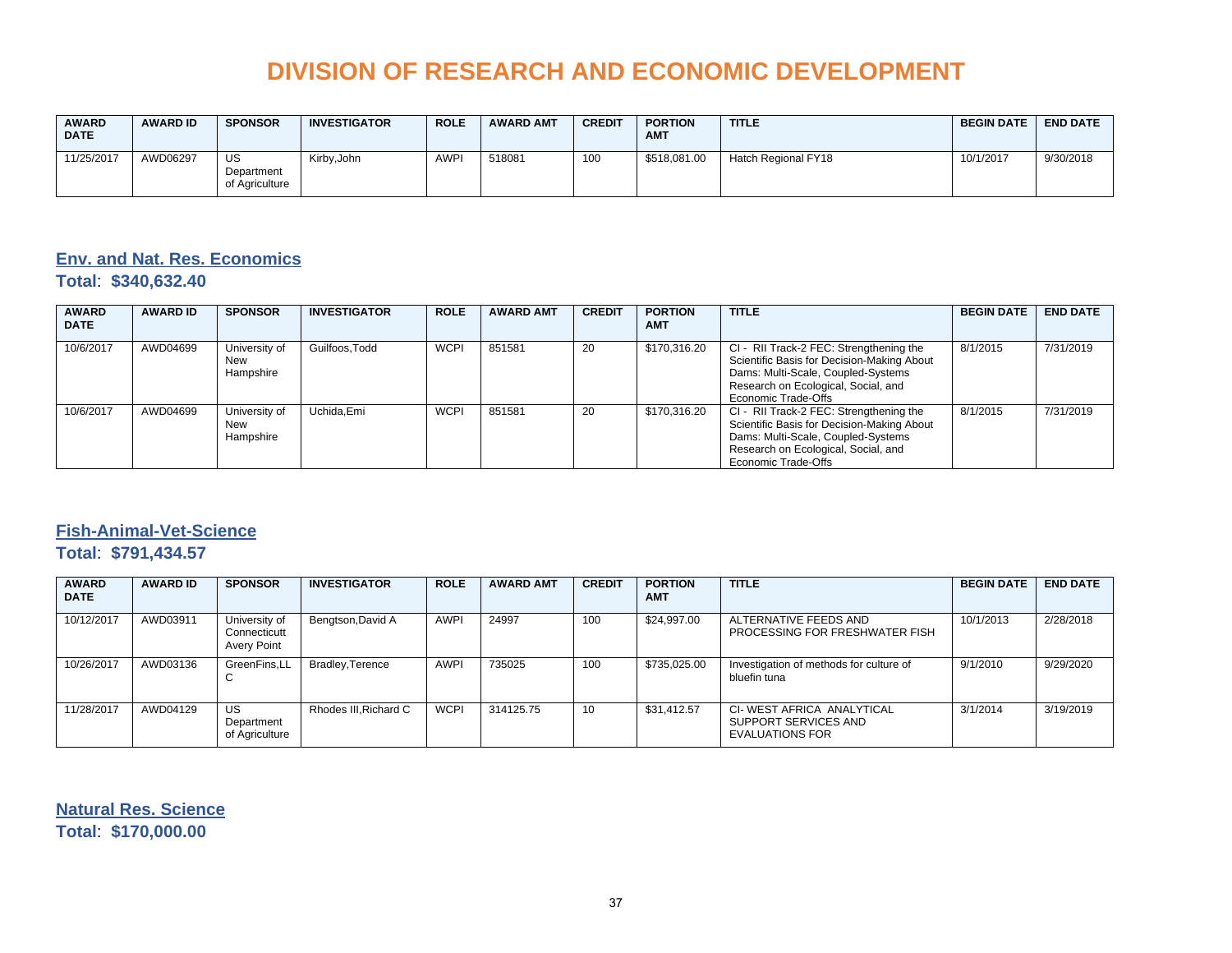| <b>AWARD</b><br><b>DATE</b> | <b>AWARD ID</b> | <b>SPONSOR</b>                    | <b>INVESTIGATOR</b> | <b>ROLE</b> | <b>AWARD AMT</b> | <b>CREDIT</b> | <b>PORTION</b><br><b>AMT</b> | <b>TITLE</b>                                                                                   | <b>BEGIN DATE</b> | <b>END DATE</b> |
|-----------------------------|-----------------|-----------------------------------|---------------------|-------------|------------------|---------------|------------------------------|------------------------------------------------------------------------------------------------|-------------------|-----------------|
| 1/29/2018                   | AWD04305        | RI Dept. of<br>Transportatio<br>n | Gold.Arthur J       | <b>WCPI</b> | 170000           | 33            | \$56,100.00                  | $Cl -$<br>Storm Water Phase II Public<br>Outreach, Education, Involvement and<br>Participation | 2/1/2014          | 1/31/2019       |
| 1/29/2018                   | AWD04305        | RI Dept. of<br>Transportatio<br>n | Joubert, Lorraine B | <b>AWPI</b> | 170000           | 34            | \$57,800.00                  | Storm Water Phase II Public<br>$Cl -$<br>Outreach, Education, Involvement and<br>Participation | 2/1/2014          | 1/31/2019       |
| 1/29/2018                   | AWD04305        | RI Dept. of<br>Transportatio<br>n | Philo.Lisa          | <b>WCPI</b> | 170000           | 33            | \$56,100.00                  | $Cl -$<br>Storm Water Phase II Public<br>Outreach, Education, Involvement and<br>Participation | 2/1/2014          | 1/31/2019       |

#### **Plant Science Total**: **\$117,332.00**

| <b>AWARD</b><br><b>DATE</b> | <b>AWARD ID</b> | <b>SPONSOR</b>                            | <b>INVESTIGATOR</b>  | <b>ROLE</b> | <b>AWARD AMT</b> | <b>CREDIT</b> | <b>PORTION</b><br><b>AMT</b> | <b>TITLE</b>                                                                                | <b>BEGIN DATE</b> | <b>END DATE</b> |
|-----------------------------|-----------------|-------------------------------------------|----------------------|-------------|------------------|---------------|------------------------------|---------------------------------------------------------------------------------------------|-------------------|-----------------|
| 10/2/2017                   | AWD05976        | <b>US</b><br>Department<br>of Agriculture | Casagrande, Richard  | <b>AWPI</b> | 116132           | 50            | \$58,066.00                  | Extension Implementation Program for<br>Rhode Island: Novel Pests, Innovative<br>Approaches | 9/1/2017          | 8/31/2018       |
| 10/2/2017                   | AWD05976        | <b>US</b><br>Department<br>of Agriculture | Faubert.Heather      | <b>WCPI</b> | 116132           | 25            | \$29.033.00                  | Extension Implementation Program for<br>Rhode Island: Novel Pests, Innovative<br>Approaches | 9/1/2017          | 8/31/2018       |
| 4/20/2018                   | AWD06600        | <b>US</b><br>Geological<br>Survey         | Lebrun, Roger        | <b>AWPI</b> | 1200             | 100           | \$1,200.00                   | BPA to Cover Overhead Costs of USGS<br>Field Station at URI                                 | 10/1/2017         | 9/30/2018       |
| 10/2/2017                   | AWD05976        | <b>US</b><br>Department<br>of Agriculture | Tewksbury, Elizabeth | <b>WCPI</b> | 116132           | 25            | \$29.033.00                  | Extension Implementation Program for<br>Rhode Island: Novel Pests, Innovative<br>Approaches | 9/1/2017          | 8/31/2018       |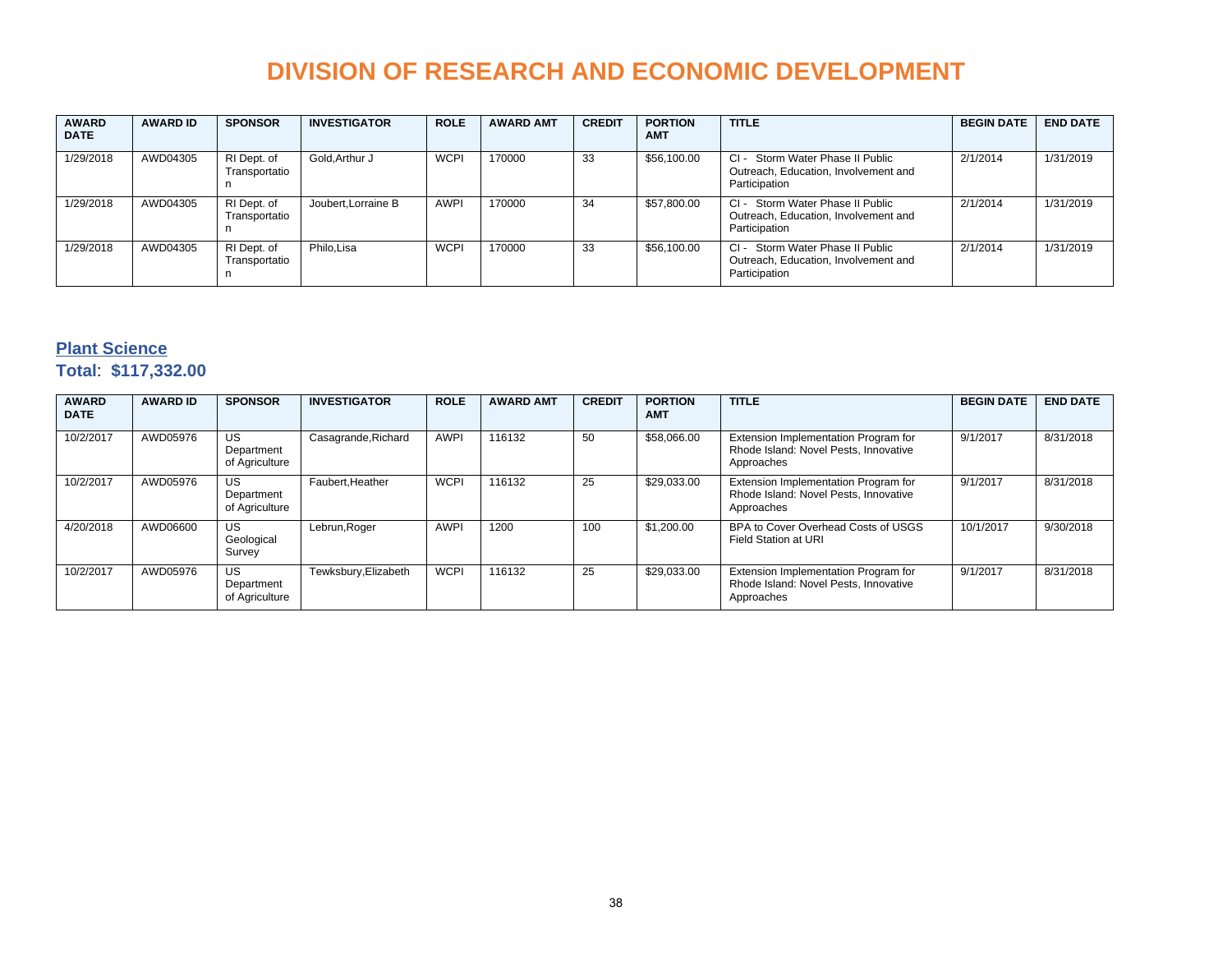### **Awards for Graduate School of Oceanography**

#### **From: 7/1/2017 To: 5/31/2018**

#### **Investigator Award Total: \$28,736,176.52**

#### **GSO Coastal Institute**

**Total**: **\$314,470.60**

| <b>AWARD</b><br><b>DATE</b> | <b>AWARD ID</b> | <b>SPONSOR</b>                     | <b>INVESTIGATOR</b> | <b>ROLE</b> | <b>AWARD AMT</b> | <b>CREDIT</b> | <b>PORTION</b><br><b>AMT</b> | <b>TITLE</b>                                                                                                                 | <b>BEGIN DATE</b> | <b>END DATE</b> |
|-----------------------------|-----------------|------------------------------------|---------------------|-------------|------------------|---------------|------------------------------|------------------------------------------------------------------------------------------------------------------------------|-------------------|-----------------|
| 10/4/2017                   | AWD05308        | National<br>Institute of<br>Health | Rohr, Nicole        | <b>WCPI</b> | 1669877          | 4.55          | \$75,979.40                  | CI - STEEP - Sources, Transport, Exposure<br>and Effects of Perfluoroalkyl Substances                                        | 7/1/2017          | 3/31/2018       |
| 3/30/2018                   | AWD05308        | National<br>Institute of<br>Health | Rohr.Nicole         | <b>WCPI</b> | 1599436          | 4.55          | \$72,774.33                  | CI - STEEP - Sources, Transport, Exposure<br>and Effects of Perfluoroalkyl Substances                                        | 7/1/2017          | 3/31/2019       |
| 5/9/2018                    | AWD05308        | National<br>Institute of<br>Health | Rohr, Nicole        | <b>WCPI</b> | 10584            | 4.55          | \$481.57                     | CI - STEEP - Sources, Transport, Exposure<br>and Effects of Perfluoroalkyl Substances                                        | 7/1/2017          | 3/31/2018       |
| 8/31/2017                   | AWD06176        | US Dept of<br>Interior             | Swift.Judith        | <b>AWPI</b> | 16000            | 100           | \$16,000.00                  | CI - CESU Host - Leadership, Coordination<br>and Administrative Oversight for the North<br><b>Atlantic Coast Cooperative</b> | 8/30/2017         | 12/31/2020      |
| 10/4/2017                   | AWD05308        | National<br>Institute of<br>Health | Swift, Judith       | <b>WCPI</b> | 1669877          | 4.55          | \$75,979.40                  | CI - STEEP - Sources, Transport, Exposure<br>and Effects of Perfluoroalkyl Substances                                        | 7/1/2017          | 3/31/2018       |
| 3/30/2018                   | AWD05308        | National<br>Institute of<br>Health | Swift.Judith        | <b>WCPI</b> | 1599436          | 4.55          | \$72,774.33                  | CI - STEEP - Sources, Transport, Exposure<br>and Effects of Perfluoroalkyl Substances                                        | 7/1/2017          | 3/31/2019       |
| 5/9/2018                    | AWD05308        | National<br>Institute of<br>Health | Swift, Judith       | <b>WCPI</b> | 10584            | 4.55          | \$481.57                     | CI - STEEP - Sources, Transport, Exposure<br>and Effects of Perfluoroalkyl Substances                                        | 7/1/2017          | 3/31/2018       |

#### **GSO Coastal Resources Center**

**Total**: **\$8,790,469.63**

| <b>AWARD</b><br><b>DATE</b> | <b>AWARD ID</b> | <b>SPONSOR</b>                       | <b>INVESTIGATOR</b> | <b>ROLE</b> | <b>AWARD AMT</b> | <b>CREDIT</b> | <b>PORTION</b><br><b>AMT</b> | <b>TITLE</b>                                           | <b>BEGIN DATE</b> | <b>END DATE</b> |
|-----------------------------|-----------------|--------------------------------------|---------------------|-------------|------------------|---------------|------------------------------|--------------------------------------------------------|-------------------|-----------------|
| 11/17/2017                  | AWD04536        | US Agcy for<br>International<br>Dev. | Crawford.Brian      | <b>AWPI</b> | 1000000          | 50            | \$500,000.00                 | CI - Ghana Sustainable Fisheries<br>Management Project | 10/22/2014        | 10/31/2019      |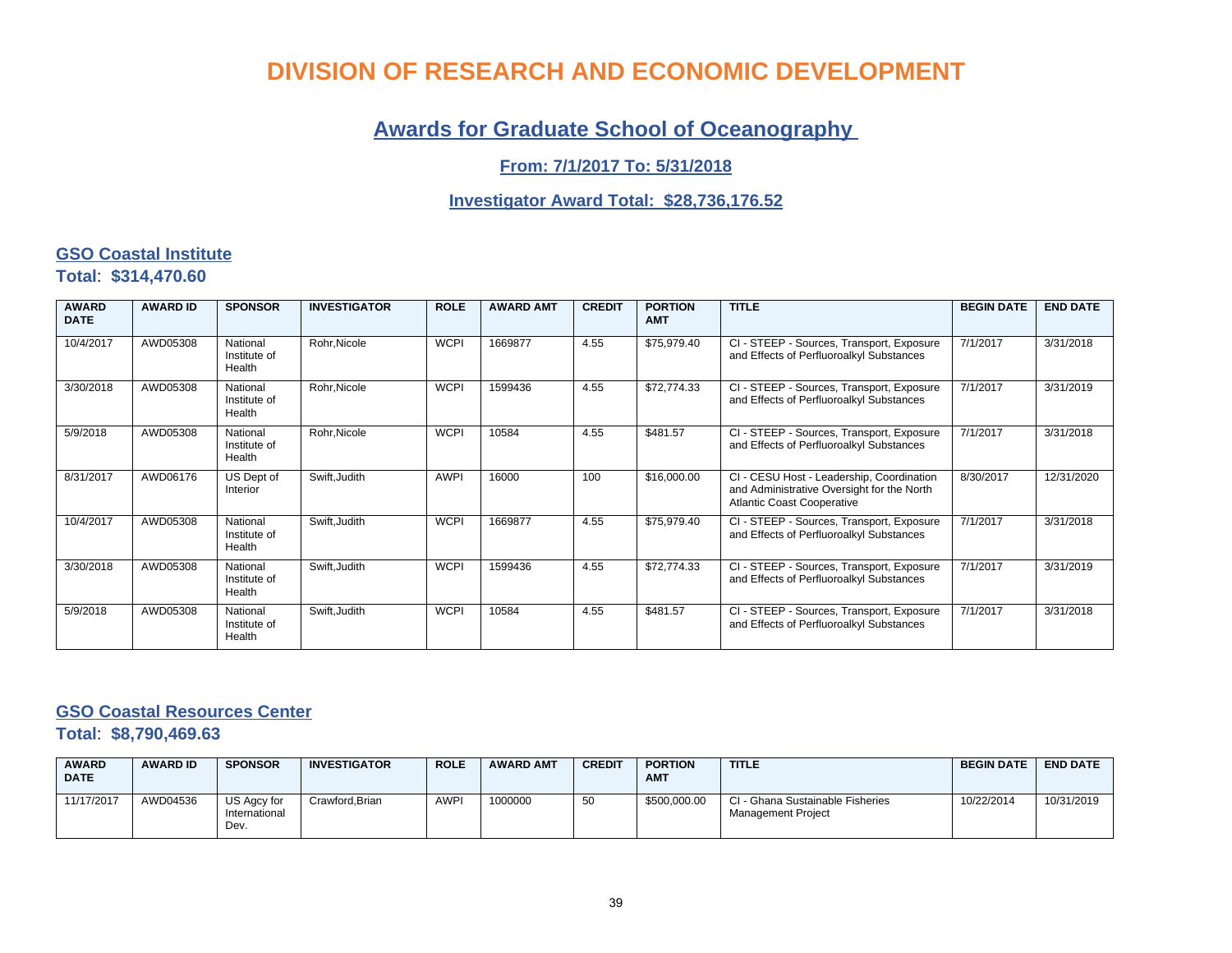| <b>AWARD</b><br><b>DATE</b> | <b>AWARD ID</b> | <b>SPONSOR</b>                                   | <b>INVESTIGATOR</b> | <b>ROLE</b> | <b>AWARD AMT</b> | <b>CREDIT</b> | <b>PORTION</b><br><b>AMT</b> | <b>TITLE</b>                                                                                                                   | <b>BEGIN DATE</b> | <b>END DATE</b> |
|-----------------------------|-----------------|--------------------------------------------------|---------------------|-------------|------------------|---------------|------------------------------|--------------------------------------------------------------------------------------------------------------------------------|-------------------|-----------------|
| 4/24/2018                   | AWD04536        | US Agcy for<br>International<br>Dev.             | Crawford, Brian     | <b>AWPI</b> | 2387786          | 50            | \$1,193,893.0<br>$\mathbf 0$ | CI - Ghana Sustainable Fisheries<br>Management Project                                                                         | 10/22/2014        | 10/31/2019      |
| 10/3/2017                   | AWD06155        | <b>RI</b> Coastal<br><b>Res</b><br>Mgt.Council   | Crean, Teresa       | <b>AWPI</b> | 189900           | 50            | \$94,950.00                  | CI - HUD V BEACH SAMP                                                                                                          | 10/1/2017         | 1/28/2019       |
| 12/22/2017                  | AWD05699        | RI Coastal<br>Res<br>Mgt.Council                 | Crean.Teresa        | <b>AWPI</b> | 137467           | 32            | \$43,989.44                  | CI - Developing the Rhode Island Coastal<br>Environmental Risk Index to Inform State<br>and Local Planning and Decision Making | 10/1/2017         | 12/31/2018      |
| 10/19/2017                  | AWD05931        | The Cadmus<br>Group, Inc.                        | Kent, Karen         | <b>AWPI</b> | 1029             | 50            | \$514.50                     | CI - Environment Sector Review                                                                                                 | 4/18/2017         | 4/30/2018       |
| 11/21/2017                  | AWD05531        | US Agcy for<br>International<br>Dev.             | Kent, Karen         | <b>WCPI</b> | 1825838.16       | 50            | \$912,919.08                 | CI - GSO/CI Comfish Plus Project                                                                                               | 10/1/2016         | 9/30/2018       |
| 5/28/2018                   | AWD05672        | <b>PACT</b>                                      | Kent, Karen         | <b>AWPI</b> | 103891           | 50            | \$51,945.50                  | CI - Kent/Torell/Hay Tao 2016                                                                                                  | 6/1/2018          | 7/31/2018       |
| 11/28/2017                  | AWD04129        | US<br>Department<br>of Agriculture               | Kent, Karen L       | <b>AWPI</b> | 314125.75        | 90            | \$282,713.17                 | CI-WEST AFRICA ANALYTICAL<br>SUPPORT SERVICES AND<br><b>EVALUATIONS FOR</b>                                                    | 3/1/2014          | 3/19/2019       |
| 8/25/2017                   | AWD05481        | <b>RI</b> Coastal<br><b>Res</b><br>Mgt.Council   | Mccann, Jennifer    | <b>AWPI</b> | 12148            | 100           | \$12,148.00                  | CI - Update and Revision of the Metro Bay<br>SAMP Documents and 1978 Energy<br>Amendments                                      | 7/1/2016          | 7/31/2018       |
| 5/23/2018                   | AWD06393        | RI Coastal<br><b>Res</b><br>Mgt.Council          | Mccann, Jennifer    | <b>AWPI</b> | 250000           | 100           | \$250,000.00                 | CI - Narragansett Bay Special Area<br>Management Plan (BAY SAMP)                                                               | 3/1/2018          | 2/28/2021       |
| 4/3/2018                    | AWD06099        | International<br>Union for<br>Conservation<br>оf | Ricci.Glenn         | <b>AWPI</b> | 199258           | 50            | \$99,629.00                  | CI - Central America Regional Coastal<br><b>Biodiversity Project</b>                                                           | 2/15/2018         | 9/30/2018       |
| 4/5/2018                    | AWD06296        | US Agcy for<br>International<br>Dev.             | Ricci, Glenn        | <b>WCPI</b> | 2000000          | 50            | \$1,000,000.0<br>$\Omega$    | CI - 2017 FISH RIGHT USAID Philippines                                                                                         | 3/30/2018         | 3/29/2019       |
| 11/17/2017                  | AWD04536        | US Agcy for<br>International<br>Dev.             | Robadue Jr, Donald  | <b>WCPI</b> | 1000000          | 50            | \$500,000.00                 | CI - Ghana Sustainable Fisheries<br><b>Management Project</b>                                                                  | 10/22/2014        | 10/31/2019      |
| 4/24/2018                   | AWD04536        | US Agcy for<br>International<br>Dev.             | Robadue Jr, Donald  | <b>WCPI</b> | 2387786          | 50            | \$1,193,893.0<br>$\mathbf 0$ | CI - Ghana Sustainable Fisheries<br>Management Project                                                                         | 10/22/2014        | 10/31/2019      |
| 10/10/2017                  | AWD06103        | <b>RI</b> Coastal<br><b>Res</b><br>Mgt.Council   | Rubinoff, Pamela    | <b>AWPI</b> | 20000            | 100           | \$20,000.00                  | CI - To Complete the RI Beach SAMP<br>Document and Provide Outreach and<br>Engagement to Communicate Information               | 11/1/2017         | 1/31/2018       |
| 10/20/2017                  | AWD06240        | Eastern<br>Research<br>Group                     | Smythe, Tiffany     | <b>AWPI</b> | 42273            | 100           | \$42,273.00                  | CI - Partner Network Analysis of Agencies<br>and Organizations that Collaborate with the<br>National Winter Center             | 9/1/2017          | 5/31/2018       |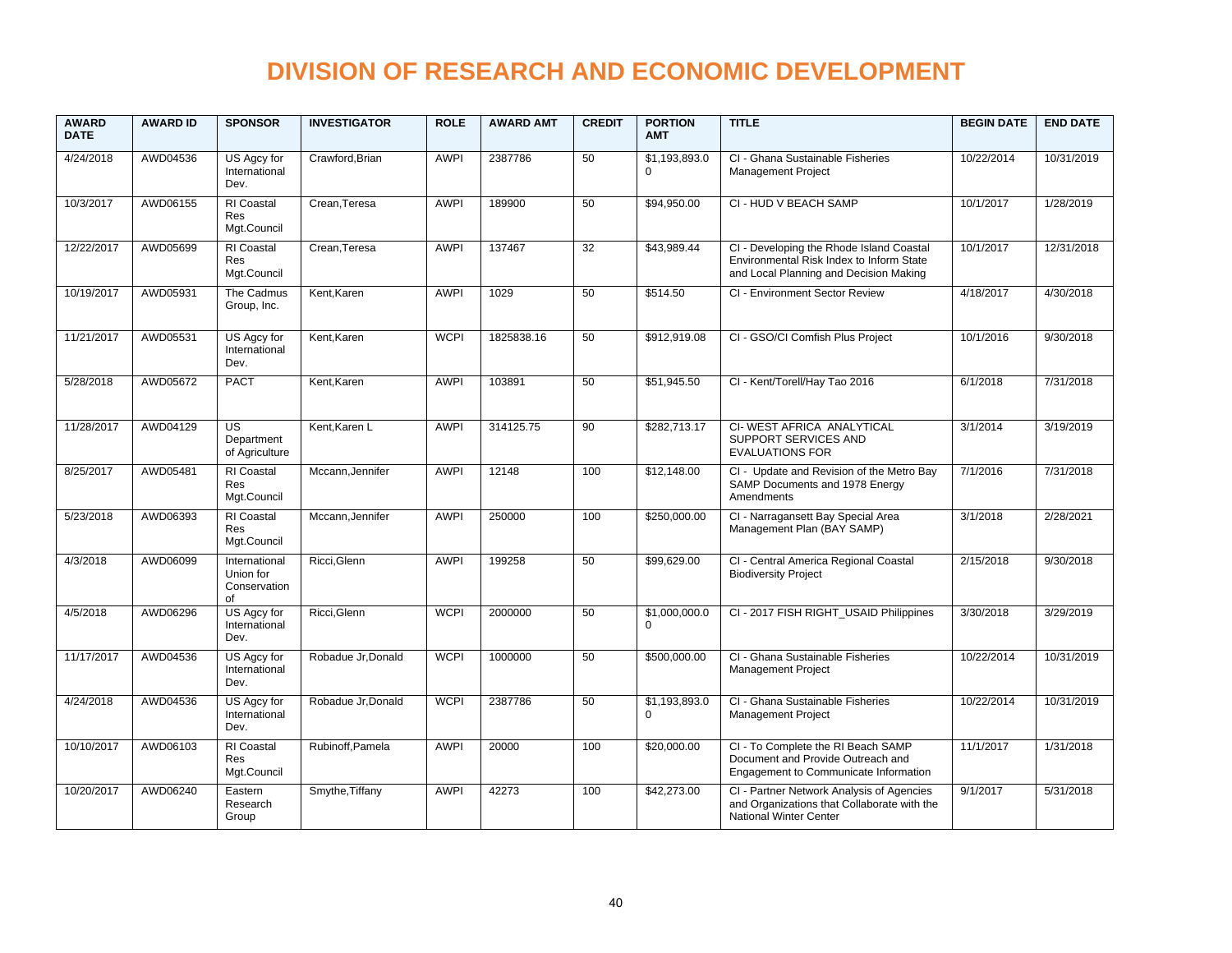| <b>AWARD</b><br><b>DATE</b> | <b>AWARD ID</b> | <b>SPONSOR</b>                                   | <b>INVESTIGATOR</b> | <b>ROLE</b> | <b>AWARD AMT</b> | <b>CREDIT</b> | <b>PORTION</b><br><b>AMT</b> | <b>TITLE</b>                                                                           | <b>BEGIN DATE</b> | <b>END DATE</b> |
|-----------------------------|-----------------|--------------------------------------------------|---------------------|-------------|------------------|---------------|------------------------------|----------------------------------------------------------------------------------------|-------------------|-----------------|
| 11/21/2017                  | AWD05531        | US Agcy for<br>International<br>Dev.             | Tobey, James        | <b>AWPI</b> | 1825838.16       | 50            | \$912,919.08                 | CI - GSO/CI Comfish Plus Project                                                       | 10/1/2016         | 9/30/2018       |
| 10/19/2017                  | AWD05931        | The Cadmus<br>Group, Inc.                        | Torell, Elin        | <b>WCPI</b> | 1029             | 50            | \$514.50                     | CI - Environment Sector Review                                                         | 4/18/2017         | 4/30/2018       |
| 12/28/2017                  | AWD06143        | Playa Linda<br><b>Beach Resort</b>               | Torell, Elin        | <b>WCPI</b> | 28980            | 50            | \$14,490.00                  | Assessing the Water Quality and Underlying<br>Factors at the Playa Linda Resort, Aruba | 8/4/2017          | 9/30/2017       |
| 4/3/2018                    | AWD06099        | International<br>Union for<br>Conservation<br>of | Torell, Elin        | <b>WCPI</b> | 199258           | 50            | \$99,629.00                  | CI - Central America Regional Coastal<br><b>Biodiversity Project</b>                   | 2/15/2018         | 9/30/2018       |
| 4/5/2018                    | AWD06296        | US Agcy for<br>International<br>Dev.             | Torell, Elin        | <b>AWPI</b> | 2000000          | 50            | \$1,000,000.0<br>$\Omega$    | CI - 2017 FISH RIGHT USAID Philippines                                                 | 3/30/2018         | 3/29/2019       |
| 5/28/2018                   | AWD05672        | <b>PACT</b>                                      | Torell, Elin        | <b>WCPI</b> | 103891           | 50            | \$51,945.50                  | CI - Kent/Torell/Hay Tao 2016                                                          | 6/1/2018          | 7/31/2018       |
| 11/9/2017                   | AWD04495        | <b>PACT</b>                                      | Torell, Elin C      | <b>AWPI</b> | 117872           | 100           | \$117,872.00                 | CI-FISHERIES INTEGRATION OF<br>SOCIETY AND HABITS FISH                                 | 9/10/2014         | 8/9/2019        |
| 12/14/2017                  | AWD04495        | <b>PACT</b>                                      | Torell.Elin C       | <b>AWPI</b> | 394231.86        | 100           | \$394,231.86                 | CI-FISHERIES INTEGRATION OF<br>SOCIETY AND HABITS FISH                                 | 9/10/2014         | 8/9/2019        |

### **GSO Dean**

**Total**: **\$6,000.00**

| <b>AWARD</b><br><b>DATE</b> | <b>AWARD ID</b> | <b>SPONSOR</b>            | <b>INVESTIGATOR</b> | <b>ROLE</b> | <b>AWARD AMT</b> | <b>CREDIT</b> | <b>PORTION</b><br><b>AMT</b> | <b>TITLE</b>                                                                                                | <b>BEGIN DATE</b> | <b>END DATE</b> |
|-----------------------------|-----------------|---------------------------|---------------------|-------------|------------------|---------------|------------------------------|-------------------------------------------------------------------------------------------------------------|-------------------|-----------------|
| 5/23/2018                   | AWD05981        | The Nature<br>Conservancv | Stevick.Rebecca     | <b>WCPI</b> | 12000            | -50           | \$6,000.00                   | Effects of Estuarine Acidification on Adult<br>Eastern Ovster Microbiomes and Health in<br>Narragansett Bay | 3/1/2017          | 12/31/2018      |

**GSO Facilities Total**: **\$327,160.90**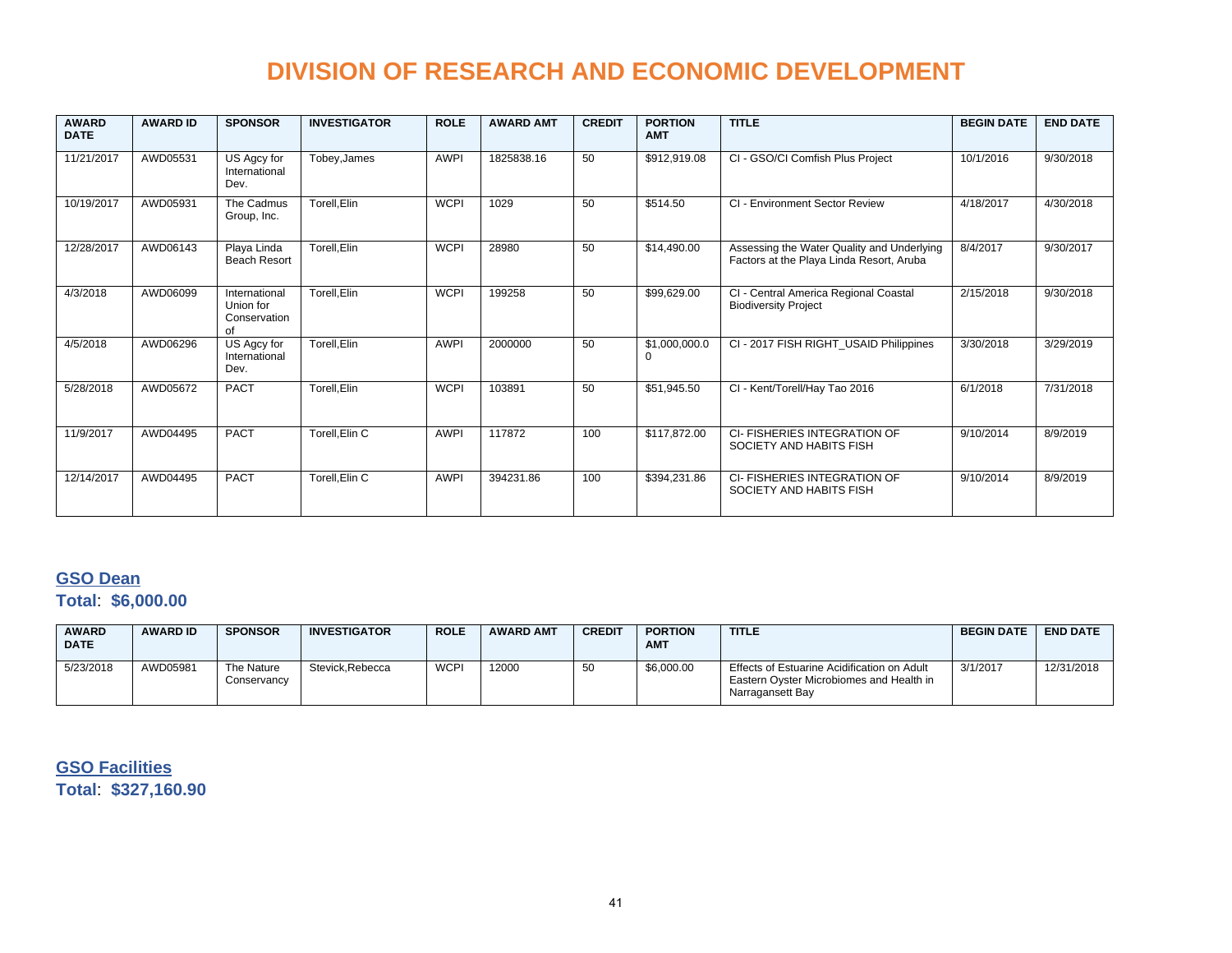| <b>AWARD</b><br><b>DATE</b> | <b>AWARD ID</b> | <b>SPONSOR</b>                                          | <b>INVESTIGATOR</b> | <b>ROLE</b> | <b>AWARD AMT</b> | <b>CREDIT</b> | <b>PORTION</b><br><b>AMT</b> | <b>TITLE</b>                                                                                                            | <b>BEGIN DATE</b> | <b>END DATE</b> |
|-----------------------------|-----------------|---------------------------------------------------------|---------------------|-------------|------------------|---------------|------------------------------|-------------------------------------------------------------------------------------------------------------------------|-------------------|-----------------|
| 8/2/2017                    | AWD05041        | <b>AIR FORCE</b><br><b>RESEARCH</b><br><b>LABORATOR</b> | Bao, Xueyang        | <b>WCPI</b> | 145000           | 30            | \$43,500.00                  | Integrated Deterministic and Stochastic Full-<br>Waveform Earth Models for Broadband<br>Wave Propagation and Prediction | 5/10/2016         | 10/31/2018      |
| 8/2/2017                    | AWD05041        | AIR FORCE<br><b>RESEARCH</b><br><b>LABORATOR</b>        | Bao, Xueyang        | <b>WCPI</b> | 35000            | 30            | \$10,500.00                  | Integrated Deterministic and Stochastic Full-<br>Waveform Earth Models for Broadband<br>Wave Propagation and Prediction | 5/10/2016         | 10/31/2018      |
| 9/21/2017                   | AWD05041        | AIR FORCE<br><b>RESEARCH</b><br><b>LABORATOR</b>        | Bao, Xueyang        | <b>WCPI</b> | 20000            | 30            | \$6,000.00                   | Integrated Deterministic and Stochastic Full-<br>Waveform Earth Models for Broadband<br>Wave Propagation and Prediction | 5/10/2016         | 12/31/2017      |
| 10/5/2017                   | AWD05041        | AIR FORCE<br><b>RESEARCH</b><br>LABORATOR               | Bao, Xueyang        | <b>WCPI</b> | 50000            | 30            | \$15,000.00                  | Integrated Deterministic and Stochastic Full-<br>Waveform Earth Models for Broadband<br>Wave Propagation and Prediction | 5/10/2016         | 12/31/2017      |
| 4/4/2018                    | AWD05041        | AIR FORCE<br>RESEARCH<br><b>LABORATOR</b>               | Bao, Xueyang        | <b>WCPI</b> | 57203            | 30            | \$17.160.90                  | Integrated Deterministic and Stochastic Full-<br>Waveform Earth Models for Broadband<br>Wave Propagation and Prediction | 5/10/2016         | 6/30/2018       |
| 7/31/2017                   | AWD04094        | US Dept of<br>Commerce<br><b>NOAA</b>                   | Murray, Cynthia J   | <b>AWPI</b> | 235000           | 100           | \$235,000.00                 | A Proposal for the Support of Continuing<br>and New Activities of the National Sea<br><b>Grant Library</b>              | 3/1/2014          | 2/28/2018       |

### **GSO Faculty**

|  |  |  | Total: \$15,560,960.39 |
|--|--|--|------------------------|
|--|--|--|------------------------|

| <b>AWARD</b><br><b>DATE</b> | <b>AWARD ID</b> | <b>SPONSOR</b>                    | <b>INVESTIGATOR</b> | <b>ROLE</b> | <b>AWARD AMT</b> | <b>CREDIT</b> | <b>PORTION</b><br><b>AMT</b> | <b>TITLE</b>                                                                                                              | <b>BEGIN DATE</b> | <b>END DATE</b> |
|-----------------------------|-----------------|-----------------------------------|---------------------|-------------|------------------|---------------|------------------------------|---------------------------------------------------------------------------------------------------------------------------|-------------------|-----------------|
| 7/18/2017                   | AWD04236        | National<br>Science<br>Foundation | Alberts, Jonathan   | <b>AWPI</b> | 154520           | 50            | \$77,260.00                  | UNIVERSIEY-NATIONAL<br>OCEANOGRAPHIC LABORATORY<br>SYSTEM                                                                 | 5/1/2014          | 4/30/2019       |
| 9/26/2017                   | AWD04236        | National<br>Science<br>Foundation | Alberts, Jonathan   | <b>AWPI</b> | 107647           | 50            | \$53,823.50                  | UNIVERSIEY-NATIONAL<br>OCEANOGRAPHIC LABORATORY<br>SYSTEM                                                                 | 5/1/2014          | 4/30/2019       |
| 5/1/2018                    | AWD06628        | US<br>Geological<br>Survey        | Alberts, Jonathan   | <b>AWPI</b> | 29196            | 50            | \$14,598.00                  | USGS Participation in the University-<br>National Oceanographic Laboratory System<br>Office                               | 5/1/2018          | 4/30/2019       |
| 5/30/2018                   | AWD04236        | National<br>Science<br>Foundation | Alberts, Jonathan   | <b>AWPI</b> | 826482           | 50            | \$413,241.00                 | UNIVERSIEY-NATIONAL<br>OCEANOGRAPHIC LABORATORY<br><b>SYSTEM</b>                                                          | 5/1/2014          | 4/30/2019       |
| 8/22/2017                   | AWD05851        | National<br>Science<br>Foundation | Beinart.Roxanne     | <b>AWPI</b> | 585618           | 100           | \$585,618.00                 | The Impact of Symbiont-Larval Interactions<br>on Species Distribution Across<br>Southwestern Pacific Hydrothermal Vents   | 9/1/2018          | 8/31/2021       |
| 3/21/2018                   | AWD06299        | National<br>Science<br>Foundation | Beinart.Roxanne     | <b>AWPI</b> | 86157            | 100           | \$86,157.00                  | Collab. Research: Ecosystem Dynamics of<br>Western Pacific Hydrothermala Vent<br>Communities Associated with Polymetallic | 12/1/2017         | 11/30/2018      |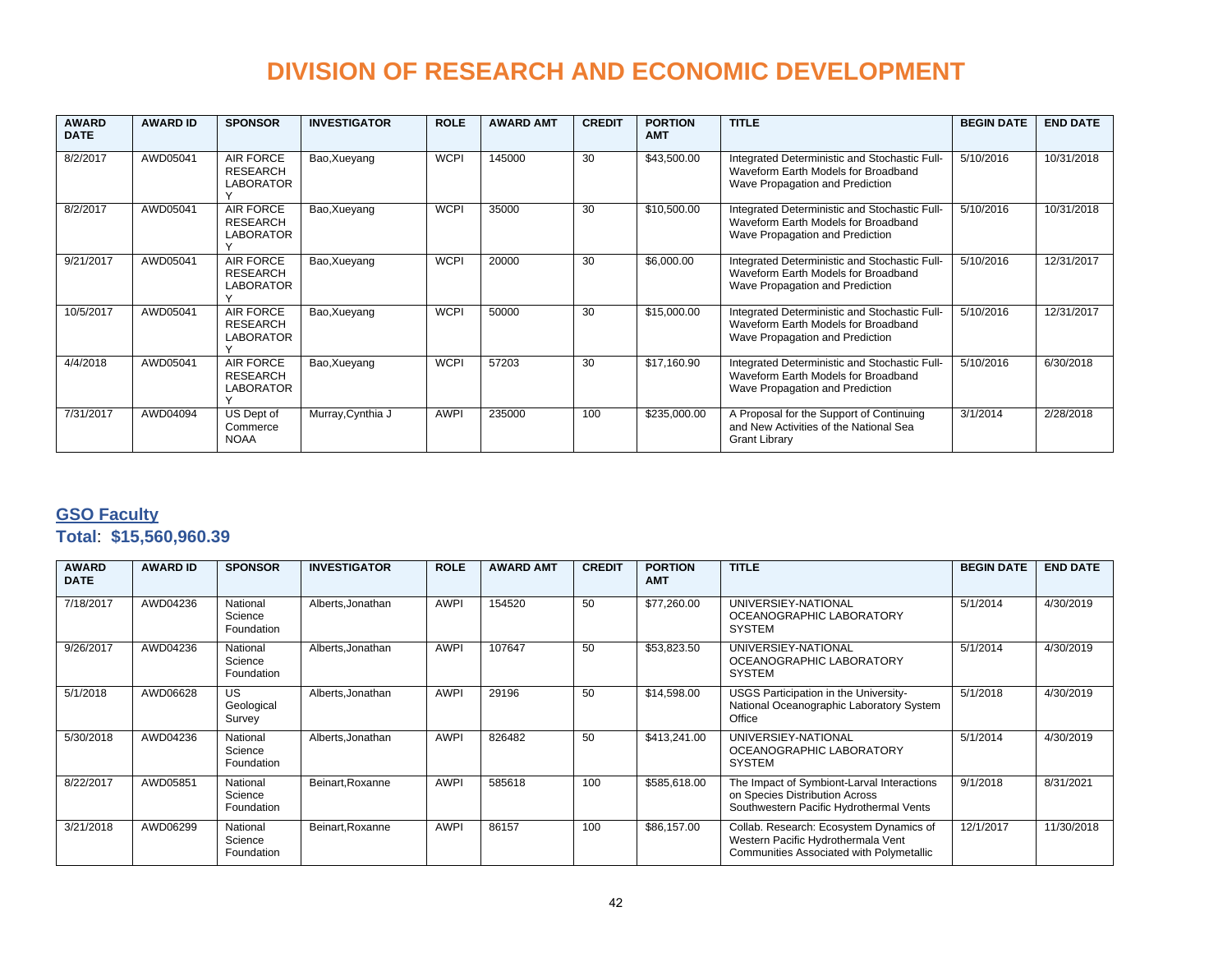| <b>AWARD</b><br><b>DATE</b> | <b>AWARD ID</b> | <b>SPONSOR</b>                               | <b>INVESTIGATOR</b> | <b>ROLE</b> | <b>AWARD AMT</b> | <b>CREDIT</b>   | <b>PORTION</b><br><b>AMT</b> | <b>TITLE</b>                                                                                                                                   | <b>BEGIN DATE</b> | <b>END DATE</b> |
|-----------------------------|-----------------|----------------------------------------------|---------------------|-------------|------------------|-----------------|------------------------------|------------------------------------------------------------------------------------------------------------------------------------------------|-------------------|-----------------|
|                             |                 |                                              |                     |             |                  |                 |                              | <b>Sulfate Deposits</b>                                                                                                                        |                   |                 |
| 2/22/2018                   | AWD06170        | National<br>Science<br>Foundation            | Carey, Steven       | <b>WCPI</b> | 488653           | $\overline{25}$ | \$122.163.25                 | NSFGEO-NERC Caldera-Forming Eruption-<br><b>Generated Tsunamis</b>                                                                             | 3/1/2018          | 2/28/2021       |
| 5/7/2018                    | AWD05365        | National<br>Science<br>Foundation            | Carey, Steven       | <b>AWPI</b> | 7290             | 100             | \$7,290.00                   | Marine Geological-Samples Laboratory:<br>Graduate School of Oceanography,<br>University of Rhode Island (support of<br>marine sample curation) | 6/15/2016         | 5/31/2021       |
| 7/7/2017                    | AWD05119        | National<br>Science<br>Foundation            | Coleman.Dwight      | <b>WCPI</b> | 746400           | 15              | \$111.960.00                 | CI - Northwest Passage Project                                                                                                                 | 7/1/2016          | 8/31/2019       |
| 7/13/2017                   | AWD06077        | <b>OCEAN</b><br><b>EXPLORATI</b><br>ON TRUST | Coleman, Dwight     | <b>AWPI</b> | 85000            | 100             | \$85,000.00                  | OET Partnership with the URI Inner Space<br>Center to Support Systematic Ocean<br>Exploration                                                  | 7/1/2017          | 6/30/2018       |
| 7/21/2017                   | AWD06091        | Naval<br>Undersea<br>Warfare<br>Center       | Coleman, Dwight     | <b>AWPI</b> | 20000            | 100             | \$20,000.00                  | NUWC Collaboration with the URI Inner<br>Space Center for Educational Outreach                                                                 | 7/22/2017         | 7/21/2018       |
| 8/18/2017                   | AWD06144        | <b>OCEAN</b><br><b>EXPLORATI</b><br>ON TRUST | Coleman, Dwight     | <b>AWPI</b> | 118000           | 100             | \$118,000.00                 | OET Partnership with the URI Inner Space<br>Center to Support Systematic Ocean<br>Exploration - 2017-2018 E/V Nautilus<br>Season               | 8/1/2017          | 12/31/2017      |
| 8/22/2017                   | AWD05119        | National<br>Science<br>Foundation            | Coleman, Dwight     | <b>WCPI</b> | 113754           | 15              | $\overline{17,063.10}$       | CI - Northwest Passage Project                                                                                                                 | 7/1/2016          | 8/31/2019       |
| 9/1/2017                    | AWD06129        | US Dept of<br>Commerce<br><b>NOAA</b>        | Coleman, Dwight     | <b>AWPI</b> | 300000           | 100             | \$300,000.00                 | NOAA OER Partnership with the URI Inner<br>Space Center to Support Systematic Ocean<br>Exploration - 2017 and 2018                             | 9/1/2017          | 8/31/2019       |
| 5/17/2018                   | AWD06656        | <b>OCEAN</b><br><b>EXPLORATI</b><br>ON TRUST | Coleman, Dwight     | <b>AWPI</b> | 118000           | 100             | \$118,000.00                 | Telepresence - Enabled Ocean Exploration<br>Using E/V Nautilus and a Mobile ROV<br>System in Support of NOAA's Ocean<br>Program                | 1/1/2018          | 12/31/2018      |
| 5/25/2018                   | AWD06657        | <b>OCEAN</b><br><b>EXPLORATI</b><br>ON TRUST | Coleman, Dwight     | <b>AWPI</b> | 28000            | 100             | \$28,000.00                  | Telepresence - Enabled Exploration of<br><b>Three National Marine Sanctuaries</b>                                                              | 9/1/2018          | 1/31/2019       |
| 7/28/2017                   | AWD03707        | US Dept of<br>Interior                       | Collie, Jeremy      | <b>AWPI</b> | 400000           | 50              | \$200,000.00                 | CI SOUTHERN NEW ENGLAND<br><b>VENTLESS TRAP SURVEY</b>                                                                                         | 7/3/2013          | 7/15/2019       |
| 8/10/2017                   | AWD05378        | NatAeronauti<br>cs & Space<br>Admin          | Cornillon, Peter    | <b>AWPI</b> | 130751           | 60              | \$78,450.60                  | Improved Spatial Resolution Sea Surface<br>Temperature Fields from AMSR-E                                                                      | 4/18/2016         | 4/17/2019       |
| 1/31/2018                   | AWD05505        | Brown<br>University                          | Cornillon, Peter    | <b>AWPI</b> | 28109            | 100             | \$28,109.00                  | Beyond Spectra: Macroturbulence<br>Observations Select High-Resolution Ocean<br>Models                                                         | 11/1/2016         | 8/31/2018       |
| 4/19/2018                   | AWD05378        | NatAeronauti<br>cs & Space<br>Admin          | Cornillon, Peter    | <b>AWPI</b> | 133839           | 60              | \$80,303.40                  | Improved Spatial Resolution Sea Surface<br>Temperature Fields from AMSR-E                                                                      | 4/18/2016         | 4/17/2019       |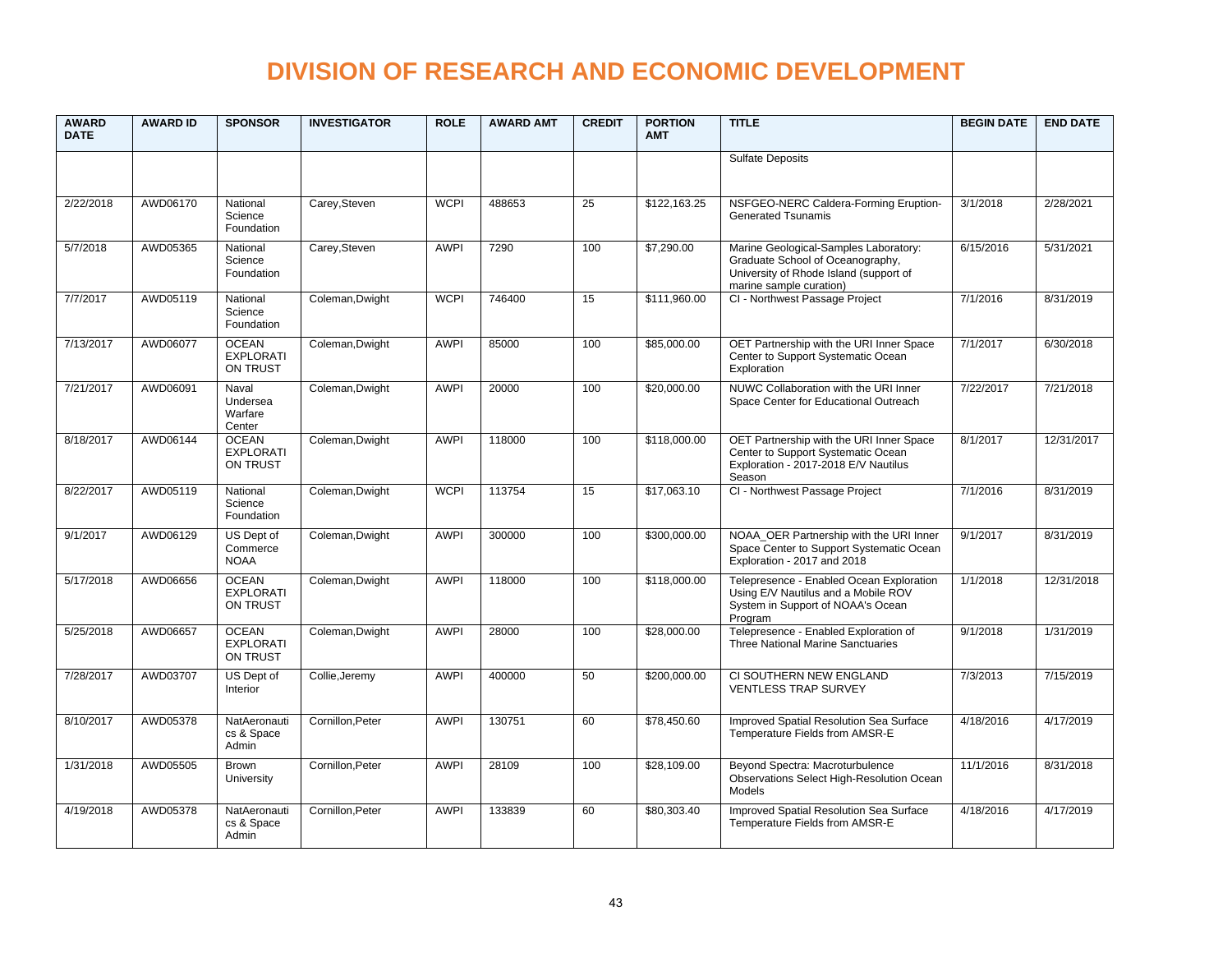| <b>AWARD</b><br><b>DATE</b> | <b>AWARD ID</b> | <b>SPONSOR</b>                                                                       | <b>INVESTIGATOR</b> | <b>ROLE</b> | <b>AWARD AMT</b> | <b>CREDIT</b> | <b>PORTION</b><br><b>AMT</b> | <b>TITLE</b>                                                                                                                                                                                               | <b>BEGIN DATE</b> | <b>END DATE</b> |
|-----------------------------|-----------------|--------------------------------------------------------------------------------------|---------------------|-------------|------------------|---------------|------------------------------|------------------------------------------------------------------------------------------------------------------------------------------------------------------------------------------------------------|-------------------|-----------------|
| 1/10/2018                   | AWD05220        | University of<br>Southern<br>California                                              | D'Hondt, Steven     | <b>AWPI</b> | 113377           | 100           | \$113,377.00                 | C-DEBI Postdoctoral Fellow: Discrimination<br>of Detrital Genes from Marine Sediments                                                                                                                      | 1/1/2017          | 12/30/2018      |
| 7/18/2017                   | AWD04236        | National<br>Science<br>Foundation                                                    | Desilva, Annette    | <b>WCPI</b> | 154520           | 50            | \$77,260.00                  | UNIVERSIEY-NATIONAL<br>OCEANOGRAPHIC LABORATORY<br><b>SYSTEM</b>                                                                                                                                           | 5/1/2014          | 4/30/2019       |
| 9/26/2017                   | AWD04236        | National<br>Science<br>Foundation                                                    | Desilva, Annette    | <b>WCPI</b> | 107647           | 50            | \$53,823.50                  | UNIVERSIEY-NATIONAL<br>OCEANOGRAPHIC LABORATORY<br><b>SYSTEM</b>                                                                                                                                           | 5/1/2014          | 4/30/2019       |
| 5/1/2018                    | AWD06628        | <b>US</b><br>Geological<br>Survey                                                    | Desilva.Annette     | <b>WCPI</b> | 29196            | 50            | \$14,598.00                  | USGS Participation in the University-<br>National Oceanographic Laboratory System<br>Office                                                                                                                | 5/1/2018          | 4/30/2019       |
| 5/30/2018                   | AWD04236        | National<br>Science<br>Foundation                                                    | Desilva, Annette    | <b>WCPI</b> | 826482           | 50            | \$413,241.00                 | UNIVERSIEY-NATIONAL<br>OCEANOGRAPHIC LABORATORY<br><b>SYSTEM</b>                                                                                                                                           | 5/1/2014          | 4/30/2019       |
| 8/21/2017                   | AWD04733        | National<br>Science<br>Foundation                                                    | Donohue, Kathleen   | <b>WCPI</b> | 75666            | 50            | \$37,833.00                  | Collab. Research: The Oleander Project<br>High Resolution Observations of the<br>Dynamic Ocean Between New Jersey and<br>Bermuda                                                                           | 9/15/2015         | 8/31/2020       |
| 4/19/2018                   | AWD04449        | National<br>Science<br>Foundation                                                    | Donohue.Kathleen    | <b>WCPI</b> | 122928           | 40            | \$49.171.20                  | <b>REU SURFO</b>                                                                                                                                                                                           | 4/15/2018         | 3/31/2020       |
| 9/12/2017                   | AWD04989        | University of<br><b>North</b><br>Carolina - CH                                       | Ginis, Isaac        | <b>WCPI</b> | 238992           | 52            | \$124,275.84                 | CI - Dept. of Homeland Security Coastal<br>Resilience Center of Excellence Projects                                                                                                                        | 1/1/2016          | 6/30/2018       |
| 2/22/2018                   | AWD06159        | National<br>Science<br>Foundation                                                    | Ginis, Isaac        | <b>AWPI</b> | 445813           | 50            | \$222,906.50                 | CI - Collaborative Research: Surface Wave<br>Impacts on Upper Ocean Response to<br><b>Tropical Cyclones</b>                                                                                                | 3/1/2018          | 2/28/2021       |
| 3/14/2018                   | AWD06003        | <b>KOREA</b><br><b>INSTITUTE</b><br>OF OCEAN<br><b>SCIENCE &amp;</b><br><b>TECHN</b> | Ginis, Isaac        | <b>AWPI</b> | 40000            | 100           | \$40,000.00                  | CI - KIOST: Cooperative Process Modeling<br>Study of Rapidly Intensifying Typhoon with<br>Warm Eddy and Wind Drag<br>Parameterizations                                                                     | 6/15/2017         | 12/31/2021      |
| 9/28/2017                   | AWD06102        | National<br>Science<br>Foundation                                                    | Graham, Rebecca     | <b>AWPI</b> | 390647           | 100           | \$390,647.00                 | Collab. Research: Tracking the Subtropical<br>Front Across the Mid Pleistocene Transition<br>Using Sea Surface Temperature and<br><b>Nutrients</b>                                                         | 9/1/2017          | 8/31/2020       |
| 2/8/2018                    | AWD05152        | Lamont-<br>Doherty Earth<br>Observatory                                              | Graham.Rebecca      | <b>AWPI</b> | 1343             | 100           | \$1,343.00                   | Participation in IODP Expedition #361 -<br>Southern African Climates                                                                                                                                       | 2/1/2016          | 2/28/2019       |
| 5/9/2018                    | AWD06631        | RI Science<br>and<br>Technology<br>Advisory<br>Counc                                 | Graham, Rebecca     | <b>AWPI</b> | 73834            | 40            | \$29,533.60                  | Exploring the Capabilities of a New Benthic<br>Lander System for Investigating Sediment<br>Biogeochemical Exchange - a Critical<br><b>Boundary Condition for Ecosystem</b><br>Modeling in Narragansett Bay | 5/1/2018          | 4/30/2019       |
| 2/22/2018                   | AWD06159        | National<br>Science<br>Foundation                                                    | Hara, Tetsu         | <b>WCPI</b> | 445813           | 50            | \$222,906.50                 | CI - Collaborative Research: Surface Wave<br>Impacts on Upper Ocean Response to<br><b>Tropical Cyclones</b>                                                                                                | 3/1/2018          | 2/28/2021       |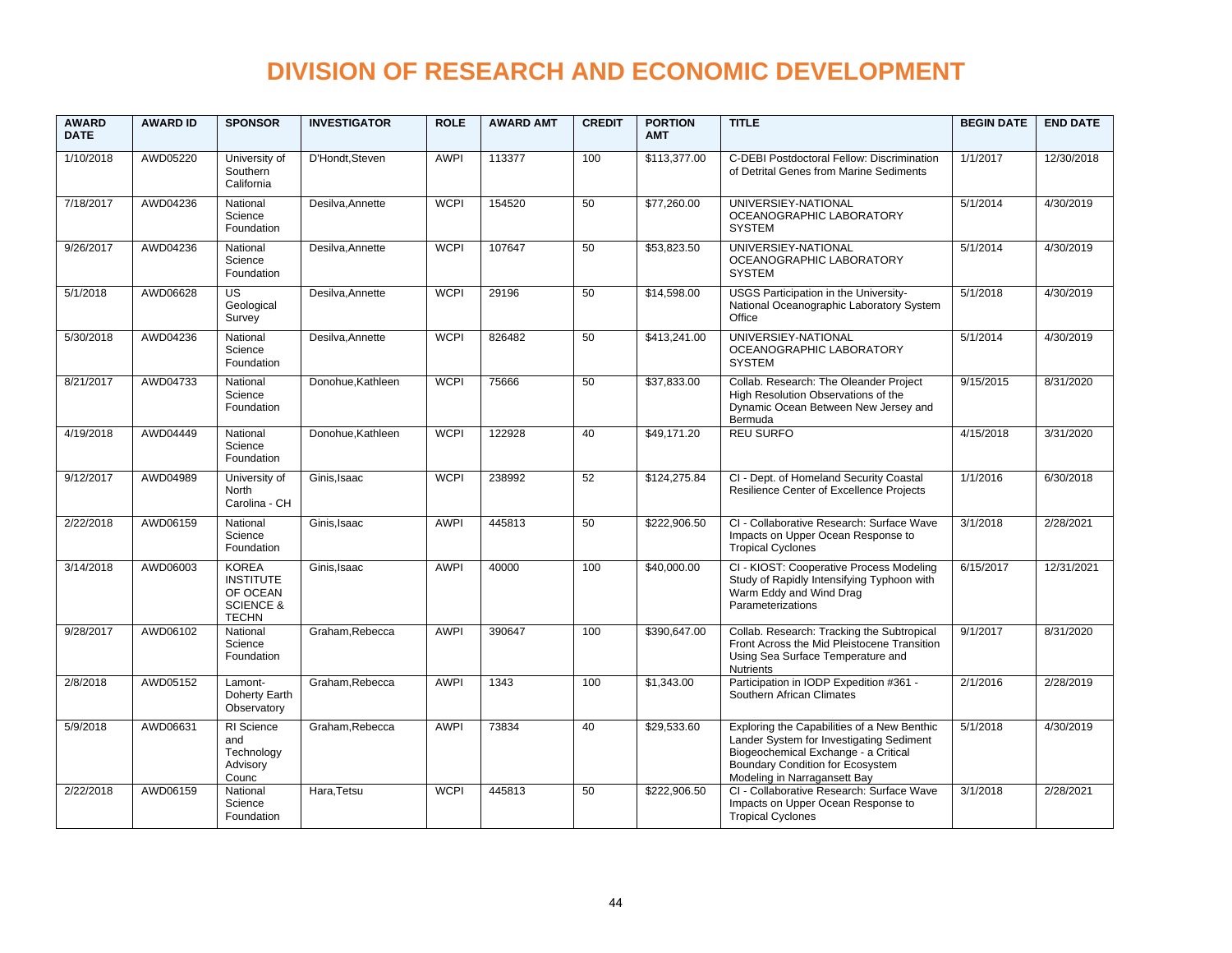| <b>AWARD</b><br><b>DATE</b> | <b>AWARD ID</b> | <b>SPONSOR</b>                                       | <b>INVESTIGATOR</b>  | <b>ROLE</b> | <b>AWARD AMT</b> | <b>CREDIT</b> | <b>PORTION</b><br><b>AMT</b> | <b>TITLE</b>                                                                                                                                                                                        | <b>BEGIN DATE</b> | <b>END DATE</b> |
|-----------------------------|-----------------|------------------------------------------------------|----------------------|-------------|------------------|---------------|------------------------------|-----------------------------------------------------------------------------------------------------------------------------------------------------------------------------------------------------|-------------------|-----------------|
| 1/5/2018                    | AWD05555        | Brown<br>University                                  | Heil Jr, Clifford    | <b>AWPI</b> | 98522            | 90            | \$88,669.80                  | Testing New Methods to Assess the<br>Environmental and Flora/Faunal Responses                                                                                                                       | 9/1/2016          | 8/31/2018       |
| 1/20/2018                   | AWD05555        | Brown<br>University                                  | Heil Jr, Clifford    | <b>AWPI</b> | 66000            | 90            | \$59,400.00                  | Testing New Methods to Assess the<br>Environmental and Flora/Faunal Responses                                                                                                                       | 9/1/2016          | 8/31/2018       |
| 8/8/2017                    | AWD04940        | US Dept of<br>Commerce<br><b>NOAA</b>                | Kenney, Robert D     | <b>AWPI</b> | 99999            | 100           | \$99,999.00                  | Maintain and Curate the North Atlantic Right<br>Whale Sightings Database.                                                                                                                           | 9/1/2015          | 8/31/2018       |
| 8/24/2017                   | AWD05393        | US Dept of<br>Commerce<br><b>NOAA</b>                | Kincaid, Christopher | <b>WCPI</b> | 299434           | 20            | \$59,886.80                  | Optimizing Kelp and Oyster Integrated<br>Multi-Trophic Aquaculture: Developing a<br>Spatially Explicit Ecosystem Model                                                                              | 9/1/2017          | 8/31/2019       |
| 12/21/2017                  | AWD06314        | US Army<br>Corps of<br>Engineers                     | Kincaid, Christopher | <b>AWPI</b> | 34154.75         | 100           | \$34.154.75                  | CI - Hydrodynamic Modeling and Analysis<br>Services for the U.S. Army Corps of<br>Engineers-New England District in Support<br>of Edgewood Shoals, Providence, RI                                   | 12/19/2017        | 9/18/2018       |
| 7/28/2017                   | AWD03707        | US Dept of<br>Interior                               | King, John           | <b>WCPI</b> | 400000           | 50            | \$200,000.00                 | CI SOUTHERN NEW ENGLAND<br><b>VENTLESS TRAP SURVEY</b>                                                                                                                                              | 7/3/2013          | 7/15/2019       |
| 10/27/2017                  | AWD06251        | Town of<br>South<br>Kingstown                        | King, John           | <b>AWPI</b> | 25000            | 68            | \$17,000.00                  | CI - Green Hill Pond Study - Phase 1:<br>Studies to Support the Modeling Effort                                                                                                                     | 11/1/2017         | 6/30/2018       |
| 1/5/2018                    | AWD05555        | Brown<br>University                                  | King, John           | <b>WCPI</b> | 98522            | 10            | \$9,852.20                   | Testing New Methods to Assess the<br>Environmental and Flora/Faunal Responses                                                                                                                       | 9/1/2016          | 8/31/2018       |
| 1/20/2018                   | AWD05555        | <b>Brown</b><br>University                           | King, John           | <b>WCPI</b> | 66000            | 10            | \$6,600.00                   | Testing New Methods to Assess the<br>Environmental and Flora/Faunal Responses                                                                                                                       | 9/1/2016          | 8/31/2018       |
| 1/29/2018                   | AWD06238        | HDR / e2M                                            | King, John           | <b>WCPI</b> | 3462.62          | 90            | \$3,116.35                   | Supplement 2 : Underwater Acoustic Data<br>Analysis and Measurements for the Block<br>Island Wind Farm Construction and<br>Operation                                                                | 7/21/2017         | 12/31/2017      |
| 3/30/2018                   | AWD06366        | US Dept of<br>Interior                               | King, John           | <b>AWPI</b> | 694511           | 100           | \$694,511.00                 | CI - M17PS00057 Electromagnetic Field<br>Impacts on American Eel Movement and<br>Migration from Direct Current Cables                                                                               | 3/1/2018          | 3/29/2020       |
| 5/9/2018                    | AWD06631        | RI Science<br>and<br>Technology<br>Advisory<br>Counc | King, John           | <b>WCPI</b> | 73834            | 30            | \$22,150.20                  | Exploring the Capabilities of a New Benthic<br>Lander System for Investigating Sediment<br>Biogeochemical Exchange - a Critical<br>Boundary Condition for Ecosystem<br>Modeling in Narragansett Bay | 5/1/2018          | 4/30/2019       |
| 9/29/2017                   | AWD04109        | National<br>Science<br>Foundation                    | King, John W         | <b>AWPI</b> | 1535             | 100           | \$1,535.00                   | Collab. Research: Sediment Pathways,<br>Sedimentation Processes, and Structural<br>Growth Along the Tohoku Segment of the<br>Japan Subduction Margin: Role of<br><b>Megathrust Earthquakes</b>      | 8/1/2014          | 7/31/2017       |
| 10/2/2017                   | AWD06210        | Environment<br>& Climate<br>Change<br>Canada         | Lohmann, Rainer      | <b>AWPI</b> | 6543             | 100           | \$6,543.00                   | Preparation and Analysis of Passive<br>Samplers for Organic Contaminants in<br>Lakes and Seawater                                                                                                   | 8/15/2017         | 3/31/2018       |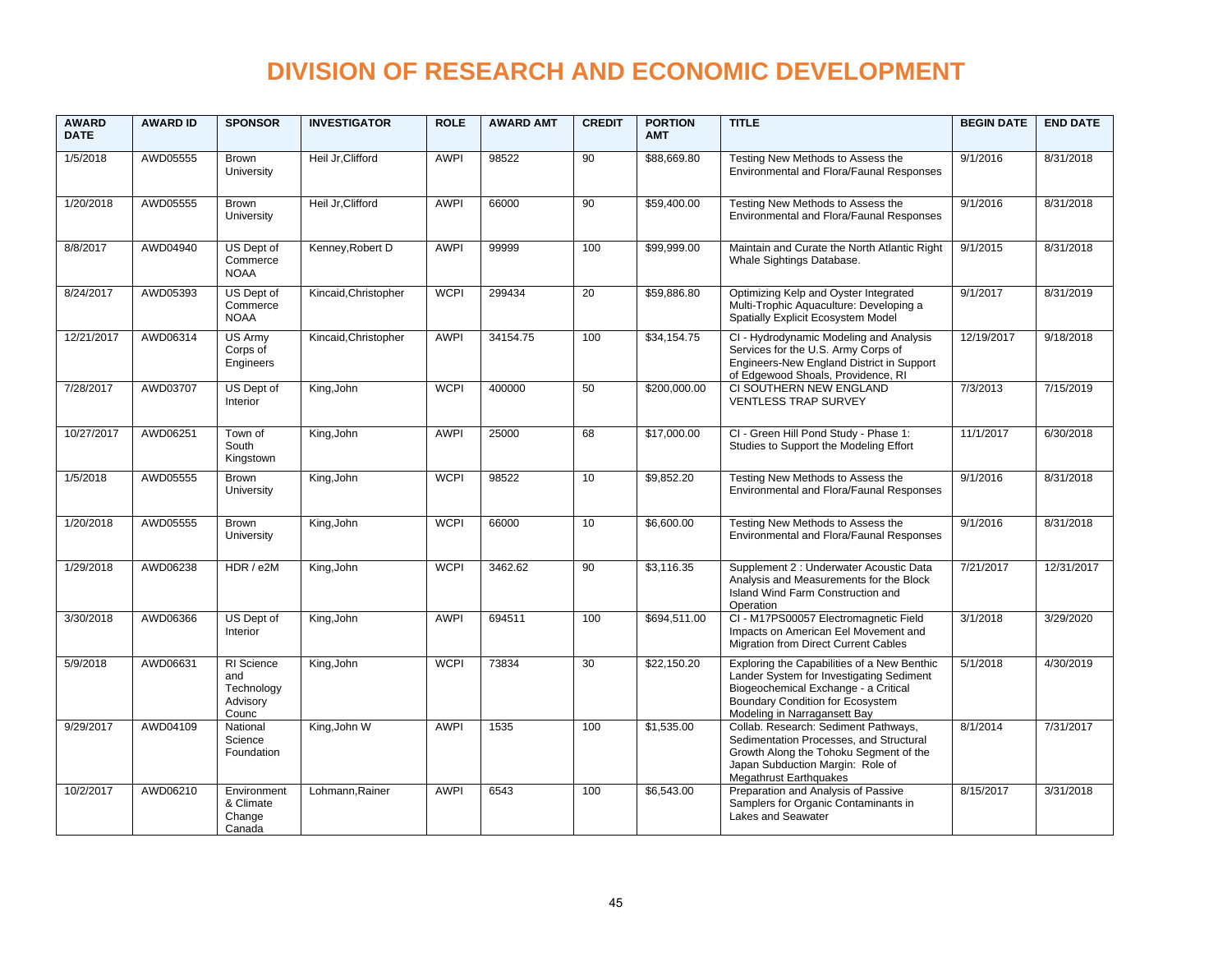| <b>AWARD</b><br><b>DATE</b> | <b>AWARD ID</b> | <b>SPONSOR</b>                                              | <b>INVESTIGATOR</b>       | <b>ROLE</b> | <b>AWARD AMT</b> | <b>CREDIT</b> | <b>PORTION</b><br><b>AMT</b> | <b>TITLE</b>                                                                                                                                                                                        | <b>BEGIN DATE</b> | <b>END DATE</b> |
|-----------------------------|-----------------|-------------------------------------------------------------|---------------------------|-------------|------------------|---------------|------------------------------|-----------------------------------------------------------------------------------------------------------------------------------------------------------------------------------------------------|-------------------|-----------------|
| 10/4/2017                   | AWD05308        | National<br>Institute of<br>Health                          | Lohmann.Rainer            | <b>AWPI</b> | 1669877          | 38.1          | \$636,223.13                 | CI - STEEP - Sources, Transport, Exposure<br>and Effects of Perfluoroalkyl Substances                                                                                                               | 7/1/2017          | 3/31/2018       |
| 10/11/2017                  | AWD05865        | Hudson River<br>Foundation                                  | Lohmann.Rainer            | <b>AWPI</b> | 265845.62        | 100           | \$265,845.62                 | <b>Contaminant Assessment and Reduction</b><br>Program II                                                                                                                                           | 3/23/2017         | 3/23/2020       |
| 3/30/2018                   | AWD05308        | National<br>Institute of<br>Health                          | Lohmann, Rainer           | <b>AWPI</b> | 1599436          | 38.1          | \$609,385.11                 | CI - STEEP - Sources, Transport, Exposure<br>and Effects of Perfluoroalkyl Substances                                                                                                               | 7/1/2017          | 3/31/2019       |
| 5/9/2018                    | AWD05308        | National<br>Institute of<br>Health                          | Lohmann.Rainer            | <b>AWPI</b> | 10584            | 38.1          | \$4,032.50                   | CI - STEEP - Sources, Transport, Exposure<br>and Effects of Perfluoroalkyl Substances                                                                                                               | 7/1/2017          | 3/31/2018       |
| 7/7/2017                    | AWD05119        | National<br>Science<br>Foundation                           | Loose, Brice              | <b>WCPI</b> | 746400           | 15            | \$111,960.00                 | CI - Northwest Passage Project                                                                                                                                                                      | 7/1/2016          | 8/31/2019       |
| 8/22/2017                   | AWD05119        | National<br>Science<br>Foundation                           | Loose, Brice              | <b>WCPI</b> | 113754           | 15            | \$17,063.10                  | CI - Northwest Passage Project                                                                                                                                                                      | 7/1/2016          | 8/31/2019       |
| 5/2/2018                    | AWD06195        | National<br>Science<br>Foundation                           | Loose, Brice              | <b>AWPI</b> | 269485           | 100           | \$269,485.00                 | Measuring Dissolved Gases to Reveal the<br>processes that Drive the Solubility Pump<br>and Determine Gas Concentration in<br>Antarctic Bottom Water                                                 | 5/1/2018          | 4/30/2020       |
| 5/9/2018                    | AWD06631        | <b>RI</b> Science<br>and<br>Technology<br>Advisory<br>Counc | Loose, Brice              | <b>WCPI</b> | 73834            | 30            | \$22,150.20                  | Exploring the Capabilities of a New Benthic<br>Lander System for Investigating Sediment<br>Biogeochemical Exchange - a Critical<br>Boundary Condition for Ecosystem<br>Modeling in Narragansett Bay | 5/1/2018          | 4/30/2019       |
| 4/19/2018                   | AWD04449        | National<br>Science<br>Foundation                           | Maranda, Lucie            | <b>AWPI</b> | 122928           | 40            | \$49,171.20                  | <b>REU SURFO</b>                                                                                                                                                                                    | 4/15/2018         | 3/31/2020       |
| 3/6/2018                    | AWD06430        | National<br>Science<br>Foundation                           | McMahon.Kelton            | <b>AWPI</b> | 139795           | 100           | \$139,795.00                 | Collaborative Research: Investigating<br>Holocene Shifts in the Diets and<br>Paleohistory of Antarctic Krill Predators<br><b>Antarctic Krill Predators</b>                                          | 11/1/2017         | 7/31/2019       |
| 5/9/2018                    | AWD06561        | RI Science<br>and<br>Technology<br>Advisory<br>Counc        | McMahon, Kelton           | <b>AWPI</b> | 76224            | 100           | \$76,224.00                  | Collab. Research: Developing Novel Amino<br>Acid Fingerprinting Tracers to Understand<br>Shifts in Phytoplankton Community<br>Structure of Narragansett Bay                                         | 5/1/2018          | 4/30/2019       |
| 10/4/2017                   | AWD05970        | NatAeronauti<br>cs & Space<br>Admin                         | Menden-<br>Deuer, Susanne | <b>AWPI</b> | 100000           | 50            | \$50,000.00                  | CI - Quantifying Plankton Predation Rates<br>and Effects on Primary Production,<br>Phytoplankton Community Composition,<br>Size Spectra and Potential for Export                                    | 9/19/2017         | 9/18/2020       |
| 10/6/2017                   | AWD05482        | Woods Hole<br>Oce<br>Institution                            | Menden-<br>Deuer, Susanne | <b>AWPI</b> | 87905            | 50            | \$43,952.50                  | CI - LTER: Linking Pelagic Community<br>Structure with Ecosystem Dynamics and<br>Production Regimes on the Changing<br>Northeast US Shelf                                                           | 9/1/2017          | 8/31/2022       |
| 11/3/2017                   | AWD05970        | NatAeronauti<br>cs & Space<br>Admin                         | Menden-<br>Deuer, Susanne | <b>AWPI</b> | 261550           | 50            | \$130,775.00                 | CI - Quantifying Plankton Predation Rates<br>and Effects on Primary Production,<br>Phytoplankton Community Composition,<br>Size Spectra and Potential for Export                                    | 9/19/2017         | 9/18/2020       |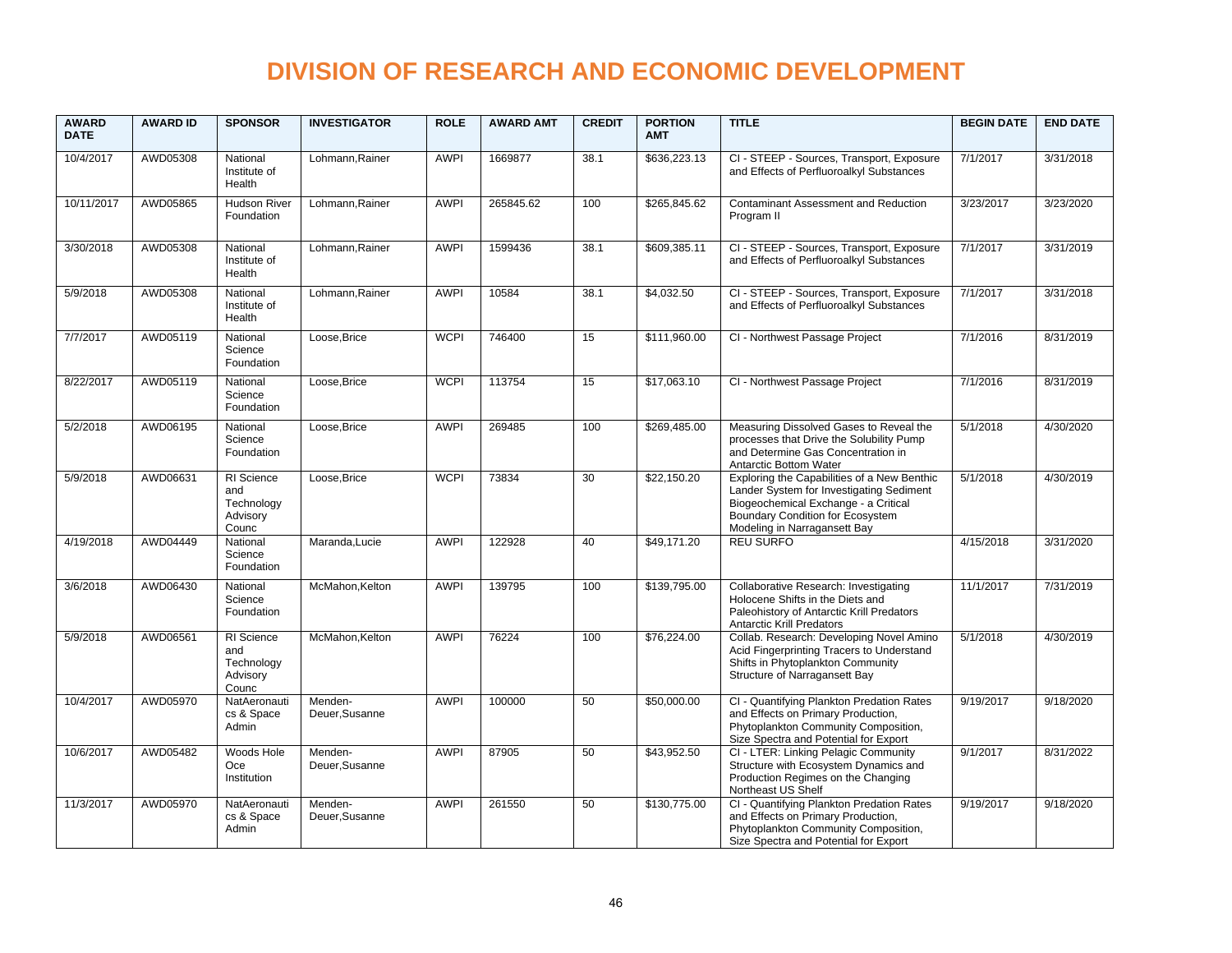| <b>AWARD</b><br><b>DATE</b> | <b>AWARD ID</b> | <b>SPONSOR</b>                                       | <b>INVESTIGATOR</b> | <b>ROLE</b> | <b>AWARD AMT</b> | <b>CREDIT</b> | <b>PORTION</b><br><b>AMT</b> | <b>TITLE</b>                                                                                                                              | <b>BEGIN DATE</b> | <b>END DATE</b> |
|-----------------------------|-----------------|------------------------------------------------------|---------------------|-------------|------------------|---------------|------------------------------|-------------------------------------------------------------------------------------------------------------------------------------------|-------------------|-----------------|
| 4/1/2018                    | AWD06163        | National<br>Science<br>Foundation                    | Mouw, Colleen       | <b>AWPI</b> | 406223           | 100           | \$406,223.00                 | Continuity and Enhancement of MPOWR                                                                                                       | 4/1/2018          | 3/31/2022       |
| 12/20/2017                  | AWD05590        | Massachusett<br>s Institute of<br>Technology         | Mouw, Colleen B     | <b>AWPI</b> | 96463            | 100           | \$96,463.00                  | Assessing Ecosystem Vulnerability to<br>Climate Change through Optics, Imagery<br>and Models                                              | 8/25/2016         | 8/24/2019       |
| 3/5/2018                    | AWD06399        | US Dept of<br>Commerce<br><b>NOAA</b>                | Murray, Cynthia     | <b>AWPI</b> | 285188           | 100           | \$285,188.00                 | A Proposal for the Support of Continuing<br>and New Activities of the National Sea<br><b>Grant Library</b>                                | 3/1/2018          | 2/29/2020       |
| 8/17/2017                   | AWD05945        | US of Office<br>of Naval<br>Research                 | Omand, Melissa      | <b>AWPI</b> | 40151            | 100           | \$40,151.00                  | Penetrative Flux, Barrier Layer Collapse,<br>and ISO Feedbacks                                                                            | 8/1/2017          | 7/31/2019       |
| 10/18/2017                  | AWD05955        | Skidmore<br>College                                  | Omand, Melissa      | <b>AWPI</b> | 58492.89         | 100           | \$58,492.89                  | Linking Sinking Particle Chemistry and<br>Biology with Changes in the Magnitude and<br>Efficiency of Carbon Export into the Deep<br>Ocean | 9/8/2017          | 9/7/2018        |
| 11/21/2017                  | AWD05955        | Skidmore<br>College                                  | Omand, Melissa      | <b>AWPI</b> | 38949.11         | 100           | \$38,949.11                  | Linking Sinking Particle Chemistry and<br>Biology with Changes in the Magnitude and<br>Efficiency of Carbon Export into the Deep<br>Ocean | 9/8/2017          | 9/7/2018        |
| 11/30/2017                  | AWD05944        | University of<br>Washington                          | Omand.Melissa       | <b>AWPI</b> | 15342            | 100           | \$15,342.00                  | AMPLIFY: Autonomous Monitoring of<br>Export Pathways: Lagrangian Insight from<br>Femtoseconds to Years                                    | 9/8/2017          | 9/7/2018        |
| 12/19/2017                  | AWD05322        | Woods Hole<br>Oce<br>Institution                     | Omand.Melissa       | <b>AWPI</b> | 20537            | 100           | \$20,537.00                  | Modeling Studies for EXPORTS in a<br>Dynamic Ocean Environment                                                                            | 8/25/2016         | 8/24/2018       |
| 5/26/2018                   | AWD05945        | US of Office<br>of Naval<br>Research                 | Omand, Melissa      | <b>AWPI</b> | 12732            | 100           | \$12,732.00                  | Penetrative Flux, Barrier Layer Collapse,<br>and ISO Feedbacks                                                                            | 8/1/2017          | 7/31/2019       |
| 5/9/2018                    | AWD06630        | RI Science<br>and<br>Technology<br>Advisory<br>Counc | Omand, Melissa M    | <b>WCPI</b> | 79968            | 50            | \$39,984.00                  | Glider-Based Observations of Hydrography<br>and Nutrients in Rhode Island Sound in<br>Support of RI C-AIM Modeling                        | 5/1/2018          | 4/30/2019       |
| 10/17/2017                  | AWD05354        | <b>NERACOOS</b>                                      | Oviatt, Candace     | <b>WCPI</b> | 60000            | 50            | \$30,000.00                  | CI - Data Transfer to NERACOOS from<br>NBFSMN Stations Operated by URI/GSO                                                                | 6/1/2016          | 5/31/2018       |
| 3/12/2018                   | AWD03084        | RI Dept of<br><b>Environ Magt</b>                    | Oviatt, Candace A   | <b>AWPI</b> | 560262           | 100           | \$560,262.00                 | Technical Support of the Fixed-Site<br>Monitoring Network in Narragansett                                                                 | 11/1/2010         | 12/31/2019      |
| 7/5/2017                    | AWD05946        | National<br>Science<br>Foundation                    | Palter, Jaime       | <b>AWPI</b> | 290962           | 100           | \$290,962.00                 | Analysis Phase of the Lagrangian Isopycnal<br>Dispersion Experiment (AP-LIDEX)                                                            | 9/1/2017          | 8/30/2020       |
| 7/31/2017                   | AWD04800        | National<br>Science<br>Foundation                    | Pockalny, Robert    | <b>WCPI</b> | 45178            | 33            | \$14,908.74                  | STEM+C: Computing-Based Science<br>Investigations                                                                                         | 9/15/2015         | 8/31/2018       |
| 10/27/2017                  | AWD06251        | Town of<br>South<br>Kingstown                        | Pockalny, Robert    | <b>WCPI</b> | 25000            | 32            | \$8,000.00                   | CI - Green Hill Pond Study - Phase 1:<br>Studies to Support the Modeling Effort                                                           | 11/1/2017         | 6/30/2018       |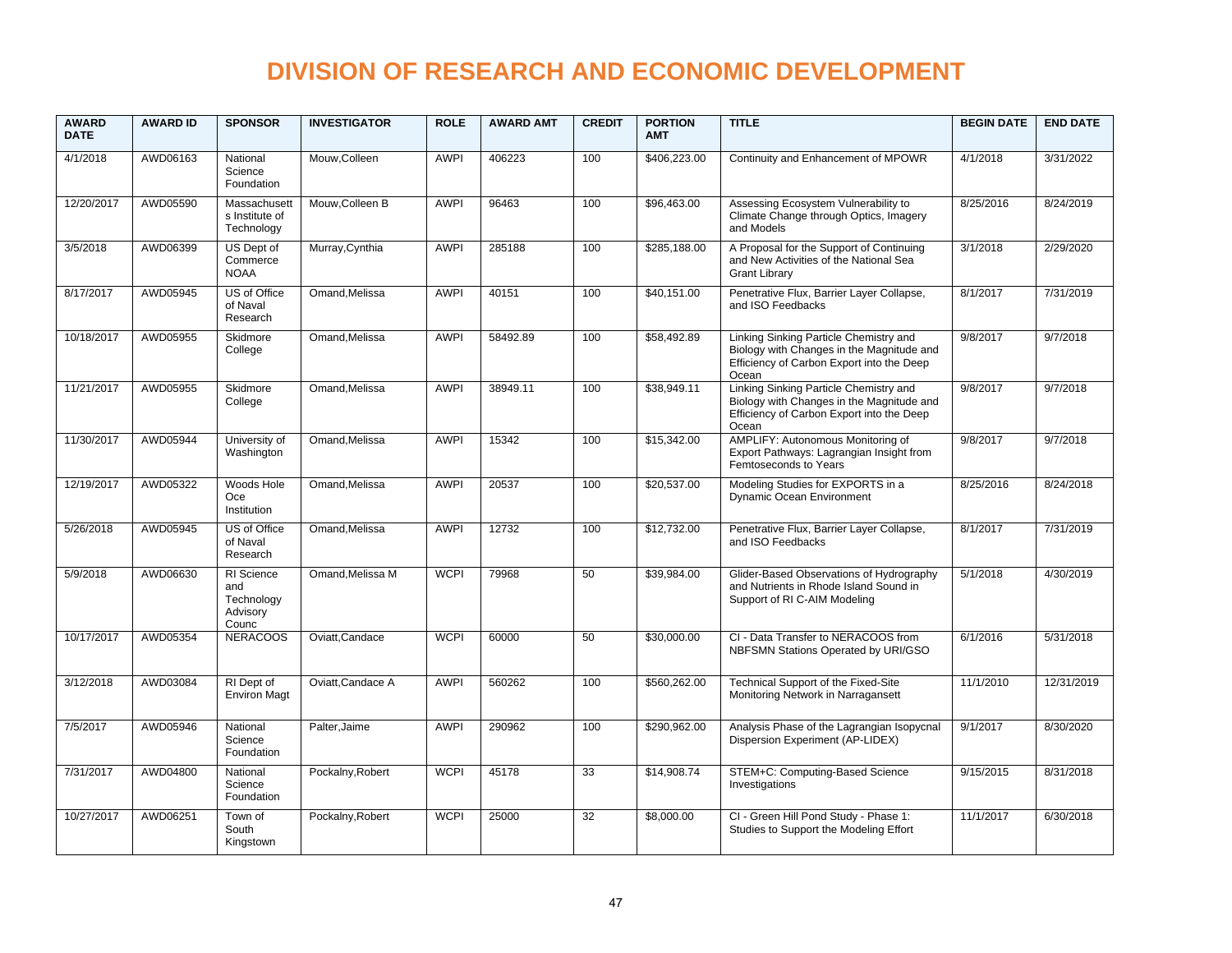| <b>AWARD</b><br><b>DATE</b> | <b>AWARD ID</b> | <b>SPONSOR</b>                        | <b>INVESTIGATOR</b> | <b>ROLE</b> | <b>AWARD AMT</b> | <b>CREDIT</b>  | <b>PORTION</b><br><b>AMT</b> | <b>TITLE</b>                                                                                                                                                                                    | <b>BEGIN DATE</b> | <b>END DATE</b> |
|-----------------------------|-----------------|---------------------------------------|---------------------|-------------|------------------|----------------|------------------------------|-------------------------------------------------------------------------------------------------------------------------------------------------------------------------------------------------|-------------------|-----------------|
| 3/26/2018                   | AWD06547        | Alfred P.<br>Sloan<br>Foundation      | Pockalny, Robert    | <b>AWPI</b> | 600000           | 95             | \$570,000.00                 | The Road to 2019 and Beyond                                                                                                                                                                     | 4/1/2018          | 12/31/2019      |
| 4/2/2018                    | AWD04800        | National<br>Science<br>Foundation     | Pockalny, Robert    | <b>WCPI</b> | 49530            | 33             | \$16,344.90                  | STEM+C: Computing-Based Science<br>Investigations                                                                                                                                               | 9/15/2015         | 8/31/2018       |
| 3/26/2018                   | AWD06547        | Alfred P.<br>Sloan<br>Foundation      | Pratt, Catherine A  | <b>WCPI</b> | 600000           | $\overline{5}$ | \$30,000.00                  | The Road to 2019 and Beyond                                                                                                                                                                     | 4/1/2018          | 12/31/2019      |
| 8/10/2017                   | AWD05378        | NatAeronauti<br>cs & Space<br>Admin   | Puggioni, Gavino    | <b>WCPI</b> | 130751           | 40             | \$52,300.40                  | Improved Spatial Resolution Sea Surface<br>Temperature Fields from AMSR-E                                                                                                                       | 4/18/2016         | 4/17/2019       |
| 4/19/2018                   | AWD05378        | NatAeronauti<br>cs & Space<br>Admin   | Puggioni, Gavino    | <b>WCPI</b> | 133839           | 40             | \$53,535.60                  | Improved Spatial Resolution Sea Surface<br>Temperature Fields from AMSR-E                                                                                                                       | 4/18/2016         | 4/17/2019       |
| 7/24/2017                   | AWD06093        | US Dept of<br>Commerce<br><b>NOAA</b> | Roman, Christopher  | <b>AWPI</b> | 58214            | 100            | \$58,214.00                  | CI Use of a Lagrangian Camera Float in<br>Association with Surveys to Examine<br>Benthic Habitats and Associated Fish:<br>Operational Test to Improving Survey-<br>Based Estimates of Abundance | 7/19/2017         | 8/31/2018       |
| 9/1/2017                    | AWD05752        | US Dept of<br>Commerce<br><b>NOAA</b> | Roman.Christopher   | <b>AWPI</b> | 290621           | 100            | \$290,621.00                 | Integration of Acoustic Echosounding into<br>the Wire Flyer Profiling Vehicle to<br>Investigate Scattering Layer Distribution and<br>Oxygen Cjoupling                                           | 9/1/2017          | 8/31/2019       |
| 5/17/2018                   | AWD05898        | US of Office<br>of Naval<br>Research  | Roman, Christopher  | <b>AWPI</b> | 274883           | 100            | \$274,883.00                 | High Resolution Optical Imaging System<br>Development and Testing of Shallow Water<br>Lagrangian Floats in a Riverine Salt Wedge                                                                | 5/1/2017          | 4/30/2021       |
| 8/21/2017                   | AWD04733        | National<br>Science<br>Foundation     | Rossby, Hans T      | <b>AWPI</b> | 75666            | 50             | \$37,833.00                  | Collab. Research: The Oleander Project<br>High Resolution Observations of the<br>Dynamic Ocean Between New Jersey and<br>Bermuda                                                                | 9/15/2015         | 8/31/2020       |
| 9/21/2017                   | AWD05500        | National<br>Science<br>Foundation     | Rothstein, Lewis    | <b>WCPI</b> | 4535519          | 25             | \$1,133,879.7<br>5           | RII Track-1: Enhancing Rhode Island's<br>Coastal Environment to Enable Growth in a<br><b>Blue Economy</b>                                                                                       | 8/1/2017          | 7/31/2022       |
| 10/4/2017                   | AWD05970        | NatAeronauti<br>cs & Space<br>Admin   | Rynearson, Tatiana  | <b>WCPI</b> | 100000           | 50             | \$50,000.00                  | CI - Quantifying Plankton Predation Rates<br>and Effects on Primary Production,<br>Phytoplankton Community Composition,<br>Size Spectra and Potential for Export                                | 9/19/2017         | 9/18/2020       |
| 10/6/2017                   | AWD05482        | Woods Hole<br>Oce<br>Institution      | Rynearson, Tatiana  | <b>WCPI</b> | 87905            | 50             | \$43,952.50                  | CI - LTER: Linking Pelagic Community<br>Structure with Ecosystem Dynamics and<br>Production Regimes on the Changing<br>Northeast US Shelf                                                       | 9/1/2017          | 8/31/2022       |
| 11/3/2017                   | AWD05970        | NatAeronauti<br>cs & Space<br>Admin   | Rynearson, Tatiana  | <b>WCPI</b> | 261550           | 50             | \$130.775.00                 | CI - Quantifying Plankton Predation Rates<br>and Effects on Primary Production,<br>Phytoplankton Community Composition,<br>Size Spectra and Potential for Export                                | 9/19/2017         | 9/18/2020       |
| 7/7/2017                    | AWD05119        | National<br>Science<br>Foundation     | Scowcroft.Gail      | <b>AWPI</b> | 746400           | 70             | \$522,480.00                 | CI - Northwest Passage Project                                                                                                                                                                  | 7/1/2016          | 8/31/2019       |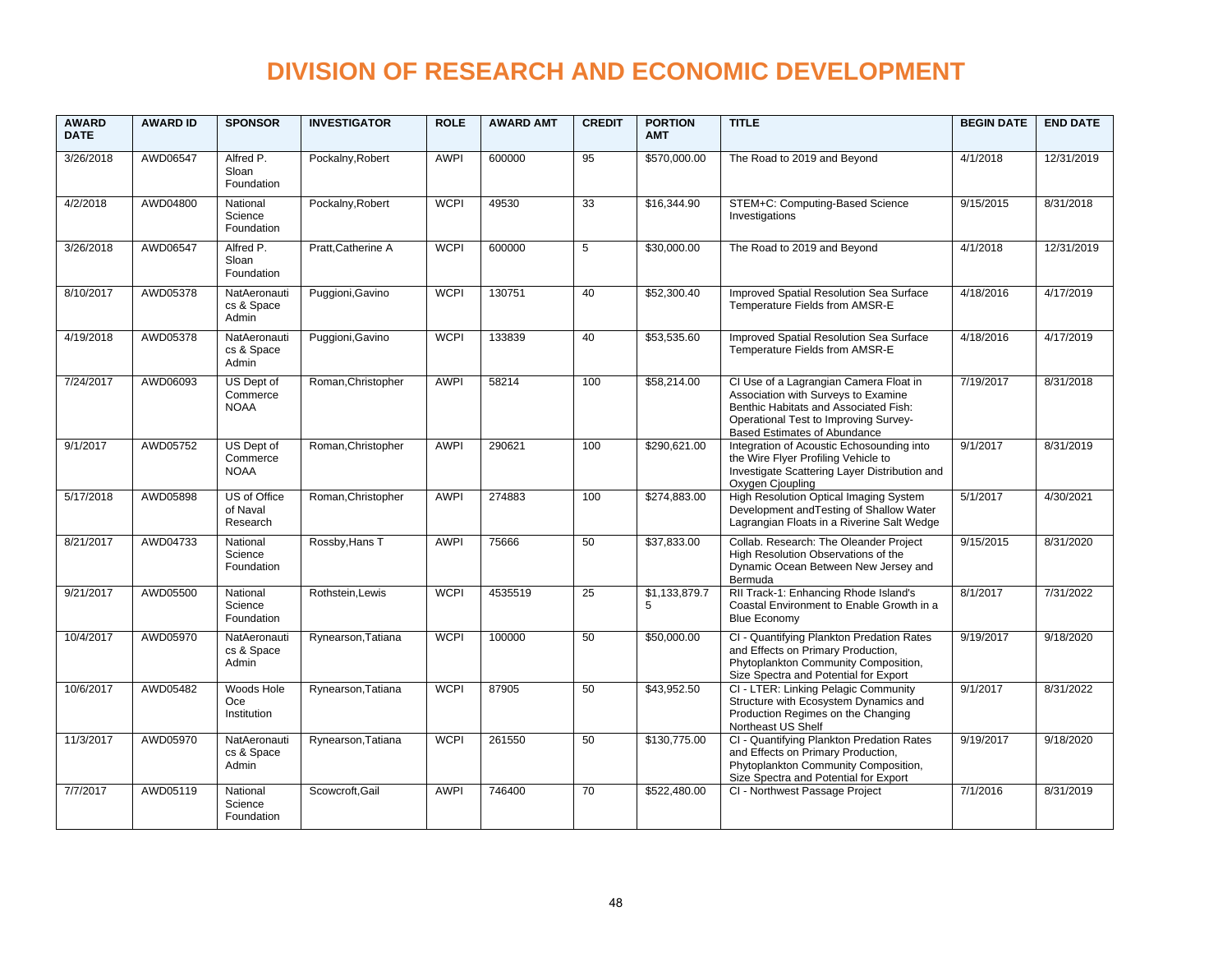| <b>AWARD</b><br><b>DATE</b> | <b>AWARD ID</b> | <b>SPONSOR</b>                                               | <b>INVESTIGATOR</b> | <b>ROLE</b> | <b>AWARD AMT</b> | <b>CREDIT</b>   | <b>PORTION</b><br><b>AMT</b> | <b>TITLE</b>                                                                                                            | <b>BEGIN DATE</b>     | <b>END DATE</b> |
|-----------------------------|-----------------|--------------------------------------------------------------|---------------------|-------------|------------------|-----------------|------------------------------|-------------------------------------------------------------------------------------------------------------------------|-----------------------|-----------------|
| 7/18/2017                   | AWD05136        | US of Office<br>of Naval<br>Research                         | Scowcroft, Gail     | <b>AWPI</b> | 97545            | 100             | \$97,545.00                  | Discovery of Sound in the Sea                                                                                           | 1/1/2016              | 12/31/2017      |
| 8/22/2017                   | AWD05119        | National<br>Science<br>Foundation                            | Scowcroft, Gail     | <b>AWPI</b> | 113754           | 70              | \$79,627.80                  | CI - Northwest Passage Project                                                                                          | 7/1/2016              | 8/31/2019       |
| 12/5/2017                   | AWD06157        | US of Office<br>of Naval<br>Research                         | Scowcroft.Gail      | <b>AWPI</b> | 10000            | 100             | \$10,000.00                  | Discovery of Sound in the Sea 2018-2019                                                                                 | 1/1/2018              | 12/31/2019      |
| 2/1/2018                    | AWD06157        | US of Office<br>of Naval<br>Research                         | Scowcroft, Gail     | <b>AWPI</b> | 117000           | 100             | \$117,000.00                 | Discovery of Sound in the Sea 2018-2019                                                                                 | 1/1/2018              | 12/31/2019      |
| 2/13/2018                   | AWD06157        | US of Office<br>of Naval<br>Research                         | Scowcroft, Gail     | <b>AWPI</b> | 106308           | 100             | \$106,308.00                 | Discovery of Sound in the Sea 2018-2019                                                                                 | 1/1/2018              | 12/31/2019      |
| 3/8/2018                    | AWD06157        | US of Office<br>of Naval<br>Research                         | Scowcroft, Gail     | <b>AWPI</b> | 115618           | 100             | \$115,618.00                 | Discovery of Sound in the Sea 2018-2019                                                                                 | 1/1/2018              | 12/31/2019      |
| 8/2/2017                    | AWD05041        | <b>AIR FORCE</b><br><b>RESEARCH</b><br><b>LABORATOR</b>      | Shen, Yang          | <b>AWPI</b> | 35000            | $\overline{70}$ | \$24,500.00                  | Integrated Deterministic and Stochastic Full-<br>Waveform Earth Models for Broadband<br>Wave Propagation and Prediction | 5/10/2016             | 10/31/2018      |
| 8/2/2017                    | AWD05041        | AIR FORCE<br><b>RESEARCH</b><br><b>LABORATOR</b><br>٧        | Shen, Yang          | <b>AWPI</b> | 145000           | 70              | \$101,500.00                 | Integrated Deterministic and Stochastic Full-<br>Waveform Earth Models for Broadband<br>Wave Propagation and Prediction | 5/10/2016             | 10/31/2018      |
| 9/21/2017                   | AWD05616        | <b>AIR FORCE</b><br><b>RESEARCH</b><br><b>LABORATOR</b><br>Υ | Shen, Yang          | <b>AWPI</b> | 78000            | 95              | \$74,100.00                  | Pinpointing Seismic Events with Body<br>Waves Scattered by Topography Near the<br>Source Region                         | 5/31/2017             | 8/31/2019       |
| 9/21/2017                   | AWD05041        | AIR FORCE<br><b>RESEARCH</b><br><b>LABORATOR</b>             | Shen, Yang          | <b>AWPI</b> | 20000            | 70              | \$14,000.00                  | Integrated Deterministic and Stochastic Full-<br>Waveform Earth Models for Broadband<br>Wave Propagation and Prediction | $\frac{1}{5/10/2016}$ | 12/31/2017      |
| 10/5/2017                   | AWD05041        | AIR FORCE<br><b>RESEARCH</b><br><b>LABORATOR</b><br>Y        | Shen, Yang          | <b>AWPI</b> | 50000            | 70              | \$35,000.00                  | Integrated Deterministic and Stochastic Full-<br>Waveform Earth Models for Broadband<br>Wave Propagation and Prediction | 5/10/2016             | 12/31/2017      |
| 3/14/2018                   | AWD05616        | AIR FORCE<br><b>RESEARCH</b><br><b>LABORATOR</b>             | Shen, Yang          | <b>AWPI</b> | 55000            | 95              | \$52,250.00                  | Pinpointing Seismic Events with Body<br>Waves Scattered by Topography Near the<br>Source Region                         | 5/31/2017             | 8/31/2019       |
| 4/4/2018                    | AWD05041        | <b>AIR FORCE</b><br><b>RESEARCH</b><br><b>LABORATOR</b>      | Shen, Yang          | <b>AWPI</b> | 57203            | $\overline{70}$ | \$40,042.10                  | Integrated Deterministic and Stochastic Full-<br>Waveform Earth Models for Broadband<br>Wave Propagation and Prediction | 5/10/2016             | 6/30/2018       |
| 5/29/2018                   | AWD05616        | AIR FORCE<br><b>RESEARCH</b><br><b>LABORATOR</b><br>v        | Shen, Yang          | <b>AWPI</b> | 57901            | 95              | \$55,005.95                  | Pinpointing Seismic Events with Body<br>Waves Scattered by Topography Near the<br>Source Region                         | 5/31/2017             | 8/31/2019       |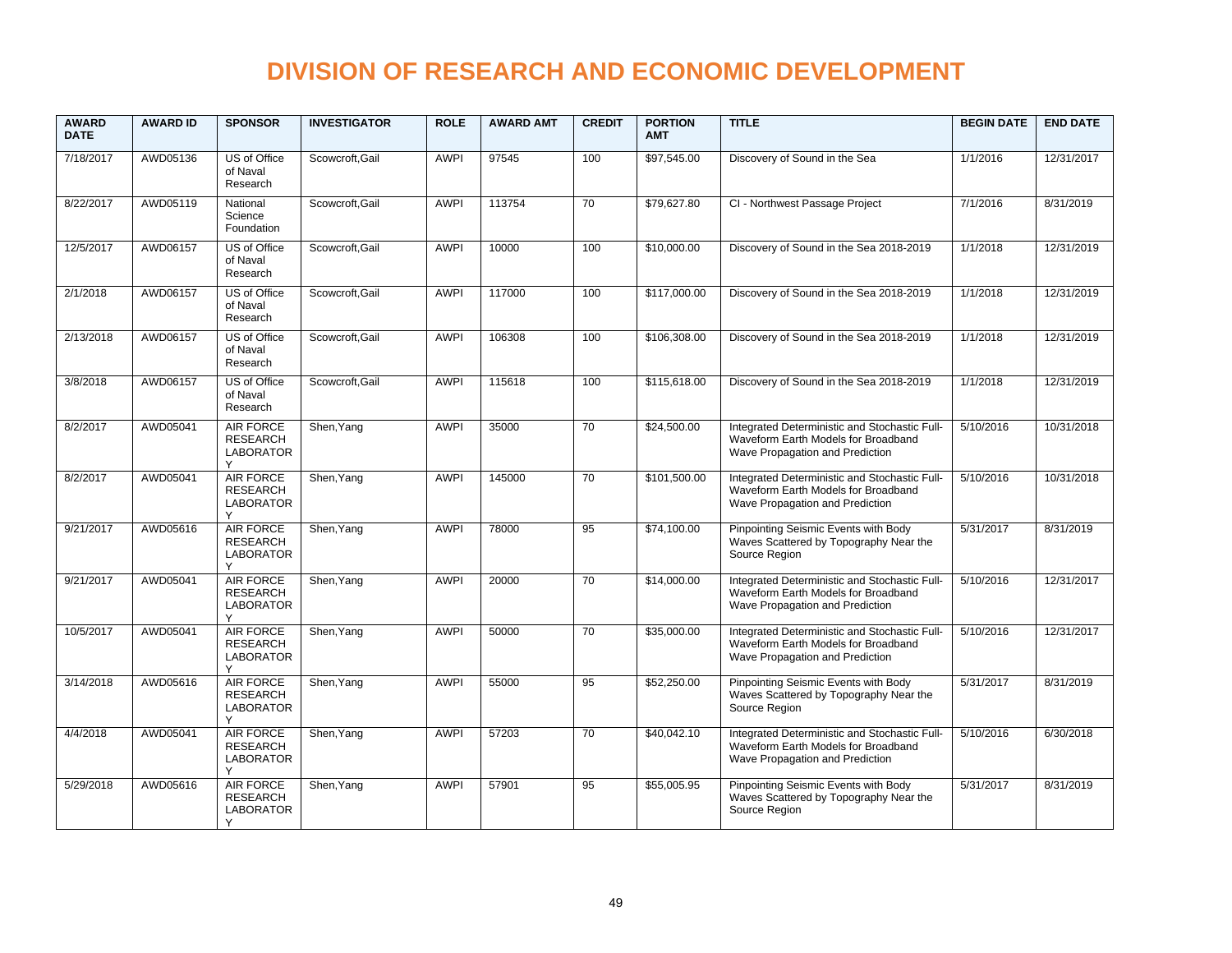| <b>AWARD</b><br><b>DATE</b> | <b>AWARD ID</b> | <b>SPONSOR</b>                                                                       | <b>INVESTIGATOR</b> | <b>ROLE</b> | <b>AWARD AMT</b> | <b>CREDIT</b> | <b>PORTION</b><br><b>AMT</b> | <b>TITLE</b>                                                                                                         | <b>BEGIN DATE</b> | <b>END DATE</b> |
|-----------------------------|-----------------|--------------------------------------------------------------------------------------|---------------------|-------------|------------------|---------------|------------------------------|----------------------------------------------------------------------------------------------------------------------|-------------------|-----------------|
| 4/19/2018                   | AWD04449        | National<br>Science<br>Foundation                                                    | Smith, David        | <b>WCPI</b> | 122928           | 20            | \$24,585.60                  | <b>REU SURFO</b>                                                                                                     | 4/15/2018         | 3/31/2020       |
| 12/28/2017                  | AWD06143        | Playa Linda<br><b>Beach Resort</b>                                                   | Spivack.Arthur      | <b>WCPI</b> | 28980            | 50            | \$14,490.00                  | Assessing the Water Quality and Underlying<br>Factors at the Playa Linda Resort, Aruba                               | 8/4/2017          | 9/30/2017       |
| 7/7/2017                    | AWD06137        | Commonweal<br>th of<br>Massachusett<br>es                                            | Stoffel, Heather    | <b>AWPI</b> | 114220           | 100           | \$114,220.00                 | CI-EXPANSION OF THE<br>NARRAGANSETT BAY FIXED SITE YEAR<br>$\overline{2}$                                            | 7/1/2017          | 6/30/2018       |
| 10/17/2017                  | AWD05354        | <b>NERACOOS</b>                                                                      | Stoffel, Heather    | <b>AWPI</b> | 60000            | 50            | \$30,000.00                  | CI - Data Transfer to NERACOOS from<br>NBFSMN Stations Operated by URI/GSO                                           | 6/1/2016          | 5/31/2018       |
| 10/25/2017                  | AWD05001        | Rutgers<br>University                                                                | Ullman.David        | <b>AWPI</b> | 5287.55          | 100           | \$5,287.55                   | CONTINUATION OF PREVIOUS PO<br>2384074                                                                               | 6/1/2016          | 5/31/2018       |
| 5/9/2018                    | AWD06630        | RI Science<br>and<br>Technology<br>Advisory<br>Counc                                 | Ullman.David        | <b>AWPI</b> | 79968            | 50            | \$39,984.00                  | Glider-Based Observations of Hydrography<br>and Nutrients in Rhode Island Sound in<br>Support of RI C-AIM Modeling   | 5/1/2018          | 4/30/2019       |
| 1/31/2018                   | AWD03297        | Rutgers<br>University                                                                | Ullman, David S     | <b>AWPI</b> | 15000            | 100           | \$15,000.00                  | MARACOOS: Mid ATlantic Regional<br>Association Coastal Ocean Observing<br>System                                     | 6/1/2011          | 5/31/2018       |
| 9/21/2017                   | AWD05616        | AIR FORCE<br><b>RESEARCH</b><br><b>LABORATOR</b>                                     | Wang, Nian          | <b>WCPI</b> | 78000            | 5             | \$3,900.00                   | Pinpointing Seismic Events with Body<br>Waves Scattered by Topography Near the<br>Source Region                      | 5/31/2017         | 8/31/2019       |
| 3/14/2018                   | AWD05616        | <b>AIR FORCE</b><br><b>RESEARCH</b><br><b>LABORATOR</b>                              | Wang, Nian          | <b>WCPI</b> | 55000            | 5             | \$2,750.00                   | Pinpointing Seismic Events with Body<br>Waves Scattered by Topography Near the<br>Source Region                      | 5/31/2017         | 8/31/2019       |
| 5/29/2018                   | AWD05616        | <b>AIR FORCE</b><br><b>RESEARCH</b><br><b>LABORATOR</b>                              | Wang, Nian          | <b>WCPI</b> | 57901            | 5             | \$2,895.05                   | Pinpointing Seismic Events with Body<br>Waves Scattered by Topography Near the<br>Source Region                      | 5/31/2017         | 8/31/2019       |
| 8/18/2017                   | AWD06015        | University of<br>Cape Town                                                           | Watts, D Randolph   | <b>AWPI</b> | 5832             | 100           | \$5,832.00                   | Release Rearming Kits for Agulhas-South<br><b>Atlantic Studies</b>                                                   | 5/1/2017          | 4/30/2020       |
| 8/18/2017                   | AWD05949        | <b>KOREA</b><br><b>INSTITUTE</b><br>OF OCEAN<br><b>SCIENCE &amp;</b><br><b>TECHN</b> | Watts, D Randolph   | <b>AWPI</b> | 43000            | 100           | \$43,000.00                  | Kuroshio Observations by Korean Institute<br>of Ocean Science (KIOST): 1 PIES, CM-<br>ready                          | 4/1/2017          | 3/31/2020       |
| 8/18/2017                   | AWD05950        | <b>KOREA</b><br><b>INSTITUTE</b><br>OF OCEAN<br><b>SCIENCE &amp;</b><br><b>TECHN</b> | Watts, D Randolph   | <b>AWPI</b> | 19537            | 100           | \$19,537.00                  | Kuroshio Observations by Korean Institute<br>of Ocean Science and Technology (KIOST):<br><b>Current Meter Option</b> | 4/1/2017          | 3/31/2020       |
| 8/18/2017                   | AWD05951        | <b>KOREA</b><br><b>INSTITUTE</b><br>OF OCEAN<br><b>SCIENCE &amp;</b>                 | Watts, D Randolph   | <b>AWPI</b> | 62537            | 100           | \$62,537.00                  | Keep Studies by Korean Institute of Ocean<br>Science and Technology (KIOST): 1<br>combined CPIES                     | 4/1/2017          | 3/31/2020       |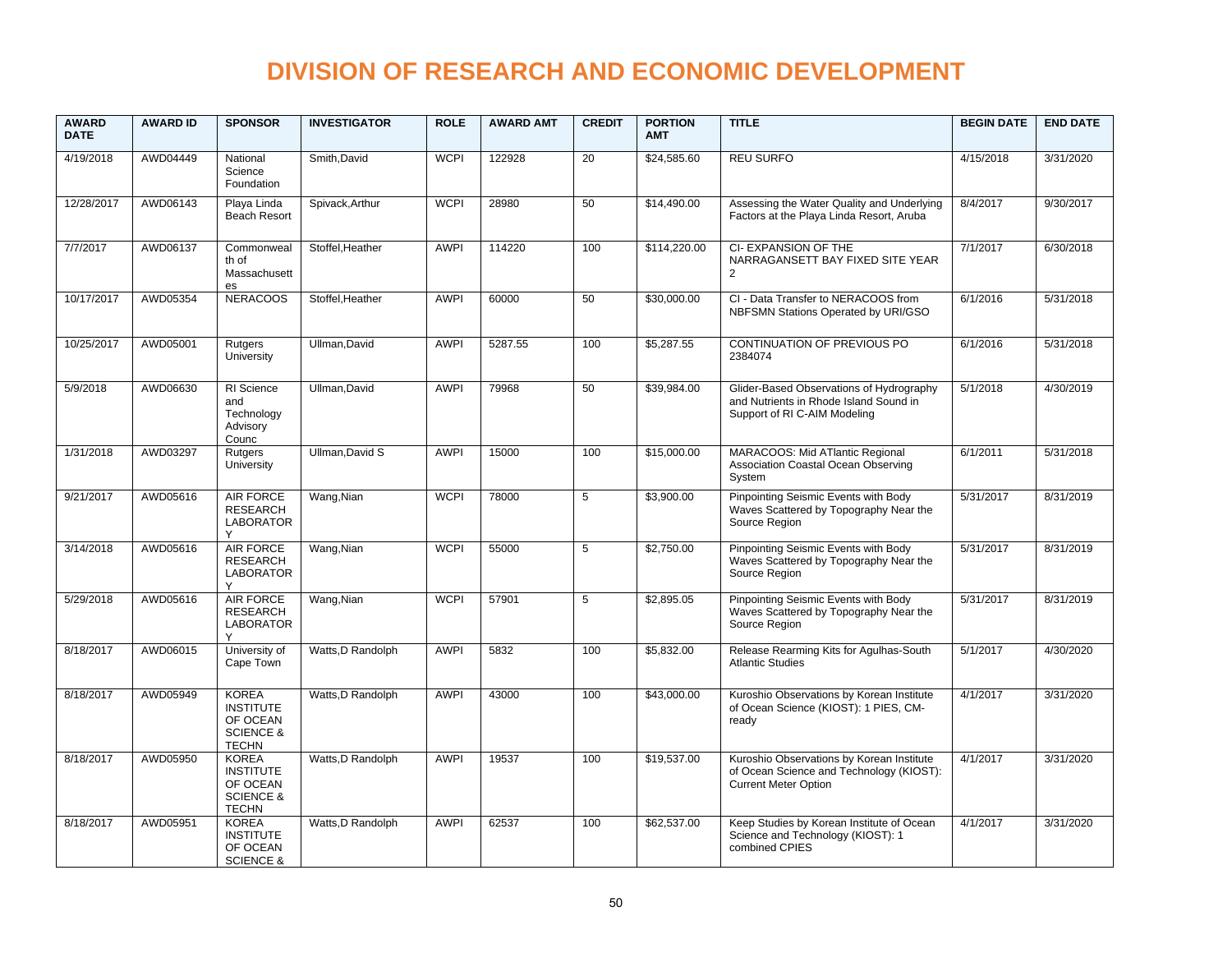| <b>AWARD</b><br><b>DATE</b> | <b>AWARD ID</b> | <b>SPONSOR</b>                                                                       | <b>INVESTIGATOR</b> | <b>ROLE</b> | <b>AWARD AMT</b> | <b>CREDIT</b> | <b>PORTION</b><br><b>AMT</b> | <b>TITLE</b>                                                                                                                                  | <b>BEGIN DATE</b> | <b>END DATE</b> |
|-----------------------------|-----------------|--------------------------------------------------------------------------------------|---------------------|-------------|------------------|---------------|------------------------------|-----------------------------------------------------------------------------------------------------------------------------------------------|-------------------|-----------------|
|                             |                 | <b>TECHN</b>                                                                         |                     |             |                  |               |                              |                                                                                                                                               |                   |                 |
| 9/14/2017                   | AWD05746        | <b>SEISMIC</b><br><b>MARINE</b><br><b>TECHNOLO</b><br><b>GY LIMITED</b>              | Watts, D Randolph   | <b>AWPI</b> | 1450             | 100           | \$1,450.00                   | Observing the North Equatorial Current<br>Using 2 PIES                                                                                        | 12/20/2016        | 12/19/2019      |
| 10/4/2017                   | AWD06216        | University of<br>Gothenberg                                                          | Watts, D Randolph   | <b>AWPI</b> | 17300            | 100           | \$17,300.00                  | Antarctic Glacier-Base Studies Using Four<br><b>TPOPs</b>                                                                                     | 9/27/2017         | 8/30/2020       |
| 10/25/2017                  | AWD06252        | University of<br>Washington                                                          | Watts.D Randolph    | <b>AWPI</b> | 7553             | 100           | \$7,553.00                   | Repair and Upgrade 1 PIES for University of<br>Washington                                                                                     | 10/15/2017        | 9/30/2020       |
| 10/27/2017                  | AWD06256        | University of<br>Miami                                                               | Watts, D Randolph   | <b>AWPI</b> | 57800            | 100           | \$57,800.00                  | Upgrade 5 URI CPIES for University of<br>Miami Deployment Across Agulhas Current                                                              | 8/1/2017          | 7/31/2018       |
| 11/17/2017                  | AWD06293        | <b>GEOMAR</b><br><b>HELMHOLTZ</b><br><b>CENTRE</b><br>FOR OCEAN                      | Watts, D Randolph   | <b>AWPI</b> | 540              | 100           | \$540.00                     | PIES Accessories - Partial Release Kits for<br><b>GEOMAR</b>                                                                                  | 11/14/2017        | 11/13/2019      |
| 1/11/2018                   | AWD05019        | Massachusett<br>s Institute of<br>Technology                                         | Watts, D Randolph   | <b>AWPI</b> | 9052             | 100           | \$9,052.00                   | Investigating flow features near abrupt<br>topography in the Mariana Basin: PIES for<br>the FLEAT Program                                     | 10/1/2015         | 9/30/2018       |
| 2/22/2018                   | AWD06446        | <b>UNIVERSITY</b><br><b>OF</b><br><b>BREMEN-</b><br>DEU                              | Watts, D Randolph   | <b>AWPI</b> | 11814            | 100           | \$11,814.00                  | Bremen University North Atlantic Circulation<br>Studies - Refurbish and Upgrade PIES<br><b>SN075</b>                                          | 1/1/2018          | 12/31/2020      |
| 4/17/2018                   | AWD06340        | <b>FAPESP</b>                                                                        | Watts, D Randolph   | <b>AWPI</b> | 258936           | 100           | \$258,936.00                 | South Atlantic Meridional Overturning<br>Circulation (SAMOC), using CPIES and<br><b>PDS</b>                                                   | 2/1/2018          | 12/20/2020      |
| 4/18/2018                   | AWD06539        | <b>KOREA</b><br><b>INSTITUTE</b><br>OF OCEAN<br><b>SCIENCE &amp;</b><br><b>TECHN</b> | Watts, D Randolph   | <b>AWPI</b> | 10000            | 100           | \$10,000.00                  | Kuroshio Extension Technical Consulting                                                                                                       | 4/16/2018         | 10/31/2018      |
| 5/7/2018                    | AWD06529        | <b>KOREA</b><br><b>INSTITUTE</b><br>OF OCEAN<br><b>SCIENCE &amp;</b><br><b>TECHN</b> | Watts, D Randolph   | <b>AWPI</b> | 30000            | 100           | \$30,000.00                  | Kuroshio Extension Rental of 2 CPIES                                                                                                          | 2/1/2018          | 12/31/2019      |
| 8/7/2017                    | AWD05476        | National<br>Science<br>Foundation                                                    | Wei, Meng           | <b>AWPI</b> | 601553           | 100           | \$601,553.00                 | Career: Integration of Rate-and-State<br>Friction and Viscoelastic Flow to Model<br>Earthquake Cycles on an Oceanic<br><b>Transform Fault</b> | 8/1/2017          | 7/31/2022       |

**GSO Marine Office Total**: **\$2,572,631.00**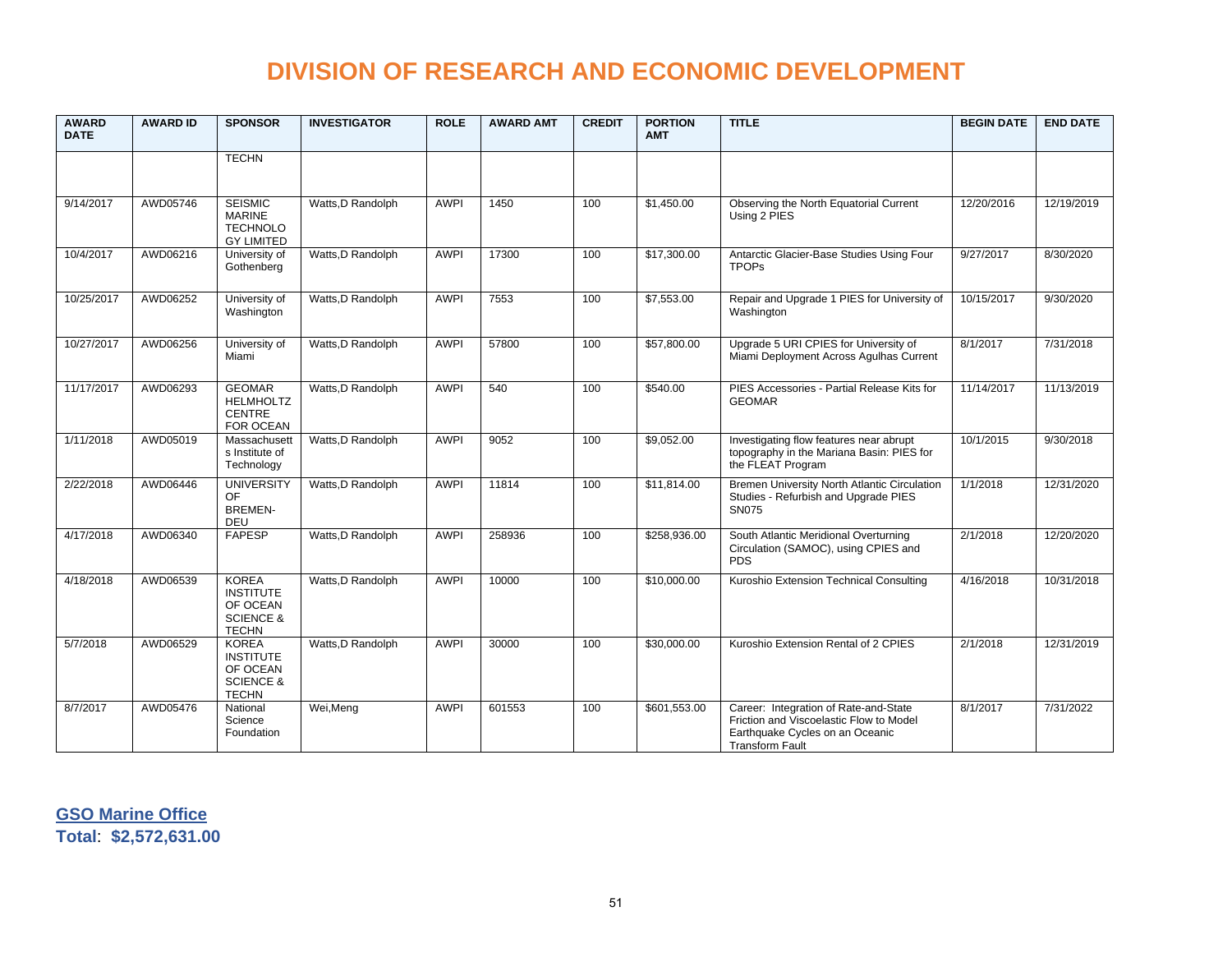| <b>AWARD</b><br><b>DATE</b> | <b>AWARD ID</b> | <b>SPONSOR</b>                          | <b>INVESTIGATOR</b>    | <b>ROLE</b> | <b>AWARD AMT</b> | <b>CREDIT</b> | <b>PORTION</b><br><b>AMT</b> | <b>TITLE</b>                                                                                                                      | <b>BEGIN DATE</b> | <b>END DATE</b> |
|-----------------------------|-----------------|-----------------------------------------|------------------------|-------------|------------------|---------------|------------------------------|-----------------------------------------------------------------------------------------------------------------------------------|-------------------|-----------------|
| 5/3/2018                    | AWD06442        | National<br>Science<br>Foundation       | Fanning III, William L | <b>AWPI</b> | 444066           | 100           | \$444,066.00                 | Oceanographic Technical Services for RV<br>Endeavor: cy 2018                                                                      | 5/5/2018          | 4/30/2023       |
| 10/3/2017                   | AWD06214        | John Hopkins<br>University              | Glennon. Thomas        | <b>AWPI</b> | 163845           | 100           | \$163,845.00                 | Johns Hopkins / APL Charter of Support<br>Vessel to Support Sea Test October 2017                                                 | 10/3/2017         | 10/13/2017      |
| 12/14/2017                  | AWD06084        | Fisheries and<br>Oceans<br>Canada DFO   | Glennon, Thomas        | <b>AWPI</b> | 819720           | 100           | \$819,720.00                 | Vessel and Crew to Support the Fisheries<br>and Oceans Canada (DFO), Maritimes<br>Region, Ocean Monitoring Program - Fall<br>2017 | 10/18/2017        | 12/31/2017      |
| 2/12/2018                   | AWD06484        | Woods Hole<br>Oce<br><b>Institution</b> | Glennon, Thomas        | <b>AWPI</b> | 45000            | 100           | \$45,000.00                  | <b>WHOI Science Mission Aboard RV</b><br>Endeavor - East Coast Oceanographic<br>Consortium                                        | 3/1/2018          | 2/28/2019       |
| 2/12/2018                   | AWD06485        | University of<br>New<br>Hampshire       | Glennon, Thomas        | <b>AWPI</b> | 100000           | 100           | \$100,000.00                 | UNH Science Mission Aboard RV Endeavor<br>- East Coast Oceanographic Consortium                                                   | 3/1/2018          | 2/28/2019       |
| 5/22/2018                   | AWD03402        | National<br>Science<br>Foundation       | Glennon, Thomas J      | <b>AWPI</b> | 1000000          | 100           | \$1,000,000.0                | Endeavor Ship Operations 2012 - 2017                                                                                              | 4/1/2012          | 3/31/2019       |

#### **GSO Rhode Island Sea Grant**

**Total**: **\$1,164,484.00**

| <b>AWARD</b><br><b>DATE</b> | <b>AWARD ID</b> | <b>SPONSOR</b>                                   | <b>INVESTIGATOR</b> | <b>ROLE</b> | <b>AWARD AMT</b> | <b>CREDIT</b> | <b>PORTION</b><br><b>AMT</b> | <b>TITLE</b>                                                     | <b>BEGIN DATE</b> | <b>END DATE</b> |
|-----------------------------|-----------------|--------------------------------------------------|---------------------|-------------|------------------|---------------|------------------------------|------------------------------------------------------------------|-------------------|-----------------|
| 2/8/2018                    | AWD06263        | US Dept of<br>Commerce<br><b>NOAA</b>            | Nixon.Dennis        | <b>AWPI</b> | 376600           | 100           | \$376,600.00                 | RI Sea Grant 2018-2022 Omnibus Program<br>Administration Program | 2/1/2018          | 1/31/2022       |
| 3/7/2018                    | AWD05940        | DOC/NOAA<br>Coastal<br><b>Services</b><br>Center | Nixon.Dennis        | <b>AWPI</b> | 61500            | 100           | \$61,500.00                  | 2018 Knauss Marine Policy Fellow<br>KATELYN SZURA                | 2/1/2018          | 2/28/2019       |
| 4/4/2018                    | AWD06263        | US Dept of<br>Commerce<br><b>NOAA</b>            | Nixon.Dennis        | <b>AWPI</b> | 641200           | 100           | \$641,200.00                 | RI Sea Grant 2018-2022 Omnibus Program<br>Administration Program | 2/1/2018          | 1/31/2022       |
| 8/17/2017                   | AWD03971        | US Dept of<br>Commerce<br><b>NOAA</b>            | Nixon, Dennis W     | <b>AWPI</b> | 25000            | 100           | \$25,000.00                  | RHODE ISLAND SEA GRANT 2014-2018<br><b>OMNIBUS</b>               | 4/1/2017          | 1/31/2019       |
| 10/5/2017                   | AWD03971        | US Dept of<br>Commerce<br><b>NOAA</b>            | Nixon, Dennis W     | <b>AWPI</b> | 60184            | 100           | \$60,184.00                  | RHODE ISLAND SEA GRANT 2014-2018<br><b>OMNIBUS</b>               | 4/1/2017          | 1/31/2019       |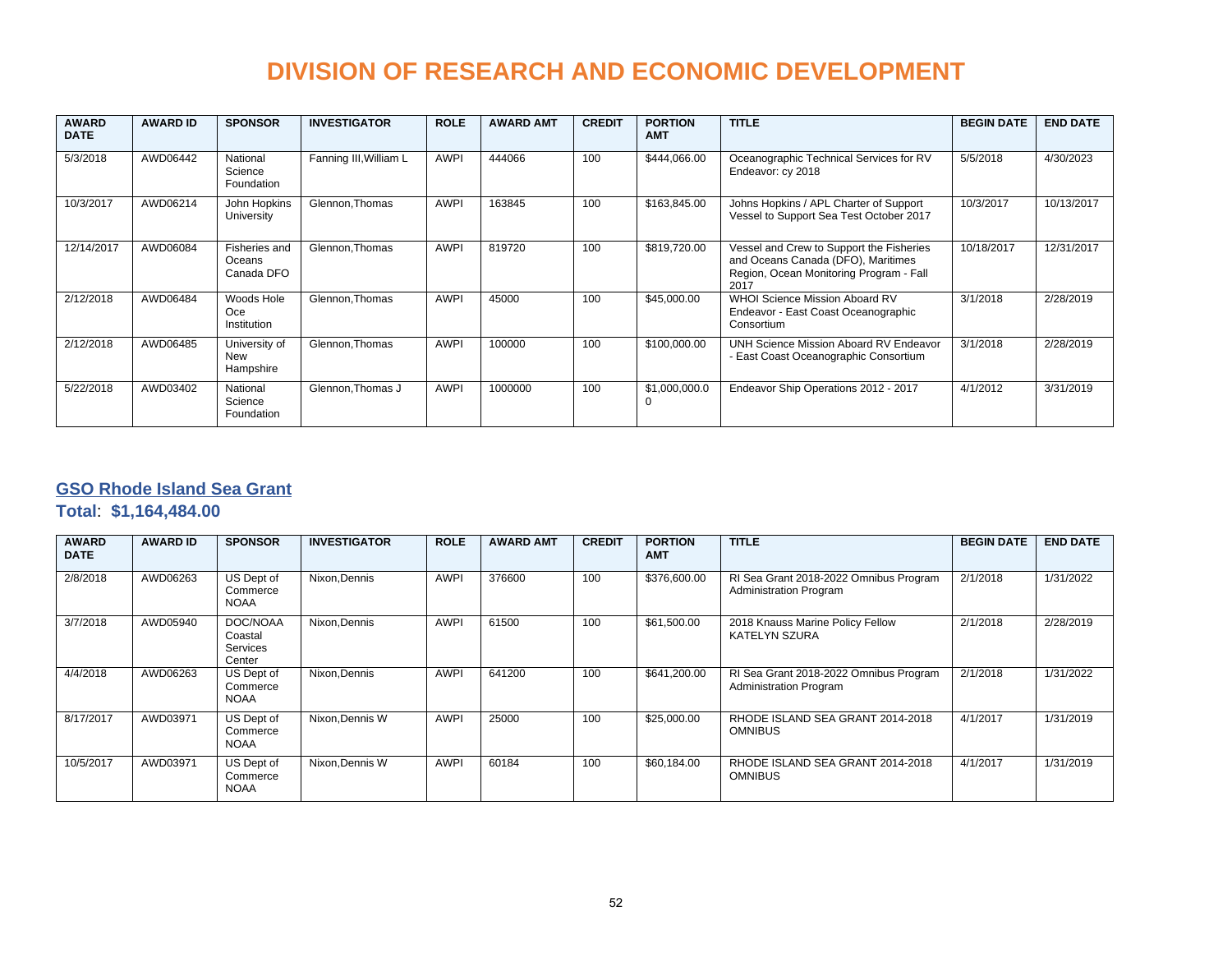### **Awards for College of Health Sciences**

#### **From: 7/1/2017 To: 5/31/2018**

#### **Investigator Award Total: \$4,170,562.69**

#### **Cancer Prevention Res. Ctr Total**: **\$663,207.93**

| <b>AWARD</b><br><b>DATE</b> | <b>AWARD ID</b> | <b>SPONSOR</b>                                      | <b>INVESTIGATOR</b> | <b>ROLE</b> | <b>AWARD AMT</b> | <b>CREDIT</b> | <b>PORTION</b><br><b>AMT</b> | <b>TITLE</b>                                                                                                                        | <b>BEGIN DATE</b> | <b>END DATE</b> |
|-----------------------------|-----------------|-----------------------------------------------------|---------------------|-------------|------------------|---------------|------------------------------|-------------------------------------------------------------------------------------------------------------------------------------|-------------------|-----------------|
| 9/27/2017                   | AWD05074        | Brown<br>University                                 | Laforge, Robert     | <b>AWPI</b> | 89485            | 100           | \$89,485.00                  | Motivational and Contextual Influences on<br>Patterns of Simultaneous Alcohol and<br>Marijuana Use: A Daily Assessment Study        | 5/1/2017          | 4/30/2018       |
| 10/5/2017                   | AWD04804        | RI Dept of<br>Behavioral<br>Healthcare, D<br>evelop | Paiva, Andrea       | <b>AWPI</b> | 81270            | 100           | \$81,270.00                  | <b>BHDDH School Survey</b>                                                                                                          | 7/1/2017          | 6/30/2018       |
| 9/12/2017                   | AWD04989        | University of<br>North<br>Carolina - CH             | Prochaska, James O  | <b>WCPI</b> | 238992           | 24            | \$57,358.08                  | CI - Dept. of Homeland Security Coastal<br>Resilience Center of Excellence Projects                                                 | 1/1/2016          | 6/30/2018       |
| 8/16/2017                   | AWD05816        | National<br>Science<br>Foundation                   | Redding, Colleen    | <b>WCPI</b> | 99439            | 15            | \$14,915.85                  | SCC-Planning: Smart and Connected<br><b>Residential Water Quality Community</b>                                                     | 8/15/2017         | 7/31/2018       |
| 9/13/2017                   | AWD05091        | Yale<br>University                                  | Redding, Colleen    | <b>AWPI</b> | 125133           | 100           | \$125,133.00                 | Enhancing Engagement in Advance Care<br>Planning                                                                                    | 9/27/2016         | 6/30/2018       |
| 10/2/2017                   | AWD05088        | <b>Brown</b><br>University                          | Spillane, Nichea    | <b>AWPI</b> | 13417            | 100           | \$13,417.00                  | Positive Psychotherapy for Smoking<br>Cessation Enhanced with Text Messaging:<br>A Randomized Controlled Trial                      | 7/1/2017          | 6/30/2018       |
| 9/7/2017                    | AWD04811        | Kent Center                                         | Stein, Lynda        | <b>AWPI</b> | 12500            | 100           | \$12,500.00                  | Healthy Transitions - The Kent Center                                                                                               | 10/1/2015         | 9/29/2018       |
| 9/15/2017                   | AWD04809        | RI Dept of<br>Behavioral<br>Healthcare, D<br>evelop | Stein, Lynda        | <b>AWPI</b> | 124060           | 100           | \$124,060.00                 | Healthy Transitions - BHDDH                                                                                                         | 1/1/2015          | 9/29/2018       |
| 10/12/2017                  | AWD04810        | Community<br>Care Alliance                          | Stein, Lynda        | <b>AWPI</b> | 12500            | 100           | \$12,500.00                  | Healthy Transitions - Community Care<br>Alliance                                                                                    | 10/1/2015         | 9/29/2018       |
| 10/13/2017                  | AWD05396        | The Miriam<br>Hospital                              | Stein, Lynda        | <b>AWPI</b> | 12569            | 100           | \$12,569.00                  | Evaluating the Implementation and Impact<br>of a Novel Medication-Assisted Treatment<br>Program in a Unified Jail and Prison System | 9/1/2017          | 8/31/2018       |
| 4/26/2018                   | AWD06530        | RI Dept of<br>Behavioral<br>Healthcare, D<br>evelop | Stein, Lynda        | <b>AWPI</b> | 120000           | 100           | \$120,000.00                 | RI Youth Treatment Implementation                                                                                                   | 5/1/2018          | 4/30/2019       |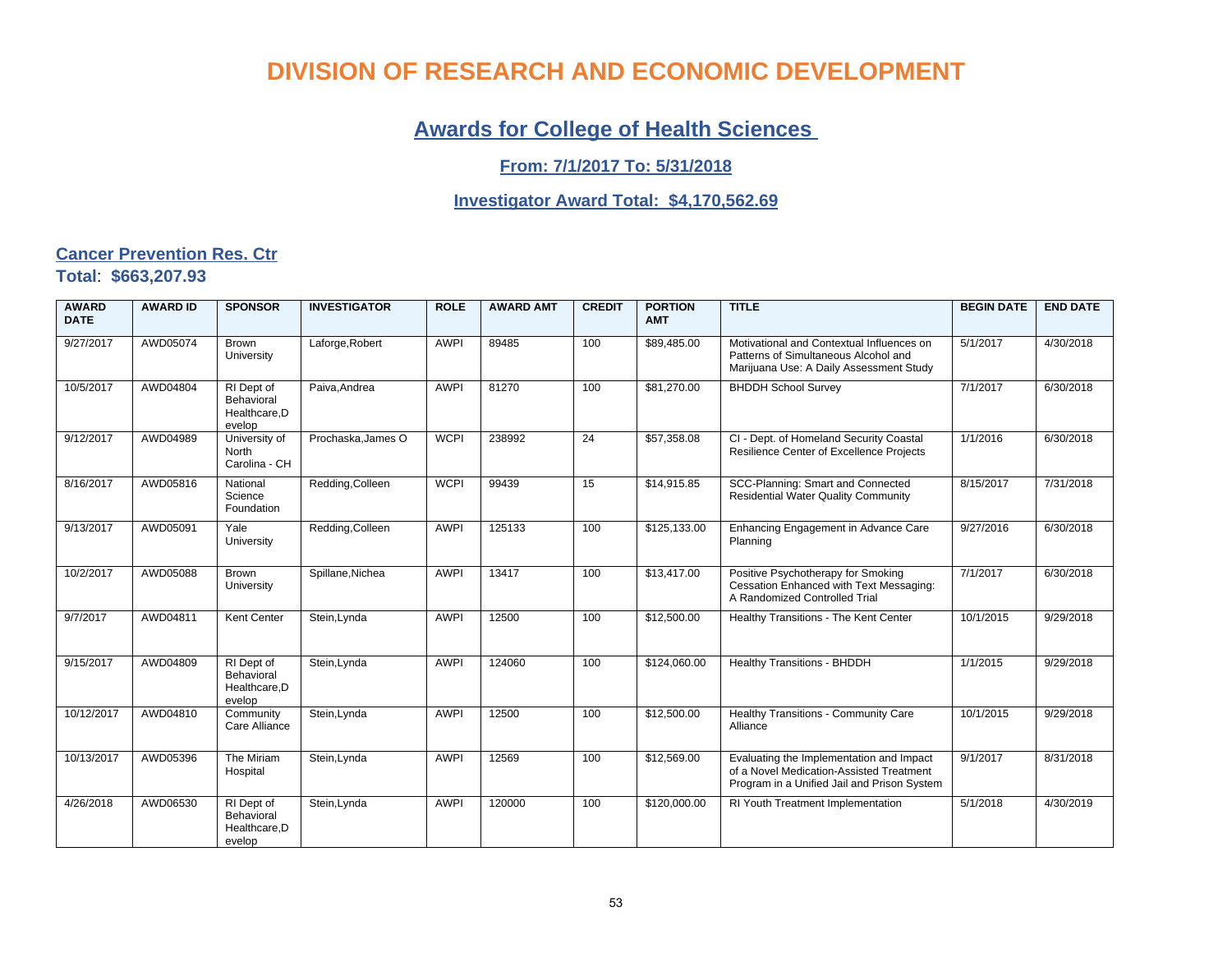#### **Food Science And Nutrition**

**Total**: **\$5,344.00**

| <b>AWARD</b><br><b>DATE</b> | <b>AWARD ID</b> | <b>SPONSOR</b>                     | <b>INVESTIGATOR</b> | <b>ROLE</b> | <b>AWARD AMT</b> | <b>CREDIT</b> | <b>PORTION</b><br><b>AMT</b> | <b>TITLE</b>              | <b>BEGIN DATE</b> | <b>END DATE</b> |
|-----------------------------|-----------------|------------------------------------|---------------------|-------------|------------------|---------------|------------------------------|---------------------------|-------------------|-----------------|
| 10/13/2017                  | AWD04558        | US<br>Department<br>of Agriculture | Kirby.John D        | <b>AWPI</b> | 5344             | 100           | \$5.344.00                   | FY2015 3B3C Formula Funds | 10/1/2014         | 9/30/2019       |

#### **Human Development & Family Stu**

**Total**: **\$98,362.30**

| <b>AWARD</b><br><b>DATE</b> | <b>AWARD ID</b> | <b>SPONSOR</b>            | <b>INVESTIGATOR</b> | <b>ROLE</b> | <b>AWARD AMT</b> | <b>CREDIT</b> | <b>PORTION</b><br><b>AMT</b> | <b>TITLE</b>                                                                                                                                     | <b>BEGIN DATE</b> | <b>END DATE</b> |
|-----------------------------|-----------------|---------------------------|---------------------|-------------|------------------|---------------|------------------------------|--------------------------------------------------------------------------------------------------------------------------------------------------|-------------------|-----------------|
| 5/25/2018                   | AWD06650        | <b>RI</b><br>Foundation   | Leedahl, Skye       | <b>WCPI</b> | 20173            | 10            | \$2.017.30                   | <b>Together RI Analysis</b>                                                                                                                      | 3/1/2018          | 7/1/2018        |
| 10/2/2017                   | AWD05483        | Rhode Island<br>College   | Mccurdy, Karen      | <b>AWPI</b> | 19458            | 100           | \$19,458.00                  | Recruitment and Retention of Early<br>Childhood Professionals in Early<br><b>Intervention Programs</b>                                           | 7/1/2016          | 9/30/2017       |
| 1/31/2018                   | AWD06220        | Rhode Island<br>College   | Mccurdy, Karen      | <b>AWPI</b> | 26887            | 100           | \$26,887.00                  | Recruitment and Retention of Early<br>Childhood Professionals in Early<br><b>Intervention Programs</b>                                           | 9/30/2017         | 10/1/2018       |
| 9/27/2017                   | AWD06016        | The Spencer<br>Foundation | Vaccaro, Annemarie  | PI          | 50000            | 100           | \$50,000.00                  | IIHI - Making Disability Visible in Higher<br><b>Education Research: Addressing</b><br>Quantitative, Qualitative, and Theoretical<br>Limitations | 11/1/2017         | 10/31/2018      |

#### **Nutrition & Food Sciences**

**Total**: **\$2,247,015.53**

| <b>AWARD</b><br><b>DATE</b> | <b>AWARD ID</b> | <b>SPONSOR</b>                     | <b>INVESTIGATOR</b> | <b>ROLE</b> | <b>AWARD AMT</b> | <b>CREDIT</b> | <b>PORTION</b><br><b>AMT</b> | <b>TITLE</b>    | <b>BEGIN DATE</b> | <b>END DATE</b> |
|-----------------------------|-----------------|------------------------------------|---------------------|-------------|------------------|---------------|------------------------------|-----------------|-------------------|-----------------|
| 10/12/2017                  | AWD06221        | US<br>Department<br>of Agriculture | Kirby, John         | <b>AWPI</b> | 385645           | 100           | \$385,645.00                 | EFNEP FY 2018   | 10/1/2017         | 9/30/2022       |
| 8/3/2017                    | AWD05509        | RI Dept of<br>Human<br>Services    | Sebelia, Linda      | <b>AWPI</b> | 359470           | 100           | \$359,470.00                 | RI SNAP-Ed 2017 | 10/1/2014         | 9/30/2017       |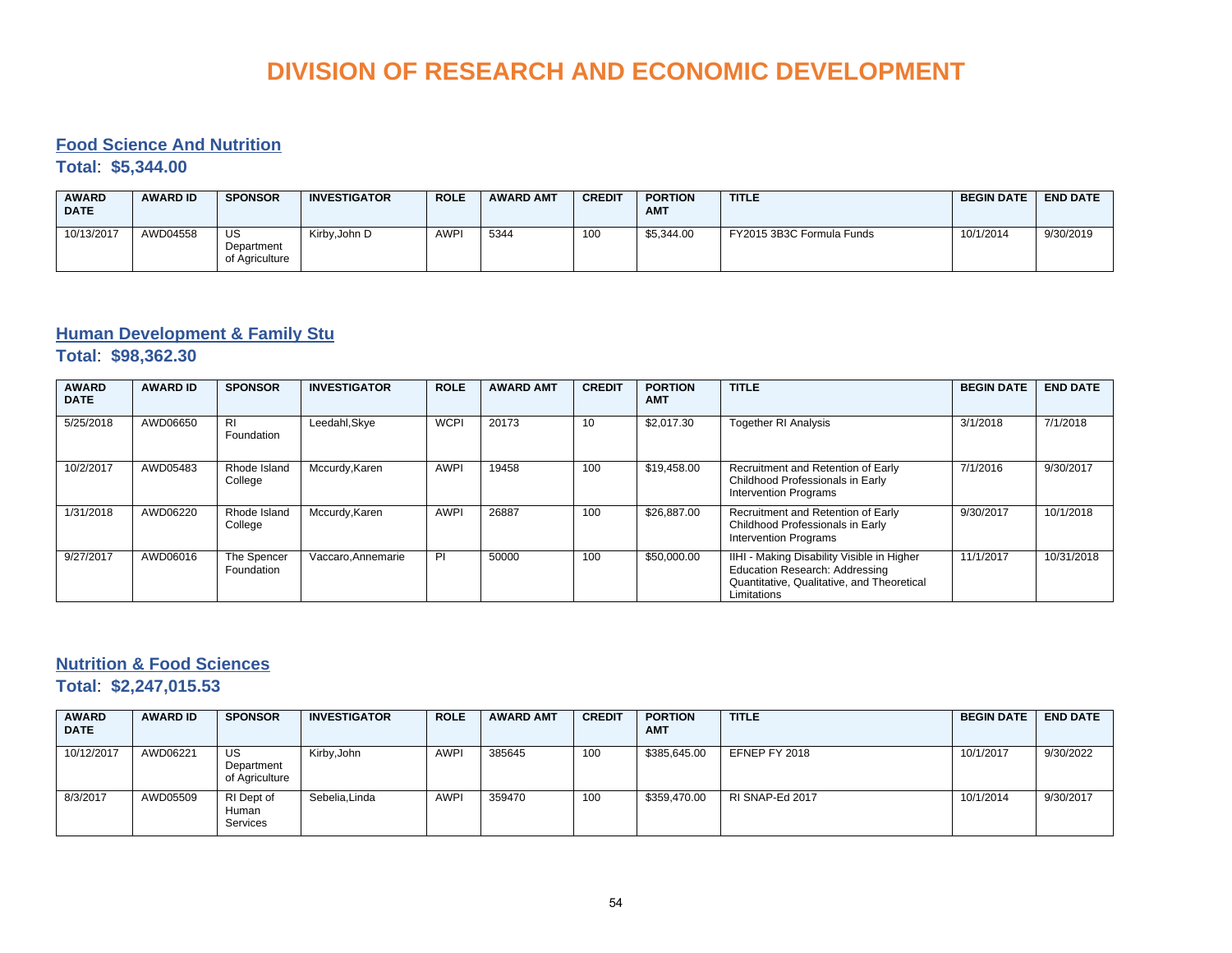| <b>AWARD</b><br><b>DATE</b> | <b>AWARD ID</b> | <b>SPONSOR</b>                                    | <b>INVESTIGATOR</b> | <b>ROLE</b> | <b>AWARD AMT</b> | <b>CREDIT</b> | <b>PORTION</b><br><b>AMT</b> | <b>TITLE</b>                                                                                                 | <b>BEGIN DATE</b> | <b>END DATE</b> |
|-----------------------------|-----------------|---------------------------------------------------|---------------------|-------------|------------------|---------------|------------------------------|--------------------------------------------------------------------------------------------------------------|-------------------|-----------------|
| 3/20/2018                   | AWD06134        | RI Dept of<br>Human<br><b>Services</b>            | Sebelia, Linda      | <b>AWPI</b> | 1334026          | 100           | \$1,334,026.0                | IIHI - RI SNAP Ed                                                                                            | 10/1/2017         | 9/30/2018       |
| 10/17/2017                  | AWD05987        | Brown<br>University                               | Tovar, Alison       | <b>AWPI</b> | 68808            | 100           | \$68,808.00                  | Improving nutrition and physical activity<br>supplement for student                                          | 6/1/2017          | 5/31/2018       |
| 1/23/2018                   | AWD05787        | Brown<br>University                               | Tovar.Alison        | <b>AWPI</b> | 43071            | 100           | \$43.071.00                  | Improving Nutrition and Physical Activity<br>Environments In Home - Based Child Care                         | 8/1/2014          | 5/31/2018       |
| 7/28/2017                   | AWD06116        | Produce for<br><b>Better Health</b><br>Foundation | Vadiveloo, Maya     | <b>AWPI</b> | 5995.53          | 100           | \$5,995.53                   | PBH Grant Transfer: Manipulating the<br>Sensory Variety of Fruits and Vegetables to<br>Increase Their Intake | 10/15/2015        | 6/30/2018       |
| 8/28/2017                   | AWD05956        | Foundation<br>for Food &<br>Agriculture<br>Resear | Vadiveloo, Maya     | <b>AWPI</b> | 100000           | 50            | \$50,000.00                  | IIHI - Targeted Incentives, Food Purchases<br>and Health Outcomes                                            | 9/1/2017          | 8/31/2018       |

#### **Physical Therapy**

**Total**: **\$716,118.00**

| <b>AWARD</b><br><b>DATE</b> | <b>AWARD ID</b> | <b>SPONSOR</b>                                      | <b>INVESTIGATOR</b> | <b>ROLE</b> | <b>AWARD AMT</b> | <b>CREDIT</b> | <b>PORTION</b><br><b>AMT</b> | <b>TITLE</b>                                                                    | <b>BEGIN DATE</b> | <b>END DATE</b> |
|-----------------------------|-----------------|-----------------------------------------------------|---------------------|-------------|------------------|---------------|------------------------------|---------------------------------------------------------------------------------|-------------------|-----------------|
| 7/10/2017                   | AWD06060        | RI Dept of<br>Behavioral<br>Healthcare, D<br>evelop | Hulme, Janice       | <b>AWPI</b> | 179811           | 100           | \$179,811.00                 | URI/BHDDH Collaborative Agreement for<br><b>Physical Therapy Services</b>       | 7/1/2017          | 6/30/2018       |
| 11/1/2017                   | AWD06274        | <b>RI Commerce</b><br>Corporation                   | Konin, Jeffrey      | <b>AWPI</b> | 50000            | 100           | \$50,000.00                  | The Effects of a Wearable Exercise Device<br>on Musculoskeletal Characteristics | 7/4/2017          | 7/4/2018        |
| 10/2/2017                   | AWD06211        | National<br>Institute of<br>Health                  | Roush, Susan        | <b>AWPI</b> | 207633           | 100           | \$207,633.00                 | RIDDC FFY 2017                                                                  | 10/1/2016         | 9/30/2018       |
| 10/2/2017                   | AWD06211        | National<br>Institute of<br>Health                  | Roush, Susan        | <b>AWPI</b> | 185600           | 100           | \$185,600.00                 | RIDDC FFY 2017                                                                  | 10/1/2016         | 9/30/2018       |
| 10/2/2017                   | AWD06211        | National<br>Institute of<br>Health                  | Roush, Susan        | <b>AWPI</b> | 93074            | 100           | \$93,074.00                  | RIDDC FFY 2017                                                                  | 10/1/2016         | 9/30/2018       |

**Psychology Total**: **\$440,514.93**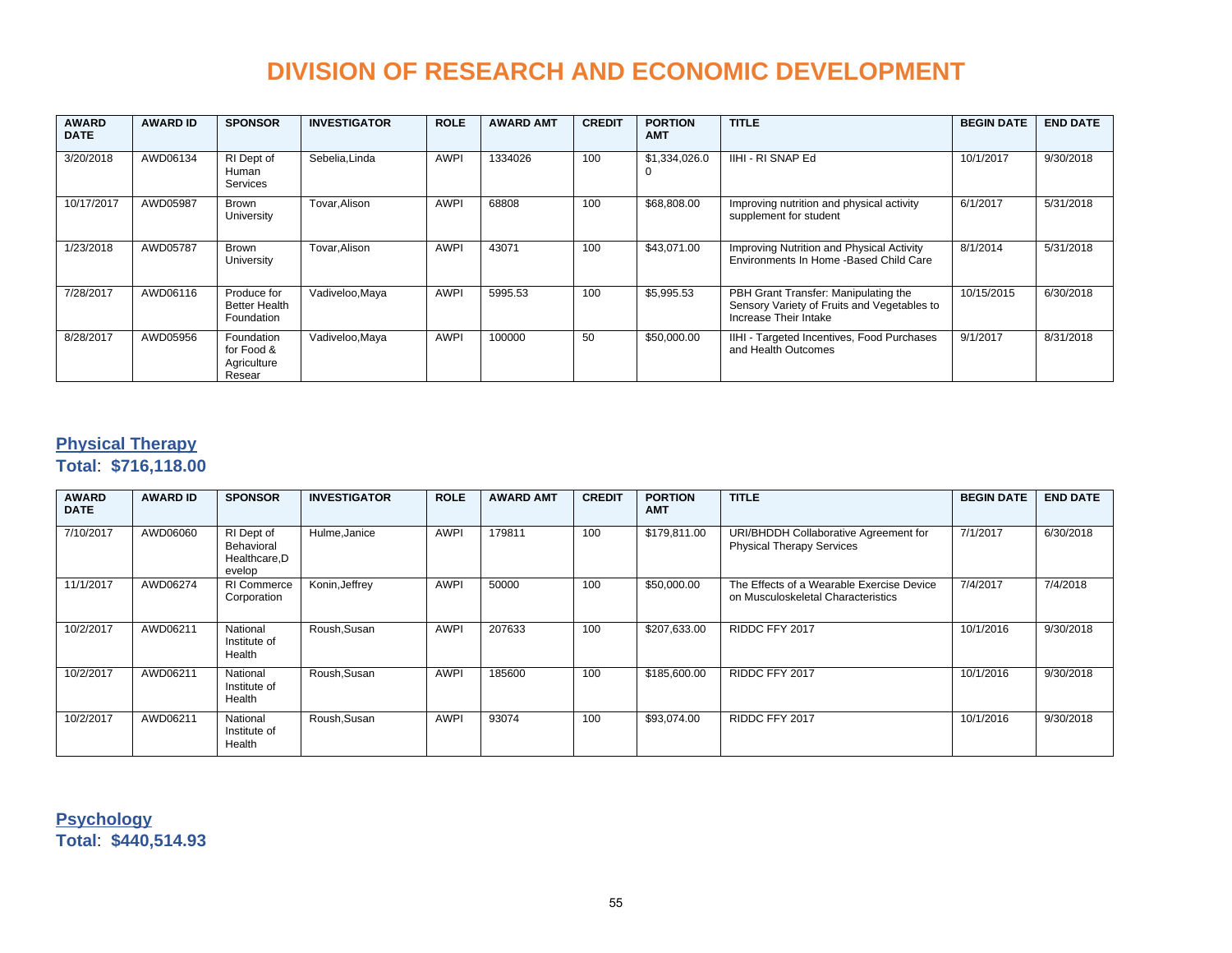| <b>AWARD</b><br><b>DATE</b> | <b>AWARD ID</b> | <b>SPONSOR</b>                                      | <b>INVESTIGATOR</b>           | <b>ROLE</b> | <b>AWARD AMT</b> | <b>CREDIT</b> | <b>PORTION</b><br><b>AMT</b> | <b>TITLE</b>                                                                                         | <b>BEGIN DATE</b> | <b>END DATE</b> |
|-----------------------------|-----------------|-----------------------------------------------------|-------------------------------|-------------|------------------|---------------|------------------------------|------------------------------------------------------------------------------------------------------|-------------------|-----------------|
| 5/28/2018                   | AWD05884        | US Dep of<br>Health &<br>Human Srvcs                | Flannery-<br>Schroeder, Ellen | <b>AWPI</b> | 15000            | 100           | \$15,000.00                  | IIHI - COR Project in Washington County,<br>RI                                                       | 7/1/2017          | 6/30/2019       |
| 7/2/2017                    | AWD05909        | RI Dept of<br>Behavioral<br>Healthcare.D<br>evelop  | Florin, Paul                  | <b>AWPI</b> | 142114           | 50            | \$71,057.00                  | IIHI - Evaluation of Statewide Rhode Island<br>Prevention Infrastructure Innovation                  | 7/26/2017         | 6/30/2018       |
| 8/11/2017                   | AWD03834        | RI Dept of<br>Behavioral<br>Healthcare, D<br>evelop | Florin, Paul R                | <b>AWPI</b> | 83270            | 100           | \$83,270.00                  | STATE LEVEL EVALUATION BUDGET<br>FOR RI PARTNERSHIP FOR SUCCESS                                      | 9/30/2015         | 9/30/2017       |
| 8/11/2017                   | AWD03835        | RI Dept of<br>Behavioral<br>Healthcare, D<br>evelop | Florin, Paul R                | <b>AWPI</b> | 182464           | 100           | \$182,464.00                 | <b>LOCAL LEVEL EVALUATION OF</b><br>PARTNERSHIPS FOR SUCCESS                                         | 9/30/2013         | 9/30/2017       |
| 7/2/2017                    | AWD05909        | RI Dept of<br>Behavioral<br>Healthcare, D<br>evelop | Skierkowski, Dorothy          | <b>WCPI</b> | 142114           | 50            | \$71,057.00                  | IIHI - Evaluation of Statewide Rhode Island<br>Prevention Infrastructure Innovation                  | 7/26/2017         | 6/30/2018       |
| 5/26/2018                   | AWD05965        | National<br>Institute of<br>Health                  | Weiss, Nicole H               | <b>AWPI</b> | 17666.93         | 100           | \$17,666.93                  | IIHI - PTSD, Negative and Positive Emotion<br>Dysfunction and Substance USE in IPV<br><b>Victims</b> | 7/1/2017          | 5/31/2018       |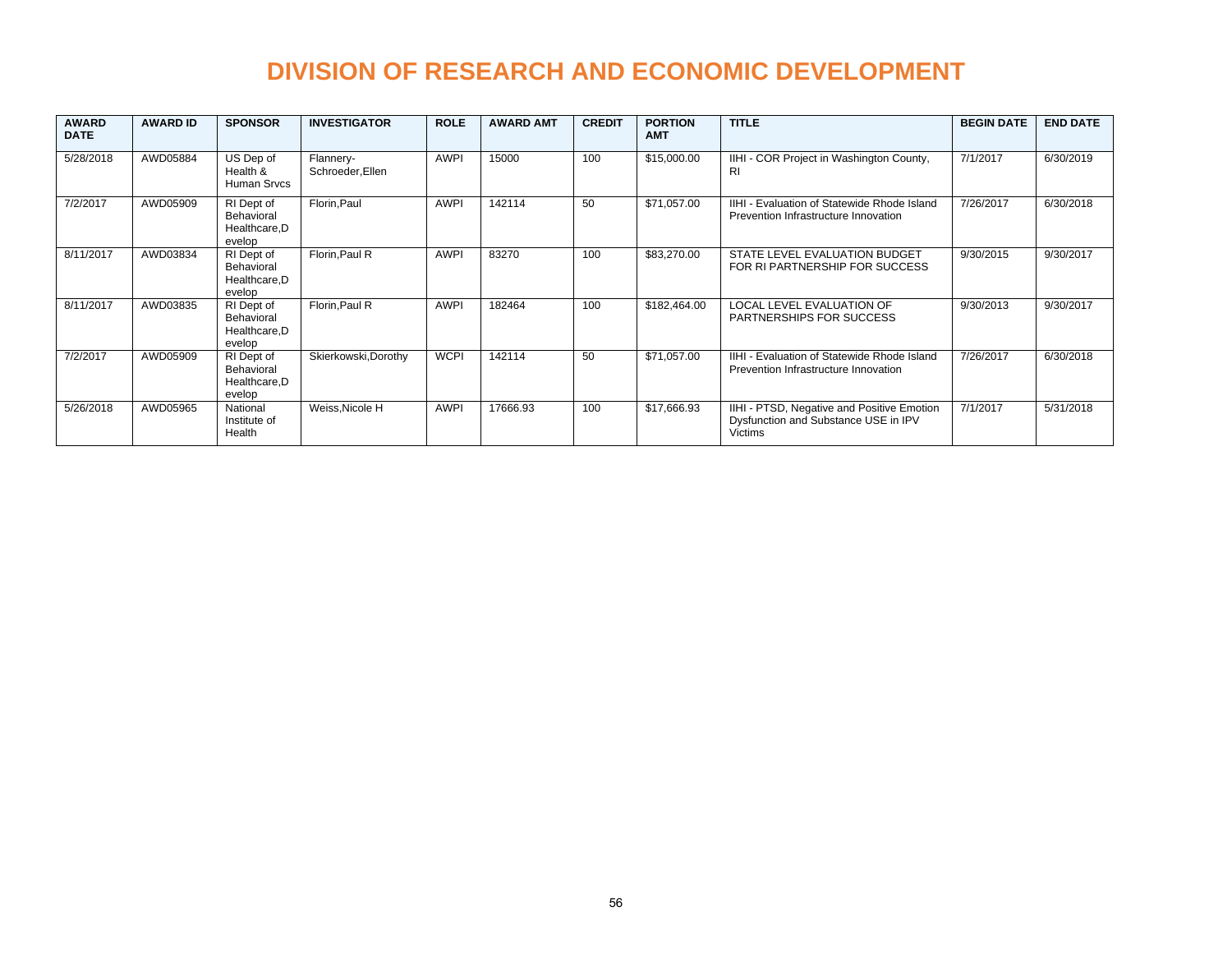### **Awards for College of Nursing**

**From: 7/1/2017 To: 5/31/2018**

**Investigator Award Total: \$154,508.83**

#### **Dean Nursing Total**: **\$12,469.56**

| <b>AWARD</b><br><b>DATE</b> | <b>AWARD ID</b> | <b>SPONSOR</b>                                | <b>INVESTIGATOR</b> | <b>ROLE</b> | <b>AWARD AMT</b> | <b>CREDIT</b> | <b>PORTION</b><br><b>AMT</b> | <b>TITLE</b>                                           | <b>BEGIN DATE</b> | <b>END DATE</b> |
|-----------------------------|-----------------|-----------------------------------------------|---------------------|-------------|------------------|---------------|------------------------------|--------------------------------------------------------|-------------------|-----------------|
| 11/30/2017                  | AWD05244        | - R.I.<br>Department<br>of Elderly<br>Affairs | Burbank.Patricia    | <b>AWPI</b> | 12469.56         | 100           | \$12,469.56                  | Building Long Term Sustainability in State<br>Lifespan | 9/1/2015          | 8/31/2016       |

#### **Nursing Instruction**

**Total**: **\$142,039.27**

| <b>AWARD</b><br><b>DATE</b> | <b>AWARD ID</b> | <b>SPONSOR</b>                              | <b>INVESTIGATOR</b> | <b>ROLE</b> | <b>AWARD AMT</b> | <b>CREDIT</b> | <b>PORTION</b><br><b>AMT</b> | <b>TITLE</b>                                                         | <b>BEGIN DATE</b> | <b>END DATE</b> |
|-----------------------------|-----------------|---------------------------------------------|---------------------|-------------|------------------|---------------|------------------------------|----------------------------------------------------------------------|-------------------|-----------------|
| 12/29/2017                  | AWD06312        | R.I.<br>Department<br>of Elderly<br>Affairs | Burbank, Patricia   | <b>AWPI</b> | 30000            | 100           | \$30,000.00                  | Lifespan Respite Program                                             | 9/1/2017          | 8/31/2018       |
| 11/6/2017                   | AWD05977        | American<br>Nurses<br>Foundation            | Cotton, Brandi      | <b>AWPI</b> | 4120             | 100           | \$4,120.00                   | Dyadic Influences on Methadone<br>Maintenance Treatment              | 9/1/2017          | 5/31/2018       |
| 5/7/2018                    | AWD06588        | Sigma                                       | D'Agata, Amy        | <b>AWPI</b> | 864.27           | 100           | \$864.27                     | <b>Revision of Neonatal Stressor Scale</b>                           | 1/1/2018          | 12/31/2018      |
| 12/21/2017                  | AWD04052        | <b>RI</b><br>Foundation                     | Dunphy, Lynne M     | <b>AWPI</b> | 25000            | 100           | \$25,000.00                  | Developing RI Ph.D. Nurse Leaders to<br><b>Transform Health Care</b> | 8/31/2014         | 8/31/2018       |
| 2/6/2018                    | AWD06209        | Brown<br>University                         | Wolfe, Barbara      | PI          | 82055            | 100           | \$82,055.00                  | Southern Rhode Island Area Health<br>Education Center (sriAHEC)      | 9/1/2017          | 8/31/2018       |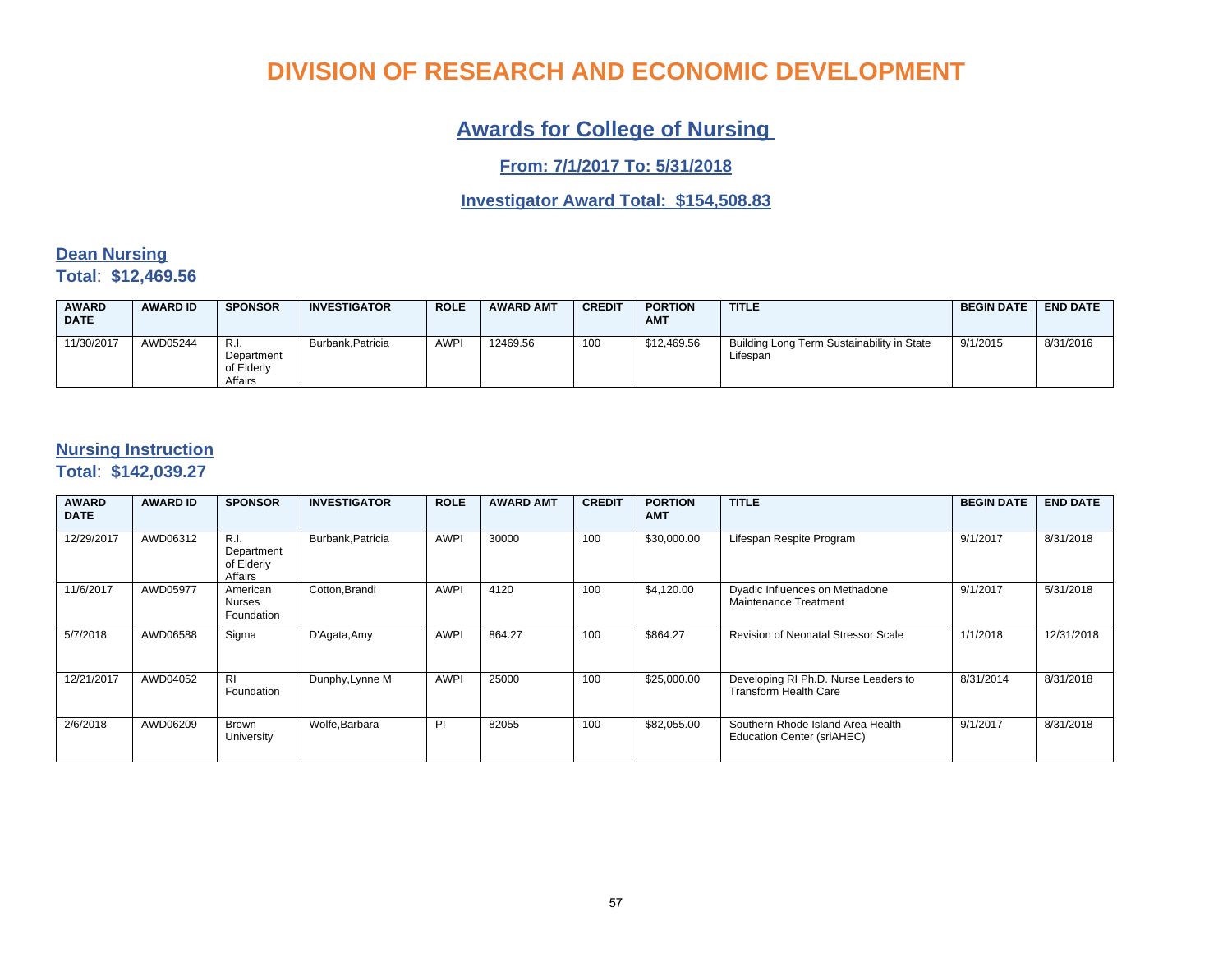### **Awards for Academic Health Collaborative**

**From: 7/1/2017 To: 5/31/2018**

#### **Investigator Award Total: \$3,686,788.17**

#### **IIHI Administration Total**: **\$3,686,788.17**

| <b>AWARD</b><br><b>DATE</b> | <b>AWARD ID</b> | <b>SPONSOR</b>                                    | <b>INVESTIGATOR</b> | <b>ROLE</b> | <b>AWARD AMT</b> | <b>CREDIT</b> | <b>PORTION</b><br><b>AMT</b> | <b>TITLE</b>                                                       | <b>BEGIN DATE</b> | <b>END DATE</b> |
|-----------------------------|-----------------|---------------------------------------------------|---------------------|-------------|------------------|---------------|------------------------------|--------------------------------------------------------------------|-------------------|-----------------|
| 9/20/2017                   | AWD05570        | State of<br>Rhode Island                          | Blissmer, Bryan     | <b>AWPI</b> | 133931.67        | 100           | \$133,931.67                 | State Innovation Model (SIM) Test Grant<br>Evaluation              | 7/1/2017          | 6/30/2018       |
| 11/7/2017                   | AWD05411        | Care New<br>England<br>Health<br>System           | Blissmer, Bryan     | <b>AWPI</b> | 66498            | 100           | \$66,498.00                  | The INTEGRA Accountable Health<br><b>Communities Partnership</b>   | 5/1/2017          | 4/30/2018       |
| 12/12/2017                  | AWD06213        | Exec.Office<br>of Health and<br>Human<br>Services | Blissmer, Bryan     | <b>AWPI</b> | 267595           | 100           | \$267,595.00                 | IIHI - Infrastructure - DSHP/SA/EOHHS                              | 11/1/2017         | 6/30/2018       |
| 12/20/2017                  | AWD06213        | Exec.Office<br>of Health and<br>Human<br>Services | Blissmer, Bryan     | <b>AWPI</b> | 252921           | 100           | \$252,921.00                 | IIHI - Infrastructure - DSHP/SA/EOHHS                              | 11/1/2017         | 6/30/2018       |
| 1/1/2018                    | AWD06460        | Exec.Office<br>of Health and<br>Human<br>Services | Blissmer, Bryan     | <b>AWPI</b> | 724655           | 100           | \$724,655.00                 | IHII - URI ISA ACCOUNTABLE INTITIES<br><b>TECHNICAL ASSISTANCE</b> | 11/1/2017         | 12/31/2018      |
| 1/22/2018                   | AWD06213        | Exec.Office<br>of Health and<br>Human<br>Services | Blissmer, Bryan     | <b>AWPI</b> | 2031434          | 100           | \$2,031,434.0                | IIHI - Infrastructure - DSHP/SA/EOHHS                              | 11/1/2017         | 12/31/2018      |
| 5/31/2018                   | AWD06213        | Exec.Office<br>of Health and<br>Human<br>Services | Blissmer, Bryan     | <b>AWPI</b> | 209753.5         | 100           | \$209,753.50                 | IIHI - Infrastructure - DSHP/SA/EOHHS                              | 11/1/2017         | 12/31/2018      |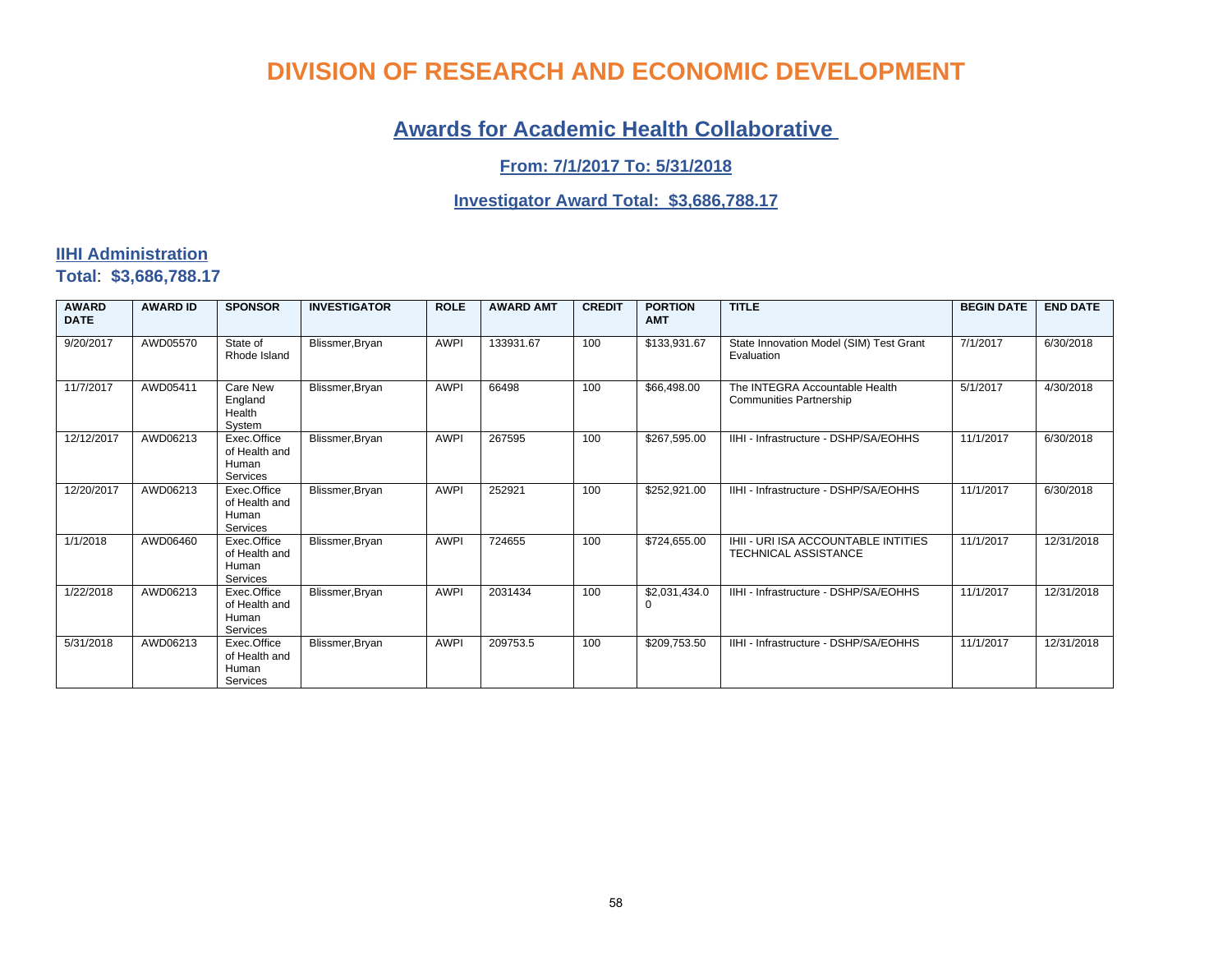### **Awards for College of Pharmacy**

#### **From: 7/1/2017 To: 5/31/2018**

#### **Investigator Award Total: \$10,924,125.48**

#### **Biomedical & Pharm. Sciences Total**: **\$10,390,593.71**

| <b>AWARD</b><br><b>DATE</b> | <b>AWARD ID</b> | <b>SPONSOR</b>                              | <b>INVESTIGATOR</b> | <b>ROLE</b> | <b>AWARD AMT</b> | <b>CREDIT</b> | <b>PORTION</b><br><b>AMT</b> | <b>TITLE</b>                                                                                                                  | <b>BEGIN DATE</b> | <b>END DATE</b> |
|-----------------------------|-----------------|---------------------------------------------|---------------------|-------------|------------------|---------------|------------------------------|-------------------------------------------------------------------------------------------------------------------------------|-------------------|-----------------|
| 9/14/2017                   | AWD04688        | National<br>Institute of<br>Health          | Chen, Xinyuan       | <b>AWPI</b> | \$245,645.00     | 100           | \$245,645.00                 | Delivery and Adjuvantation of Nicotine<br>Vaccine by Laser Illumination                                                       | 6/15/2015         | 5/31/2018       |
| 5/26/2018                   | AWD05927        | US Dep of<br>Health &<br><b>Human Srvcs</b> | Chen, Xinyuan       | <b>AWPI</b> | \$453,983.00     | 100           | \$453,983.00                 | A Novel Adjuvant to Boost Influenza<br>Vaccination                                                                            | 5/15/2018         | 4/30/2019       |
| 8/22/2017                   | AWD05630        | National<br>Institute of<br>Health          | Cho, Bongsup        | <b>AWPI</b> | \$209,154.00     | 100           | \$209,154.00                 | Arylamine DNA Adduct Recognition in<br>Eukaryotic Nucleotide Excision Repair                                                  | 9/1/2017          | 8/31/2018       |
| 10/4/2017                   | AWD05308        | National<br>Institute of<br>Health          | Cho, Bongsup        | <b>WCPI</b> | \$1,669,877.00   | 8.8           | \$146,949.17                 | CI - STEEP - Sources, Transport, Exposure<br>and Effects of Perfluoroalkyl Substances                                         | 7/1/2017          | 3/31/2018       |
| 3/30/2018                   | AWD05308        | National<br>Institute of<br>Health          | Cho, Bongsup        | <b>WCPI</b> | \$1,599,436.00   | 8.8           | \$140,750.36                 | CI - STEEP - Sources, Transport, Exposure<br>and Effects of Perfluoroalkyl Substances                                         | 7/1/2017          | 3/31/2019       |
| 5/9/2018                    | AWD05308        | National<br>Institute of<br>Health          | Cho, Bongsup        | <b>WCPI</b> | \$10,584.00      | 8.8           | \$931.39                     | CI - STEEP - Sources, Transport, Exposure<br>and Effects of Perfluoroalkyl Substances                                         | 7/1/2017          | 3/31/2018       |
| 1/10/2018                   | AWD05930        | National<br>Institute of<br>Health          | Deng, Ruitang       | <b>AWPI</b> | \$344,755.00     | 100           | \$344,755.00                 | Interplay of Bile Acid and Estrogen<br>Signaling                                                                              | 1/1/2018          | 12/31/2018      |
| 8/25/2017                   | AWD05933        | <b>Brown</b><br>University                  | Ghonem.Nisanne      | <b>AWPI</b> | \$216,400.00     | 100           | \$216,400.00                 | An In Vivo Study of Treprostinil, a<br>Prostacyclin Analog, in the Prevention of<br>Ischemia-Reperfusion Injury to the Kidney | 7/1/2017          | 6/30/2018       |
| 8/4/2017                    | AWD04927        | Moleculera<br>Labs                          | Kovoor, Abraham     | <b>AWPI</b> | \$11,000.00      | 100           | \$11,000.00                  | Preparation of D2 Dopamine Receptor-<br>Expressing SF9 Cell Membranes                                                         | 8/1/2015          | 7/31/2018       |
| 7/28/2017                   | AWD05820        | National<br>Institute of<br>Health          | Li, Deyu            | <b>AWPI</b> | \$410,961.00     | 100           | \$410,961.00                 | Inhibitory Effect of Nitric Oxide on DNA<br><b>Repair Enzymes</b>                                                             | 8/1/2017          | 7/31/2020       |
| 12/22/2017                  | AWD06316        | National<br>Institute of<br>Health          | Li, Deyu            | <b>AWPI</b> | \$460,426.00     | 100           | \$460,426.00                 | Mutational Spectra of Bulky DNA Lesions                                                                                       | 1/1/2018          | 12/31/2018      |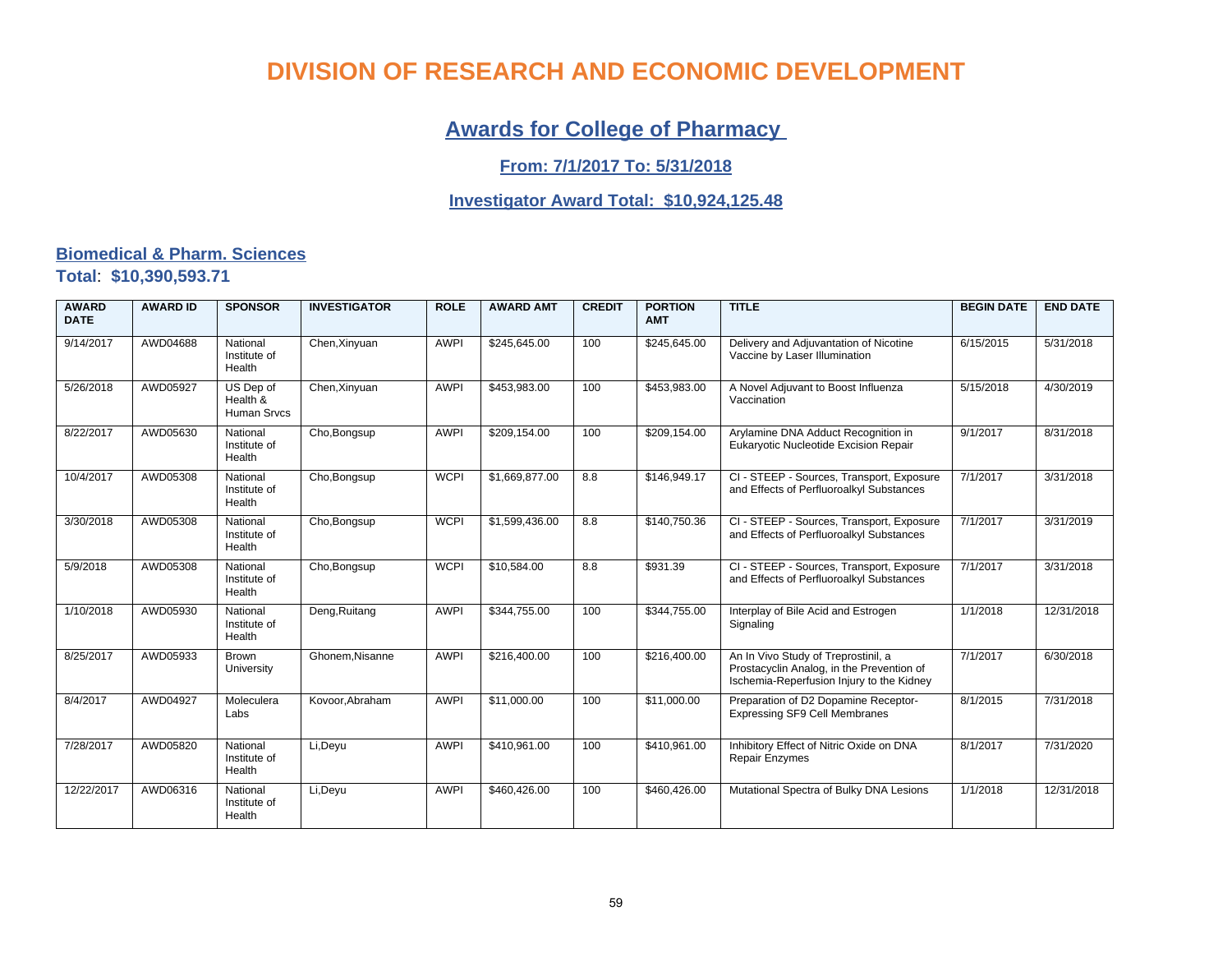| <b>AWARD</b><br><b>DATE</b> | <b>AWARD ID</b> | <b>SPONSOR</b>                                    | <b>INVESTIGATOR</b>   | <b>ROLE</b> | <b>AWARD AMT</b> | <b>CREDIT</b> | <b>PORTION</b><br><b>AMT</b> | <b>TITLE</b>                                                                                                               | <b>BEGIN DATE</b> | <b>END DATE</b> |
|-----------------------------|-----------------|---------------------------------------------------|-----------------------|-------------|------------------|---------------|------------------------------|----------------------------------------------------------------------------------------------------------------------------|-------------------|-----------------|
| 10/4/2017                   | AWD06215        | National<br>Institute of<br>Health                | Quinlan.Katharina     | <b>AWPI</b> | \$318,023,00     | 100           | \$318,023.00                 | RYAN INST - Impairment of Spinal<br>Development in Cerebral Palsy                                                          | 9/1/2017          | 6/30/2018       |
| 2/26/2018                   | AWD06350        | US<br>Department<br>of Agriculture                | Seeram, Navindra      | <b>AWPI</b> | \$150,000.00     | 100           | \$150,000.00                 | Quality, Shelf-Life Stability, and Authenticity<br>of Commercial Maple Water Products                                      | 3/1/2018          | 2/28/2019       |
| 4/2/2018                    | AWD02922        | Federation of<br>Quebec<br>Maple Syrup<br>Produce | Seeram.Navindra P     | <b>AWPI</b> | \$40,000.00      | 100           | \$40,000.00                  | Routine analyses of samples to identify<br>factors which contribute to variability of<br>maple syrup (URI coded project E) | 7/1/2010          | 12/31/2020      |
| 8/18/2017                   | AWD05893        | National<br>Institute of<br>Health                | Shaikh, Zahir         | <b>AWPI</b> | \$371,916.00     | 100           | \$371.916.00                 | Rhode Island IDeA Network for Biomedical<br><b>Research Excellence</b>                                                     | 5/1/2017          | 4/30/2018       |
| 5/2/2018                    | AWD06578        | National<br>Institute of<br>Health                | Shaikh.Zahir          | <b>AWPI</b> | \$3.611.407.00   | 100           | \$3,611,407.0<br>$\Omega$    | RHODE ISLAND IDeA NETWORK FOR<br>BIOMEDICAL RESEARCH EXCELLENCE                                                            | 5/1/2018          | 4/30/2019       |
| 10/4/2017                   | AWD05308        | National<br>Institute of<br>Health                | Slitt, Angela         | <b>WCPI</b> | \$1,669,877.00   | 23.5          | \$392,421.09                 | CI - STEEP - Sources, Transport, Exposure<br>and Effects of Perfluoroalkyl Substances                                      | 7/1/2017          | 3/31/2018       |
| 3/30/2018                   | AWD05308        | National<br>Institute of<br>Health                | Slitt, Angela         | <b>WCPI</b> | \$1,599,436.00   | 23.5          | \$375,867.46                 | CI - STEEP - Sources, Transport, Exposure<br>and Effects of Perfluoroalkyl Substances                                      | 7/1/2017          | 3/31/2019       |
| 5/9/2018                    | AWD05308        | National<br>Institute of<br>Health                | Slitt, Angela         | <b>WCPI</b> | \$10,584.00      | 23.5          | \$2,487.24                   | CI - STEEP - Sources, Transport, Exposure<br>and Effects of Perfluoroalkyl Substances                                      | 7/1/2017          | 3/31/2018       |
| 10/31/2017                  | AWD06223        | Yale<br>University                                | Van Nostrand, William | <b>AWPI</b> | \$696,078.00     | 100           | \$696,078.00                 | RyanInst. - Characterizing the Glymphatic<br>Peri-Vascular Connectome and its<br>Disruption in AD                          | 11/1/2016         | 6/30/2021       |
| 1/8/2018                    | AWD06342        | National<br>Institute of<br>Health                | Van Nostrand. William | <b>AWPI</b> | \$314.675.00     | 100           | \$314,675.00                 | IIHI - Modeling Exercise Regiments:<br>Prevention and Amelioration of Amyloid<br>Pathologies and Cognitive Impairment      | 1/1/2018          | 5/31/2019       |
| 1/22/2018                   | AWD06222        | National<br>Institute of<br>Health                | Van Nostrand. William | <b>AWPI</b> | \$325.514.00     | 100           | \$325.514.00                 | RyanInst - Understanding the Origins of<br>Amyloid Deposition in Cerebral Amyloid<br>Angiopathy                            | 10/1/2017         | 3/31/2018       |
| 1/26/2018                   | AWD06302        | National<br>Institute of<br>Health                | Van Nostrand, William | <b>AWPI</b> | \$383,750.00     | 100           | \$383,750.00                 | RI - The Role of Copper in Cerebral Amyleid<br>Angiopathy                                                                  | 10/1/2017         | 4/30/2018       |
| 5/2/2018                    | AWD06222        | National<br>Institute of<br>Health                | Van Nostrand, William | <b>AWPI</b> | \$383,750.00     | 100           | \$383,750.00                 | RyanInst - Understanding the Origins of<br>Amyloid Deposition in Cerebral Amyloid<br>Angiopathy                            | 10/1/2017         | 3/31/2018       |
| 5/2/2018                    | AWD06302        | National<br>Institute of<br>Health                | Van Nostrand. William | <b>AWPI</b> | \$383,750.00     | 100           | \$383.750.00                 | RI - The Role of Copper in Cerebral Amyleid<br>Angiopathy                                                                  | 10/1/2017         | 4/30/2018       |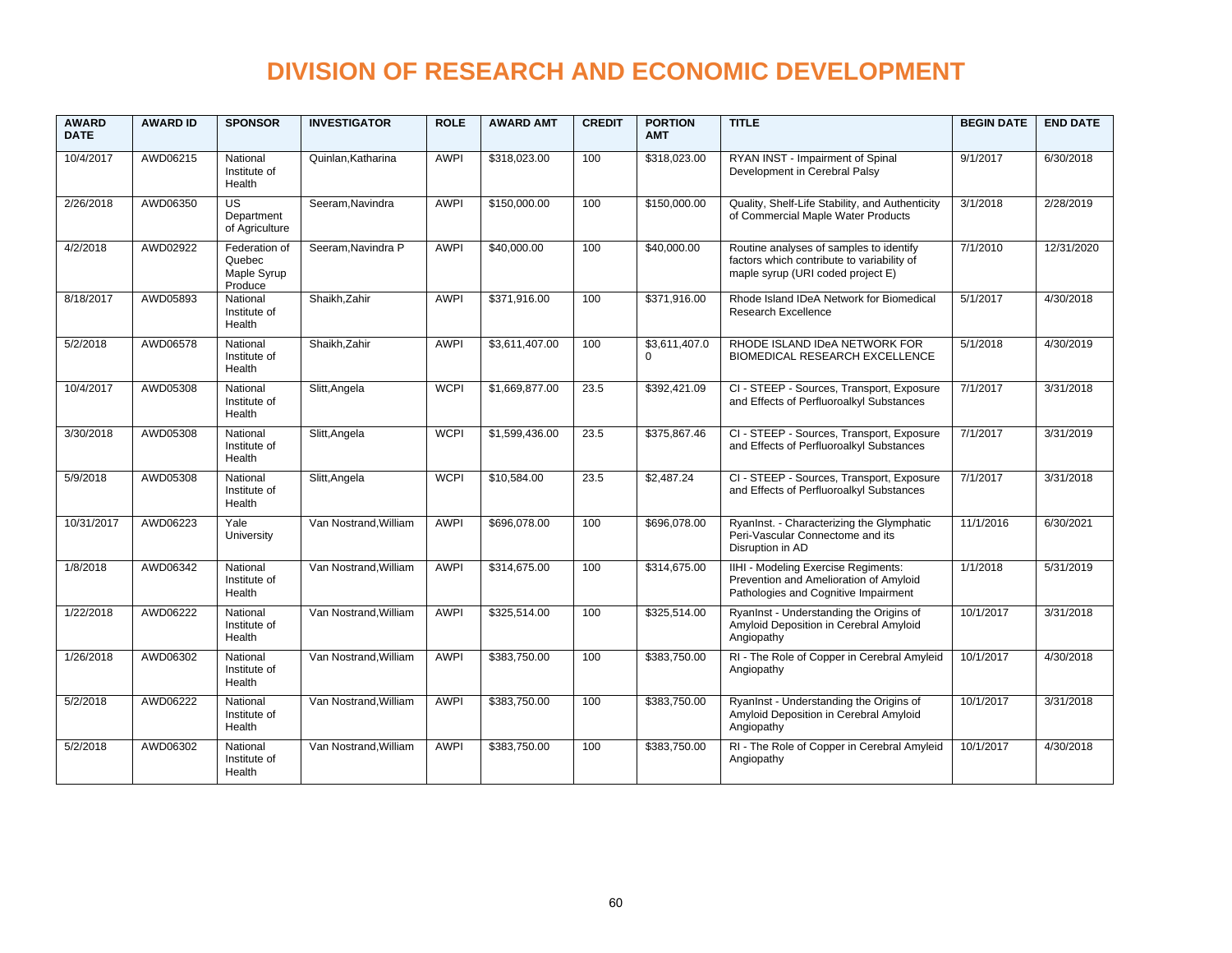#### **Crime Lab Total**: **\$24,374.75**

| <b>AWARD</b><br><b>DATE</b> | <b>AWARD ID</b> | <b>SPONSOR</b>                          | <b>INVESTIGATOR</b> | <b>ROLE</b> | <b>AWARD AMT</b> | <b>CREDIT</b> | <b>PORTION</b><br><b>AMT</b> | <b>TITLE</b>                                               | <b>BEGIN DATE</b> | <b>END DATE</b> |
|-----------------------------|-----------------|-----------------------------------------|---------------------|-------------|------------------|---------------|------------------------------|------------------------------------------------------------|-------------------|-----------------|
| 4/4/2018                    | AWD06542        | RI<br>Department<br>of Public<br>Safety | Hilliard.Dennis     | <b>AWPI</b> | \$24,374.75      | 100           | \$24.374.75                  | FU 2017 Cover dell Crime Laboratory<br>Improvement Program | 1/1/2018          | 12/31/2018      |

#### **Pharmacy Practice**

#### **Total**: **\$309,157.02**

| <b>AWARD</b><br><b>DATE</b> | <b>AWARD ID</b> | <b>SPONSOR</b>                                    | <b>INVESTIGATOR</b> | <b>ROLE</b> | <b>AWARD AMT</b> | <b>CREDIT</b> | <b>PORTION</b><br><b>AMT</b> | <b>TITLE</b>                                                                                                                                               | <b>BEGIN DATE</b> | <b>END DATE</b> |
|-----------------------------|-----------------|---------------------------------------------------|---------------------|-------------|------------------|---------------|------------------------------|------------------------------------------------------------------------------------------------------------------------------------------------------------|-------------------|-----------------|
| 9/25/2017                   | AWD04875        | <b>Boston</b><br>University<br>Medical<br>Center  | Bratberg, Jeffrey   | <b>AWPI</b> | \$12,106.00      | 100           | \$12,106.00                  | Advancing Patient Safety Implementation<br>through Pharmacy - Based Opioid<br><b>Medication Use Reseaarch</b>                                              | 8/1/2015          | 6/30/2018       |
| 8/6/2017                    | AWD05563        | Harvard<br>University                             | Buchanan, Ashley    | <b>AWPI</b> | \$37,029.00      | 100           | \$37,029.00                  | New Methods for the Design and Evaluation<br>of Large HIV Prevention Interventions                                                                         | 9/1/2016          | 5/31/2018       |
| 12/20/2017                  | AWD05551        | Harvard<br>University                             | Buchanan, Ashley    | <b>AWPI</b> | \$37,752.00      | 100           | \$37,752.00                  | A Comprehensive Translational Science<br>Analytics Toolkit for the Global Health<br>Agenda Today                                                           | 9/1/2016          | 7/31/2018       |
| 9/14/2017                   | AWD05935        | Arkansas<br>Children's<br>Research<br>Institute   | Caffrey, Aisling    | <b>AWPI</b> | \$15,683.00      | 100           | \$15,683.00                  | IIHI - Patient and Stakeholder Alliance for<br>SATB2-Associated Syndrome                                                                                   | 6/1/2017          | 5/31/2018       |
| 8/11/2017                   | AWD06139        | VERASTEM,<br>INC.                                 | Kogut, Stephen      | <b>AWPI</b> | \$49,887.00      | 50            | \$24,943.50                  | Pharmacoeconomics of Chronic<br>Lymphocytic Leukemia: Focus on Novel<br>Oral Targeted Therapies                                                            | 6/1/2017          | 5/1/2018        |
| 10/19/2017                  | AWD06239        | Ocean State<br>Research<br>Institute, Inc         | Laplante, Kerry     | <b>AWPI</b> | \$23,113.00      | 100           | \$23,113.00                  | Acute Bacterial Skin and Skin Structure<br>Infections(ABSSI) among Veterans Treated<br>with Vancomycin: Treatment Epidemiology<br>after Hospital Discharge | 8/1/2017          | 12/31/2017      |
| 5/25/2018                   | AWD06570        | Providence<br>VA Medical<br>Center                | Laplante, Kerry     | <b>AWPI</b> | \$19,580.00      | 100           | \$19,580.00                  | Improving Antimicrobial Stewardship in<br>Veterans Affairs (VA) Community Living<br>Centers                                                                | 5/1/2018          | 4/30/2020       |
| 4/5/2018                    | AWD05561        | <b>RI</b><br>Department<br>of<br>Corrections      | Marcoux.Rita        | <b>AWPI</b> | \$81.640.02      | 50            | \$40,820.01                  | Pharmacy Program Oversight/Utilization<br>Review                                                                                                           | 1/1/2017          | 12/31/2018      |
| 4/5/2018                    | AWD05561        | R <sub>1</sub><br>Department<br>of<br>Corrections | Szumita.Lisa B      | <b>WCPI</b> | \$81,640.02      | 50            | \$40,820.01                  | Pharmacy Program Oversight/Utilization<br>Review                                                                                                           | 1/1/2017          | 12/31/2018      |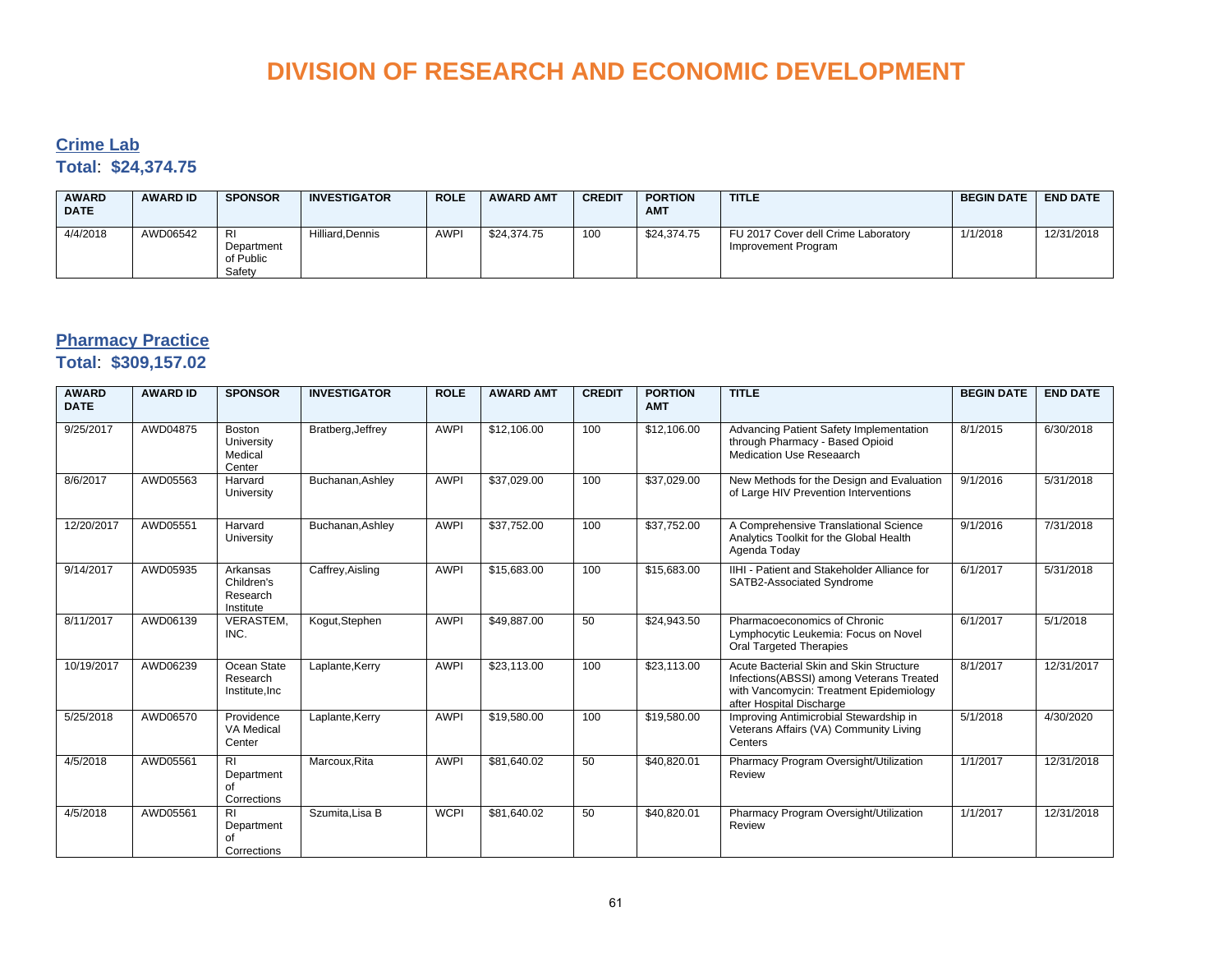| <b>AWARD</b><br><b>DATE</b> | <b>AWARD ID</b> | <b>SPONSOR</b>      | <b>INVESTIGATOR</b> | <b>ROLE</b> | <b>AWARD AMT</b> | <b>CREDIT</b> | <b>PORTION</b><br><b>AMT</b> | <b>TITLE</b>                                                                                           | <b>BEGIN DATE</b> | <b>END DATE</b> |
|-----------------------------|-----------------|---------------------|---------------------|-------------|------------------|---------------|------------------------------|--------------------------------------------------------------------------------------------------------|-------------------|-----------------|
| 10/31/2017                  | AWD04515        | Brown<br>University | Temkin, Cynthia     | <b>AWPI</b> | \$12,367.00      | 100           | \$12,367.00                  | The Rhode Island Center for Clinical and<br><b>Transitional Science</b>                                | 7/1/2016          | 4/30/2018       |
| 5/31/2018                   | AWD04515        | Brown<br>University | Temkin, Cynthia     | <b>AWPI</b> | \$20,000.00      | 100           | \$20,000.00                  | The Rhode Island Center for Clinical and<br><b>Transitional Science</b>                                | 7/1/2016          | 10/31/2018      |
| 8/11/2017                   | AWD06139        | VERASTEM.<br>INC.   | Vyas, Ami           | <b>WCPI</b> | \$49.887.00      | 25            | \$12.471.75                  | Pharmacoeconomics of Chronic<br>Lymphocytic Leukemia: Focus on Novel<br>Oral Targeted Therapies        | 6/1/2017          | 5/1/2018        |
| 8/11/2017                   | AWD06139        | VERASTEM.<br>INC.   | Wen, Xuerong        | <b>WCPI</b> | \$49.887.00      | 25            | \$12,471.75                  | Pharmacoeconomics of Chronic<br>Lymphocytic Leukemia: Focus on Novel<br><b>Oral Targeted Therapies</b> | 6/1/2017          | 5/1/2018        |

#### **Ryan Institute Neuroscience**

#### **Total**: **\$200,000.00**

| <b>AWARD</b><br><b>DATE</b> | <b>AWARD ID</b> | <b>SPONSOR</b>                    | <b>INVESTIGATOR</b> | <b>ROLE</b> | <b>AWARD AMT</b> | <b>CREDIT</b> | <b>PORTION</b><br><b>AMT</b> | <b>TITLE</b>                                                                                                | <b>BEGIN DATE</b> | <b>END DATE</b> |
|-----------------------------|-----------------|-----------------------------------|---------------------|-------------|------------------|---------------|------------------------------|-------------------------------------------------------------------------------------------------------------|-------------------|-----------------|
| 9/26/2017                   | AWD06207        | <b>RI Commerce</b><br>Corporation | Brackee.Gordon      | <b>AWPI</b> | \$50,000.00      | 100           | \$50,000.00                  | Ryan Institute - In Vivo Imaging and<br>Behavioral Pharmacology Support for<br>Alzheimer's Drug Development | 1/1/2017          | 12/31/2017      |
| 2/21/2018                   | AWD05733        | Cure<br>Alzheimer's<br>Fund       | Grammas.Paula       | <b>AWPI</b> | \$150,000.00     | 100           | \$150,000.00                 | Cerebrovascular dysfunction in AD:targeting<br>the mechanisms of vascular activation                        | 3/1/2018          | 2/28/2019       |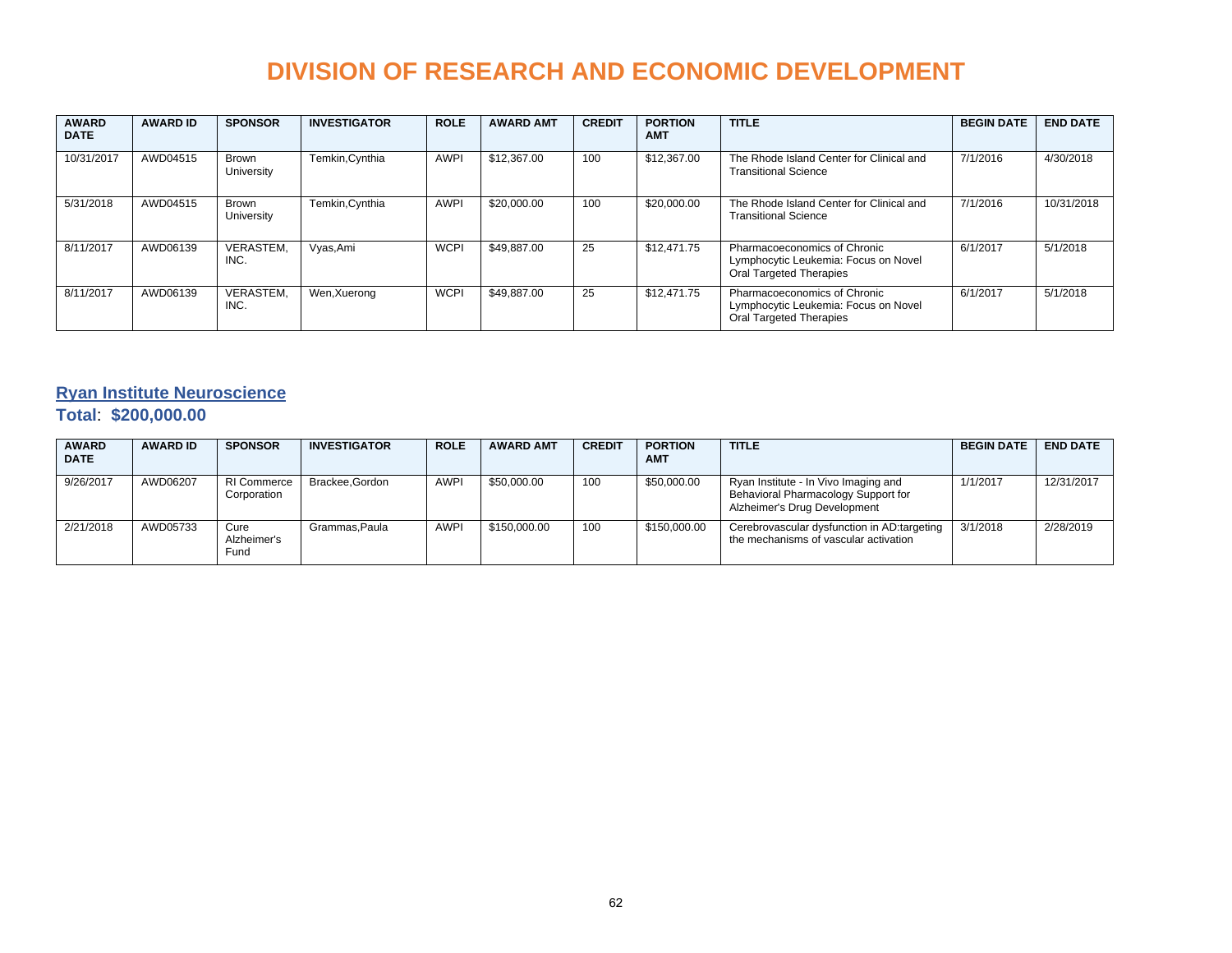### **Awards for University Library**

#### **From: 7/1/2017 To: 5/31/2018**

#### **Investigator Award Total: \$2,527,168.00**

#### **DataSpark Total**: **\$2,527,168.00**

| <b>AWARD</b><br><b>DATE</b> | <b>AWARD ID</b> | <b>SPONSOR</b>                                    | <b>INVESTIGATOR</b> | <b>ROLE</b> | <b>AWARD AMT</b> | <b>CREDIT</b> | <b>PORTION</b><br><b>AMT</b> | <b>TITLE</b>                                        | <b>BEGIN DATE</b> | <b>END DATE</b> |
|-----------------------------|-----------------|---------------------------------------------------|---------------------|-------------|------------------|---------------|------------------------------|-----------------------------------------------------|-------------------|-----------------|
| 1/17/2018                   | AWD05993        | RI Dept of<br>Labor &<br>Training                 | Pierson, Kimberly   | <b>AWPI</b> | 1700000          | 100           | \$1,700,000.0                | Library, DataSpark, WDQI 6, 2017                    | 7/1/2017          | 6/30/2020       |
| 12/8/2017                   | AWD06298        | <b>RI</b><br>Department<br>of Education           | Swindal, Megan      | <b>AWPI</b> | 200000           | 100           | \$200,000.00                 | Library, DataSpark, RIDE InfoWorks, 2018            | 7/1/2017          | 6/30/2018       |
| 12/28/2017                  | AWD06349        | United Way<br>of Rhode<br>Island                  | Swindal, Megan      | <b>AWPI</b> | 15000            | 100           | \$15,000.00                  | Library, DataSpark, United Way HSLI, 2018           | 7/1/2017          | 2/28/2018       |
| 1/10/2018                   | AWD06370        | United Way<br>of Rhode<br>Island                  | Swindal, Megan      | <b>AWPI</b> | 30000            | 100           | \$30,000.00                  | Library, Data Spark, UW Yr 2 Data<br>Coaching, 2018 | 8/16/2017         | 6/30/2018       |
| 1/25/2018                   | AWD06318        | <b>RI</b><br>Department<br>of Education           | Swindal, Megan      | <b>AWPI</b> | 152938           | 100           | \$152,938.00                 | Library, DataSpark, RIDE Sandbox, 2018              | 7/1/2017          | 6/30/2018       |
| 2/19/2018                   | AWD06287        | R1<br>Department<br>of Health                     | Swindal, Megan      | <b>AWPI</b> | 123625           | 100           | \$123,625.00                 | RIDOH Data Utilization 2018                         | 12/1/2017         | 11/30/2018      |
| 2/19/2018                   | AWD06500        | R <sub>l</sub><br>Department<br>of Health         | Swindal, Megan      | <b>AWPI</b> | 9925             | 100           | \$9,925.00                   | RIDOH Data Utilization 2018                         | 12/1/2017         | 11/30/2018      |
| 3/15/2018                   | AWD06459        | Exec.Office<br>of Health and<br>Human<br>Services | Swindal, Megan      | <b>AWPI</b> | 295680           | 100           | \$295.680.00                 | Library, DataSpark, United Way HSLI, 2018           | 3/1/2018          | 6/30/2019       |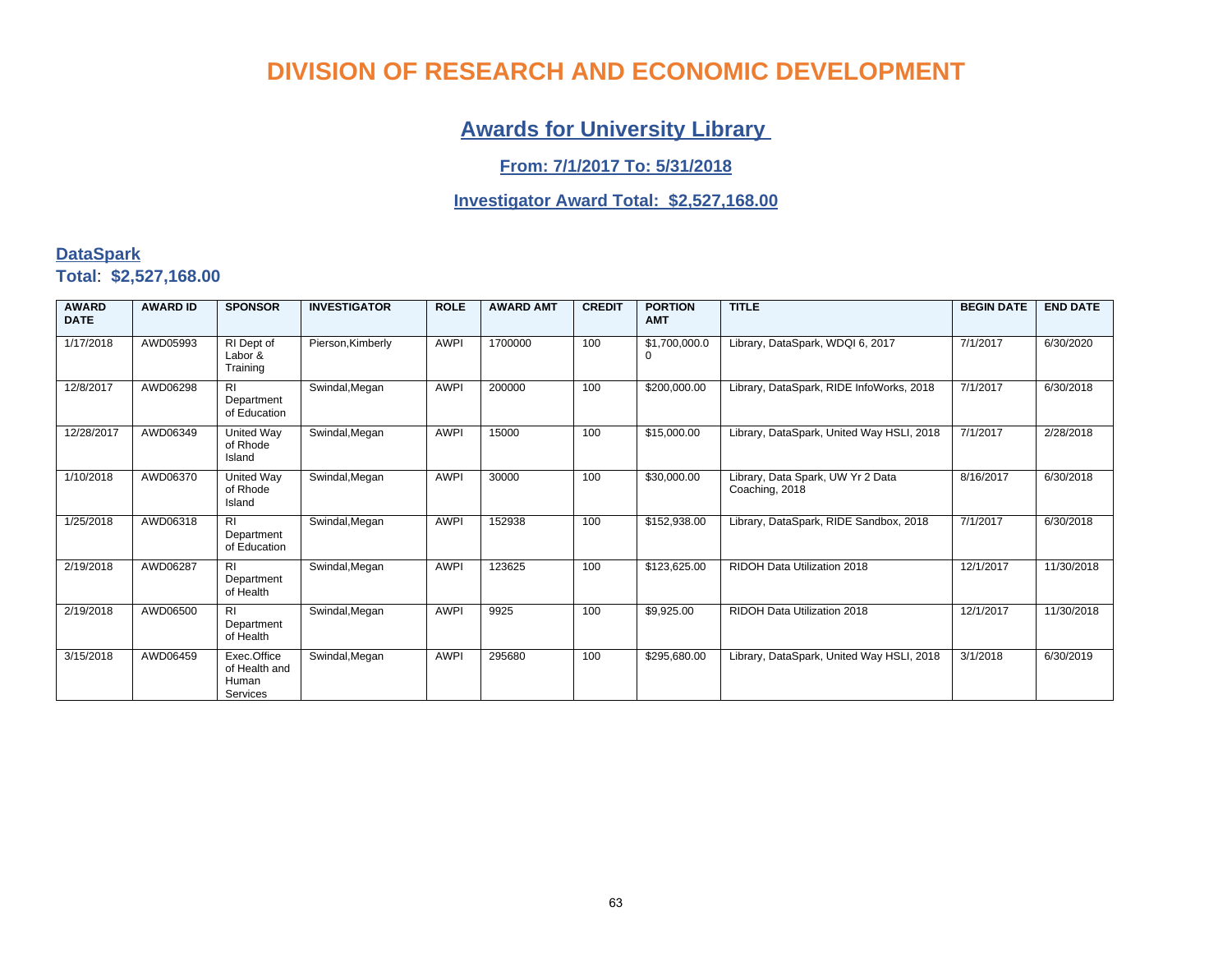#### **Awards for Research & Economic Development**

**From: 7/1/2017 To: 5/31/2018**

**Investigator Award Total: \$1,106,452.00**

#### **Research Total**: **\$484,299.00**

| <b>AWARD</b><br><b>DATE</b> | <b>AWARD ID</b> | <b>SPONSOR</b>                | <b>INVESTIGATOR</b> | <b>ROLE</b> | <b>AWARD AMT</b> | <b>CREDIT</b> | <b>PORTION</b><br><b>AMT</b> | <b>TITLE</b>                                             | <b>BEGIN DATE</b> | <b>END DATE</b> |
|-----------------------------|-----------------|-------------------------------|---------------------|-------------|------------------|---------------|------------------------------|----------------------------------------------------------|-------------------|-----------------|
| 8/10/2017                   | AWD05557        | US Small<br>Business<br>Admin | Huttenhower.Edward  | <b>AWPI</b> | 484299           | 100           | \$484.299.00                 | Rhode Island Small Business Development<br>Center - 2017 | 1/1/2017          | 12/31/2017      |

#### **Small Business Development Ctr**

**Total**: **\$476,550.00**

| <b>AWARD</b><br><b>DATE</b> | <b>AWARD ID</b> | <b>SPONSOR</b>                       | <b>INVESTIGATOR</b> | <b>ROLE</b> | <b>AWARD AMT</b> | <b>CREDIT</b> | <b>PORTION</b><br><b>AMT</b> | <b>TITLE</b>                                             | <b>BEGIN DATE</b> | <b>END DATE</b> |
|-----------------------------|-----------------|--------------------------------------|---------------------|-------------|------------------|---------------|------------------------------|----------------------------------------------------------|-------------------|-----------------|
| 2/2/2018                    | AWD06150        | US Small<br><b>Business</b><br>Admin | Huttenhower.Edward  | AWPI        | 126000           | 100           | \$126,000.00                 | Rhode Island Small Business Development<br>Center - 2018 | 1/1/2018          | 6/30/2018       |
| 5/24/2018                   | AWD06150        | US Small<br><b>Business</b><br>Admin | Huttenhower, Edward | <b>AWPI</b> | 195000           | 100           | \$195,000.00                 | Rhode Island Small Business Development<br>Center - 2018 | 1/1/2018          | 6/30/2018       |
| 5/24/2018                   | AWD06150        | US Small<br><b>Business</b><br>Admin | Huttenhower, Edward | <b>AWPI</b> | 155550           | 100           | \$155,550.00                 | Rhode Island Small Business Development<br>Center - 2018 | 1/1/2018          | 12/31/2019      |

#### **Transportation Center**

**Total**: **\$145,603.00**

| <b>AWARD</b><br><b>DATE</b> | <b>AWARD ID</b> | <b>SPONSOR</b>               | <b>INVESTIGATOR</b> | <b>ROLE</b> | <b>AWARD AMT</b> | <b>CREDIT</b> | <b>PORTION</b><br><b>AMT</b> | <b>TITLE</b>           | <b>BEGIN DATE</b> | <b>END DATE</b> |
|-----------------------------|-----------------|------------------------------|---------------------|-------------|------------------|---------------|------------------------------|------------------------|-------------------|-----------------|
| 8/11/2017                   | AWD06117        | Electrification<br>Coalition | Lucht, Wendy        | <b>AWPI</b> | 8800             | 100           | \$8,800.00                   | Drive Electric Orlando | 7/1/2017          | 12/31/2017      |